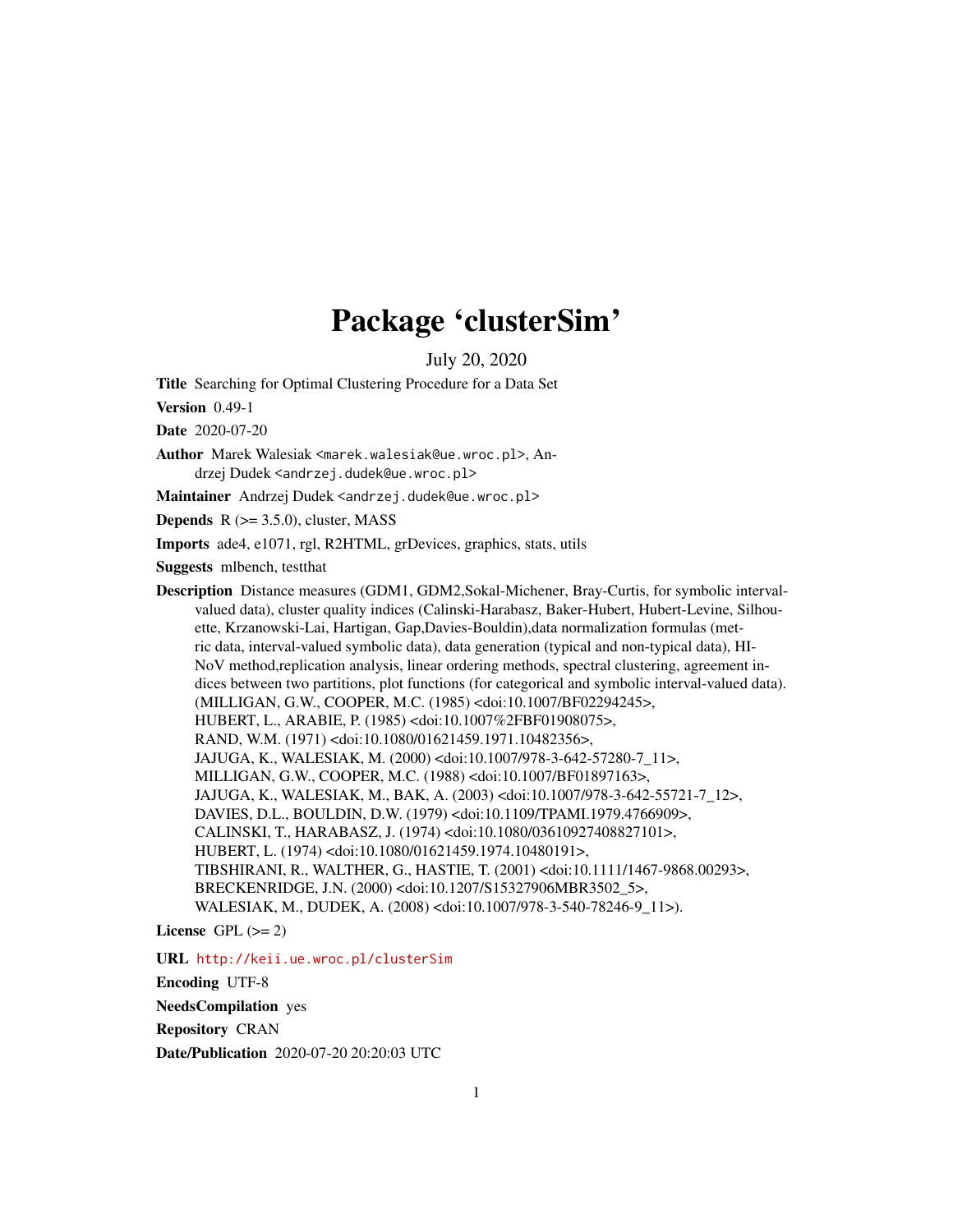# R topics documented:

|                   | $\overline{3}$ |
|-------------------|----------------|
|                   | $\overline{4}$ |
|                   | 8              |
|                   | 10             |
|                   | 12             |
|                   | 14             |
|                   | 14             |
|                   | 15             |
|                   | 15             |
|                   | 16             |
|                   | 16             |
|                   | 18             |
|                   | 19             |
|                   | 20             |
|                   | 20             |
|                   | 21             |
|                   | 22             |
|                   | 24             |
|                   | 25             |
|                   | 26             |
|                   | 28             |
|                   | 30             |
|                   | 32             |
|                   | 34             |
| $index.G2$        | 36             |
|                   | 37             |
|                   | 39             |
|                   | 42             |
|                   | 45             |
|                   | 47             |
| $initial.Centers$ | 49             |
|                   | 50             |
|                   | 52             |
|                   | 53             |
|                   | 57             |
|                   | 60             |
|                   | 61             |
|                   |                |
|                   | 63             |
|                   | 66             |
| shapes.circles2   | 67             |
| shapes.circles3   | 68             |
|                   | 70             |
|                   | 71             |
|                   | 72             |
|                   |                |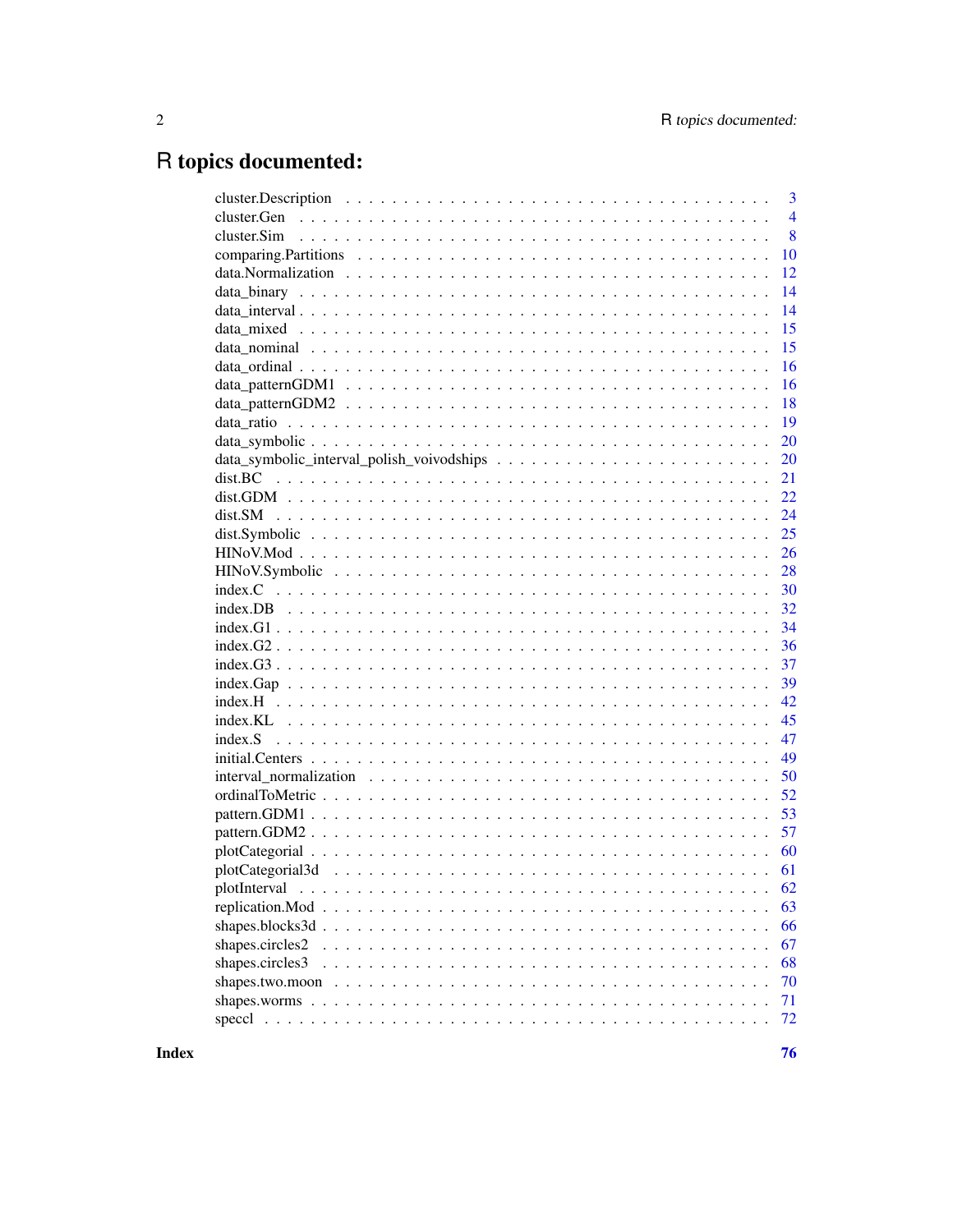<span id="page-2-0"></span>cluster.Description *Descriptive statistics calculated separately for each cluster and variable*

## Description

Descriptive statistics calculated separately for each cluster and variable: arithmetic mean and standard deviation, median and median absolute deviation, mode

## Usage

```
cluster.Description(x, cl, sdType="sample",precission=4,modeAggregationChar=";")
```
#### Arguments

| X                   | matrix or dataset                                                             |  |
|---------------------|-------------------------------------------------------------------------------|--|
| cl                  | a vector of integers indicating the cluster to which each object is allocated |  |
| sdType              | type of standard deviation: for "sample" $(n-1)$ or for "population" $(n)$    |  |
| precission          | Number of digits on the right side of decimal mark sign                       |  |
| modeAggregationChar |                                                                               |  |
|                     | Character used for aggregation of mode values (if more than one value of mode |  |
|                     | appear in variable)                                                           |  |

## Value

Three-dimensional array:

First dimension contains cluster number

Second dimension contains original coordinate (variable) number from matrix or data set

Third dimension contains number from 1 to 5:

- 1 arithmetic mean
- 2 standard deviation
- 3 median
- 4 median absolute deviation (mad)

5 - mode (value of the variable which has the largest observed frequency. This formula is applicable for nominal and ordinal data only).

For example:

desc<-cluster.Description(x,cl)

desc[2,4,2] - standard deviation of fourth coordinate of second cluster

desc[3,1,5] - mode of first coordinate (variable) of third cluster

 $desc[1, ]$  - all statistics for all dimensions (variables) of first cluster

desc[,,3] - medians of all dimensions (variables) for each cluster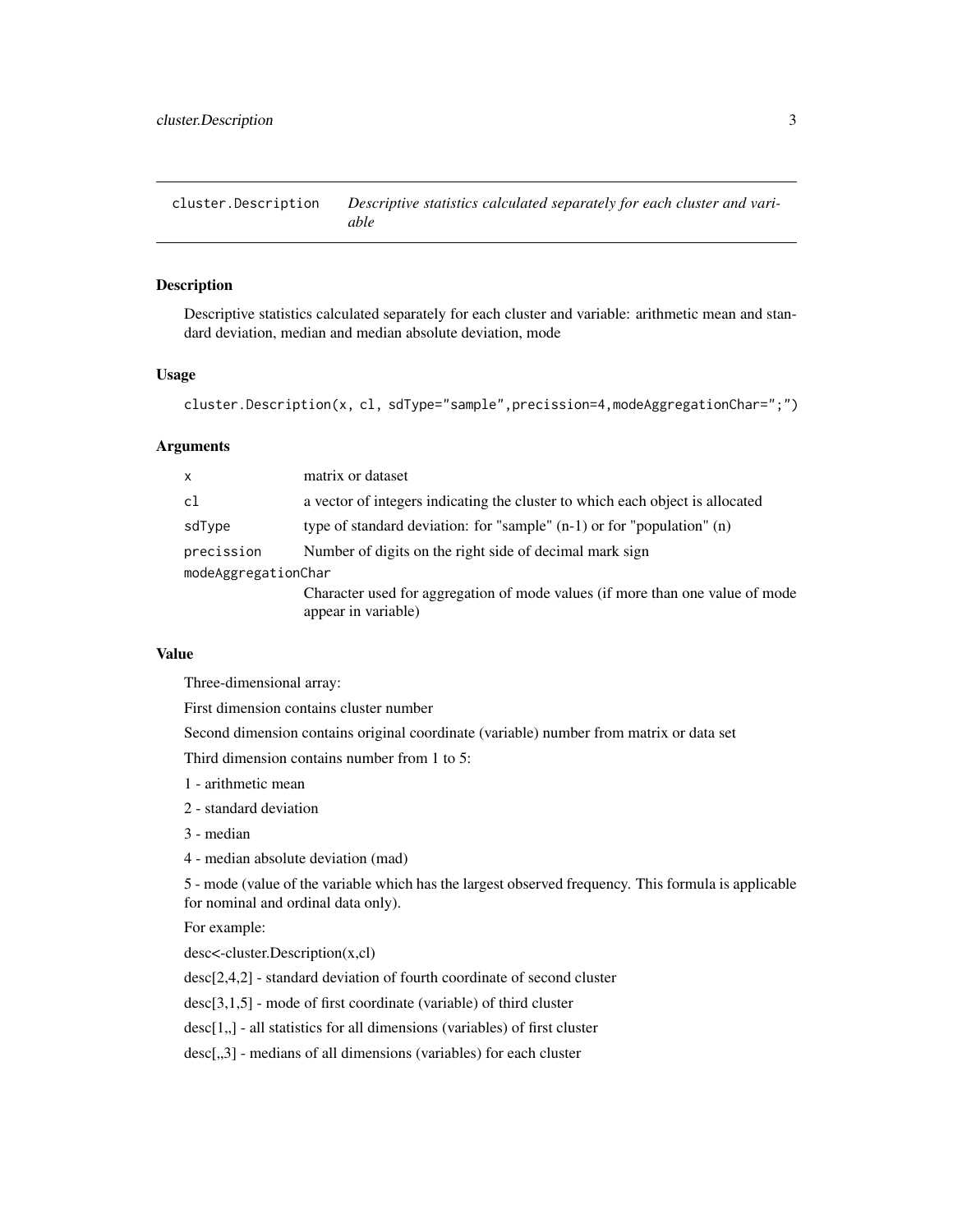## <span id="page-3-0"></span>Author(s)

Marek Walesiak <marek.walesiak@ue.wroc.pl>, Andrzej Dudek <andrzej.dudek@ue.wroc.pl>

Department of Econometrics and Computer Science, University of Economics, Wroclaw, Poland <http://keii.ue.wroc.pl/clusterSim>

# See Also

[cluster.Sim](#page-7-1), [mean](#page-0-0), [sd](#page-0-0), [median](#page-0-0), [mad](#page-0-0)

## Examples

```
library(clusterSim)
data(data_ratio)
cl <- pam(data_ratio,5)
desc <- cluster.Description(data_ratio,cl$cluster)
print(desc)
```
cluster.Gen *Random cluster generation with known structure of clusters*

## Description

Random cluster generation with known structure of clusters (optionally with noisy variables and outliers)

# Usage

```
cluster.Gen(numObjects=50, means=NULL, cov=NULL, fixedCov=TRUE,
                   model=1, dataType="m",numCategories=NULL,
                   numNoisyVar=0, numOutliers=0, rangeOutliers=
                   c(1,10), inputType="csv2", inputHeader=TRUE,
                   inputRowNames=TRUE, outputCsv="", outputCsv2="",
                   outputColNames=TRUE, outputRowNames=TRUE)
```
## Arguments

| numObjects | number of objects in each cluster - positive integer value or vector with the same<br>size as $nrow(means)$ , e.g. $numObjectsc(50, 20)$                                                                                                                                                       |
|------------|------------------------------------------------------------------------------------------------------------------------------------------------------------------------------------------------------------------------------------------------------------------------------------------------|
| means      | matrix of cluster means (e.g. means=matrix( $c(0,8,0,8)$ , 2, 2)). If means =<br>NULL matrix should be read from <i>means</i> \_ <i><modelnumber>.csv file</modelnumber></i>                                                                                                                   |
| COV        | covariance matrix (the same for each cluster, e.g. $cov=\text{matrix}(c(1, 0, 0, 1), 2, 2)$ ).<br>If cov=NULL matrix should be read from                                                                                                                                                       |
|            | $cov\_{\mathcal{A}}$ cov $\_{\mathcal{A}}$ cov $\_{\mathcal{A}}$ covers cover file. Note: you cannot use this argument for gener-<br>ation of clusters with different covariance matrices. Those kind of generation<br>should be done by setting fixedCov to FALSE and using appropriate model |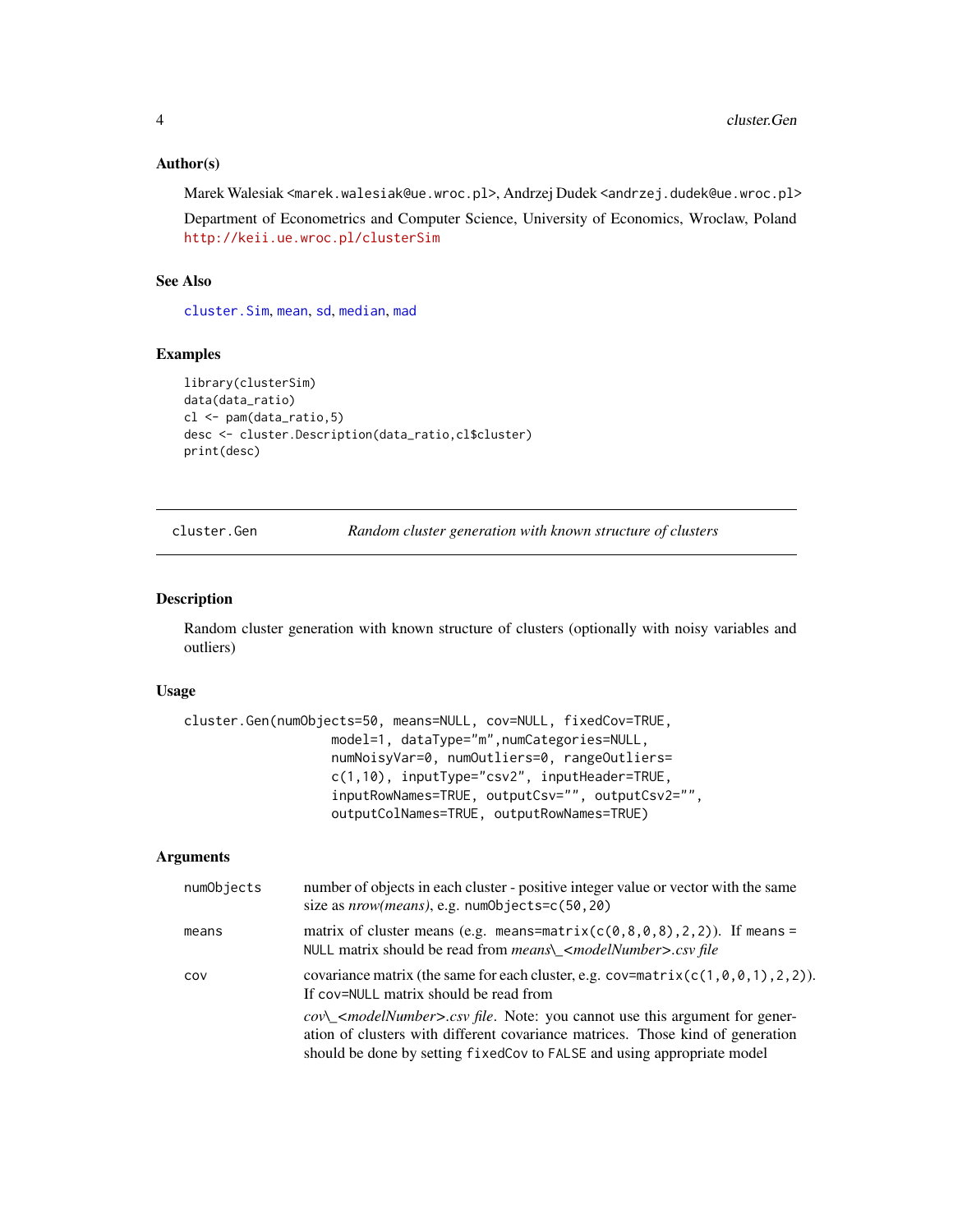| model          | model number, model=1 - no cluster structure. Observations are simulated from<br>uniform distribution over the unit hypercube in number of dimensions (vari-<br>ables) given in numNoisyVar argument;                                                                                                                                      |
|----------------|--------------------------------------------------------------------------------------------------------------------------------------------------------------------------------------------------------------------------------------------------------------------------------------------------------------------------------------------|
|                | model=2 - means and covariances are taken from arguments means and cov (see<br>Example $1$ ;                                                                                                                                                                                                                                               |
|                | model= $3, 4, \ldots, 20$ - see file                                                                                                                                                                                                                                                                                                       |
|                | \\$R\_HOME\library\clusterSim\pdf\clusterGen\_details.pdf;                                                                                                                                                                                                                                                                                 |
|                | model=21, 22,  - if fixedCov=TRUE means should be read from                                                                                                                                                                                                                                                                                |
|                | means\_ <modelnumber>.csv and covariance matrix for all clusters should be<br/>read from cov\_<modelnumber>.csv and if fixedCov=FALSE means should be<br/>read from</modelnumber></modelnumber>                                                                                                                                            |
|                | means\_ <modelnumber>.csv and covariance matrices should be read separately<br/>for each cluster from cov\_<modelnumber>\_<clusternumber>.csv</clusternumber></modelnumber></modelnumber>                                                                                                                                                  |
| fixedCov       | if fixedCov=TRUE covariance matrix for all clusters is the same and if<br>fixedCov=FALSE each cluster is generated from different covariance matrix -<br>see model                                                                                                                                                                         |
| dataType       | "m" - metric (ratio, interval), "o" - ordinal, "s" - symbolic interval                                                                                                                                                                                                                                                                     |
| numCategories  | number of categories (for ordinal data only). Positive integer value or vector<br>with the same size as <i>ncol(means)</i> plus number of noisy variables.                                                                                                                                                                                 |
| numNoisyVar    | number of noisy variables. For model=1 it means number of variables                                                                                                                                                                                                                                                                        |
| numOutliers    | number of outliers (for metric and symbolic interval data only). If a positive<br>integer - number of outliers, if value from $\langle 0, 1 \rangle$ - percentage of outliers in<br>whole data set                                                                                                                                         |
| rangeOutliers  | range for outliers (for metric and symbolic interval data only). The default range<br>is [1, 10]. The outliers are generated independently for each variable for the<br>whole data set from uniform distribution. The generated values are randomly<br>added to maximum of $j$ -th variable or subtracted from minimum of $j$ -th variable |
| inputType      | "csv" - a dot as decimal point or "csv2" - a comma as decimal point in                                                                                                                                                                                                                                                                     |
|                | means\_ <modelnumber>.csv and cov\_<modelnumber>.csv files</modelnumber></modelnumber>                                                                                                                                                                                                                                                     |
| inputHeader    | inputHeader=TRUE indicates that input files (means\_ <modelnumber>.csv;</modelnumber>                                                                                                                                                                                                                                                      |
|                | cov\_ <modelnumber>.csv) contain header row</modelnumber>                                                                                                                                                                                                                                                                                  |
| inputRowNames  | inputRowNames=TRUE indicates that input files (means\_ <modelnumber>.csv;<br/><math>cov\_{\mathcal{A}}</math> &lt;<i>modelNumber&gt;.csv</i>) contain first column with row names or with num-<br/>ber of objects (positive integer values)</modelnumber>                                                                                  |
| outputCsv      | optional, name of csv file with generated data (first column contains id, second<br>- number of cluster and others - data)                                                                                                                                                                                                                 |
| outputCsv2     | optional, name of csv (a comma as decimal point and a semicolon as field sep-<br>arator) file with generated data (first column contains id, second - number of<br>cluster and others - data)                                                                                                                                              |
|                | outputColNames outputColNames=TRUE indicates that output file (given by outputCsv and outputCsv2<br>parameters) contains first row with column names                                                                                                                                                                                       |
| outputRowNames | outputRowNames=TRUE indicates that output file (given by outputCsv and outputCsv2<br>parameters) contains a vector of row names                                                                                                                                                                                                            |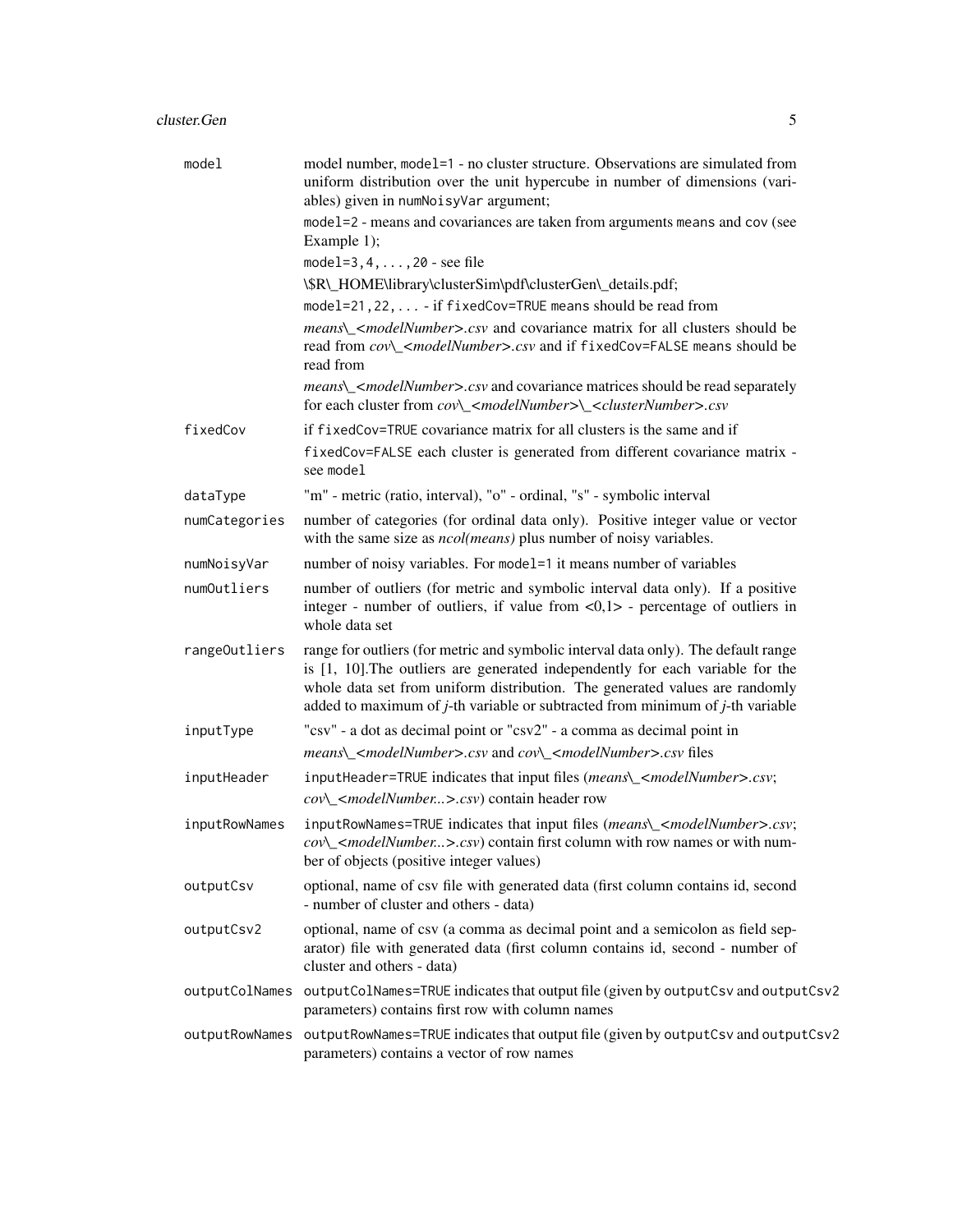#### Details

See file \\$R\\_HOME\library\clusterSim\pdf\clusterGen\\_details.pdf for further details

#### Value

| clusters | cluster number for each object, for model = 1 each object belongs to its own clus-<br>ter thus this variable contains objects numbers                                                                                                                                                                     |
|----------|-----------------------------------------------------------------------------------------------------------------------------------------------------------------------------------------------------------------------------------------------------------------------------------------------------------|
| data     | generated data: for metric and ordinal data - matrix with objects in rows and<br>variables in columns; for symbolic interval data three-dimensional structure:<br>first dimension represents object number, second - variable number and third<br>dimension contains lower- and upper-bounds of intervals |

## Author(s)

Marek Walesiak <marek.walesiak@ue.wroc.pl>, Andrzej Dudek <andrzej.dudek@ue.wroc.pl>

Department of Econometrics and Computer Science, University of Economics, Wroclaw, Poland <http://keii.ue.wroc.pl/clusterSim>

#### References

Billard, L., Diday, E. (2006), *Symbolic data analysis. Conceptual statistics and data mining*, Wiley, Chichester. ISBN: 978-0-470-09016-9.

Qiu, W., Joe, H. (2006), *Generation of random clusters with specified degree of separation*, "Journal of Classification", vol. 23, 315-334. Available at: <http://dx.doi.org/10.1007/s00357-006-0018-y>.

Steinley, D., Henson, R. (2005), *OCLUS: an analytic method for generating clusters with known overlap*, "Journal of Classification", vol. 22, 221-250. Available at: [http://dx.doi.org/10.](http://dx.doi.org/10.1007/s00357-005-0015-6) [1007/s00357-005-0015-6](http://dx.doi.org/10.1007/s00357-005-0015-6).

Walesiak, M., Dudek, A. (2008), *Identification of noisy variables for nonmetric and symbolic data in cluster analysis*, In: C. Preisach, H. Burkhardt, L. Schmidt-Thieme, R. Decker (Eds.), Data analysis, machine learning and applications, Springer-Verlag, Berlin, Heidelberg, 85-92. Available at: [http://keii.ue.wroc.pl/pracownicy/mw/2008\\_Walesiak\\_Dudek\\_Springer.pdf](http://keii.ue.wroc.pl/pracownicy/mw/2008_Walesiak_Dudek_Springer.pdf).

Walesiak, M. (2016), *Uogólniona miara odległosci GDM w statystycznej analizie wielowymiarowej ´ z wykorzystaniem programu R. Wydanie 2 poprawione i rozszerzone [The Generalized Distance Measure GDM in multivariate statistical analysis with R]*, Wydawnictwo Uniwersytetu Ekonomicznego, Wroclaw. Available at: [http://keii.ue.wroc.pl/pracownicy/mw/2016\\_Walesiak\\_Uogolniona](http://keii.ue.wroc.pl/pracownicy/mw/2016_Walesiak_Uogolniona_miara_odleglosci_GDM.pdf)\_ [miara\\_odleglosci\\_GDM.pdf](http://keii.ue.wroc.pl/pracownicy/mw/2016_Walesiak_Uogolniona_miara_odleglosci_GDM.pdf).

```
# Example 1
library(clusterSim)
means \leq matrix(c(0, 7, 0, 7), 2, 2)
cov \le matrix(c(1, 0, 0, 1), 2, 2)grnd <- cluster.Gen(numObjects=60,means=means,cov=cov,model=2,
numOutliers=8)
colornames <- c("red","blue","green")
```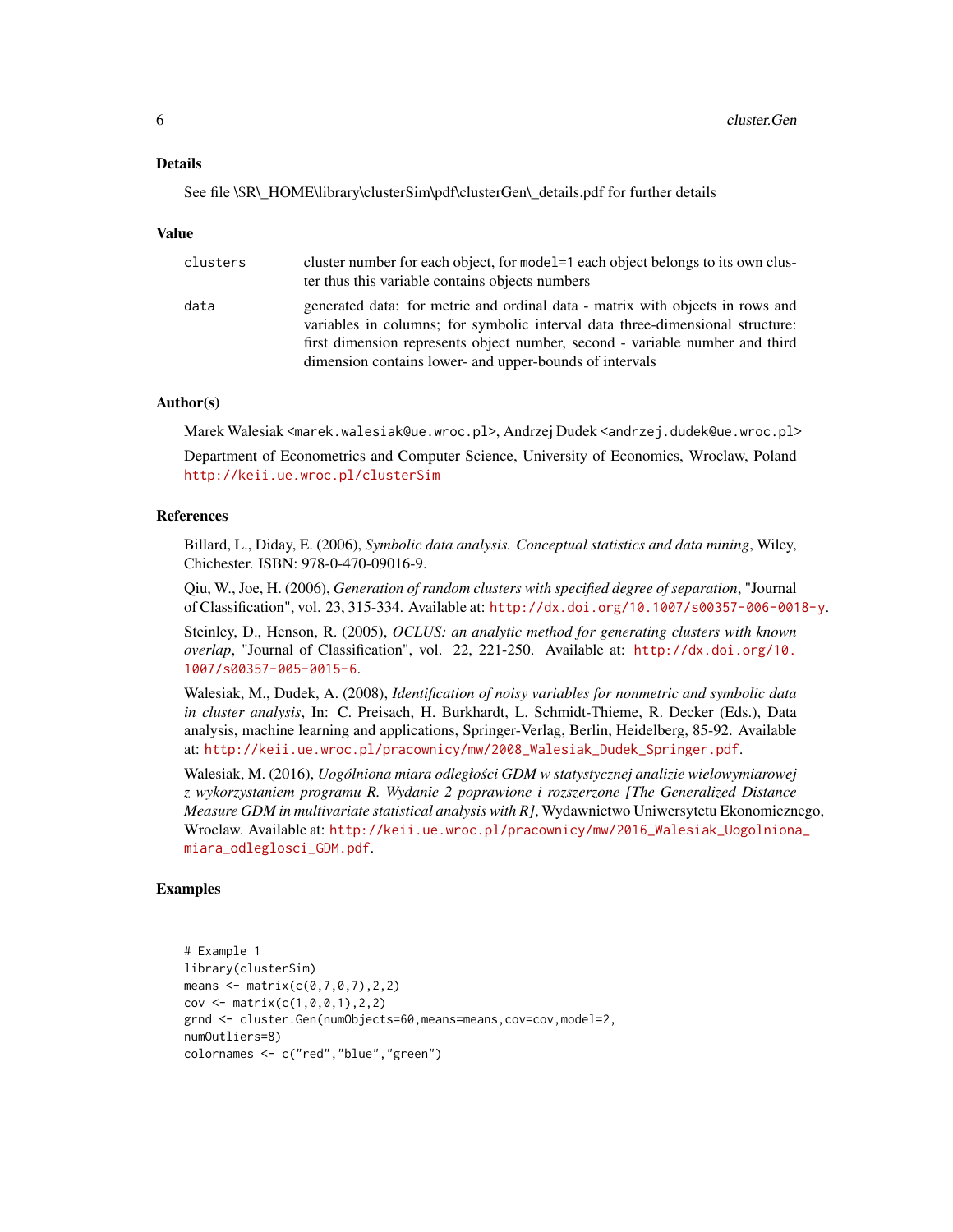#### cluster.Gen 7 and 7 and 7 and 7 and 7 and 7 and 7 and 7 and 7 and 7 and 7 and 7 and 7 and 7 and 7 and 7 and 7 and 7 and 7 and 7 and 7 and 7 and 7 and 7 and 7 and 7 and 7 and 7 and 7 and 7 and 7 and 7 and 7 and 7 and 7 and

```
grnd$clusters[grnd$clusters==0]<-length(colornames)
plot(grnd$data,col=colornames[grnd$clusters],ask=TRUE)
# Example 2
library(clusterSim)
grnd <- cluster.Gen(50,model=4,dataType="m",numNoisyVar=2)
data <- as.matrix(grnd$data)
colornames <- c("red","blue","green")
plot(grnd$data,col=colornames[grnd$clusters],ask=TRUE)
# Example 3
library(clusterSim)
grnd<-cluster.Gen(50,model=4,dataType="o",numCategories=7, numNoisyVar=2)
plotCategorial(grnd$data,,grnd$clusters,ask=TRUE)
# Example 4 (1 nonnoisy variable and 2 noisy variables, 3 clusters)
library(clusterSim)
grnd <- cluster.Gen(c(40,60,20), model=2, means=c(2,14,25),
cov=c(1.5,1.5,1.5),numNoisyVar=2)
colornames <- c("red","blue","green")
plot(grnd$data,col=colornames[grnd$clusters],ask=TRUE)
# Example 5
library(clusterSim)
grnd <- cluster.Gen(c(20,35,20,25),model=14,dataType="m",numNoisyVar=1,
fixedCov=FALSE, numOutliers=0.1)
# or
#grnd <- cluster.Gen(c(20,35,20,25),model=14,dataType="m",numNoisyVar=1,
#fixedCov=FALSE, numOutliers=0.1, outputCsv2="data14.csv")
data <- as.matrix(grnd$data)
colornames <- c("red","blue","green","brown","black")
grnd$clusters[grnd$clusters==0]<-length(colornames)
plot(grnd$data,col=colornames[grnd$clusters],ask=TRUE)
# Example 6 (this example needs files means_24.csv)
# and cov_24.csv to be placed in working directory
# library(clusterSim)
# grnd<-cluster.Gen(c(50,80,20),model=24,dataType="m",numNoisyVar=1,
# numOutliers=10, rangeOutliers=c(1,5))
# print(grnd)
# data <- as.data.frame(grnd$data)
# colornames<-c("red","blue","green","brown")
# grnd$clusters[grnd$clusters==0]<-length(colornames)
# plot(data,col=colornames[grnd$clusters],ask=TRUE)
# Example 7 (this example needs files means_25.csv and cov_25_1.csv)
# cov_25_2.csv, cov_25_3.csv, cov_25_4.csv, cov_25_5.csv
# to be placed in working directory
# library(clusterSim)
# grnd<-cluster.Gen(c(40,30,20,35,45),model=25,numNoisyVar=3,fixedCov=F)
# data <- as.data.frame(grnd$data)
# colornames<-c("red","blue","green","magenta","brown")
# plot(data,col=colornames[grnd$clusters],ask=TRUE)
```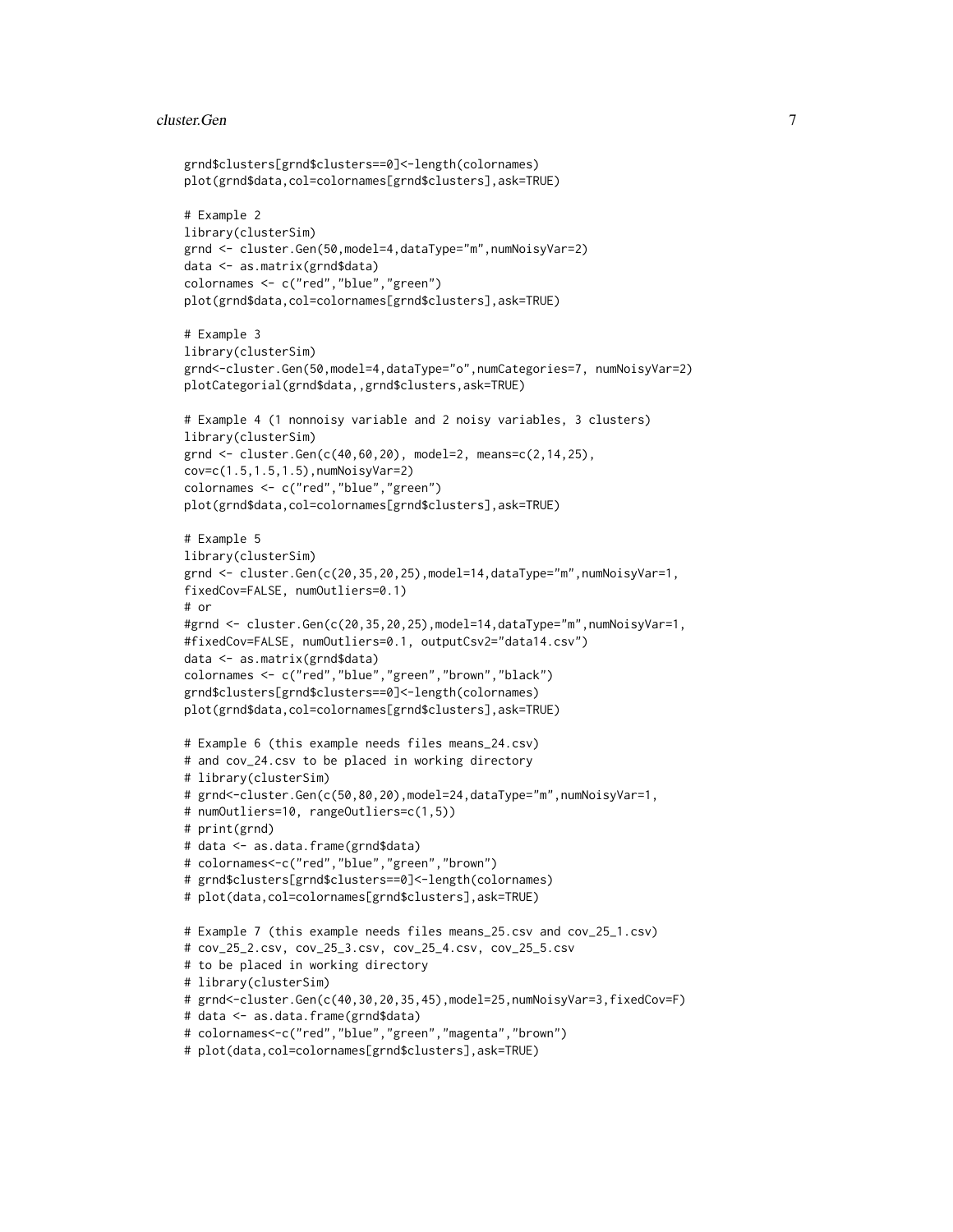# Description

Determination of optimal clustering procedure for a data set by varying all combinations of normalization formulas, distance measures, and clustering methods

#### Usage

```
cluster.Sim (x,p,minClusterNo,maxClusterNo,icq="S",outputHtml="",
outputCsv="",outputCsv2="",normalizations=NULL,
distances=NULL,methods=NULL)
```
#### Arguments

| X              | matrix or dataset                                                                                                                                                                                                                                                                                                                                                       |
|----------------|-------------------------------------------------------------------------------------------------------------------------------------------------------------------------------------------------------------------------------------------------------------------------------------------------------------------------------------------------------------------------|
| p              | path of simulation: $1$ - ratio data, $2$ - interval or mixed (ratio & interval) data, $3$<br>- ordinal data, 4 - nominal data, 5 - binary data, 6 - ratio data without normaliza-<br>tion, $7$ - interval or mixed (ratio $\&$ interval) data without normalization, $8$ - ratio<br>data with k-means, $9$ - interval or mixed (ratio $\&$ interval) data with k-means |
| minClusterNo   | minimal number of clusters, between 2 and no. of objects - 1 (for G3 or C: no.<br>of objects $-2$ )                                                                                                                                                                                                                                                                     |
| maxClusterNo   | maximal number of clusters, between 2 and no. of objects - 1 (for G3 or C: no.<br>of objects - 2; for KL: no. of objects - 3), greater or equal minClusterNo                                                                                                                                                                                                            |
| icq            | Internal cluster quality index, "S" - Silhouette, "G1" - Calinski & Harabasz in-<br>dex, "G2" - Baker & Hubert index, "G3" - G3 index, "C" - C index, "KL" -<br>Krzanowski & Lai index                                                                                                                                                                                  |
| outputHtml     | optional, name of html file with results                                                                                                                                                                                                                                                                                                                                |
| outputCsv      | optional, name of csy file with results                                                                                                                                                                                                                                                                                                                                 |
| outputCsv2     | optional, name of csv (comma as decimal point sign) file with results                                                                                                                                                                                                                                                                                                   |
| normalizations | optional, vector of normalization formulas that should be used in procedure                                                                                                                                                                                                                                                                                             |
| distances      | optional, vector of distance measures that should be used in procedure                                                                                                                                                                                                                                                                                                  |
| methods        | optional, vector of classification methods that should be used in procedure                                                                                                                                                                                                                                                                                             |

## Details

Parameter normalizations for each path may be the subset of the following values

path 1: "n6" to "n11" (if measurement scale of variables is ratio and transformed measurement scale of variables is ratio) or "n1" to "n5" (if measurement scale of variables is ratio and transformed measurement scale of variables is interval)

path 2: "n1" to "n5" path 3 to 7 : "n0"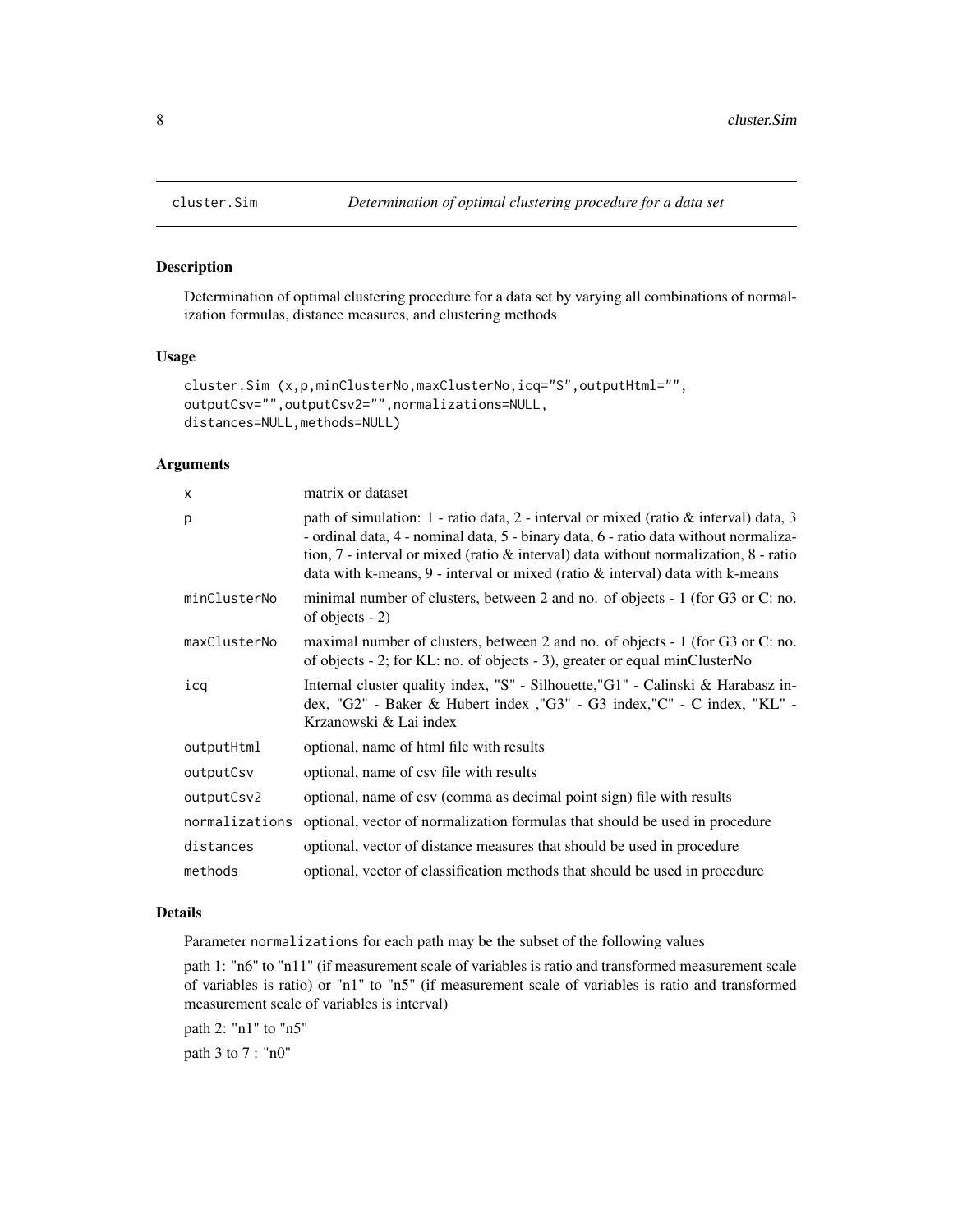#### cluster.Sim 9

path 8: "n1" to "n11"

path 9: "n1" to "n5"

Parameter distances for each path may be the subset of the following values

path 1: "d1" to "d7" (if measurement scale of variables is ratio and transformed measurement scale of variables is ratio) or "d1" to "d5" (if measurement scale of variables is ratio and transformed measurement scale of variables is interval)

path 2: "d1" to "d5" path 3: "d8" path 4: "d9" path 5: "b1" to "b10" path 6: "d1" to "d7" path 7: "d1" to "d5" path 8 and 9: N.A. Parameter methods for each path may be the subset of the following values path 1 to 7 : "m1" to "m8" path 8: "m9" path 9: "m9" See file [../doc/clusterSim\\_details.pdf](../doc/clusterSim_details.pdf) for further details

#### Value

| result        | optimal value of icq for all classifications          |
|---------------|-------------------------------------------------------|
| normalization | normalization used to obtain optimal value of icq     |
| distance      | distance measure used to obtain optimal value of icq  |
| method        | clustering method used to obtain optimal value of icq |
| classes       | number of clusters for optimal value of icq           |
| time          | time of all calculations for path                     |

## Author(s)

Marek Walesiak <marek.walesiak@ue.wroc.pl>, Andrzej Dudek <andrzej.dudek@ue.wroc.pl> Department of Econometrics and Computer Science, University of Economics, Wroclaw, Poland <http://keii.ue.wroc.pl/clusterSim>

## References

Everitt, B.S., Landau, E., Leese, M. (2001), *Cluster analysis*, Arnold, London. ISBN 9780340761199.

Gatnar, E., Walesiak, M. (Eds.) (2004), *Metody statystycznej analizy wielowymiarowej w badaniach marketingowych [Multivariate statistical analysis methods in marketing research]*, Wydawnictwo AE, Wroclaw, p. 338. Available at: [http://keii.ue.wroc.pl/pracownicy/mw/2004\\_Gatnar\\_](http://keii.ue.wroc.pl/pracownicy/mw/2004_Gatnar_Walesiak_Metody_SAW_w_badaniach_marketingowych.pdf) [Walesiak\\_Metody\\_SAW\\_w\\_badaniach\\_marketingowych.pdf](http://keii.ue.wroc.pl/pracownicy/mw/2004_Gatnar_Walesiak_Metody_SAW_w_badaniach_marketingowych.pdf).

Gordon, A.D. (1999), *Classification*, Chapman & Hall/CRC, London. ISBN 9781584880134.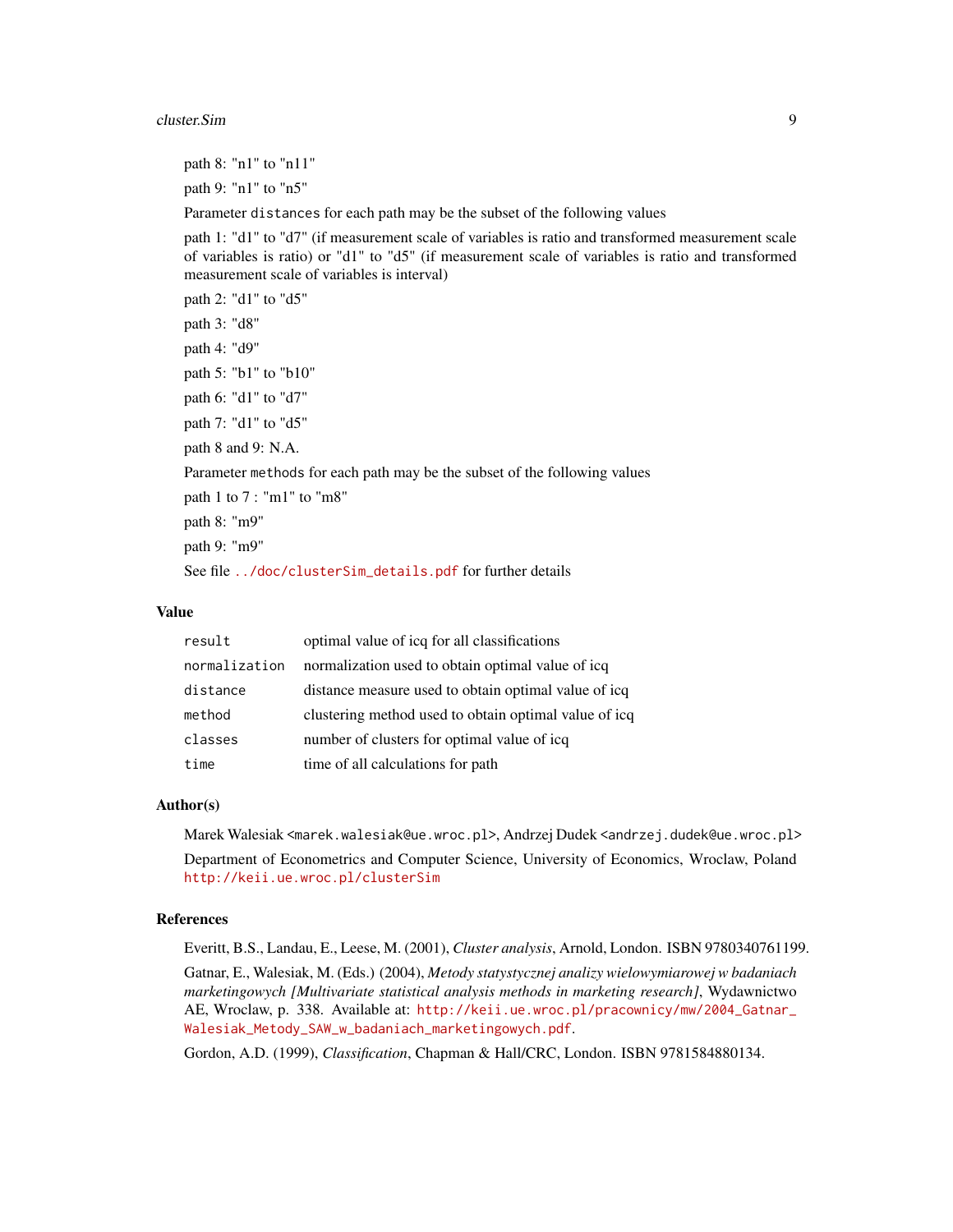<span id="page-9-0"></span>Milligan, G.W., Cooper, M.C. (1985), *An examination of procedures of determining the number of cluster in a data set*, "Psychometrika", vol. 50, no. 2, 159-179. Available at: [https://dx.doi.](https://dx.doi.org/10.1007/BF02294245) [org/10.1007/BF02294245](https://dx.doi.org/10.1007/BF02294245).

Milligan, G.W., Cooper, M.C. (1988), *A study of standardization of variables in cluster analysis*, "Journal of Classification", vol. 5, 181-204. Available at: [https://dx.doi.org/10.1007/](https://dx.doi.org/10.1007/BF01897163) [BF01897163](https://dx.doi.org/10.1007/BF01897163).

Walesiak, M., Dudek, A. (2006), *Symulacyjna optymalizacja wyboru procedury klasyfikacyjnej dla danego typu danych - oprogramowanie komputerowe i wyniki badan*, Prace Naukowe AE we Wroclawiu, 1126, 120-129. Available at: [http://keii.ue.wroc.pl/pracownicy/mw/2006\\_](http://keii.ue.wroc.pl/pracownicy/mw/2006_Walesiak_Dudek_Taksonomia_13_PN_AE_1126.pdf) [Walesiak\\_Dudek\\_Taksonomia\\_13\\_PN\\_AE\\_1126.pdf](http://keii.ue.wroc.pl/pracownicy/mw/2006_Walesiak_Dudek_Taksonomia_13_PN_AE_1126.pdf).

Walesiak, M., Dudek, A. (2007), *Symulacyjna optymalizacja wyboru procedury klasyfikacyjnej dla danego typu danych - charakterystyka problemu*, Zeszyty Naukowe Uniwersytetu Szczecinskiego nr 450, 635-646. Available at: [http://keii.ue.wroc.pl/pracownicy/mw/2007\\_Walesiak\\_Dudek\\_](http://keii.ue.wroc.pl/pracownicy/mw/2007_Walesiak_Dudek_Symulacyjna_optymalizacja_wyboru.pdf) [Symulacyjna\\_optymalizacja\\_wyboru.pdf](http://keii.ue.wroc.pl/pracownicy/mw/2007_Walesiak_Dudek_Symulacyjna_optymalizacja_wyboru.pdf).

#### See Also

[data.Normalization](#page-11-1), [dist.GDM](#page-21-1), [dist.BC](#page-20-1), [dist.SM](#page-23-1), [index.G1](#page-33-1), [index.G2](#page-35-1), [index.G3](#page-36-1), [index.C](#page-29-1), [index.S](#page-46-1), [index.KL](#page-44-1), [hclust](#page-0-0), [dist](#page-0-0),

#### Examples

```
library(clusterSim)
# Commented due to long execution time
#data(data_ratio)
#cluster.Sim(data_ratio, 1, 2, 3, "G1", outputCsv="results1")
#data(data_interval)
#cluster.Sim(data_interval, 2, 2, 4, "G1", outputHtml="results2")
#data(data_ordinal)
#cluster.Sim(data_ordinal, 3, 2, 4,"G2", outputCsv2="results3")
#data(data_nominal)
#cluster.Sim(data_nominal, p=4, 2, 4, icq="G3", outputHtml="results4", methods=c("m2","m3","m5"))
#data(data_binary)
#cluster.Sim(data_binary, p=5, 2, 4, icq="S", outputHtml="results5", distances=c("b1","b3","b6"))
#data(data_ratio)
#cluster.Sim(data_ratio, 1, 2, 4,"G1", outputCsv="results6",normalizations=c("n1","n3"),
#distances=c("d2","d5"),methods=c("m5","m3","m1"))
```
comparing.Partitions *Calculate agreement indices between two partitions*

## **Description**

Calculate agreement indices between two partitions

## Usage

comparing.Partitions(cl1,cl2,type="nowak")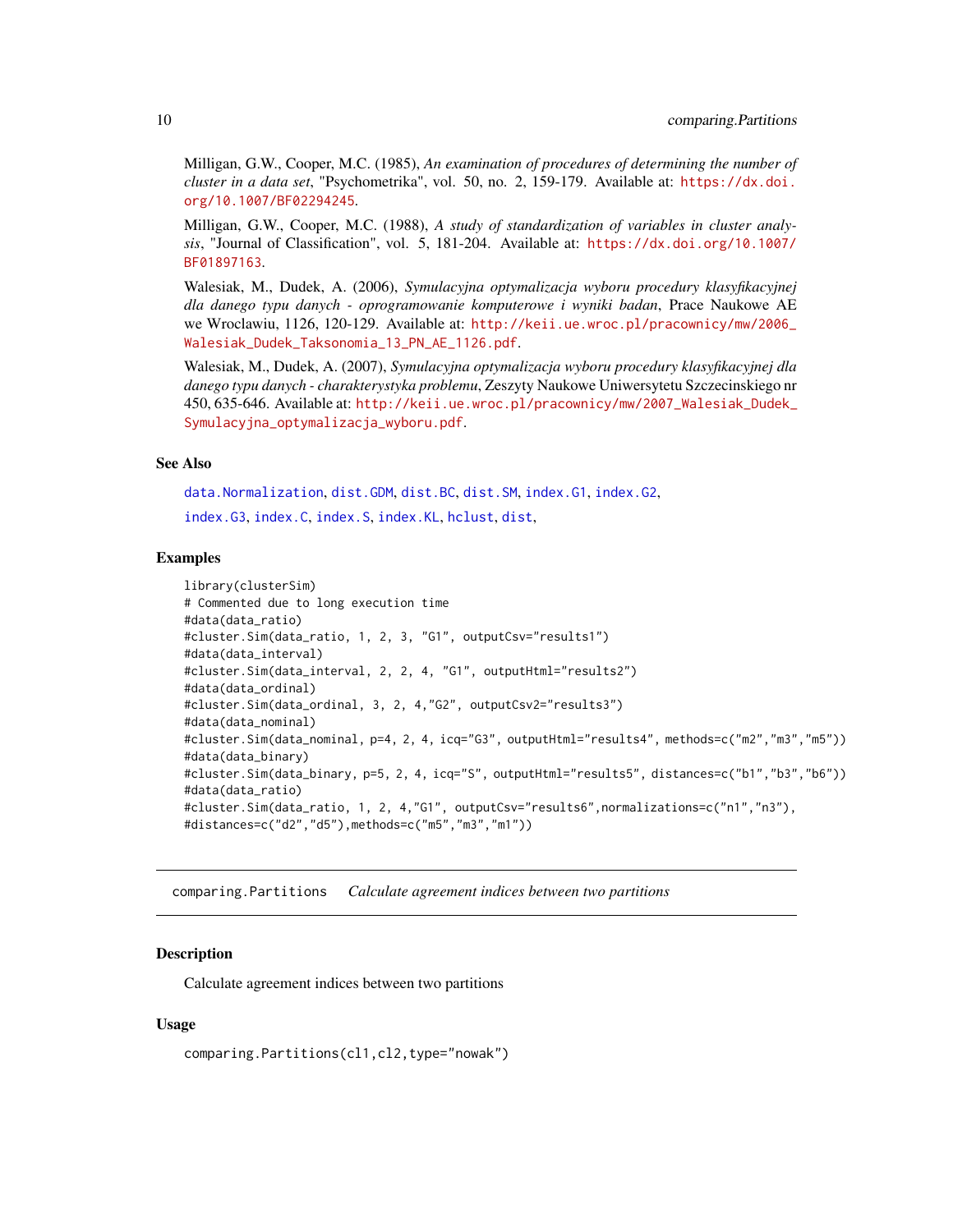#### **Arguments**

| c11  | A vector of integers (or letters) indicating the cluster to which each object is<br>allocated for first clustering  |
|------|---------------------------------------------------------------------------------------------------------------------|
| c12  | A vector of integers (or letters) indicating the cluster to which each object is<br>allocated for second clustering |
| type | "rand" - for Rand index, "crand" - for adjusted Rand index or "nowak" for<br>Nowak index                            |

#### Details

See file \\$R\\_HOME\library\clusterSim\pdf\comparingPartitions\\_details.pdf for further details.

Rand and adjusted Rand indices uses classAgreement function from e1071 library.

# Value

Returns value of index.

# Author(s)

Marek Walesiak <marek.walesiak@ue.wroc.pl>, Andrzej Dudek <andrzej.dudek@ue.wroc.pl> Department of Econometrics and Computer Science, University of Economics, Wroclaw, Poland

<http://keii.ue.wroc.pl/clusterSim>

## References

Hubert, L., Arabie, P. (1985), *Comparing partitions*, "Journal of Classification", no. 1, 193-218. Available at: <http://dx.doi.org/10.1007%2FBF01908075>.

Nowak, E. (1985), *Wskaznik podobienstwa wynikow podzialow*, "Przeglad Statystyczny" ["Statistical Review"], no. 1, 41-48.

Rand, W.M. (1971), *Objective criteria for the evaluation of clustering methods*, "Journal of the American Statistical Association", no. 336, 846-850. Available at: [http://dx.doi.org/10.1080/](http://dx.doi.org/10.1080/01621459.1971.10482356) [01621459.1971.10482356](http://dx.doi.org/10.1080/01621459.1971.10482356).

#### See Also

[replication.Mod](#page-62-1)

## Examples

```
# Example 1
library(clusterSim)
dataSet<-cluster.Gen(model=5)
cl1<-dataSet$clusters
cl2<-kmeans(dataSet$data,2)$cluster
print(comparing.Partitions(cl1,cl2,type="rand"))
```
# Example 2 library(clusterSim)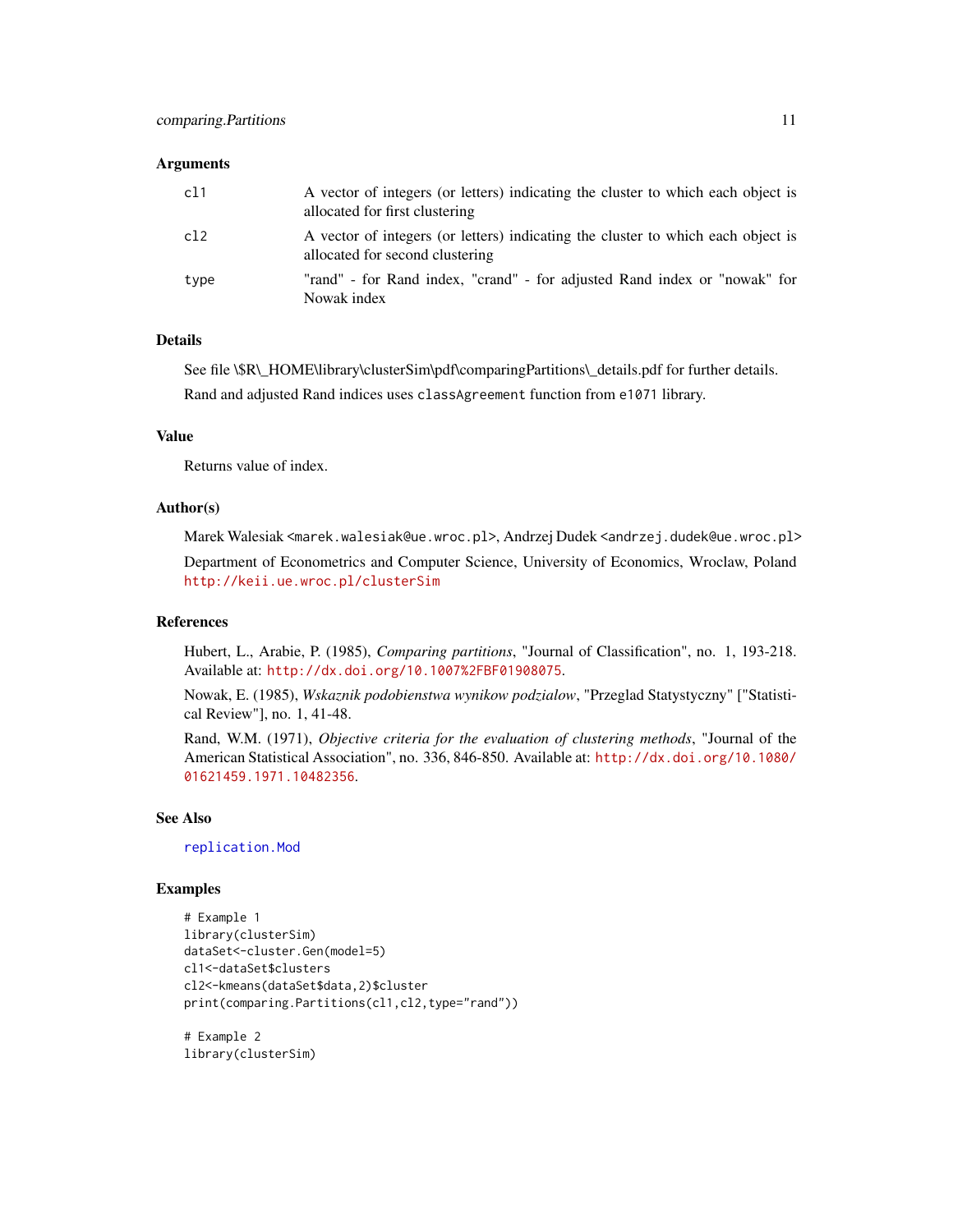```
data(data_patternGDM1)
z<-data.Normalization(data_patternGDM1,type="n1")
d<-dist.GDM(z,method="GDM1")
cl1<-pam(d,3,diss=TRUE)$clustering
cl2<-pam(d,4,diss=TRUE)$clustering
print(comparing.Partitions(cl1,cl2,type="crand"))
# Example 3
library(clusterSim)
data(data_patternGDM1)
z<-data.Normalization(data_patternGDM1,type="n9")
d<-dist.GDM(z,method="GDM1")
cl1<-pam(d,3,diss=TRUE)$clustering
hc<-hclust(d, method="complete")
cl2<-cutree(hc,k=3)
```
print(comparing.Partitions(cl1,cl2,type="nowak"))

<span id="page-11-1"></span>data.Normalization *Types of variable (column) and object (row) normalization formulas*

# Description

Types of variable (column) and object (row) normalization formulas

## Usage

```
data.Normalization (x,type="n0",normalization="column",...)
```
# Arguments

| vector, matrix or dataset                                                                |
|------------------------------------------------------------------------------------------|
| type of normalization: n0 - without normalization                                        |
| n1 - standardization ((x-mean)/sd)                                                       |
| n2 - positional standardization ((x-median)/mad)                                         |
| $n3$ - unitization ((x-mean)/range)                                                      |
| n3a - positional unitization ((x-median)/range)                                          |
| $n4$ - unitization with zero minimum $((x-min)/range)$                                   |
| $n5$ - normalization in range <-1,1> $((x-mean)/max(abs(x-mean)))$                       |
| $n5a$ - positional normalization in range <-1,1> $((x$ -median $)/max(abs(x - median)))$ |
| $n6$ - quotient transformation $(x/sd)$                                                  |
| n6a - positional quotient transformation (x/mad)                                         |
| $n7$ - quotient transformation (x/range)                                                 |
| $n8$ - quotient transformation $(x/max)$                                                 |
| n9 - quotient transformation (x/mean)                                                    |
| n9a - positional quotient transformation (x/median)                                      |
| $n10$ - quotient transformation (x/sum)                                                  |
|                                                                                          |

<span id="page-11-0"></span>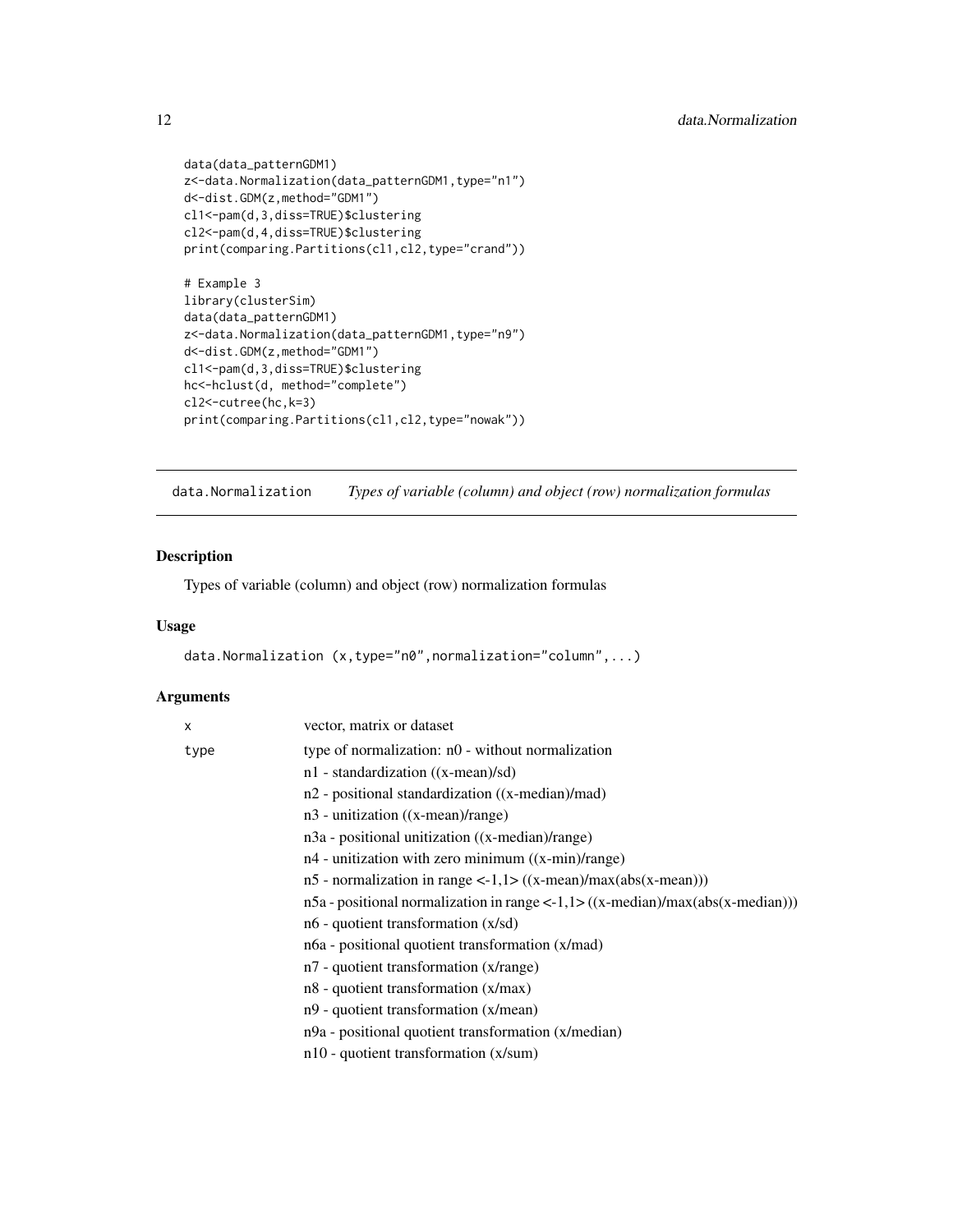|               | $n11$ - quotient transformation (x/sqrt(SSQ))                                                                                                                                                   |
|---------------|-------------------------------------------------------------------------------------------------------------------------------------------------------------------------------------------------|
|               | $n12$ - normalization ((x-mean)/sqrt(sum((x-mean)^2)))                                                                                                                                          |
|               | $n12a$ - positional normalization ((x-median)/sqrt(sum((x-median)^2)))                                                                                                                          |
|               | $n13$ - normalization with zero being the central point ((x-midrange)/(range/2))                                                                                                                |
| normalization | "column" - normalization by variable, "row" - normalization by object                                                                                                                           |
| $\ddots$      | arguments passed to sum, mean, min sd, mad and other aggregation functions.<br>In particular: na.rm - a logical value indicating whether NA values should be<br>stripped before the computation |

# Details

See file [../doc/dataNormalization\\_details.pdf](../doc/dataNormalization_details.pdf) for further details

#### Value

Normalized data The numeric shifts and scalings used (if any) are returned as attributes "normalized:shift" and "normalized:scale"

#### Author(s)

Marek Walesiak <marek.walesiak@ue.wroc.pl>, Andrzej Dudek <andrzej.dudek@ue.wroc.pl>

Department of Econometrics and Computer Science, University of Economics, Wroclaw, Poland <http://keii.ue.wroc.pl/clusterSim>

## References

Anderberg, M.R. (1973), *Cluster analysis for applications*, Academic Press, New York, San Francisco, London. ISBN 9780120576500.

Gatnar, E., Walesiak, M. (Eds.) (2004), *Metody statystycznej analizy wielowymiarowej w badaniach marketingowych [Multivariate statistical analysis methods in marketing research]*, Wydawnictwo AE, Wroclaw, 35-38. Available at: [http://keii.ue.wroc.pl/pracownicy/mw/2004\\_Gatnar\\_](http://keii.ue.wroc.pl/pracownicy/mw/2004_Gatnar_Walesiak_Metody_SAW_w_badaniach_marketingowych.pdf) [Walesiak\\_Metody\\_SAW\\_w\\_badaniach\\_marketingowych.pdf](http://keii.ue.wroc.pl/pracownicy/mw/2004_Gatnar_Walesiak_Metody_SAW_w_badaniach_marketingowych.pdf).

Jajuga, K., Walesiak, M. (2000), *Standardisation of data set under different measurement scales*, In: R. Decker, W. Gaul (Eds.), Classification and information processing at the turn of the millennium, Springer-Verlag, Berlin, Heidelberg, 105-112. Available at: [http://dx.doi.org/10.1007/](http://dx.doi.org/10.1007/978-3-642-57280-7_11) [978-3-642-57280-7\\_11](http://dx.doi.org/10.1007/978-3-642-57280-7_11).

Milligan, G.W., Cooper, M.C. (1988), *A study of standardization of variables in cluster analysis*, "Journal of Classification", vol. 5, 181-204. Available at: [https://dx.doi.org/10.1007/](https://dx.doi.org/10.1007/BF01897163) [BF01897163](https://dx.doi.org/10.1007/BF01897163).

Mlodak, A. (2006), *Analiza taksonomiczna w statystyce regionalnej*, Difin, Warszawa. ISBN 83- 7251-605-7.

Walesiak, M. (2014), *Przeglad formul normalizacji wartosci zmiennych oraz ich wlasnosci w statystycznej analizie wielowymiarowej [Data normalization in multivariate data analysis. An overview and properties]*, "Przeglad Statystyczny" ("Statistical Review"), vol. 61, no. 4, 363-372. Available at: [http://keii.ue.wroc.pl/pracownicy/mw/2014\\_Walesiak\\_Przeglad\\_Statystyczny\\_z\\_4.](http://keii.ue.wroc.pl/pracownicy/mw/2014_Walesiak_Przeglad_Statystyczny_z_4.pdf) [pdf](http://keii.ue.wroc.pl/pracownicy/mw/2014_Walesiak_Przeglad_Statystyczny_z_4.pdf).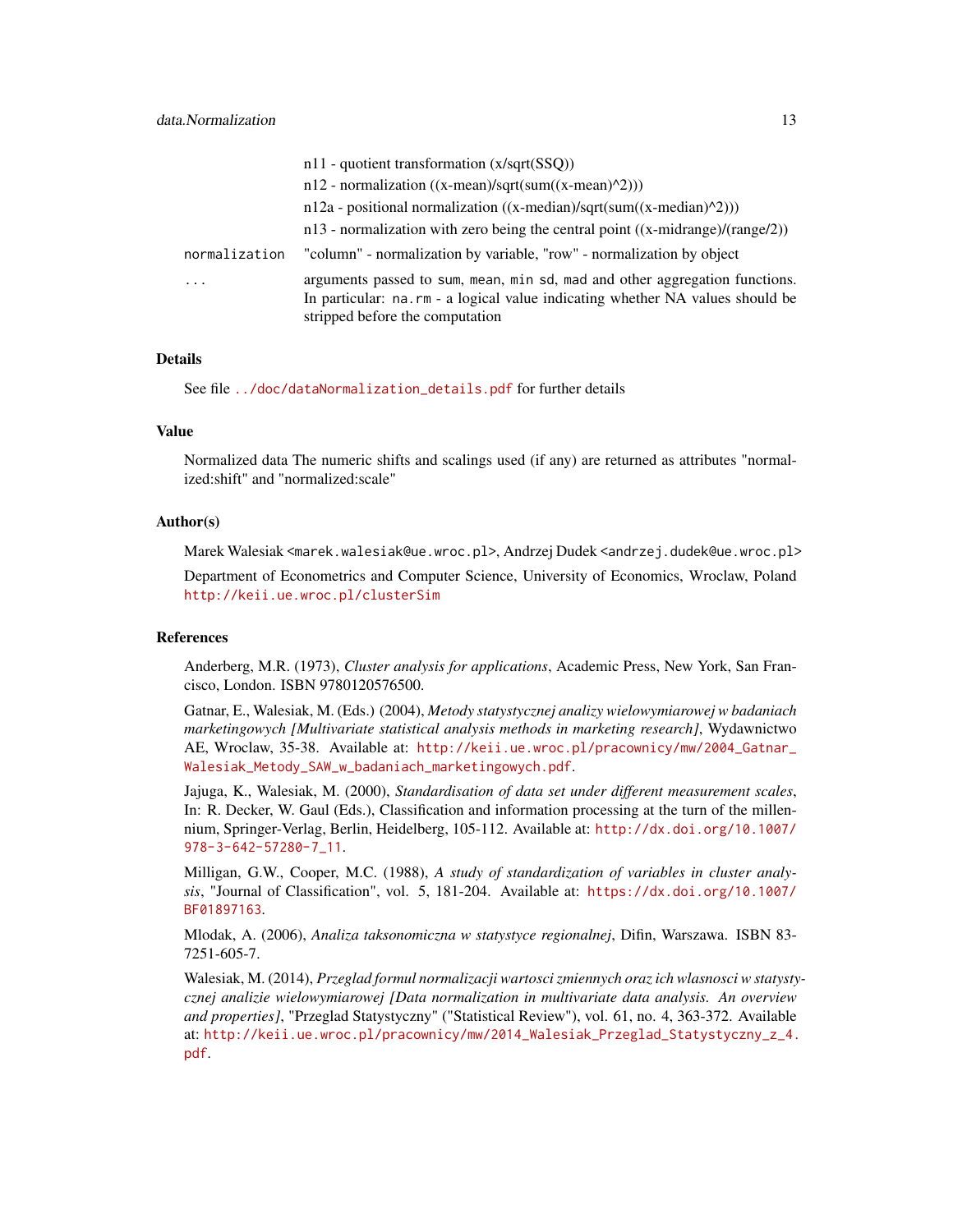# See Also

[cluster.Sim](#page-7-1)

#### Examples

```
library(clusterSim)
data(data_ratio)
z1 <- data.Normalization(data_ratio,type="n1",normalization="column",na.rm=FALSE)
z2 <- data.Normalization(data_ratio,type="n10",normalization="row",na.rm=FALSE)
```
data\_binary *Binary data*

# Description

Binary variables for eight people

# Format

data.frame: 8 objects, 10 variables

## Source

Kaufman, L., Rousseeuw, P.J. (1990), *Finding groups in data: an introduction to cluster analysis*, Wiley, New York, p. 24.

#### Examples

```
#library(clusterSim)
#data(data_binary)
#cluster.Sim(data_binary, p=5, 2, 6, icq="S",
#outputHtml="results5", distances=c("b1","b3","b6"))
```
data\_interval *Interval data*

# Description

Artificially generated interval data

# Format

data.frame: 75 objects, 5 variables, 5-class structure

# Source

Artificially generated data

<span id="page-13-0"></span>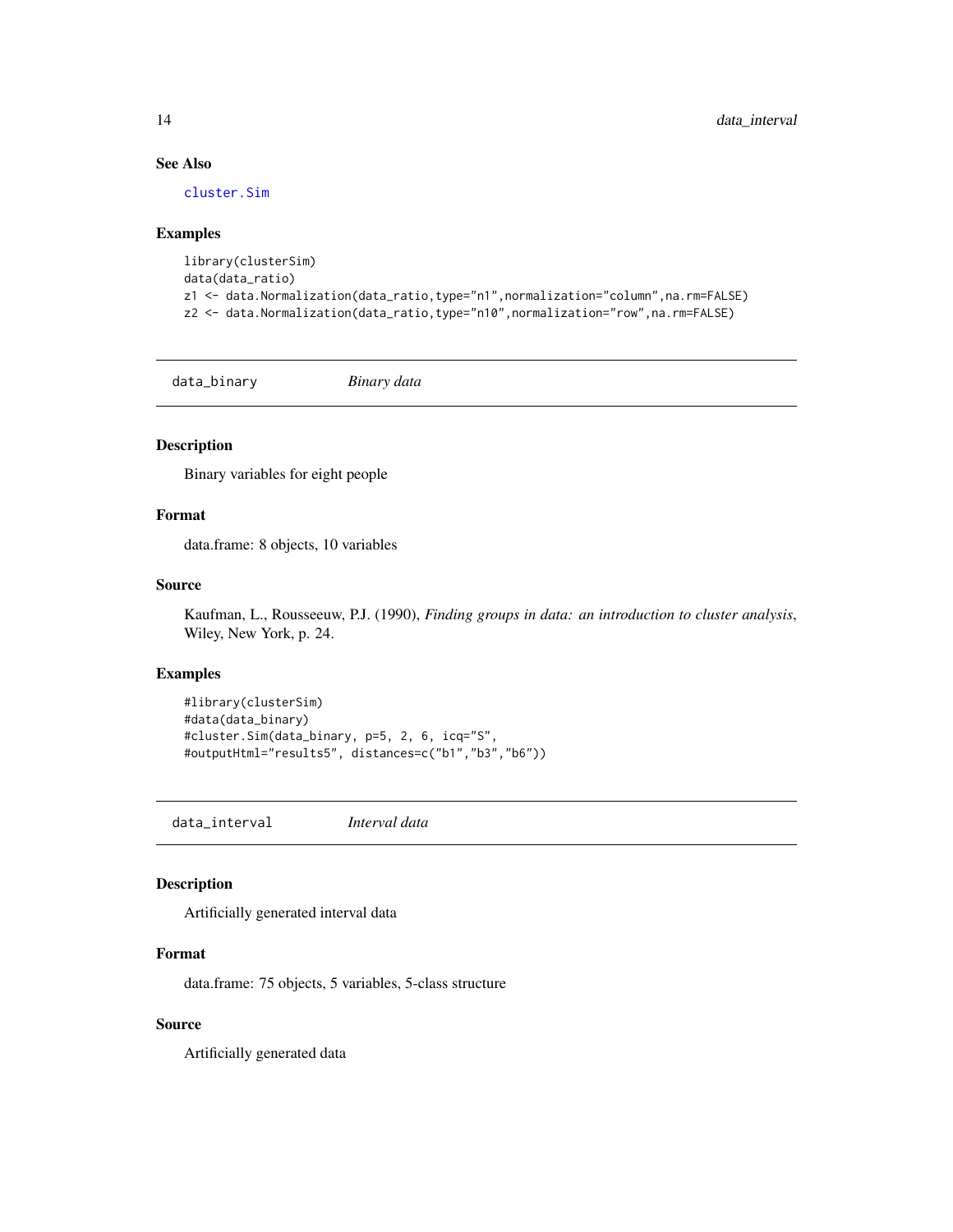# <span id="page-14-0"></span>data\_mixed 15

# Examples

```
#library(clusterSim)
#data(data_interval)
#cluster.Sim(data_interval, 2, 2, 3, "G1", outputHtml="results2")
```
data\_mixed *Mixed data*

## Description

Artificial mixed data

# Format

data.frame: 25 objects, 4 variables (1, 3 - interval variables, 2 - ordinal variable, 4, nominal variable

# Source

Artificial data

## Examples

```
library(clusterSim)
data(data_mixed)
r3 <- HINoV.Mod(data_mixed, type=c("m","n","m","n"), s=2, 3, distance="d1",
    method="complete", Index="cRAND")
print(r3$stopri)
plot(r3$stopri[,2], xlab="Variable number", ylab="topri", xaxt="n")
axis(1,at=c(1:max(r3$stopri[,1])),labels=r3$stopri[,1])
```
data\_nominal *Nominal data*

## Description

Artificial nominal data

## Format

data.frame: 26 objects, 12 variables

## Source

Artificial data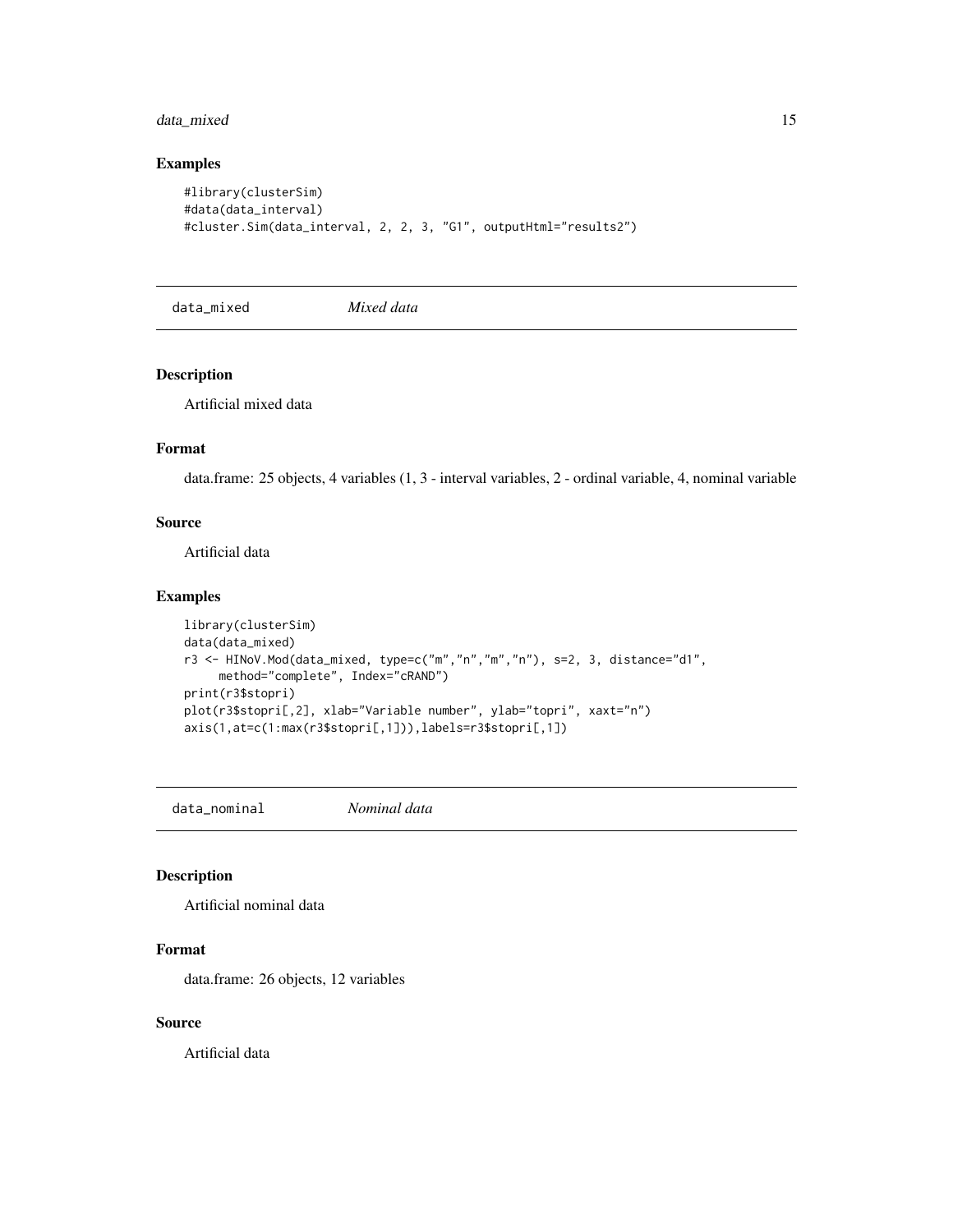## Examples

```
#library(clusterSim)
#data(data_nominal)
#cluster.Sim(data_nominal, p=4, 2, 5, icq="G3",
#outputHtml="results4", methods=c("m2","m3","m5"))
```
data\_ordinal *Ordinal data*

## Description

Artificial ordinal data

## Format

data.frame: 26 objects, 12 variables

# Source

Artificial data

#### Examples

```
#library(clusterSim)
#data(data_ordinal)
#cluster.Sim(data_ordinal, 3, 3, 12,"S",
#outputCsv2="results3")
```
data\_patternGDM1 *Metric data with 17 objects and 10 variables (8 stimulant variables, 2 destimulant variables)*

# Description

Metric data with 17 objects and 10 variables (8 stimulant variables, 2 destimulant variables)

Data on the Polish voivodships, owing to the conditions of the population living in cities in 2007. The analysis includes the following variables:

- x1 dwellings in per cent fitted with water-line system,
- x2 dwellings in per cent fitted with lavatory,
- x3 dwellings in per cent fitted with bathroom,
- x4 dwellings in per cent fitted with gas-line system,
- x5 dwellings in per cent fitted with central heating,
- x6 average number of rooms per dwelling,

<span id="page-15-0"></span>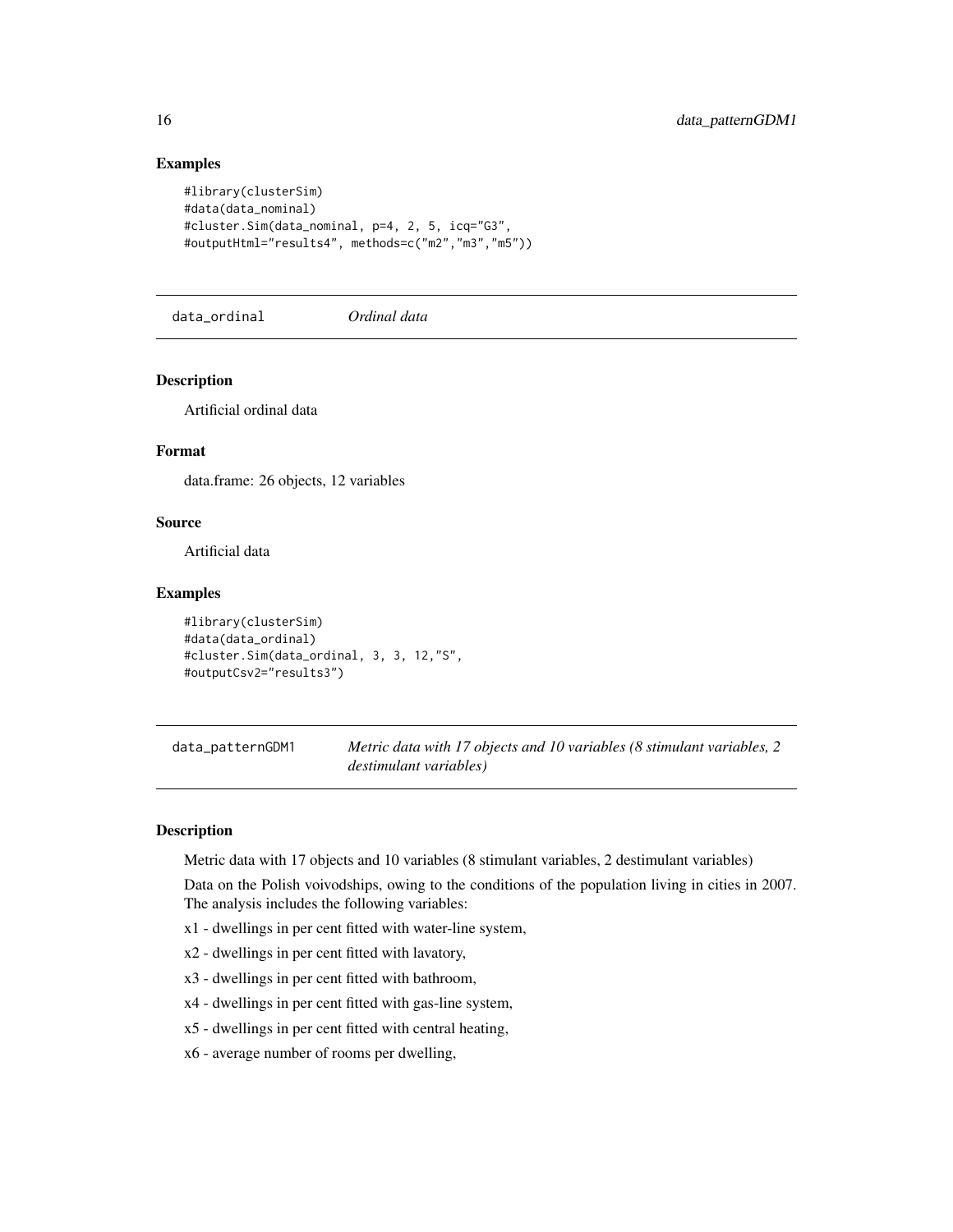- x7 average number of persons per dwelling,
- x8 average number of persons per room,
- x9 usable floor space in square meter per dwelling,
- x10 usable floor space in square meter per person.
- Types of performance variables:
- $x1 x6$ ,  $x9$ ,  $x10 -$  stimulants,
- x7, x8 destimulants.

## Format

data.frame: 17 objects, 10 variables

#### Source

Voivodships Statistical Yearbook, Poland 2008.

```
# Example 1
library(clusterSim)
data(data_patternGDM1)
res<-pattern.GDM1(data_patternGDM1,
performanceVariable=c("s","s","s","s","s","s","d","d","s","s"),
scaleType="r",nomOptValues=NULL,weightsType<-"equal",weights=NULL,
normalization<-"n4",patternType<-"lower",patternCoordinates<-"manual",
patternManual<-c(0,0,0,0,0,"min","max","max","min","min"),
nominalTransfMethod <-NULL)
print(res)
gdm_p<-res$distances
plot(cbind(gdm_p,gdm_p),xlim=c(max(gdm_p),min(gdm_p)),
ylim=c(min(gdm_p),max(gdm_p)),xaxt="n",
xlab="Order of objects from the best to the worst",
ylab="GDM distances from pattern object",lwd=1.6)
axis(1, at=gdm_p,labels=names(gdm_p), cex.axis=0.5)
# Example 2
library(clusterSim)
data(data_patternGDM1)
res<-pattern.GDM1(data_patternGDM1,
performanceVariable=c("s","s","s","s","s","s","d","d","s","s"),
scaleType="r",nomOptValues=NULL,weightsType<-"equal",weights=NULL,
normalization<-"n2",patternType<-"upper",
patternCoordinates<-"dataBounds",patternManual<-NULL,
nominalTransfMethod <-NULL)
print(res)
gdm_p<-res$distances
plot(cbind(gdm_p,gdm_p),xlim=c(min(gdm_p),max(gdm_p)),
ylim=c(min(gdm_p),max(gdm_p)),xaxt="n",
xlab="Order of objects from the best to the worst",
ylab="GDM distances from pattern object", lwd=1.6)
```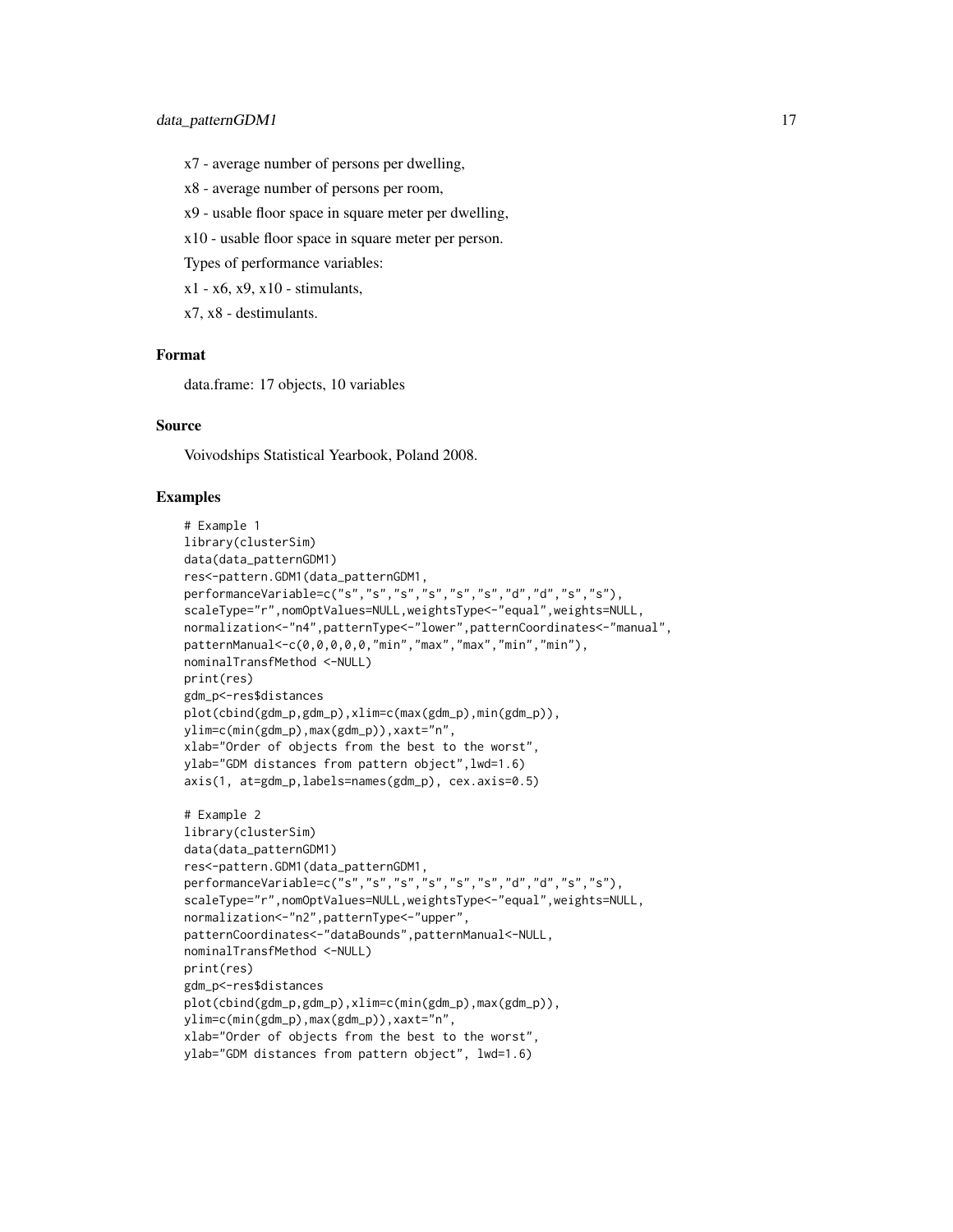axis(1, at=gdm\_p,labels=names(gdm\_p), cex.axis=0.5)

data\_patternGDM2 *Ordinal data with 27 objects and 6 variables (3 stimulant variables, 2 destimulant variables and 1 nominant variable)*

#### Description

Ordinal data with 27 objects and 6 variables (3 stimulant variables, 2 destimulant variables and 1 nominant variable)

Residential housing properties were described by the following variables:

 $x1$  - Location of environmental land, which is linked to a dwelling  $(1 - poor, 2 - inadequate, 3$ satisfactory, 4 - good, 5 - very good),

 $x2$  - Standard utility of a dwelling  $(1 - bad, 2 - low, 3 - average, 4 - high)$ ,

x3 - Living conditions occurring on the land, which is linked to a dwelling (1 - bad, 2 - average, 3 good),

x4 - Location of land, which is related to dwelling in the area of the city (1 - central, 2 - downtown, 3 - intermediate, 4 - peripheral),

x5 - Type of condominium (1 - low, 2 - large),

x6 - Area of land, which is related to dwelling (1 - below the contour of the building, 2 - outline of the building, 3 - the outline of the building with the environment acceptable, such as parking, playground, 4 - the outline of the building with the environment too much).

Types of performance variables:

 $x1, x2, x3$  - stimulants,

x4, x5 - destimulants,

x6 - nominant (the nominal category: 3).

#### Format

data.frame: 27 objects, 6 variables

#### Source

data from real estate market

```
# Example 1
library(clusterSim)
data(data_patternGDM2)
res<-pattern.GDM2(data_patternGDM2,
performanceVariable=c("s","s","s","d","d","n"),
nomOptValues=c(NA,NA,NA,NA,NA,3), weightsType<-"equal", weights=NULL,
patternType="lower", patternCoordinates="manual",
```
<span id="page-17-0"></span>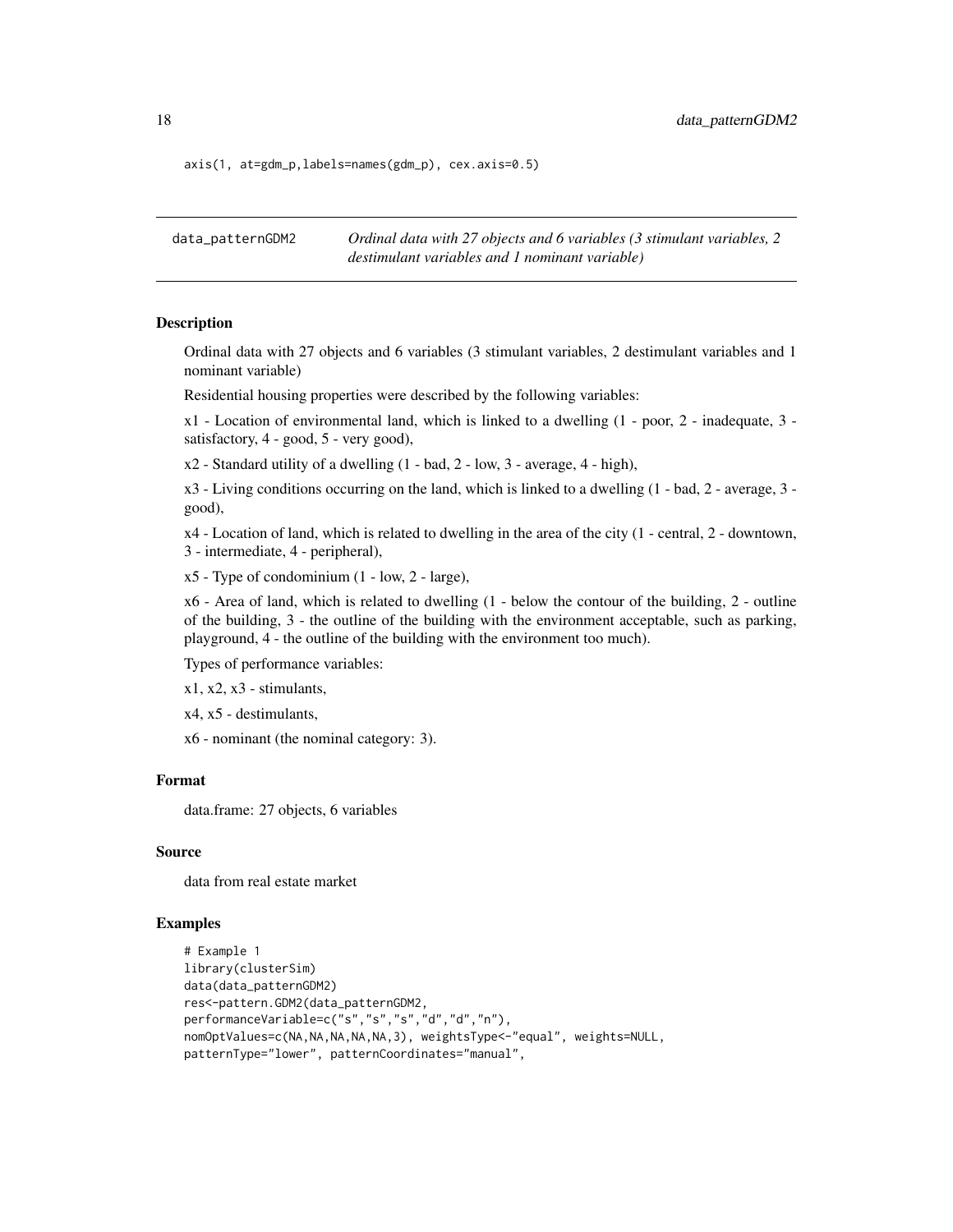#### <span id="page-18-0"></span>data\_ratio 19

```
patternManual=c("min","min",0,5,"max","max"),
nominalTransfMethod="symmetrical")
print(res)
gdm_p<-res$distances
plot(cbind(gdm_p,gdm_p),xlim=c(max(gdm_p),min(gdm_p)),
ylim=c(min(gdm_p),max(gdm_p)),
xaxt="n",xlab="Order of objects from the best to the worst",
ylab="GDM distances from pattern object",lwd=1.6)
axis(1, at=gdm_p,labels=names(gdm_p), cex.axis=0.5)
# Example 2
library(clusterSim)
data(data_patternGDM2)
res<-pattern.GDM2(data_patternGDM2,
performanceVariable=c("s","s","s","d","d","n"),
nomOptValues=c(NA,NA,NA,NA,NA,3), weightsType<-"equal", weights=NULL,
patternType="upper", patternCoordinates="dataBounds",
patternManual=NULL, nominalTransfMethod="database")
print(res)
gdm_p<-res$distances
plot(cbind(gdm_p,gdm_p), xlim=c(min(gdm_p),max(gdm_p)),
ylim=c(min(gdm_p),max(gdm_p)),
xaxt="n",xlab="Order of objects from the best to the worst",
ylab="GDM distances from pattern object", lwd=1.6)
axis(1, at=gdm_p,labels=names(gdm_p), cex.axis=0.5)
```
data\_ratio *Ratio data*

## Description

Artificially generated ratio data

## Format

data.frame: 75 objects, 5 variables, 5-class structure

## Source

Artificially generated data

```
#library(clusterSim)
#data(data_ratio)
#c <- pam(data_ratio,10)
#index.G1(data_ratio, c$clustering)
```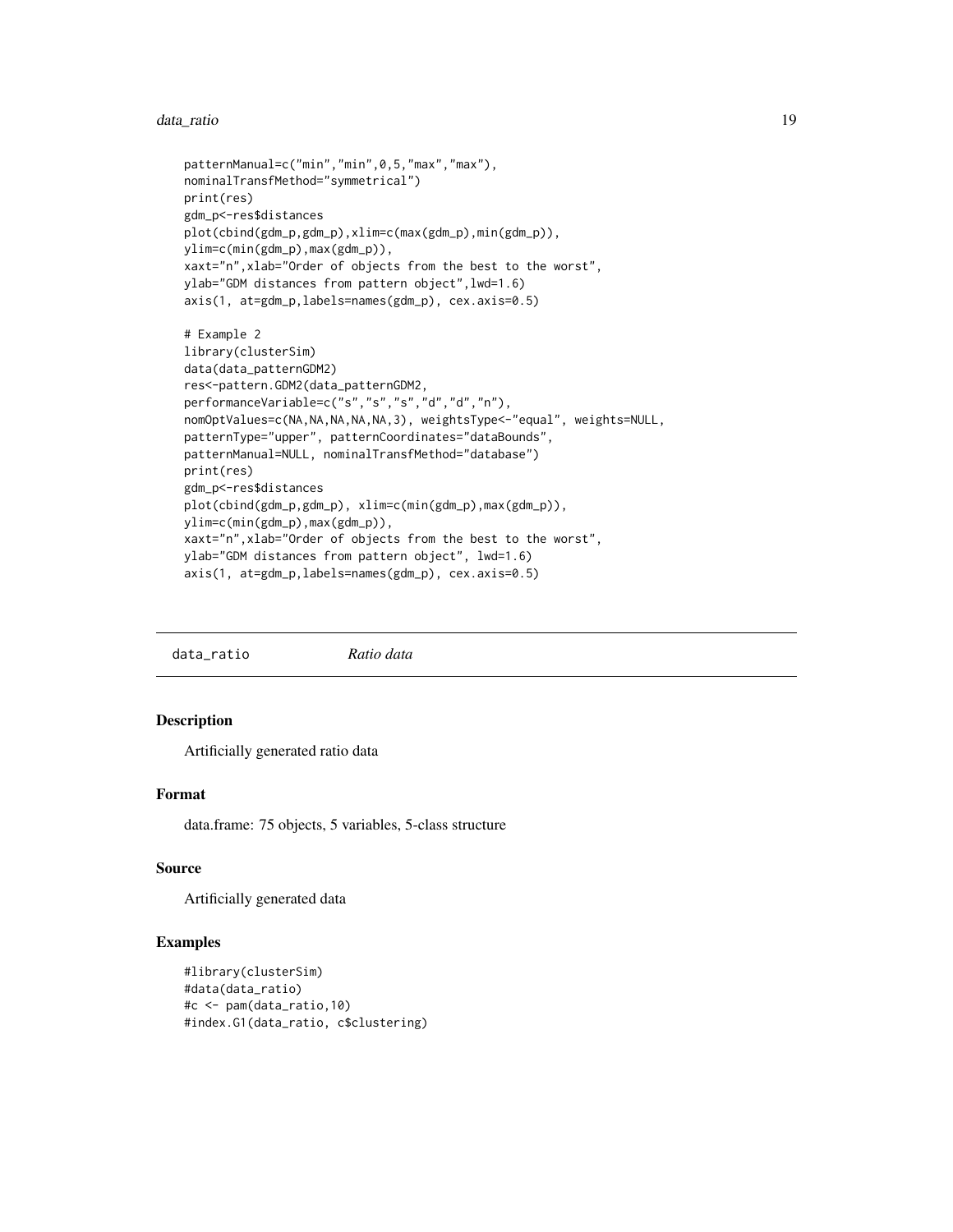<span id="page-19-0"></span>data\_symbolic *Symbolic interval data*

## **Description**

Artificially generated symbolic interval data

## Format

3-dimensional array: 125 objects, 6 variables, third dimension represents begining and end of interval, 5-class structure

#### Source

Artificially generated data

#### Examples

```
library(clusterSim)
data(data_symbolic)
r<- HINoV.Symbolic(data_symbolic, u=5)
print(r$stopri)
plot(r$stopri[,2], xlab="Variable number", ylab="topri",
xaxt="n", type="b")
axis(1,at=c(1:max(r$stopri[,1])),labels=r$stopri[,1])
```
data\_symbolic\_interval\_polish\_voivodships

*The evaluation of Polish voivodships tourism attractiveness level*

#### **Description**

The empirical study uses the statistical data referring to the attractiveness level of 18 objects (16 Polish NUTS-2 regions - voivodships, pattern and anti-pattern object).

Two-stage data collection was performed. Firstly, data on tourist attractiveness were collected for 380 counties using 9 classic metric variables (measured on a ratio scale):

- x1 beds in hotels per 1000 inhabitants of a county,
- x2 number of nights spent daily by resident tourists per 1000 inhabitants of a county,
- x3 number of nights spent daily by foreign tourists per 1000 inhabitants of a county,
- x4 dust pollution emission in tons per 10 km2 of a county area,
- x5 gas pollution emission in tons per 1 km2 of a county area,

x6 - number of criminal offences, crimes against life and health and property crimes per 1000 inhabitants of a county,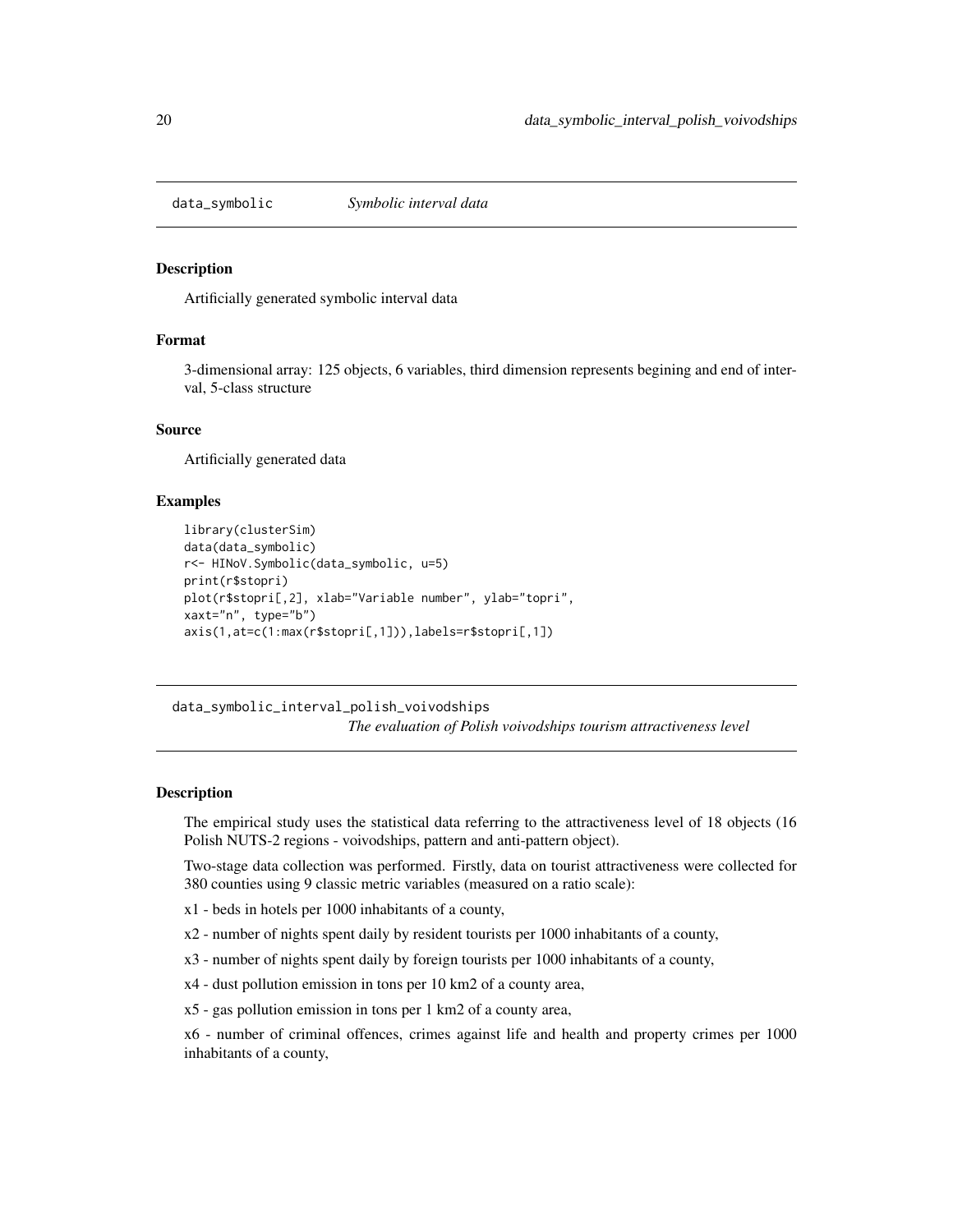#### <span id="page-20-0"></span>dist. BC 21

x7 - forest cover of the county in

x8 - participants of mass events per 1000 inhabitants of a county,

x9 - number of tourist economy entities (sections: I, N79) registered in the system REGON per 1000 inhabitants of a county.

The three variables (x4, x5 and x6) are destimulants. Other variables are stimulants.

In the second step, the data were aggregated to the level of the voivodships (NUTS-2), giving the symbolic interval-valued data. The lower bound of the interval for each symbolic interval-valued variable in the voivodship was obtained by calculating the first quartile on the basis of data from counties. The upper bound of the interval was obtained by calculating the third quartile.

#### Format

Tree-dimansional array: 18 objects (16 Polish NUTS-2 regions - voivodships, pattern and antipattern object), 9 symbolic interval-valued variables with lower and upper values of interval in third dimension. The coordinates of an pattern object cover the most preferred preference variable values. The coordinates of an anti-pattern object cover the least preferred preference variable values.

## Source

The statistical data were collected in 2016 and come from the Local Data Bank of the Central Statistical Office of Poland.

# **Examples**

library(clusterSim) data(data\_symbolic\_interval\_polish\_voivodships) print(data\_symbolic\_interval\_polish\_voivodships)

<span id="page-20-1"></span>dist.BC *Calculates Bray-Curtis distance measure for ratio data*

#### Description

Calculates Bray-Curtis distance measure for ratio data

#### Usage

dist.BC (x)

## **Arguments**

x matrix or dataset

#### Details

See file \\$R\\_HOME\library\clusterSim\pdf\distBC\\_details.pdf for further details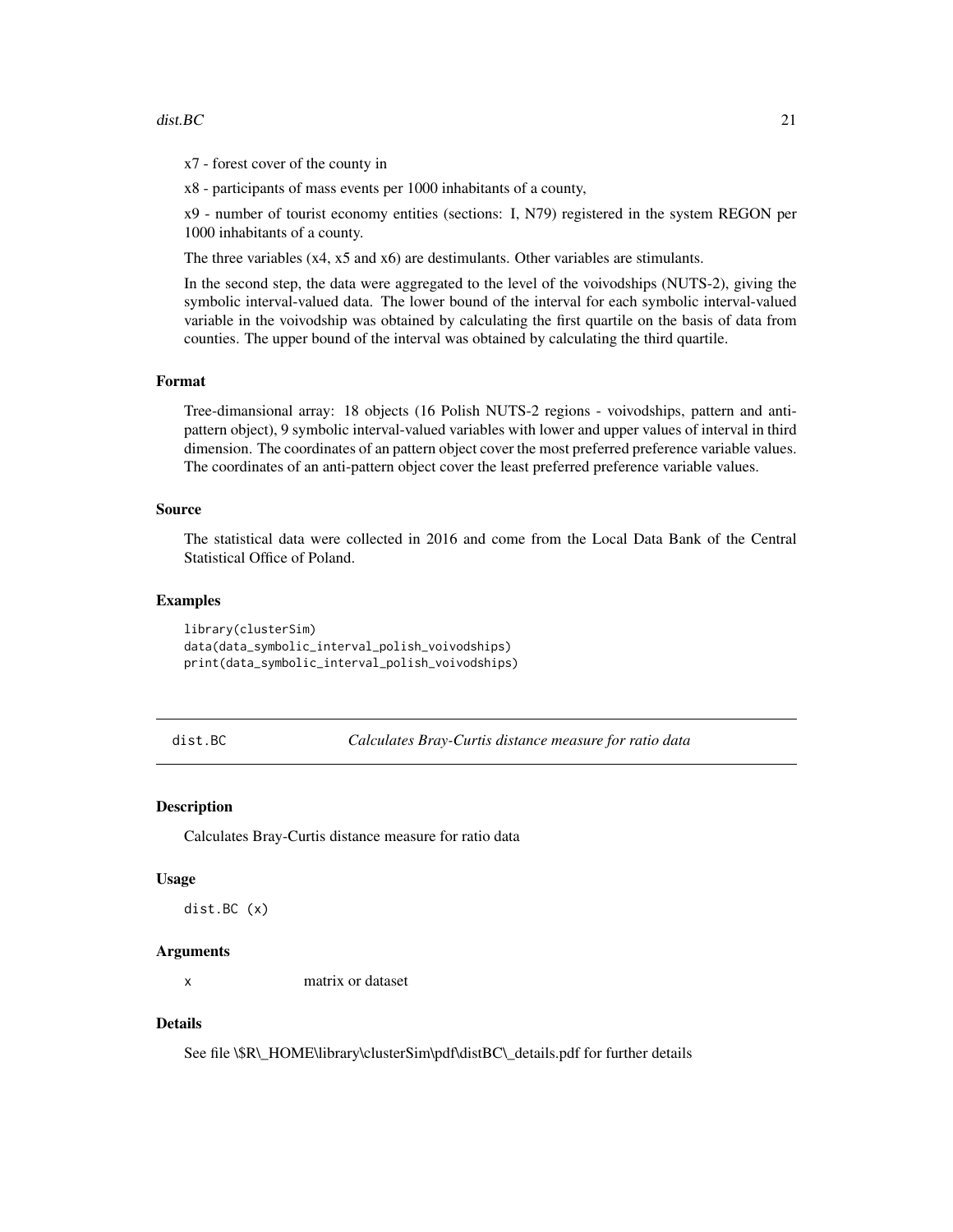#### <span id="page-21-0"></span>Value

object with calculated distance

## Author(s)

Marek Walesiak <marek.walesiak@ue.wroc.pl>, Andrzej Dudek <andrzej.dudek@ue.wroc.pl>

Department of Econometrics and Computer Science, University of Economics, Wroclaw, Poland <http://keii.ue.wroc.pl/clusterSim>

#### References

Cormack, R.M. (1971), *A review of classification (with discussion)*, "Journal of the Royal Statistical Society", ser. A, part 3, 321-367.

Gatnar, E., Walesiak, M. (Eds.) (2004), *Metody statystycznej analizy wielowymiarowej w badaniach marketingowych [Multivariate statistical analysis methods in marketing research]*, Wydawnictwo AE, Wroclaw, p. 41. Available at: [http://keii.ue.wroc.pl/pracownicy/mw/2004\\_Gatnar\\_](http://keii.ue.wroc.pl/pracownicy/mw/2004_Gatnar_Walesiak_Metody_SAW_w_badaniach_marketingowych.pdf) [Walesiak\\_Metody\\_SAW\\_w\\_badaniach\\_marketingowych.pdf](http://keii.ue.wroc.pl/pracownicy/mw/2004_Gatnar_Walesiak_Metody_SAW_w_badaniach_marketingowych.pdf).

## See Also

[dist.GDM](#page-21-1), [dist.SM](#page-23-1), [dist](#page-0-0)

#### Examples

library(clusterSim) sampleData <-  $cbind(c(2,3,5),c(4,5,6),c(5,3,4))$ d <- dist.BC(sampleData)

<span id="page-21-1"></span>dist.GDM *Calculates Generalized Distance Measure*

#### **Description**

Calculates Generalized Distance Measure for variables measured on metric scale (ratio & interval) or ordinal scale

## Usage

```
dist.GDM(x, method="GDM1", weightsType="equal", weights=NULL)
GDM(x, method="GDM1", weightsType="equal", weights=NULL)
GDM1(x, weightsType="equal", weights=NULL)
GDM2(x, weightsType="equal", weights=NULL)
```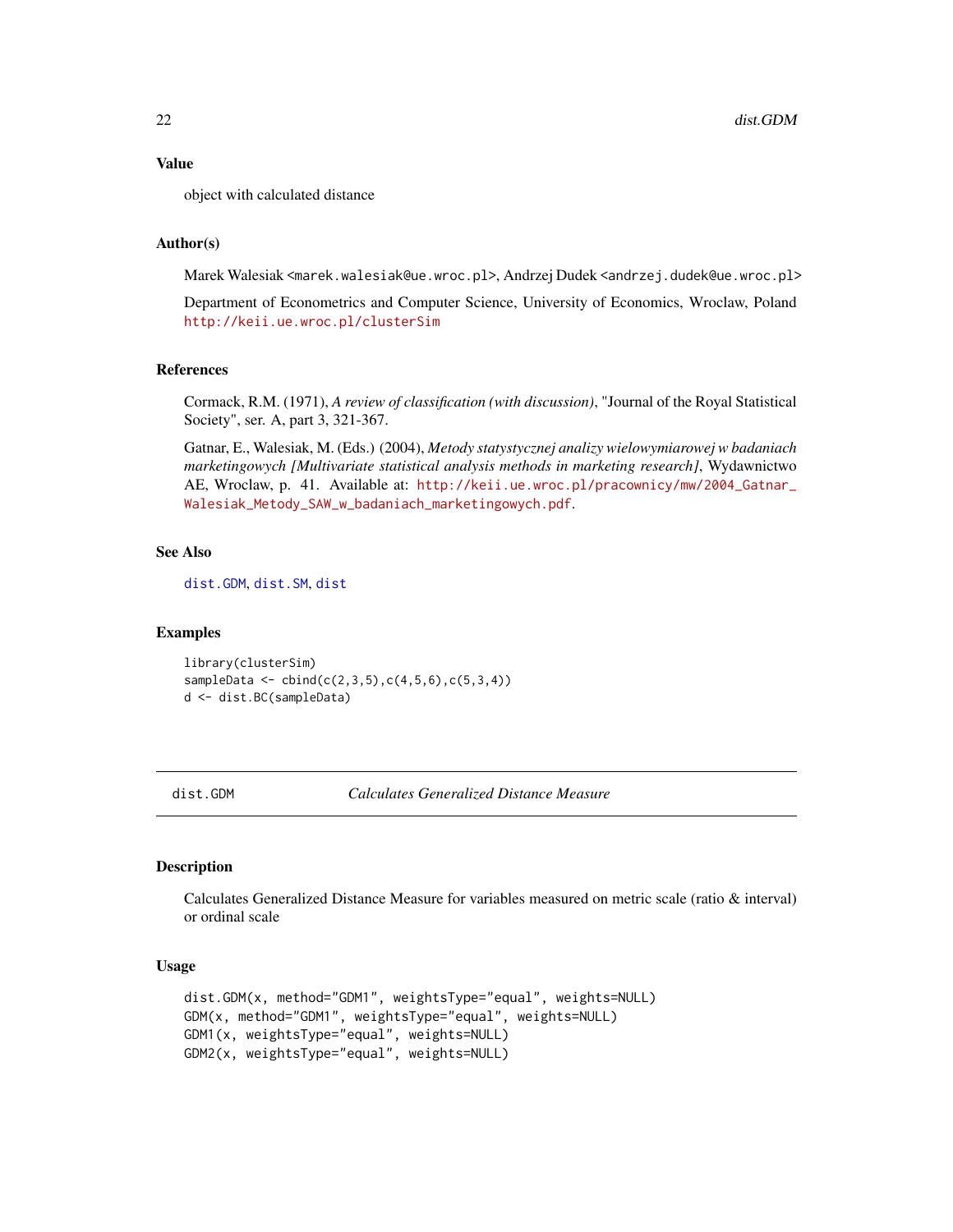#### dist.GDM 23

#### **Arguments**

| x           | matrix or data set                                                                                                                                                                                                    |
|-------------|-----------------------------------------------------------------------------------------------------------------------------------------------------------------------------------------------------------------------|
| method      | GDM1 or GDM2<br>"GDM1" - metric scale (ratio & interval)<br>"GDM2" - ordinal scale                                                                                                                                    |
| weightsType | equal or different1 or different2<br>"equal" - equal weights<br>"different1" - vector of different weights should satisfy conditions: each weight<br>takes value from interval $[0; 1]$ and sum of weights equals one |
|             | "different2" - vector of different weights should satisfy conditions: each weight<br>takes value from interval [0; m] and sum of weights equals m (m - the number<br>of variables)                                    |
| weights     | vector of weights                                                                                                                                                                                                     |

#### Details

See file \\$R\\_HOME\library\clusterSim\pdf\distGDM\\_details.pdf for further details

# Value

object with calculated distance

# Author(s)

Marek Walesiak <marek.walesiak@ue.wroc.pl>, Andrzej Dudek <andrzej.dudek@ue.wroc.pl>

Department of Econometrics and Computer Science, University of Economics, Wroclaw, Poland <http://keii.ue.wroc.pl/clusterSim>

## References

Jajuga, K., Walesiak, M., Bak, A. (2003), *On the general distance measure*, In: M. Schwaiger, O. Opitz (Eds.), Exploratory data analysis in empirical research, Springer-Verlag, Berlin, Heidelberg, 104-109. Available at: [http://dx.doi.org/10.1007/978-3-642-55721-7\\_12](http://dx.doi.org/10.1007/978-3-642-55721-7_12).

Walesiak, M. (1999), *Distance Measure for Ordinal Data*, "Argumenta Oeconomica", No. 2 (8), 167-173. Available at: [http://keii.ue.wroc.pl/pracownicy/mw/1999\\_Walesiak\\_Argumenta\\_](http://keii.ue.wroc.pl/pracownicy/mw/1999_Walesiak_Argumenta_Oeconomica_no_2.pdf) [Oeconomica\\_no\\_2.pdf](http://keii.ue.wroc.pl/pracownicy/mw/1999_Walesiak_Argumenta_Oeconomica_no_2.pdf).

Walesiak, M. (2006), *Uogolniona miara odleglosci w statystycznej analizie wielowymiarowej [The Generalized Distance Measure in multivariate statistical analysis]*, Wydawnictwo AE, Wroclaw. Available at: [http://keii.ue.wroc.pl/pracownicy/mw/2006\\_Walesiak\\_Uogolniona\\_miara\\_](http://keii.ue.wroc.pl/pracownicy/mw/2006_Walesiak_Uogolniona_miara_odleglosci.pdf) [odleglosci.pdf](http://keii.ue.wroc.pl/pracownicy/mw/2006_Walesiak_Uogolniona_miara_odleglosci.pdf).

## See Also

[dist.BC](#page-20-1), [dist.SM](#page-23-1), [dist](#page-0-0)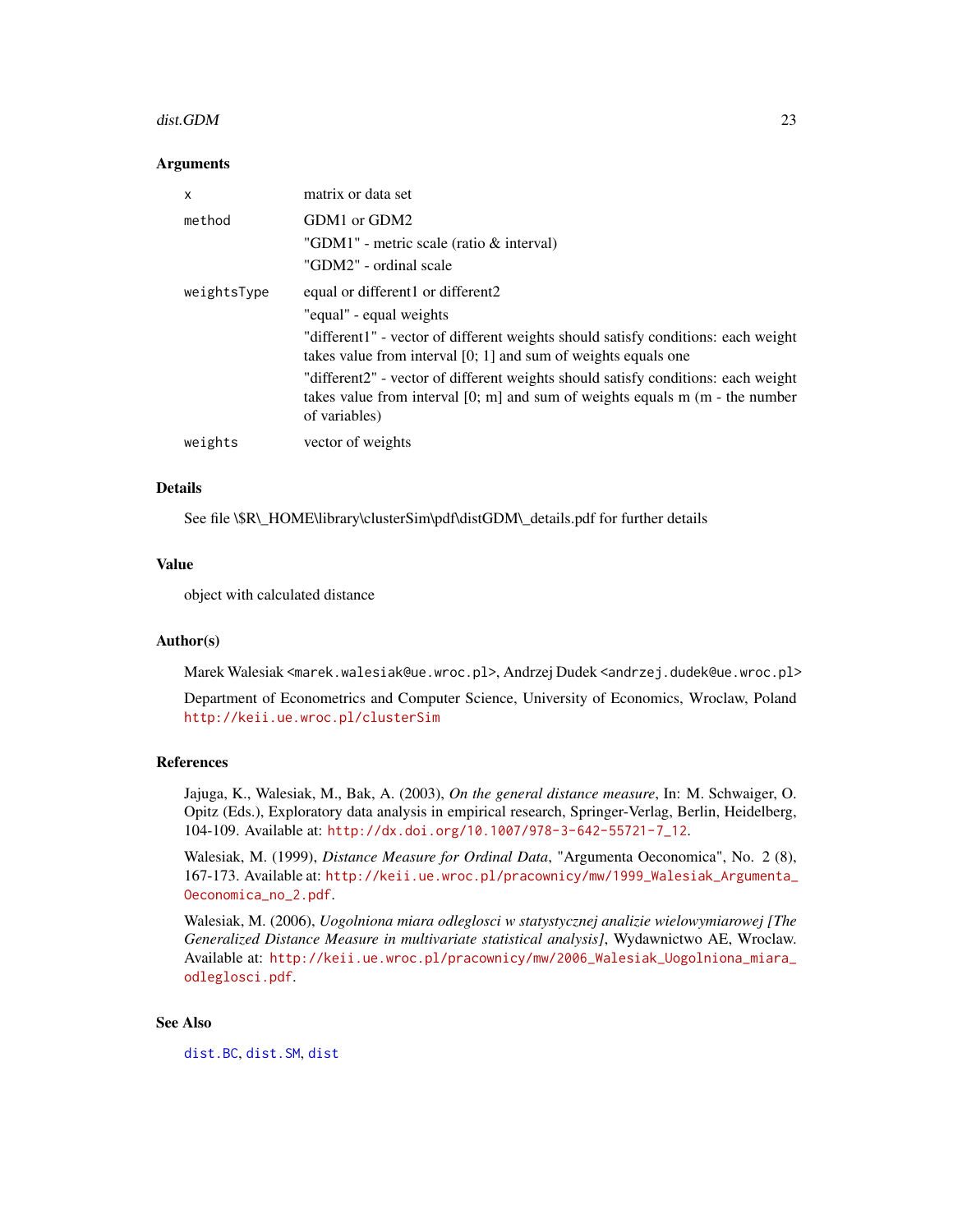## Examples

```
#Example 1
library(clusterSim)
data(data_ratio)
d1 <- GDM(data_ratio, method="GDM1")
data(data_ordinal)
d2 <- GDM(data_ordinal, method="GDM2")
d3 <- GDM1(data_ratio)
d4 <- GDM2(data_ordinal)
#Example 2
library(clusterSim)
data(data_ratio)
d1w <- GDM(data_ratio, method="GDM1", weightsType="different1",
weights=c(0.4,0.1,0.3,0.15,0.05))
data(data_ordinal)
d2w <- GDM(data_ordinal, method="GDM2", weightsType="different2",
weights=c(1,3,0.5,1.5,1.8,0.2,0.4,0.6,0.2,0.4,0.9,1.5))
```
dist.SM *Calculates Sokal-Michener distance measure for nominal variables*

#### Description

Calculates Sokal-Michener distance measure for nominal variables

#### Usage

dist.SM(x)

## Arguments

x matrix or data set

## Details

See file \\$R\\_HOME\library\clusterSim\pdf\distSM\\_details.pdf for further details

## Value

object with calculated distance

## Author(s)

Marek Walesiak <marek.walesiak@ue.wroc.pl>, Andrzej Dudek <andrzej.dudek@ue.wroc.pl> Department of Econometrics and Computer Science, University of Economics, Wroclaw, Poland <http://keii.ue.wroc.pl/clusterSim>

<span id="page-23-0"></span>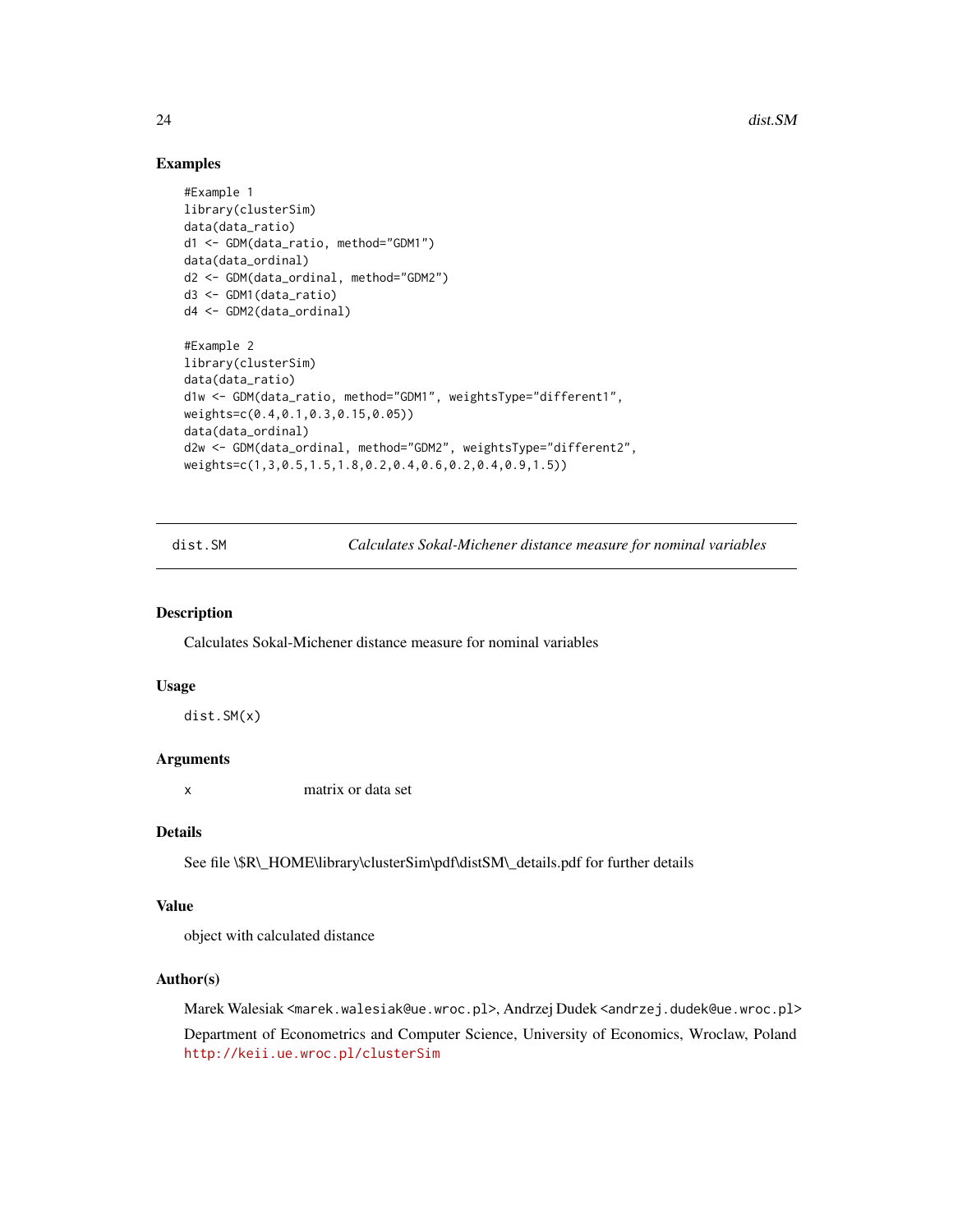# <span id="page-24-0"></span>dist.Symbolic 25

# References

Gatnar, E., Walesiak, M. (Eds.) (2004), *Metody statystycznej analizy wielowymiarowej w badaniach marketingowych [Multivariate statistical analysis methods in marketing research]*, Wydawnictwo AE, Wroclaw, p. 43. Available at: [http://keii.ue.wroc.pl/pracownicy/mw/2004\\_Gatnar\\_](http://keii.ue.wroc.pl/pracownicy/mw/2004_Gatnar_Walesiak_Metody_SAW_w_badaniach_marketingowych.pdf) [Walesiak\\_Metody\\_SAW\\_w\\_badaniach\\_marketingowych.pdf](http://keii.ue.wroc.pl/pracownicy/mw/2004_Gatnar_Walesiak_Metody_SAW_w_badaniach_marketingowych.pdf).

Kaufman, L., Rousseeuw, P.J. (1990), *Finding groups in data: an introduction to cluster analysis*, Wiley, New York, p. 28. ISBN: 978-0-471-73578-6.

# See Also

[dist.GDM](#page-21-1), [dist.BC](#page-20-1), [dist](#page-0-0)

# Examples

```
library(clusterSim)
data(data_nominal)
d <- dist.SM(data_nominal)
```
dist.Symbolic *Calculates distance between interval-valued symbolic data*

## Description

Calculates distance between interval-valued symbolic data for four distance types

# Usage

dist.Symbolic(data,type="U\_2",gamma=0.5,power=2)

# Arguments

| data  | symbolic data                                                                                                                          |
|-------|----------------------------------------------------------------------------------------------------------------------------------------|
| type  | type of distance used for symbolic interval-valued data                                                                                |
|       | $U_2$ - Ichino and Yaguchi distance                                                                                                    |
|       | M - distance between points given by means of intervals (for interval-values<br>variables).                                            |
|       | H - Hausdorff distance.                                                                                                                |
|       | S - sum of distances between all corresponding vertices of hyperrectangles given<br>by symbolic objects with interval-valued variables |
| gamma | parameter for calculating Ichino and Yaguchi distance                                                                                  |
| power | parameter for calculating distance: Ichino and Yaguchi distance, Hausdorff dis-<br>tance                                               |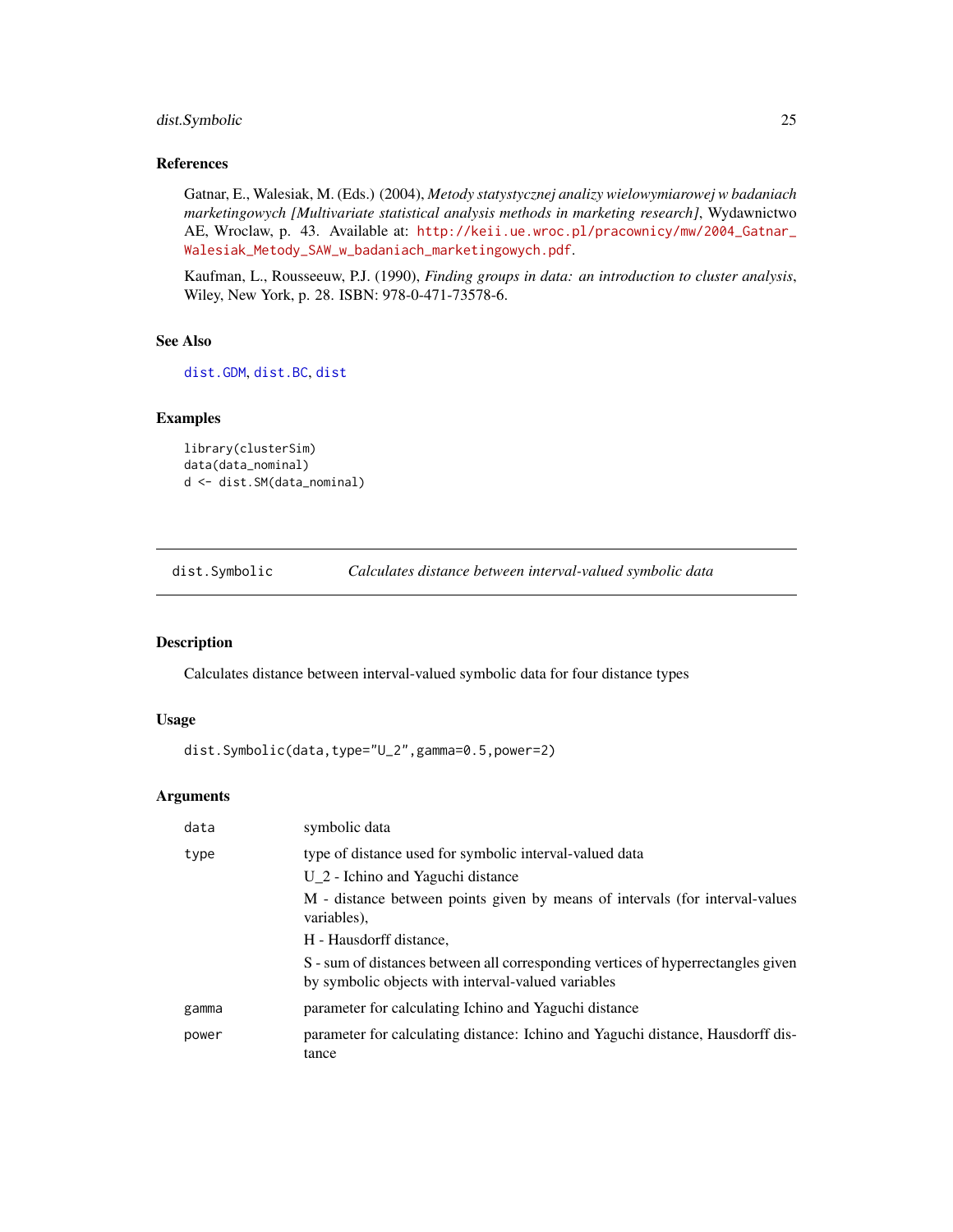## <span id="page-25-0"></span>Author(s)

Marek Walesiak <marek.walesiak@ue.wroc.pl>, Andrzej Dudek <andrzej.dudek@ue.wroc.pl>

Department of Econometrics and Computer Science, University of Economics, Wroclaw, Poland <http://keii.ue.wroc.pl/clusterSim>

# References

Billard, L., Diday, E. (2006), *Symbolic data analysis. Conceptual statistics and data mining*, Wiley, Chichester. ISBN: 978-0-470-09016-9.

Ichino, M., Yaguchi, H. (1994), *Generalized Minkowski metrics for mixed feature type data analysis*, "IEEE Transactions on Systems Man and Cybernetics", Vol. 24, Issue 4, 698-708. Http://dx.doi.org/10.1109/21.286391.

## See Also

symbolicDA::dist.SDA

## Examples

```
library(clusterSim)
dataSymbolic<-cluster.Gen(numObjects=10,model=5,dataType="s")$data
print(dist.Symbolic(dataSymbolic))
```
Modification of Carmone, Kara \& Maxwell Heuristic Identification of *Noisy Variables (HINoV) method*

#### Description

Modification of Heuristic Identification of Noisy Variables (HINoV) method

# Usage

```
HINoV.Mod (x, type="metric", s = 2, u, distance=NULL,
method = "kmeans", Index ="cRAND")
```
#### Arguments

| x    | data matrix                                                                                                                                                                                                                                                                                      |
|------|--------------------------------------------------------------------------------------------------------------------------------------------------------------------------------------------------------------------------------------------------------------------------------------------------|
| type | "metric" (default) - all variables are metric (ratio, interval), "nonmetric" - all<br>variables are nonmetric (ordinal, nominal) or vector containing for each variable<br>value "m"(metric) or "n"(nonmetric) for mixed variables (metric and nonmetric),<br>e.g. type= $c("m", "n", "n", "m")$ |
| S    | for metric data only: 1 - ratio data, 2 - interval or mixed (ratio $\&$ interval) data                                                                                                                                                                                                           |
| u    | number of clusters (for metric data only)                                                                                                                                                                                                                                                        |
|      |                                                                                                                                                                                                                                                                                                  |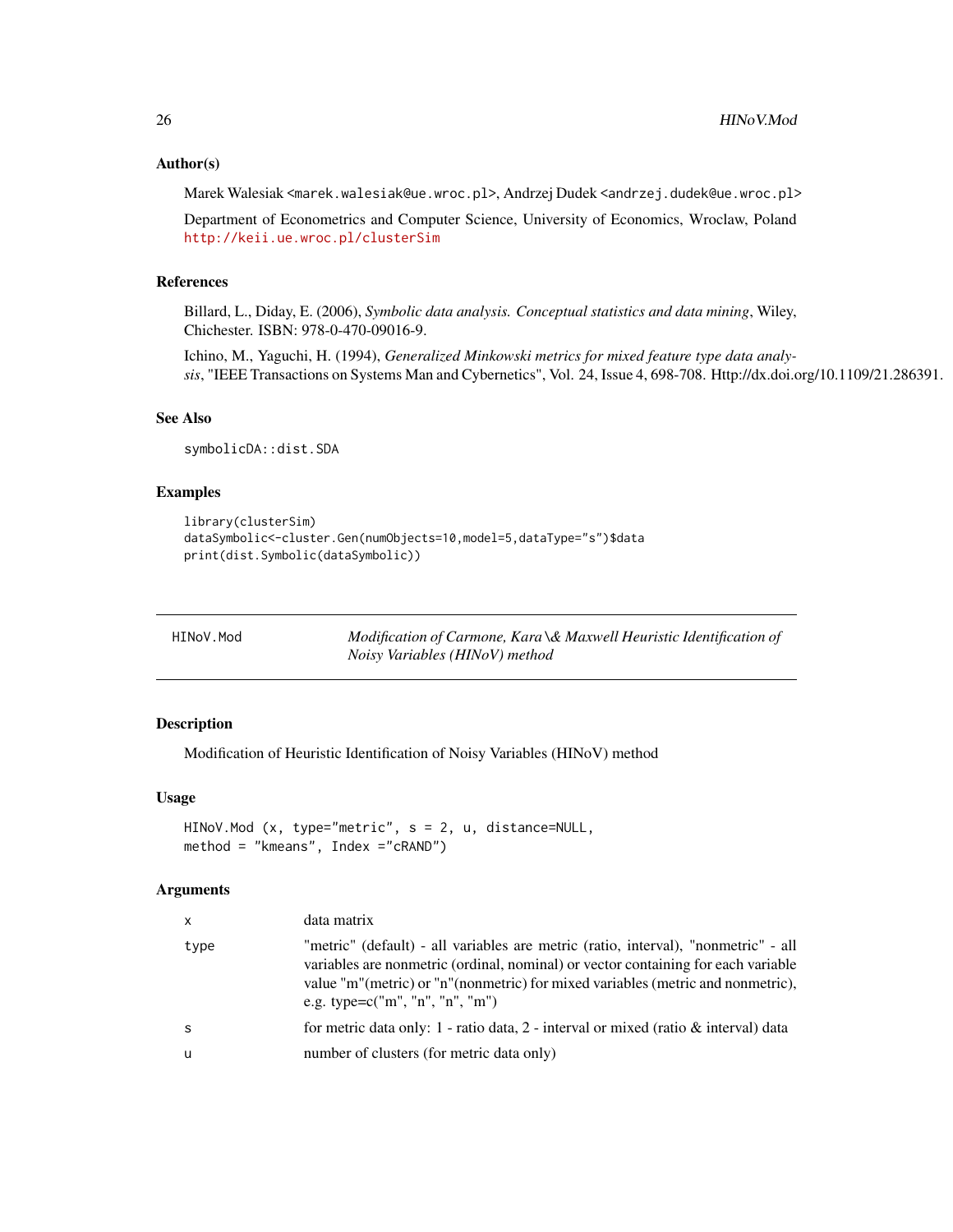#### HINoV.Mod 27

| distance | NULL for kmeans method (based on data matrix) and nonmetric data                                                                                          |
|----------|-----------------------------------------------------------------------------------------------------------------------------------------------------------|
|          | for ratio data: "d1" - Manhattan, "d2" - Euclidean, "d3" - Chebychev (max),<br>"d4" - squared Euclidean, "d5" - GDM1, "d6" - Canberra, "d7" - Bray-Curtis |
|          | for interval or mixed (ratio & interval) data: "d1", "d2", "d3", "d4", "d5"                                                                               |
| method   | NULL for nonmetric data                                                                                                                                   |
|          | clustering method: "kmeans" (default), "single", "ward.D", "ward.D2", "com-<br>plete", "average", "mcquitty", "median", "centroid", "pam"                 |
| Index    | "cRAND" - corrected Rand index (default); "RAND" - Rand index                                                                                             |

# Details

See file [../doc/HINoVMod\\_details.pdf](../doc/HINoVMod_details.pdf) for further details

#### Value

| parim  | $m \times m$ symmetric matrix ( $m$ - number of variables). Matrix contains pairwise<br>corrected Rand (Rand) indices for partitions formed by the <i>j</i> -th variable with<br>partitions formed by the <i>l</i> -th variable |
|--------|---------------------------------------------------------------------------------------------------------------------------------------------------------------------------------------------------------------------------------|
| topri  | sum of rows of parim                                                                                                                                                                                                            |
| stopri | ranked values of topri in decreasing order                                                                                                                                                                                      |

## Author(s)

Marek Walesiak <marek.walesiak@ue.wroc.pl>, Andrzej Dudek <andrzej.dudek@ue.wroc.pl>

Department of Econometrics and Computer Science, University of Economics, Wroclaw, Poland <http://keii.ue.wroc.pl/clusterSim>

#### References

Carmone, F.J., Kara, A., Maxwell, S. (1999), *HINoV: a new method to improve market segment definition by identifying noisy variables*, "Journal of Marketing Research", November, vol. 36, 501-509.

Hubert, L.J., Arabie, P. (1985), *Comparing partitions*, "Journal of Classification", no. 1, 193-218. Available at: <http://dx.doi.org/10.1007%2FBF01908075>.

Rand, W.M. (1971), *Objective criteria for the evaluation of clustering methods*, "Journal of the American Statistical Association", no. 336, 846-850. Available at: [http://dx.doi.org/10.1080/](http://dx.doi.org/10.1080/01621459.1971.10482356) [01621459.1971.10482356](http://dx.doi.org/10.1080/01621459.1971.10482356).

Walesiak, M. (2005), *Variable selection for cluster analysis - approaches, problems, methods*, Plenary Session of the Committee on Statistics and Econometrics of the Polish Academy of Sciences, 15 March, Wroclaw.

Walesiak, M., Dudek, A. (2008), *Identification of noisy variables for nonmetric and symbolic data in cluster analysis*, In: C. Preisach, H. Burkhardt, L. Schmidt-Thieme, R. Decker (Eds.), Data analysis, machine learning and applications, Springer-Verlag, Berlin, Heidelberg, 85-92. Available at: [http://dx.doi.org/10.1007/978-3-540-78246-9\\_11](http://dx.doi.org/10.1007/978-3-540-78246-9_11)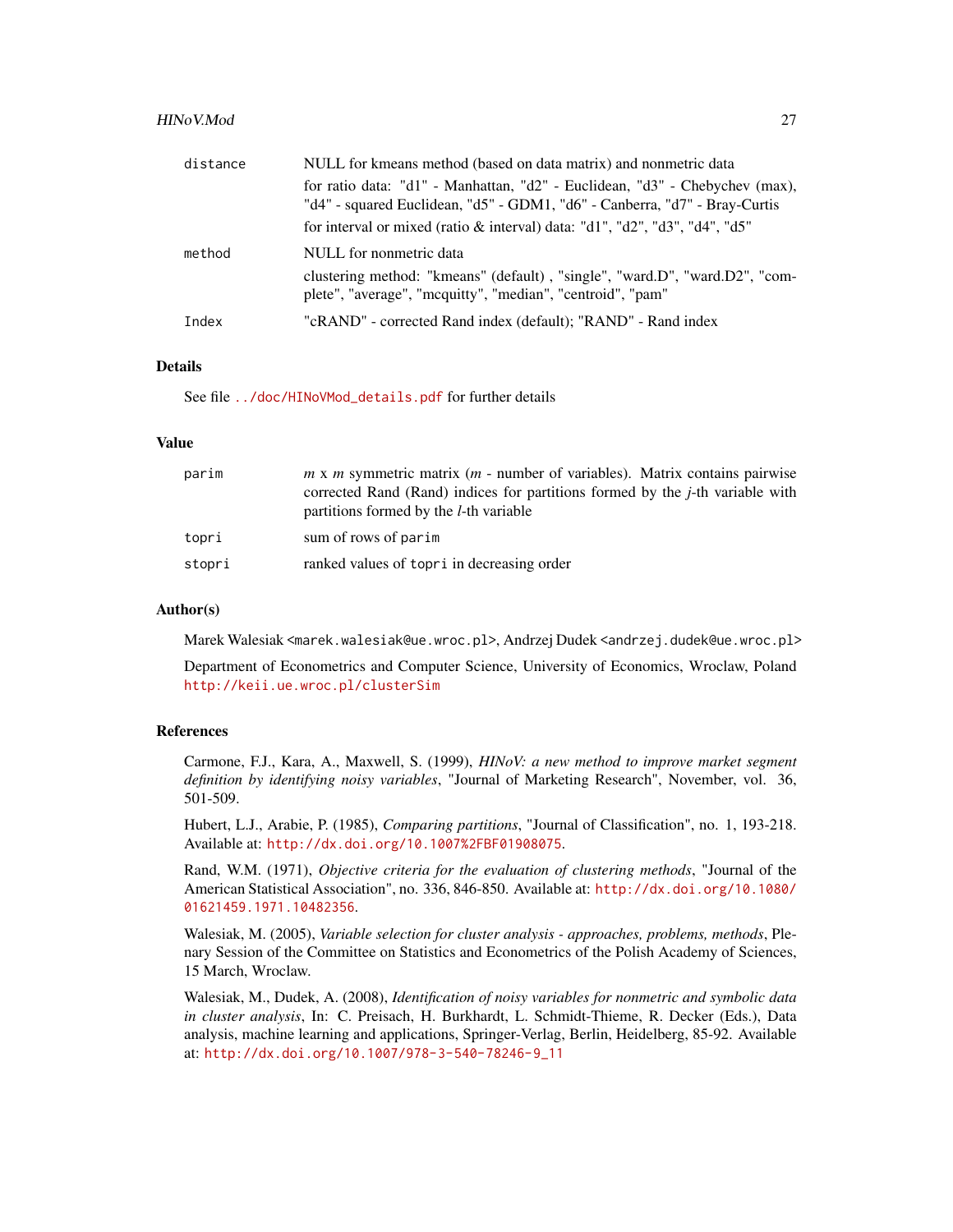## <span id="page-27-0"></span>See Also

[hclust](#page-0-0), [kmeans](#page-0-0), [dist](#page-0-0), [dist.GDM](#page-21-1), [dist.BC](#page-20-1), [dist.SM](#page-23-1), [cluster.Sim](#page-7-1)

#### Examples

```
# for metric data
library(clusterSim)
data(data_ratio)
r1<- HINoV.Mod(data_ratio, type="metric", s=1, 4, method="kmeans",
     Index="cRAND")
print(r1$stopri)
plot(r1$stopri[,2],xlab="Variable number", ylab="topri",
xaxt="n", type="b")
axis(1,at=c(1:max(r1$stopri[,1])),labels=r1$stopri[,1])
# for nonmetric data
library(clusterSim)
data(data_nominal)
r2<- HINoV.Mod (data_nominal, type="nonmetric", Index = "cRAND")
print(r2$stopri)
plot(r2$stopri[,2], xlab="Variable number", ylab="topri",
xaxt="n", type="b")
axis(1,at=c(1:max(r2$stopri[,1])),labels=r2$stopri[,1])
# for mixed data
library(clusterSim)
data(data_mixed)
r3<- HINoV.Mod(data_mixed, type=c("m","n","m","n"), s=2, 3, distance="d1",
     method="complete", Index="cRAND")
print(r3$stopri)
plot(r3$stopri[,2], xlab="Variable number", ylab="topri",
xaxt="n", type="b")
axis(1,at=c(1:max(r3$stopri[,1])),labels=r3$stopri[,1])
```

| HINoV.Symbolic | Modification of Carmone, Kara \& Maxwell Heuristic Identification of |
|----------------|----------------------------------------------------------------------|
|                | Noisy Variables (HINoV) method for symbolic interval data            |

## Description

Modification of Heuristic Identification of Noisy Variables (HINoV) method for symbolic interval data

#### Usage

```
HINoV.Symbolic(x, u=NULL, distance="H", method = "pam",
Index = "cRAND")
```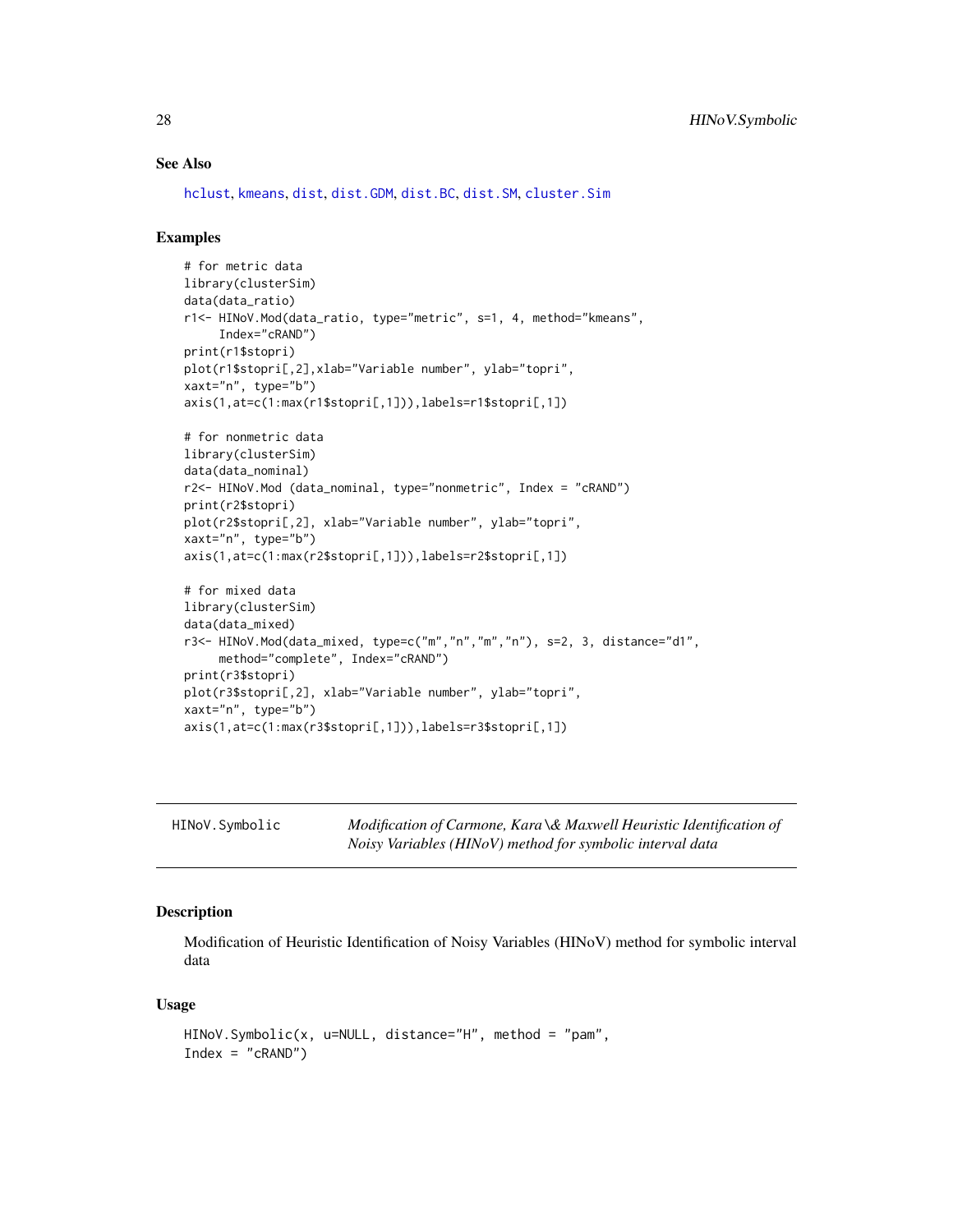# HINoV.Symbolic 29

#### **Arguments**

| X        | symbolic interval data: a 3-dimensional table, first dimension represents ob-<br>ject number, second dimension - variable number, and third dimension contains<br>lower- and upper-bounds of intervals                                         |
|----------|------------------------------------------------------------------------------------------------------------------------------------------------------------------------------------------------------------------------------------------------|
| u        | number of clusters                                                                                                                                                                                                                             |
| distance | "M" - minimal distance between all vertices of hyper-cubes defined by symbolic<br>interval variables; "H" - Hausdorff distance; "S" - sum of squares of distance<br>between all vertices of hyper-cubes defined by symbolic interval variables |
| method   | clustering method: "single", "ward.D", "ward.D2", "complete", "average", "mc-<br>quitty", "median", "centroid", "pam" (default)                                                                                                                |
| Index    | "cRAND" - corrected Rand index (default); "RAND" - Rand index                                                                                                                                                                                  |

# Details

See file [../doc/HINoVSymbolic\\_details.pdf](../doc/HINoVSymbolic_details.pdf) for further details

## Value

| parim  | $m \times m$ symmetric matrix ( $m$ - number of variables). Matrix contains pairwise<br>corrected Rand (Rand) indices for partitions formed by the <i>j</i> -th variable with<br>partitions formed by the <i>l</i> -th variable |
|--------|---------------------------------------------------------------------------------------------------------------------------------------------------------------------------------------------------------------------------------|
| topri  | sum of rows of parim                                                                                                                                                                                                            |
| stopri | ranked values of topri in decreasing order                                                                                                                                                                                      |

## Author(s)

Marek Walesiak <marek.walesiak@ue.wroc.pl>, Andrzej Dudek <andrzej.dudek@ue.wroc.pl>

Department of Econometrics and Computer Science, University of Economics, Wroclaw, Poland <http://keii.ue.wroc.pl/clusterSim>

## References

Carmone, F.J., Kara, A., Maxwell, S. (1999), *HINoV: a new method to improve market segment definition by identifying noisy variables*, "Journal of Marketing Research", November, vol. 36, 501-509.

Hubert, L.J., Arabie, P. (1985), *Comparing partitions*, "Journal of Classification", no. 1, 193-218. Available at: <http://dx.doi.org/10.1007%2FBF01908075>.

Rand, W.M. (1971), *Objective criteria for the evaluation of clustering methods*, "Journal of the American Statistical Association", no. 336, 846-850. Available at: [http://dx.doi.org/10.1080/](http://dx.doi.org/10.1080/01621459.1971.10482356) [01621459.1971.10482356](http://dx.doi.org/10.1080/01621459.1971.10482356).

Walesiak, M., Dudek, A. (2008), *Identification of noisy variables for nonmetric and symbolic data in cluster analysis*, In: C. Preisach, H. Burkhardt, L. Schmidt-Thieme, R. Decker (Eds.), Data analysis, machine learning and applications, Springer-Verlag, Berlin, Heidelberg, 85-92. Available at: [http://keii.ue.wroc.pl/pracownicy/mw/2010\\_Walesiak\\_Dudek\\_Springer.PDF](http://keii.ue.wroc.pl/pracownicy/mw/2010_Walesiak_Dudek_Springer.PDF)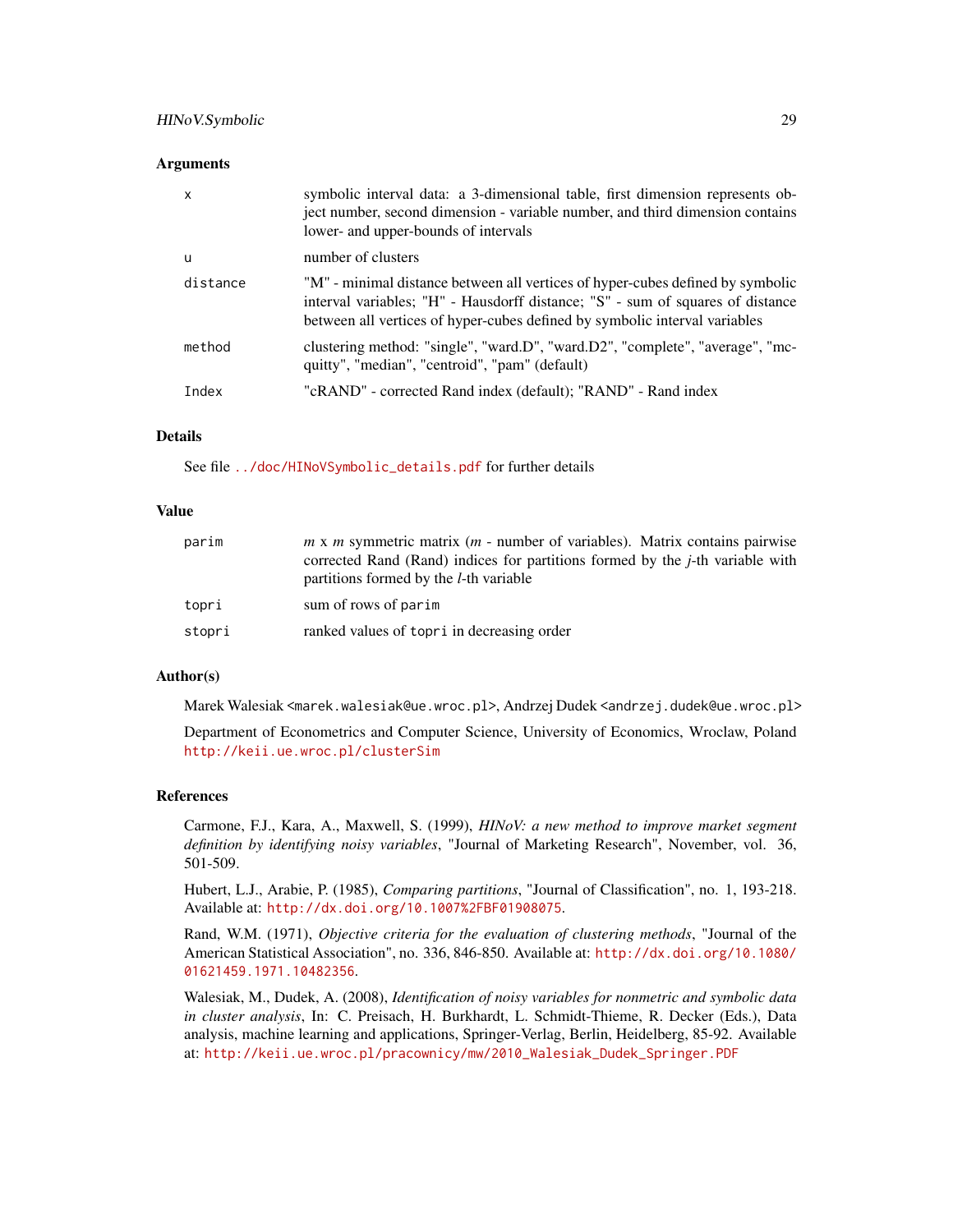# See Also

[hclust](#page-0-0), [kmeans](#page-0-0), [cluster.Sim](#page-7-1)

## Examples

```
library(clusterSim)
data(data_symbolic)
r<- HINoV.Symbolic(data_symbolic, u=5)
print(r$stopri)
plot(r$stopri[,2], xlab="Variable number", ylab="topri",
xaxt="n", type="b")
axis(1,at=c(1:max(r$stopri[,1])),labels=r$stopri[,1])
#symbolic data from .csv file
#library(clusterSim)
#dsym<-as.matrix(read.csv2(file="csv/symbolic.csv"))
#dim(dsym)<-c(dim(dsym)[1],dim(dsym)[2]%/%2,2)
#r<- HINoV.Symbolic(dsym, u=5)
#print(r$stopri)
#plot(r$stopri[,2], xlab="Variable number", ylab="topri",
#xaxt="n", type="b")
#axis(1,at=c(1:max(r$stopri[,1])),labels=r$stopri[,1])
```
<span id="page-29-1"></span>

index.C *Calculates Hubert & Levin C index - internal cluster quality index*

## Description

Calculates Hubert & Levin C index - internal cluster quality index

#### Usage

index.C(d,cl)

## Arguments

|    | 'dist' object                                                                 |
|----|-------------------------------------------------------------------------------|
| cl | A vector of integers indicating the cluster to which each object is allocated |

## Details

See file \\$R\\_HOME\library\clusterSim\pdf\indexC\\_details.pdf for further details Thanks to Özge Sahin from Technical University of Munich for for pointing the difference between [index.G3](#page-36-1) and [index.C](#page-29-1).

#### Value

calculated C index

<span id="page-29-0"></span>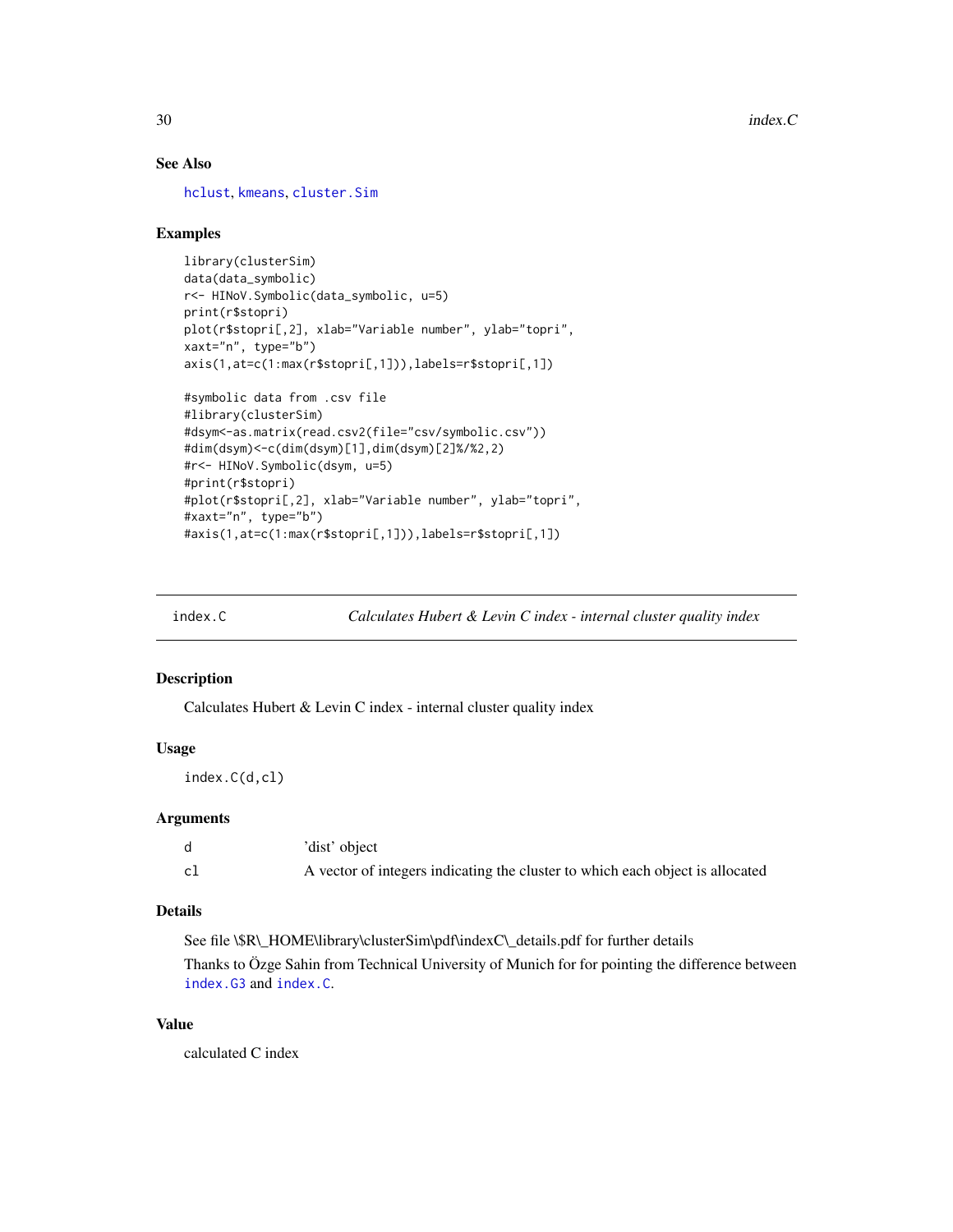#### index.C 31

## Author(s)

Marek Walesiak <marek.walesiak@ue.wroc.pl>, Andrzej Dudek <andrzej.dudek@ue.wroc.pl>

Department of Econometrics and Computer Science, University of Economics, Wroclaw, Poland <http://keii.ue.wroc.pl/clusterSim>

#### References

Hubert, L.J., Levin, J.R. (1976), A General Statistical Framework for Assessing Categorical Clustering in Free Recall, Psychological Bulletin, Vol. 83, No. 6, 1072-1080.

#### See Also

[index.G1](#page-33-1), [index.G2](#page-35-1), [index.G3](#page-36-1), [index.S](#page-46-1), [index.H](#page-41-1), [index.KL](#page-44-1), [index.Gap](#page-38-1), [index.DB](#page-31-1)

```
# Example 1
library(clusterSim)
data(data_ratio)
d <- dist.GDM(data_ratio)
c \leq -\text{pam}(d, 5, \text{diss} = \text{TRUE})icq <- index.C(d,c$clustering)
print(icq)
# Example 2
library(clusterSim)
data(data_ordinal)
d <- dist.GDM(data_ordinal, method="GDM2")
# nc - number_of_clusters
min_nc=2
max_nc=6
res <- array(0,c(max_nc-min_nc+1, 2))
res[,1] <- min_nc:max_nc
clusters <- NULL
for (nc in min_nc:max_nc)
{
hc <- hclust(d, method="complete")
cl2 <- cutree(hc, k=nc)
res[nc-min_nc+1,2] < -C < -index.C(d, c12)clusters <- rbind(clusters,cl2)
}
print(paste("min C for",(min_nc:max_nc)[which.min(res[,2])],"clusters=",min(res[,2])))
print("clustering for min C-index")
print(clusters[which.min(res[,2]),])
#write.table(res,file="C_res.csv",sep=";",dec=",",row.names=TRUE,col.names=FALSE)
plot(res, type="p", pch=0, xlab="Number of clusters", ylab="C", xaxt="n")
axis(1, c(min_nc:max_nc))
```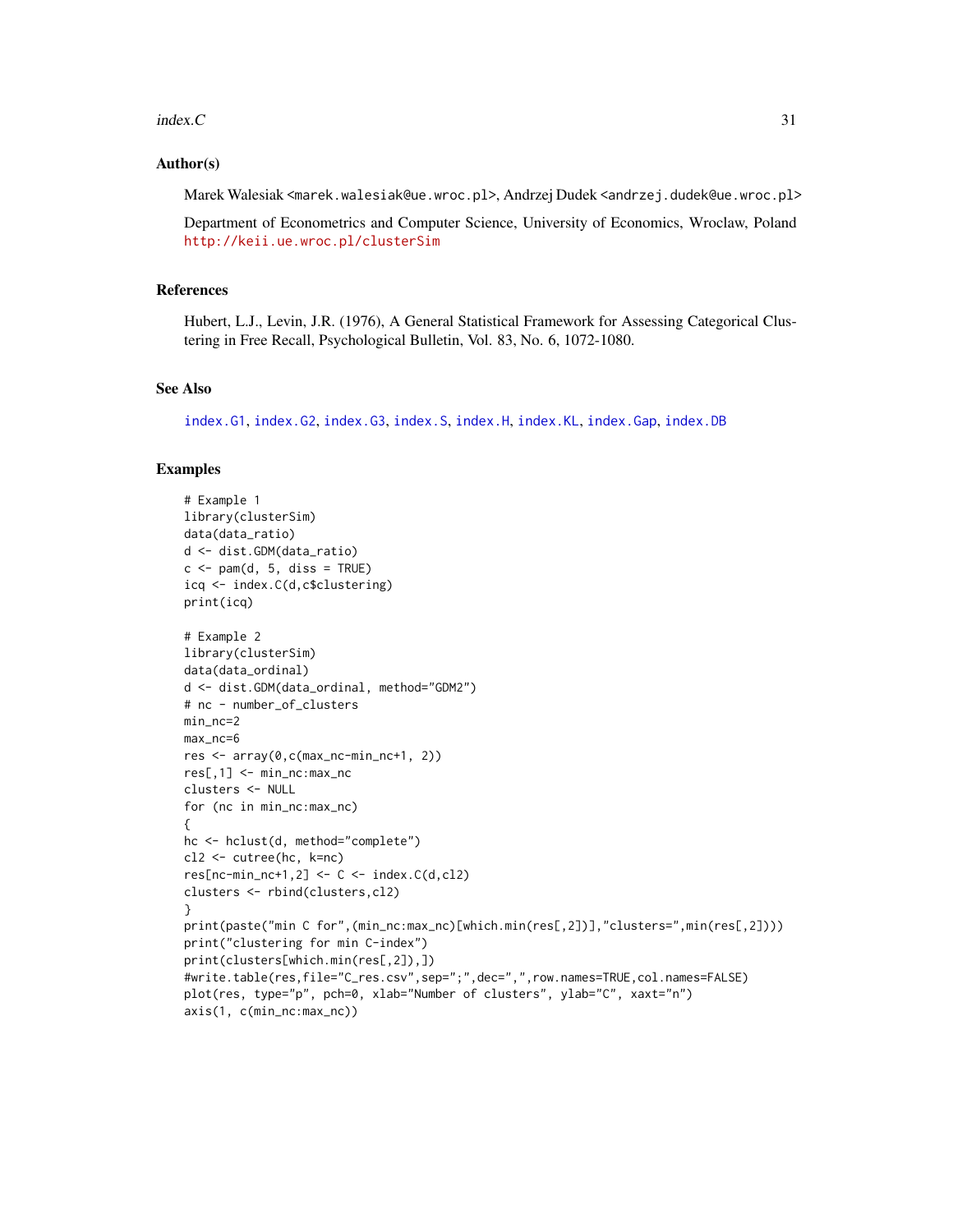<span id="page-31-1"></span><span id="page-31-0"></span>

# Description

Calculates Davies-Bouldin's cluster separation measure

# Usage

index.DB(x, cl, d=NULL, centrotypes="centroids", p=2, q=2)

# Arguments

| $\mathsf{x}$ | data                                                                                                                                                                                                                                                                                          |
|--------------|-----------------------------------------------------------------------------------------------------------------------------------------------------------------------------------------------------------------------------------------------------------------------------------------------|
| c1           | vector of integers indicating the cluster to which each object is allocated                                                                                                                                                                                                                   |
| d            | optional distance matrix, used for calculations if centrotypes="medoids"                                                                                                                                                                                                                      |
| centrotypes  | "centroids" or "medoids"                                                                                                                                                                                                                                                                      |
| p            | the power of the Minkowski distance between centroids or medoids of clusters:<br>p=1 - Manhattan distance; p=2 - Euclidean distance                                                                                                                                                           |
| q            | the power of dispersion measure of a cluster: $q=1$ - the average distance of<br>objects in the r-th cluster to the centroid or medoid of the r-th cluster; $q=2$ - the<br>standard deviation of the distance of objects in the r-th cluster to the centroid or<br>medoid of the r-th cluster |

# Details

See file [../doc/indexDB\\_details.pdf](../doc/indexDB_details.pdf) for further details

Thanks to prof. Christian Hennig <c.hennig@ucl.ac.uk> for finding and fixing the "immutable p" error

# Value

| DB      | Davies-Bouldin's index                                       |
|---------|--------------------------------------------------------------|
|         | vector of maximal R values for each cluster                  |
| R       | R matrix $(S_r+S_s)/d_r$ rs \$                               |
| d       | matrix of distances between centroids or medoids of clusters |
|         | vector of dispersion measures for each cluster               |
| centers | coordinates of centroids or medoids for all clusters         |

## Author(s)

Marek Walesiak <marek.walesiak@ue.wroc.pl>, Andrzej Dudek <andrzej.dudek@ue.wroc.pl> Department of Econometrics and Computer Science, University of Economics, Wroclaw, Poland <http://keii.ue.wroc.pl/clusterSim>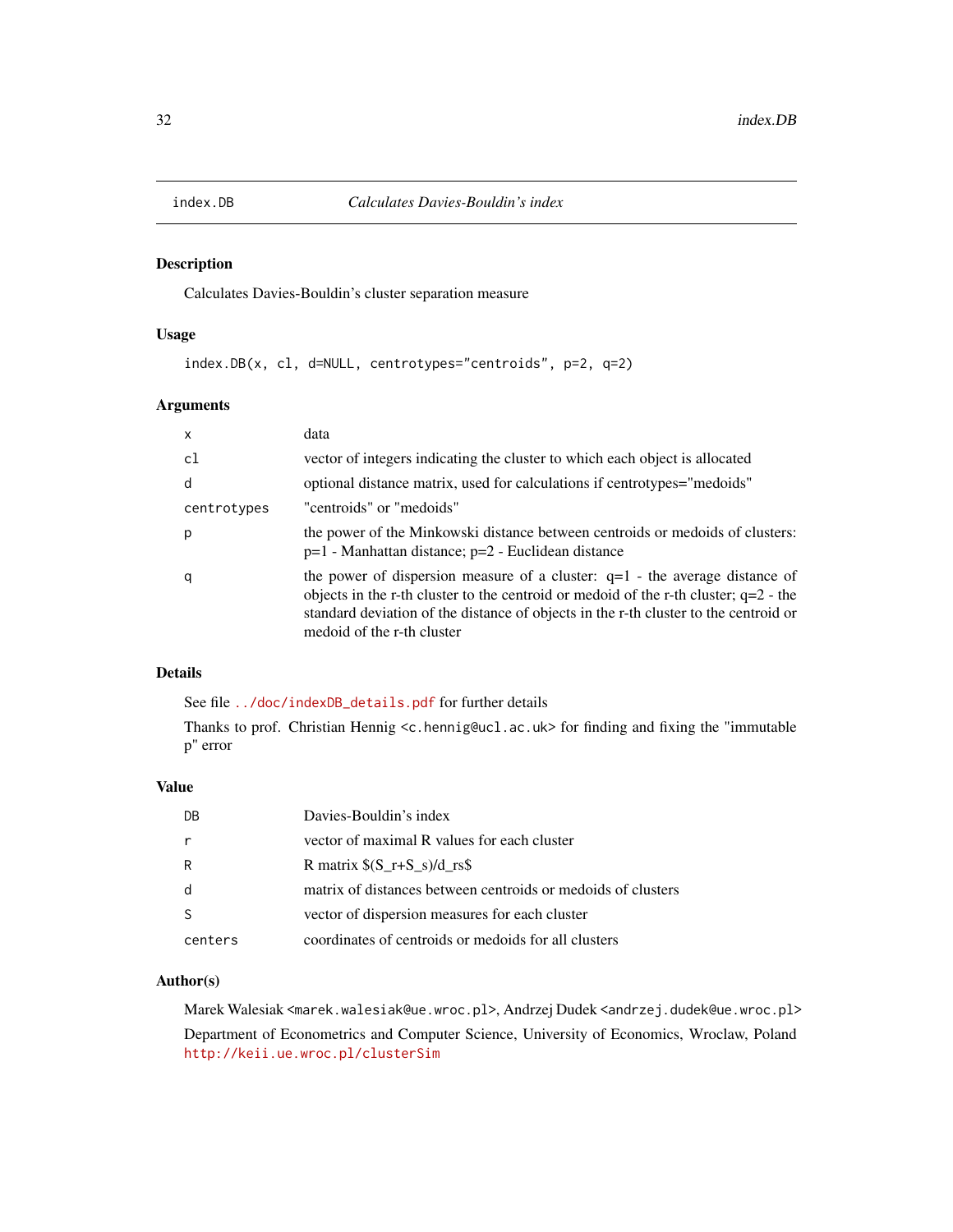#### index.DB 33

## References

Davies, D.L., Bouldin, D.W. (1979), *A cluster separation measure*, IEEE Transactions on Pattern Analysis and Machine Intelligence, vol. 1, no. 2, 224-227. Available at: [http://dx.doi.org/10.](http://dx.doi.org/10.1109/TPAMI.1979.4766909) [1109/TPAMI.1979.4766909](http://dx.doi.org/10.1109/TPAMI.1979.4766909).

# See Also

[index.G1](#page-33-1), [index.G2](#page-35-1), [index.G3](#page-36-1), [index.C](#page-29-1), [index.S](#page-46-1), [index.H](#page-41-1), [index.Gap](#page-38-1), [index.KL](#page-44-1)

```
# Example 1
library(clusterSim)
data(data_ratio)
cl1 <- pam(data_ratio, 4)
d<-dist(data_ratio)
print(index.DB(data_ratio, cl1$clustering,d, centrotypes="medoids"))
# Example 2
library(clusterSim)
data(data_ratio)
cl2 <- pam(data_ratio, 5)
print(index.DB(data_ratio, cl2$clustering, centrotypes="centroids"))
# Example 3
library(clusterSim)
data(data_ratio)
md <- dist(data_ratio, method="euclidean")
# nc - number_of_clusters
min_nc=2
max_nc=8
res <- array(0, c(max_nc-min_nc+1, 2))
res[,1] <- min_nc:max_nc
clusters <- NULL
for (nc in min_nc:max_nc)
{
hc <- hclust(md, method="complete")
cl2 <- cutree(hc, k=nc)
res[nc-min_nc+1, 2] <- DB <- index.DB(data_ratio, cl2, centrotypes="centroids")$DB
clusters <- rbind(clusters, cl2)
}
print(paste("min DB for",(min_nc:max_nc)[which.min(res[,2])],"clusters=",min(res[,2])))
print("clustering for min DB")
print(clusters[which.min(res[,2]),])
#write.table(res,file="DB_res.csv",sep=";",dec=",",row.names=TRUE,col.names=FALSE)
plot(res, type="p", pch=0, xlab="Number of clusters", ylab="DB", xaxt="n")
axis(1, c(min_nc:max_nc))
# Example 4
library(clusterSim)
data(data_ordinal)
md <- dist.GDM(data_ordinal, method="GDM2")
```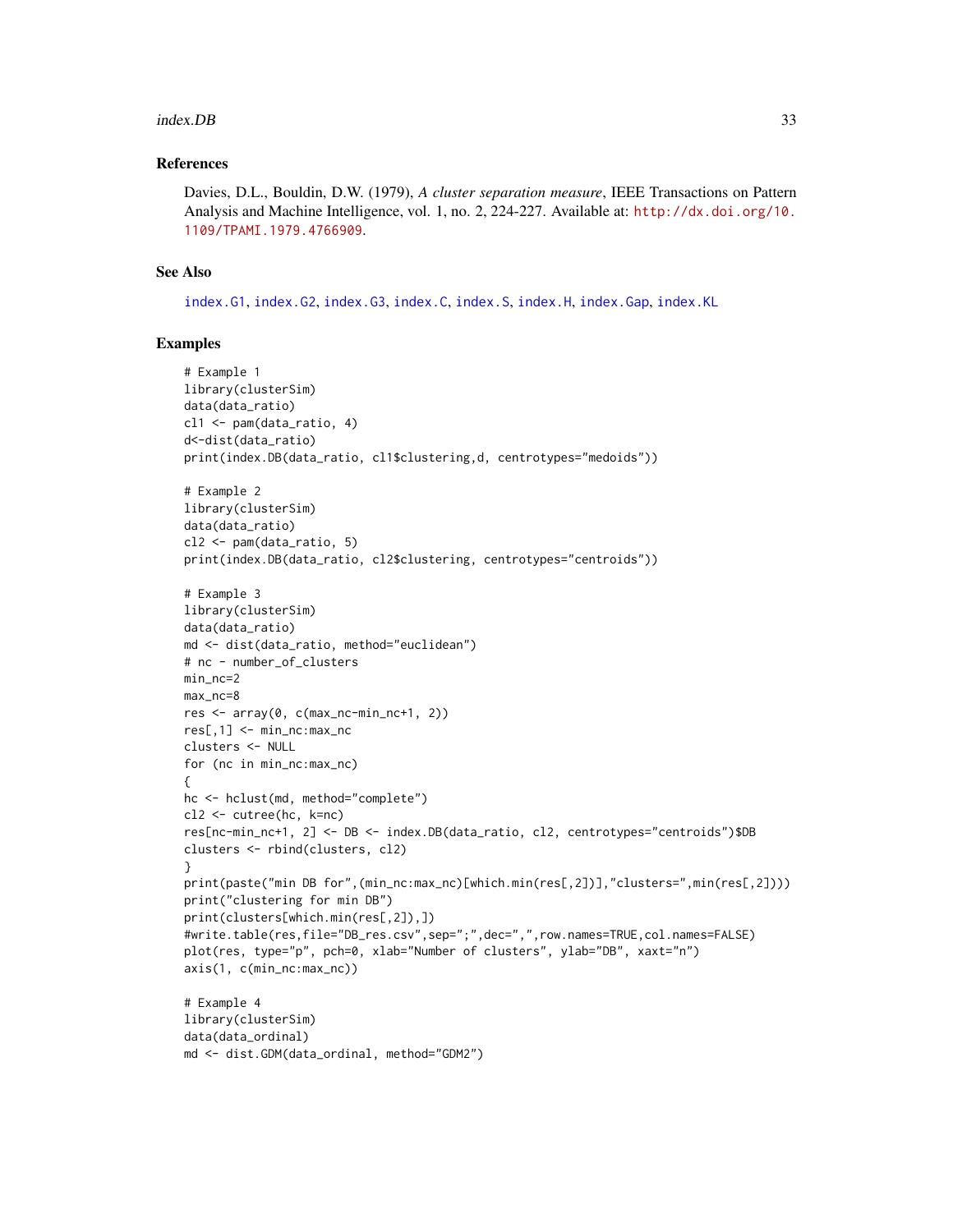```
# nc - number_of_clusters
min_nc=2
max_nc=6
res <- array(0, c(max_nc-min_nc+1, 2))
res[,1] <- min_nc:max_nc
clusters <- NULL
for (nc in min_nc:max_nc)
{
hc <- hclust(md, method="complete")
cl2 <- cutree(hc, k=nc)
res[nc-min_nc+1,2] <- DB <- index.DB(data_ordinal,cl2,d=md,centrotypes="medoids")$DB
clusters <- rbind(clusters, cl2)
}
print(paste("min DB for",(min_nc:max_nc)[which.min(res[,2])],"clusters=",min(res[,2])))
print("clustering for min DB")
print(clusters[which.min(res[,2]),])
#write.table(res,file="DB_res.csv",sep=";",dec=",",row.names=TRUE,col.names=FALSE)
plot(res, type="p", pch=0, xlab="Number of clusters", ylab="DB", xaxt="n")
axis(1, c(min_nc:max_nc))
```
<span id="page-33-1"></span>index.G1 *Calculates Calinski-Harabasz pseudo F-statistic*

#### Description

Calculates Calinski-Harabasz pseudo F-statistic

## Usage

index.G1 (x,cl,d=NULL,centrotypes="centroids")

#### Arguments

| $\mathsf{x}$ | data                                                                          |
|--------------|-------------------------------------------------------------------------------|
| c1           | A vector of integers indicating the cluster to which each object is allocated |
| <sub>d</sub> | optional distance matrix, used for calculations if centrotypes="medoids"      |
| centrotypes  | "centroids" or "medoids"                                                      |

# Details

See file [../doc/indexG1\\_details.pdf](../doc/indexG1_details.pdf) for further details. thank to Nejc Ilc from University of Ljubljana for fixing error for one-element clusters.

#### Value

Calinski-Harabasz pseudo F-statistic

<span id="page-33-0"></span>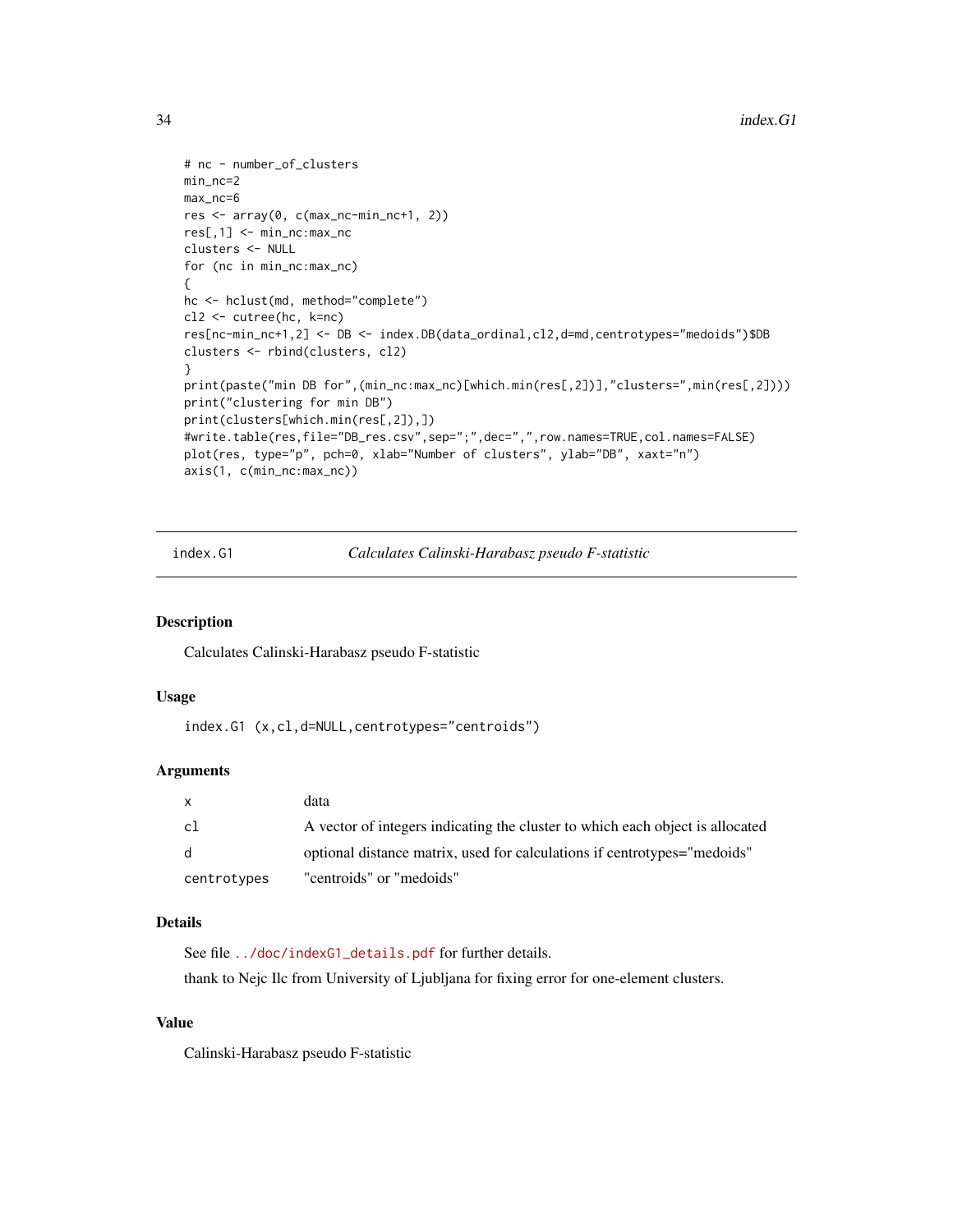#### $index.G1$  35

#### Author(s)

Marek Walesiak <marek.walesiak@ue.wroc.pl>, Andrzej Dudek <andrzej.dudek@ue.wroc.pl> Department of Econometrics and Computer Science, University of Economics, Wroclaw, Poland

<http://keii.ue.wroc.pl/clusterSim>

#### References

Calinski, T., Harabasz, J. (1974), *A dendrite method for cluster analysis*, "Communications in Statistics", vol. 3, 1-27. Available at: <http://dx.doi.org/10.1080/03610927408827101>.

Everitt, B.S., Landau, E., Leese, M. (2001), *Cluster analysis*, Arnold, London, p. 103. ISBN 9780340761199.

Gatnar, E., Walesiak, M. (Eds.) (2004), *Metody statystycznej analizy wielowymiarowej w badaniach marketingowych [Multivariate statistical analysis methods in marketing research]*, Wydawnictwo AE, Wroclaw, p. 338. Available at: [http://keii.ue.wroc.pl/pracownicy/mw/2004\\_Gatnar\\_](http://keii.ue.wroc.pl/pracownicy/mw/2004_Gatnar_Walesiak_Metody_SAW_w_badaniach_marketingowych.pdf) [Walesiak\\_Metody\\_SAW\\_w\\_badaniach\\_marketingowych.pdf](http://keii.ue.wroc.pl/pracownicy/mw/2004_Gatnar_Walesiak_Metody_SAW_w_badaniach_marketingowych.pdf).

Gordon, A.D. (1999), *Classification*, Chapman & Hall/CRC, London, p. 62. ISBN 9781584880134.

Milligan, G.W., Cooper, M.C. (1985), *An examination of procedures of determining the number of cluster in a data set*, "Psychometrika", vol. 50, no. 2, 159-179. Available at: [https://dx.doi.](https://dx.doi.org/10.1007/BF02294245) [org/10.1007/BF02294245](https://dx.doi.org/10.1007/BF02294245).

#### See Also

[index.G2](#page-35-1),[index.G3](#page-36-1),[index.S](#page-46-1), [index.C](#page-29-1), [index.H](#page-41-1),[index.KL](#page-44-1),[index.Gap](#page-38-1), [index.DB](#page-31-1)

```
# Example 1
library(clusterSim)
data(data_ratio)
c<- pam(data_ratio,10)
index.G1(data_ratio,c$clustering)
# Example 2
library(clusterSim)
```

```
data(data_ratio)
md <- dist(data_ratio, method="euclidean")
# nc - number_of_clusters
min_nc=2
max_nc=20
res <- array(0,c(max_nc-min_nc+1,2))
res[,1] <- min_nc:max_nc
clusters <- NULL
for (nc in min_nc:max_nc)
{
cl2 <- pam(md, nc, diss=TRUE)
res[nc-min_nc+1,2] <- G1 <- index.G1(data_ratio,cl2$cluster,centrotypes="centroids")
clusters <- rbind(clusters, cl2$cluster)
}
print(paste("max G1 for",(min_nc:max_nc)[which.max(res[,2])],"clusters=",max(res[,2])))
```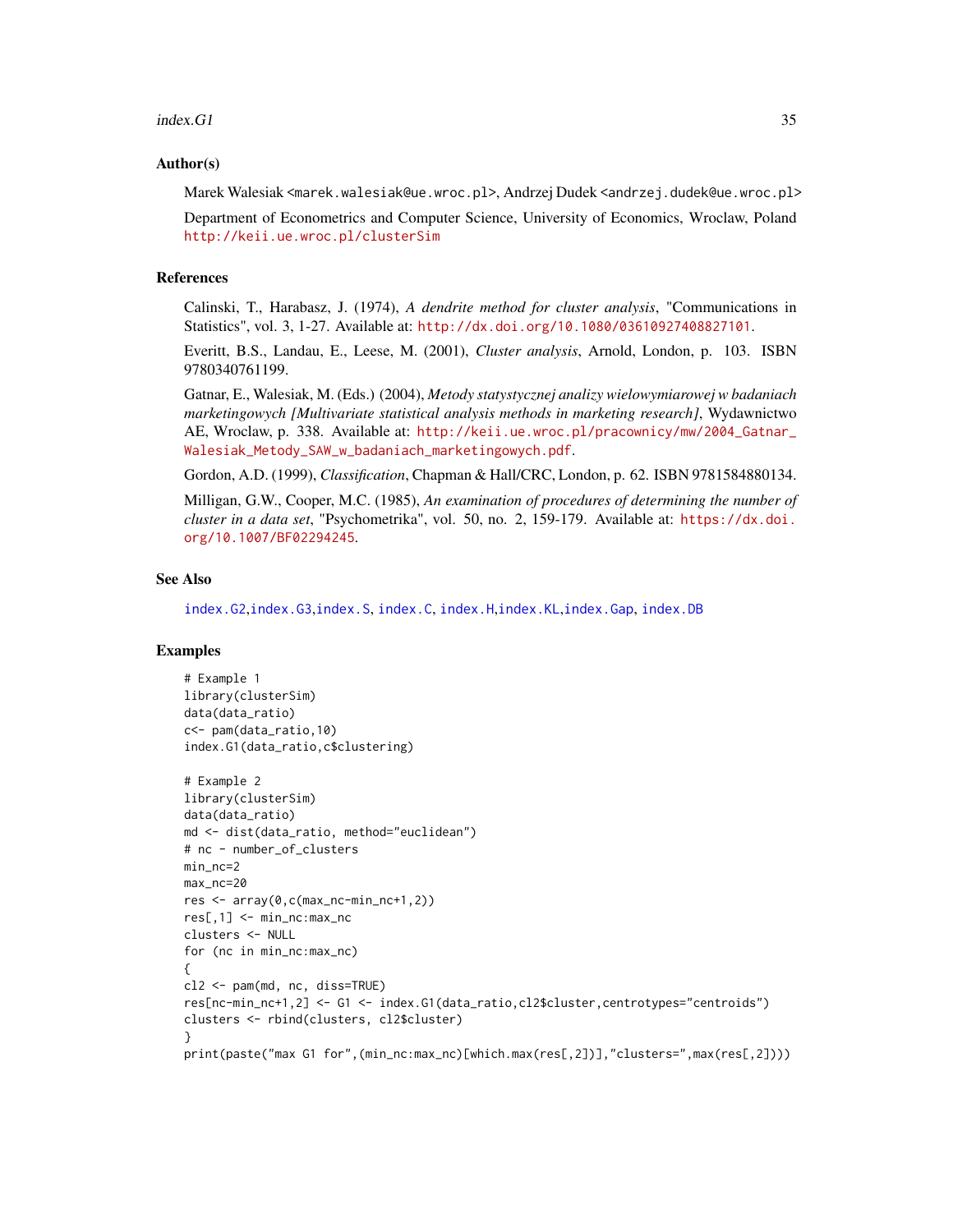```
print("clustering for max G1")
print(clusters[which.max(res[,2]),])
#write.table(res,file="G1_res.csv",sep=";",dec=",",row.names=TRUE,col.names=FALSE)
plot(res, type="p", pch=0, xlab="Number of clusters", ylab="G1", xaxt="n")
axis(1, c(min_nc:max_nc))
```
<span id="page-35-1"></span>index.G2 *Calculates G2 internal cluster quality index*

#### Description

Calculates G2 internal cluster quality index - Baker & Hubert adaptation of Goodman & Kruskal's Gamma statistic

#### Usage

index.G2(d,cl)

## Arguments

|    | 'dist' object                                                                 |
|----|-------------------------------------------------------------------------------|
| cl | A vector of integers indicating the cluster to which each object is allocated |

## **Details**

See file \\$R\\_HOME\library\clusterSim\pdf\indexG2\\_details.pdf for further details

#### Value

calculated G2 index

#### Author(s)

Marek Walesiak <marek.walesiak@ue.wroc.pl>, Andrzej Dudek <andrzej.dudek@ue.wroc.pl>

Department of Econometrics and Computer Science, University of Economics, Wroclaw, Poland <http://keii.ue.wroc.pl/clusterSim>

## References

Everitt, B.S., Landau, E., Leese, M. (2001), *Cluster analysis*, Arnold, London, p. 104. ISBN 9780340761199.

Gatnar, E., Walesiak, M. (Eds.) (2004), *Metody statystycznej analizy wielowymiarowej w badaniach marketingowych [Multivariate statistical analysis methods in marketing research]*, Wydawnictwo AE, Wroclaw, p. 339. Available at: [http://keii.ue.wroc.pl/pracownicy/mw/2004\\_Gatnar\\_](http://keii.ue.wroc.pl/pracownicy/mw/2004_Gatnar_Walesiak_Metody_SAW_w_badaniach_marketingowych.pdf) [Walesiak\\_Metody\\_SAW\\_w\\_badaniach\\_marketingowych.pdf](http://keii.ue.wroc.pl/pracownicy/mw/2004_Gatnar_Walesiak_Metody_SAW_w_badaniach_marketingowych.pdf).

Gordon, A.D. (1999), *Classification*, Chapman & Hall/CRC, London, p. 62. ISBN 9781584880134.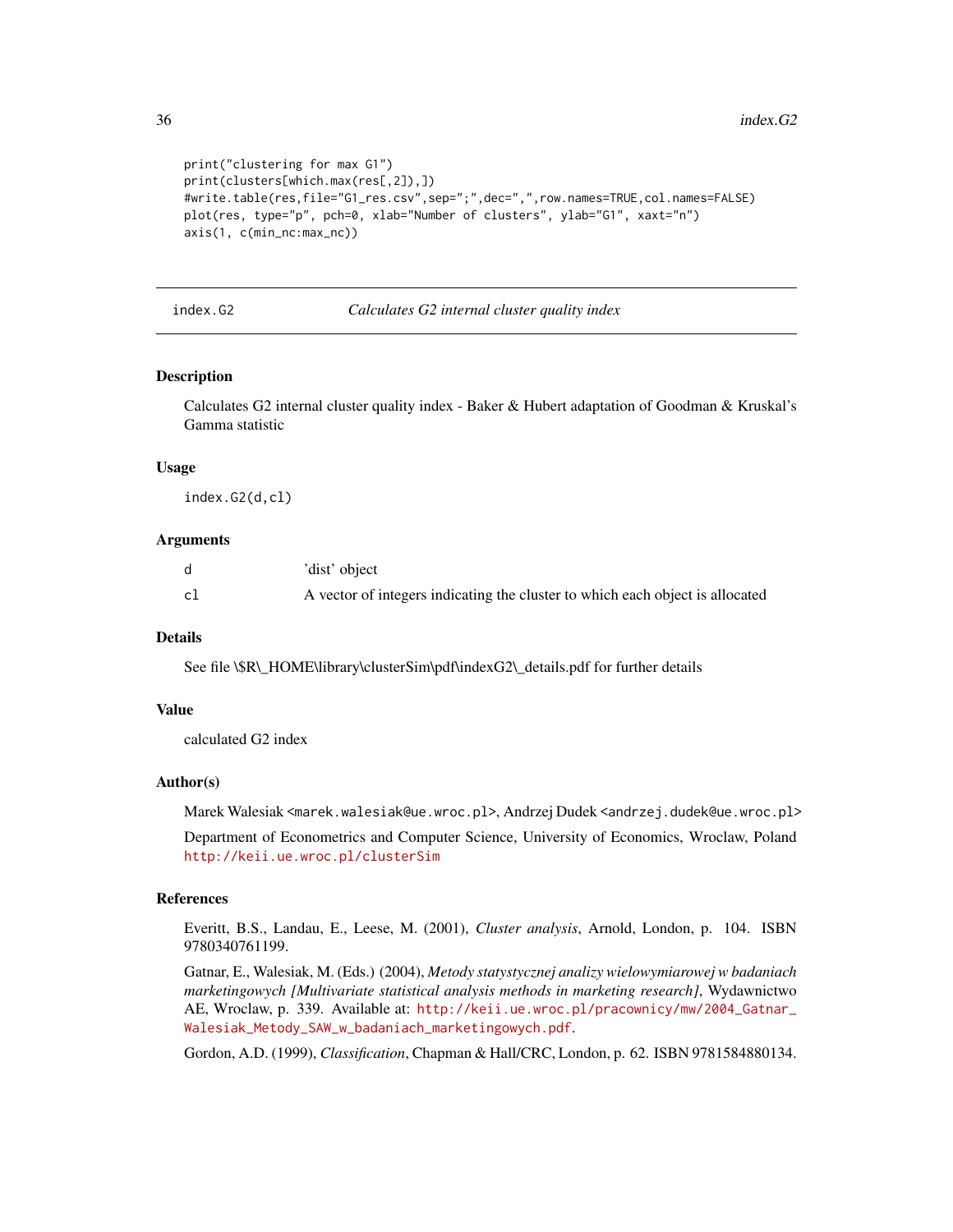Hubert, L. (1974), *Approximate evaluation technique for the single-link and complete-link hierarchical clustering procedures*, "Journal of the American Statistical Association", vol. 69, no. 347, 698-704. Available at: <http://dx.doi.org/10.1080/01621459.1974.10480191>.

Milligan, G.W., Cooper, M.C. (1985), *An examination of procedures of determining the number of cluster in a data set*, "Psychometrika", vol. 50, no. 2, 159-179. Available at: [https://dx.doi.](https://dx.doi.org/10.1007/BF02294245) [org/10.1007/BF02294245](https://dx.doi.org/10.1007/BF02294245).

## See Also

[index.G1](#page-33-0), [index.G3](#page-36-0), [index.S](#page-46-0), [index.H](#page-41-0), [index.KL](#page-44-0), [index.Gap](#page-38-0), [index.C](#page-29-0), [index.DB](#page-31-0)

#### Examples

```
# Example 1
library(clusterSim)
data(data_ratio)
d <- dist.GDM(data_ratio)
c \leq -\text{pam}(d, 5, \text{diss} = \text{TRUE})icq <- index.G2(d,c$clustering)
print(icq)
# Example 2
library(clusterSim)
data(data_ordinal)
d <- dist.GDM(data_ordinal, method="GDM2")
# nc - number_of_clusters
min_nc=2
max_nc=6
res <- array(0,c(max_nc-min_nc+1, 2))
res[,1] <- min_nc:max_nc
clusters <- NULL
for (nc in min_nc:max_nc)
{
cl2 <- pam(d, nc, diss=TRUE)
res[nc-min_nc+1,2] <- G2 <- index.G2(d,cl2$cluster)
clusters <- rbind(clusters,cl2$cluster)
}
print(paste("max G2 for",(min_nc:max_nc)[which.max(res[,2])],"clusters=",max(res[,2])))
print("clustering for max G2")
print(clusters[which.max(res[,2]),])
#write.table(res,file="G2_res.csv",sep=";",dec=",",row.names=TRUE,col.names=FALSE)
plot(res, type="p", pch=0, xlab="Number of clusters", ylab="G2", xaxt="n")
axis(1, c(min_nc:max_nc))
```
<span id="page-36-0"></span>index.G3 *Calculates G3 internal cluster quality index*

## Description

Calculates G3 internal cluster quality index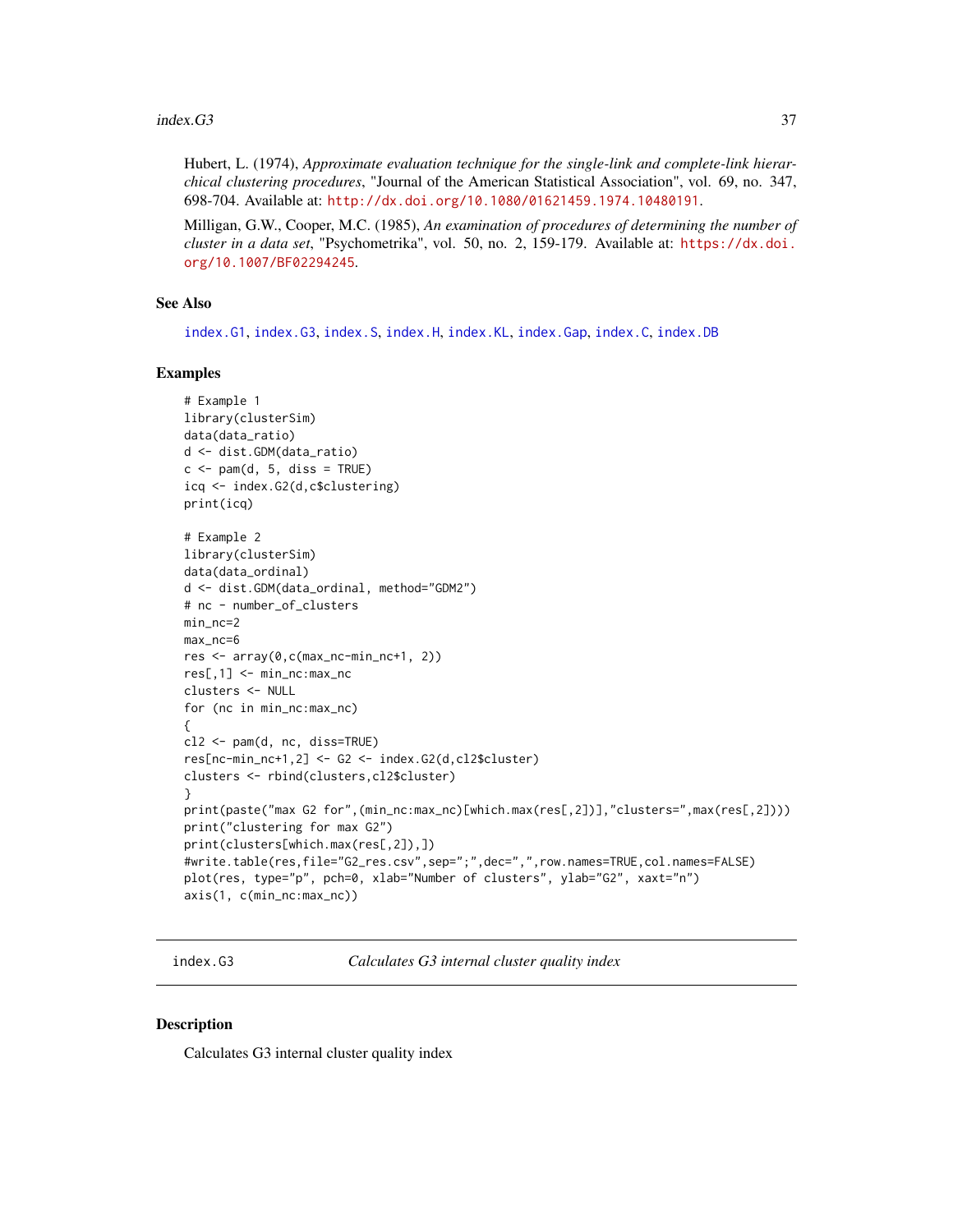#### Usage

index.G3(d,cl)

## Arguments

|    | 'dist' object                                                                 |
|----|-------------------------------------------------------------------------------|
| c1 | A vector of integers indicating the cluster to which each object is allocated |

## Details

See file \\$R\\_HOME\library\clusterSim\pdf\indexG3\\_details.pdf for further details

# Value

calculated G3 index

## Author(s)

Marek Walesiak <marek.walesiak@ue.wroc.pl>, Andrzej Dudek <andrzej.dudek@ue.wroc.pl> Department of Econometrics and Computer Science, University of Economics, Wroclaw, Poland <http://keii.ue.wroc.pl/clusterSim>

# References

Gordon, A.D. (1999), *Classification*, Chapman & Hall/CRC, London, p. 62. ISBN 9781584880134.

## See Also

[index.G1](#page-33-0), [index.G2](#page-35-0), [index.S](#page-46-0), [index.C](#page-29-0), [index.H](#page-41-0), [index.KL](#page-44-0), [index.Gap](#page-38-0), [index.DB](#page-31-0)

```
# Example 1
library(clusterSim)
data(data_ratio)
d <- dist.GDM(data_ratio)
c \leq -\text{pam}(d, 5, \text{diss} = \text{TRUE})icq <- index.G3(d,c$clustering)
print(icq)
# Example 2
library(clusterSim)
data(data_ordinal)
d <- dist.GDM(data_ordinal, method="GDM2")
# nc - number_of_clusters
min_nc=2
max_nc=6
res <- array(0,c(max_nc-min_nc+1, 2))
res[,1] <- min_nc:max_nc
clusters <- NULL
```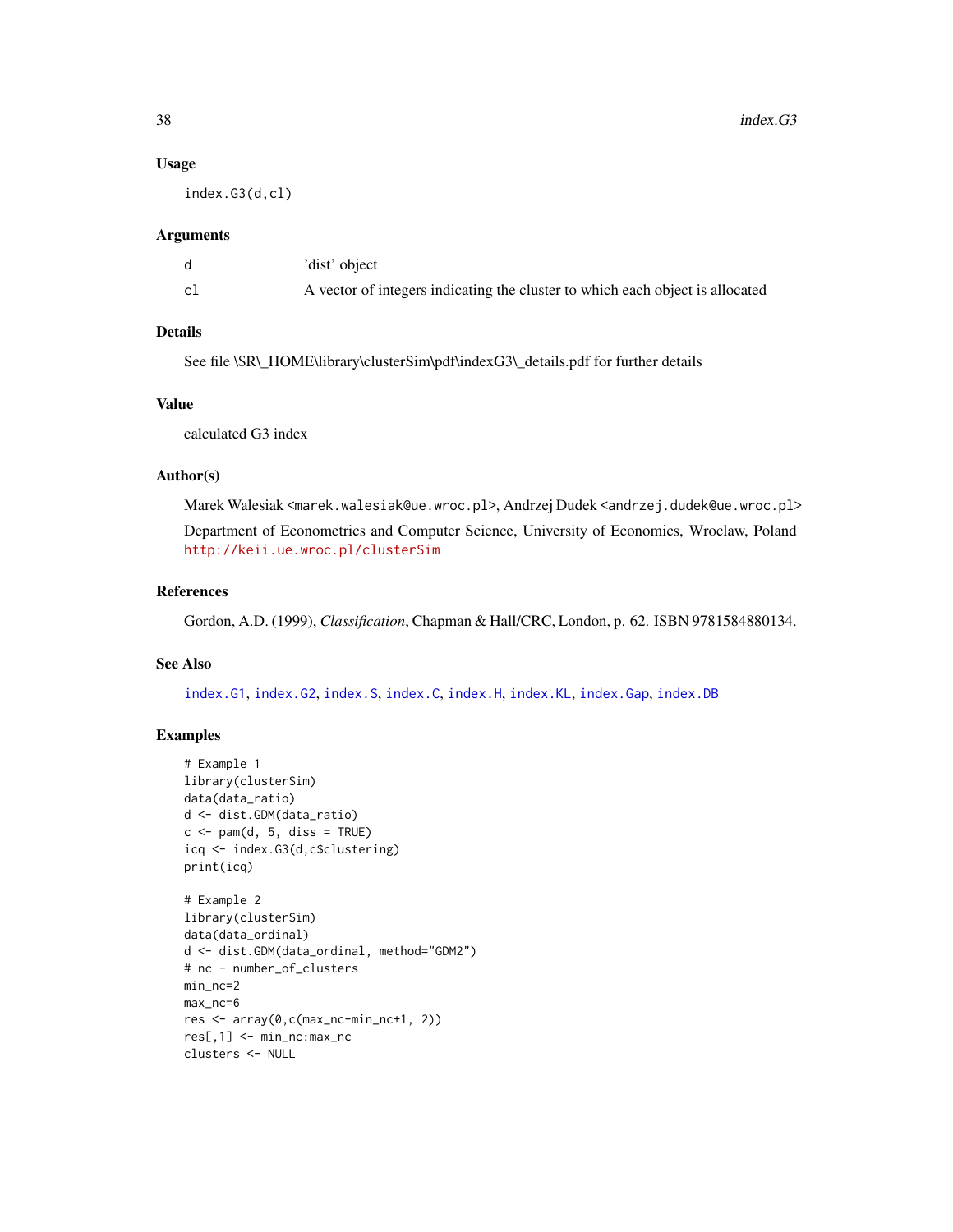# index.Gap 39

```
for (nc in min_nc:max_nc)
{
hc <- hclust(d, method="complete")
cl2 <- cutree(hc, k=nc)
res[nc-min_nc+1,2] <- G3 <- index.G3(d,cl2)
clusters <- rbind(clusters,cl2)
}
print(paste("min G3 for",(min_nc:max_nc)[which.min(res[,2])],"clusters=",min(res[,2])))
print("clustering for min G3")
print(clusters[which.min(res[,2]),])
#write.table(res,file="G3_res.csv",sep=";",dec=",",row.names=TRUE,col.names=FALSE)
plot(res, type="p", pch=0, xlab="Number of clusters", ylab="G3", xaxt="n")
axis(1, c(min_nc:max_nc))
```
<span id="page-38-0"></span>index.Gap *Calculates Tibshirani, Walther and Hastie gap index*

#### Description

Calculates Tibshirani, Walther and Hastie gap index

## Usage

```
index.Gap (x, clall, reference.distribution="unif", B=10,
method="pam",d=NULL,centrotypes="centroids")
```

| $\times$               | data                                                                                                                                                                                                                                                                                                                                                                                                                                                                                                                                                                                                                         |
|------------------------|------------------------------------------------------------------------------------------------------------------------------------------------------------------------------------------------------------------------------------------------------------------------------------------------------------------------------------------------------------------------------------------------------------------------------------------------------------------------------------------------------------------------------------------------------------------------------------------------------------------------------|
| clall                  | Two vectors of integers indicating the cluster to which each object is allocated<br>in partition of $n$ objects into $u$ , and $u+1$ clusters                                                                                                                                                                                                                                                                                                                                                                                                                                                                                |
| reference.distribution |                                                                                                                                                                                                                                                                                                                                                                                                                                                                                                                                                                                                                              |
|                        | "unif" - generate each reference variable uniformly over the range of the ob-<br>served values for that variable or "pc" - generate the reference variables from<br>a uniform distribution over a box aligned with the principal components of the<br>data. In detail, if $X = \{x_i\}$ is our n x m data matrix, assume that the columns<br>have mean 0 and compute the singular value decomposition \$X=UDV^T\$. We<br>transform via $X' = XY\$ and then draw uniform features Z' over the ranges<br>of the columns of $X'$ , as in method a) above. Finally we back-transform via<br>\$Z=Z'V^T\$ to give reference data Z |
| B                      | the number of simulations used to compute the gap statistic                                                                                                                                                                                                                                                                                                                                                                                                                                                                                                                                                                  |
| method                 | the cluster analysis method to be used. This should be one of: "ward.D",<br>"ward.D2", "single", "complete", "average", "mcquitty", "median", "centroid",<br>"pam", "k-means", "diana"                                                                                                                                                                                                                                                                                                                                                                                                                                       |
| d                      | optional distance matrix, used for calculations if centrotypes="medoids"                                                                                                                                                                                                                                                                                                                                                                                                                                                                                                                                                     |
| centrotypes            | "centroids" or "medoids"                                                                                                                                                                                                                                                                                                                                                                                                                                                                                                                                                                                                     |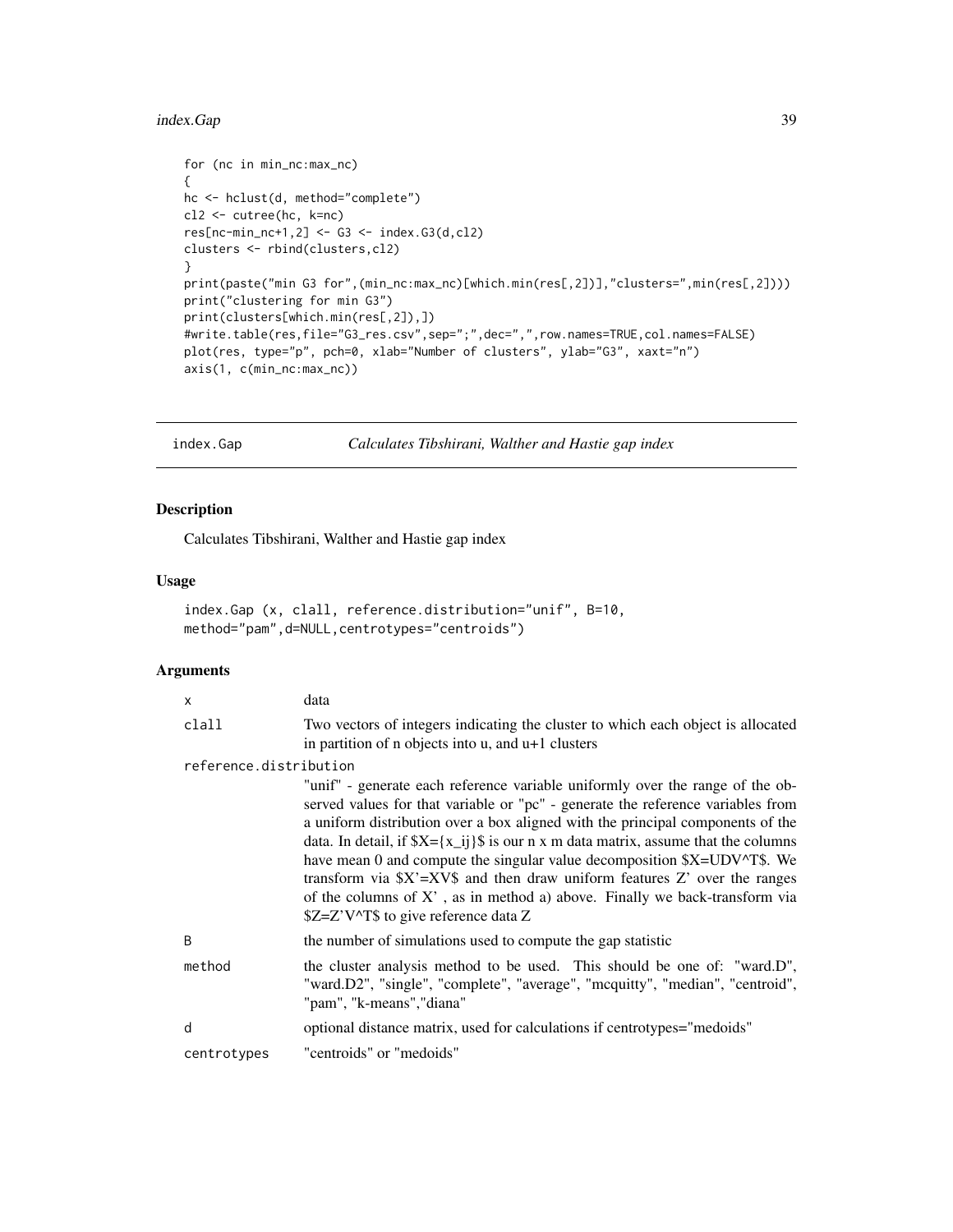# Details

See file [../doc/indexGap\\_details.pdf](../doc/indexGap_details.pdf) for further details

Thanks to dr Michael P. Fay from National Institute of Allergy and Infectious Diseases for finding "one column error".

## Value

| Gap   | Tibshirani, Walther and Hastie gap index for u clusters                                                     |
|-------|-------------------------------------------------------------------------------------------------------------|
| diffu | necessary value for choosing correct number of clusters via gap statistic $Gap(u)$ -<br>$[Gap(u+1)-s(u+1)]$ |

## Author(s)

Marek Walesiak <marek.walesiak@ue.wroc.pl>, Andrzej Dudek <andrzej.dudek@ue.wroc.pl>

Department of Econometrics and Computer Science, University of Economics, Wroclaw, Poland <http://keii.ue.wroc.pl/clusterSim>

# References

Tibshirani, R., Walther, G., Hastie, T. (2001), *Estimating the number of clusters in a data set via the gap statistic*, "Journal of the Royal Statistical Society", ser. B, vol. 63, part 2, 411-423. Available at: <http://dx.doi.org/10.1111/1467-9868.00293>.

#### See Also

[index.G1](#page-33-0), [index.G2](#page-35-0), [index.G3](#page-36-0), [index.C](#page-29-0), [index.S](#page-46-0), [index.H](#page-41-0), [index.KL](#page-44-0), [index.DB](#page-31-0)

```
# Example 1
library(clusterSim)
data(data_ratio)
cl1<-pam(data_ratio,4)
cl2<-pam(data_ratio,5)
clall<-cbind(cl1$clustering,cl2$clustering)
g<-index.Gap(data_ratio, clall, reference.distribution="unif", B=10,
   method="pam")
print(g)
# Example 2
library(clusterSim)
means <- matrix(c(0, 2, 4, 0, 3, 6), 3, 2)
cov <- matrix(c(1, -0.9, -0.9, 1), 2, 2)
x <- cluster.Gen(numObjects=40, means=means, cov=cov, model=2)
x <- x$data
md <- dist(x, method="euclidean")^2
# nc - number_of_clusters
min_nc=1
max_nc=5
min <- 0
```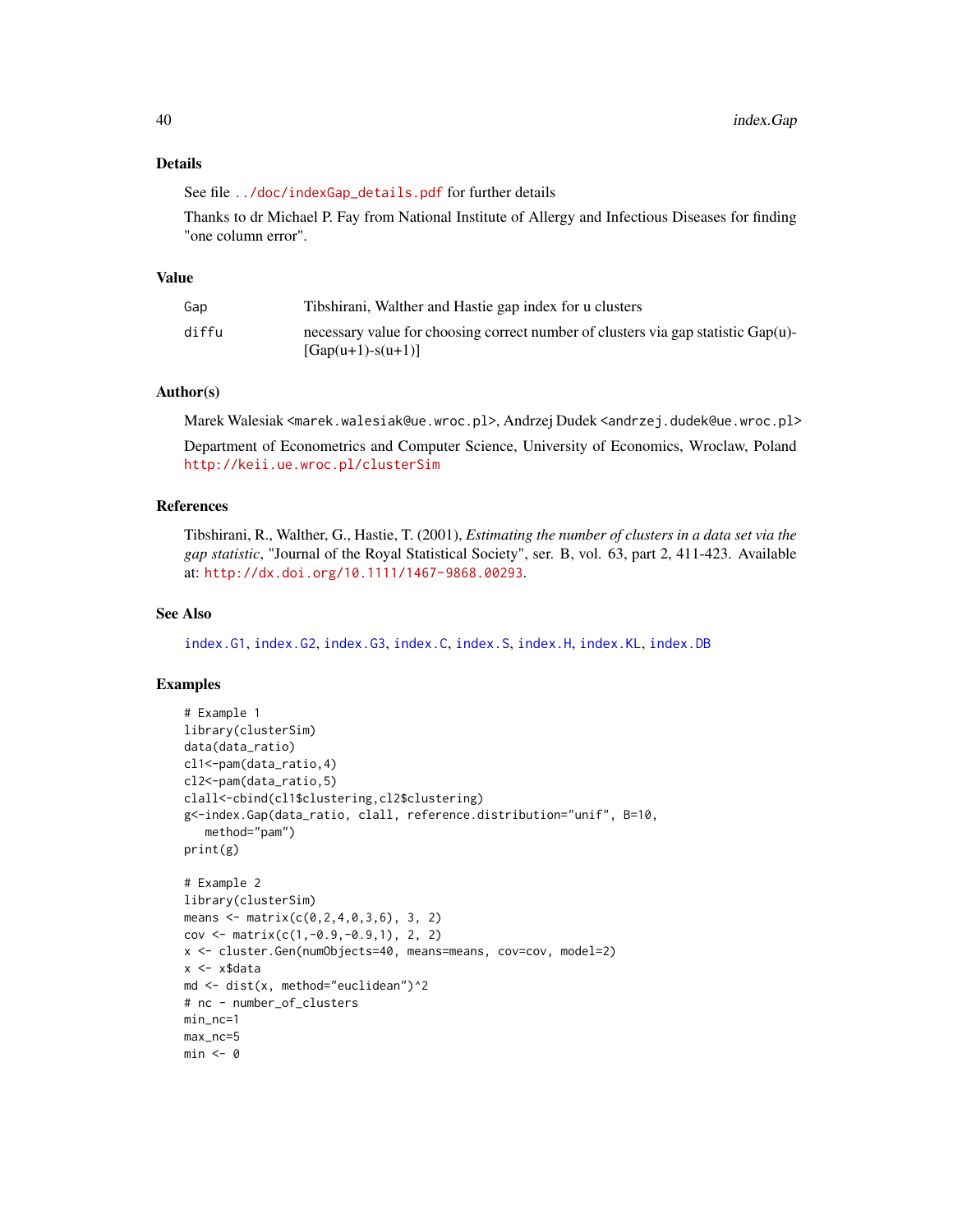#### index.Gap 41

```
clopt <- NULL
res <- array(0, c(max_nc-min_nc+1, 2))
res[,1] <- min_nc:max_nc
found <- FALSE
for (nc in min_nc:max_nc){
 cl1 <- pam(md, nc, diss=TRUE)
  cl2 <- pam(md, nc+1, diss=TRUE)
  clall <- cbind(cl1$clustering, cl2$clustering)
  gap <- index.Gap(x,clall,B=20,method="pam",centrotypes="centroids")
  res[nc-min_nc+1, 2] <- diffu <- gap$diffu
  if ((res[nc-min_nc+1, 2] >=0) && (!found)){
   nc1 < -ncmin <- diffu
   clopt <- cl1$cluster
    found <- TRUE
  }
}
if (found){
print(paste("Minimal nc where diffu>=0 is",nc1,"for diffu=",round(min,4)),quote=FALSE)
}else{
print("I have not found clustering with diffu>=0", quote=FALSE)
}
plot(res,type="p",pch=0,xlab="Number of clusters",ylab="diffu",xaxt="n")
abline(h=0, untf=FALSE)
axis(1, c(min_nc:max_nc))
# Example 3
library(clusterSim)
means <- matrix(c(0,2,4,0,3,6), 3, 2)
cov <- matrix(c(1,-0.9,-0.9,1), 2, 2)
x <- cluster.Gen(numObjects=40, means=means, cov=cov, model=2)
x <- x$data
md <- dist(x, method="euclidean")^2
# nc - number_of_clusters
min_nc=1
max_nc=5
min < - \thetaclopt <- NULL
res <- array(0, c(max_nc-min_nc+1, 2))
res[,1] <- min_nc:max_nc
found <- FALSE
for (nc in min_nc:max_nc){
  cl1 <- pam(md, nc, diss=TRUE)
  cl2 <- pam(md, nc+1, diss=TRUE)
  clall <- cbind(cl1$clustering, cl2$clustering)
  gap <- index.Gap(x,clall,B=20,method="pam",d=md,centrotypes="medoids")
  res[nc-min_nc+1, 2] <- diffu <- gap$diffu
  if ((res[nc-min_nc+1, 2] >=0) && (!found)){
   nc1 < -ncmin <- diffu
   clopt <- cl1$cluster
    found <- TRUE
  }
```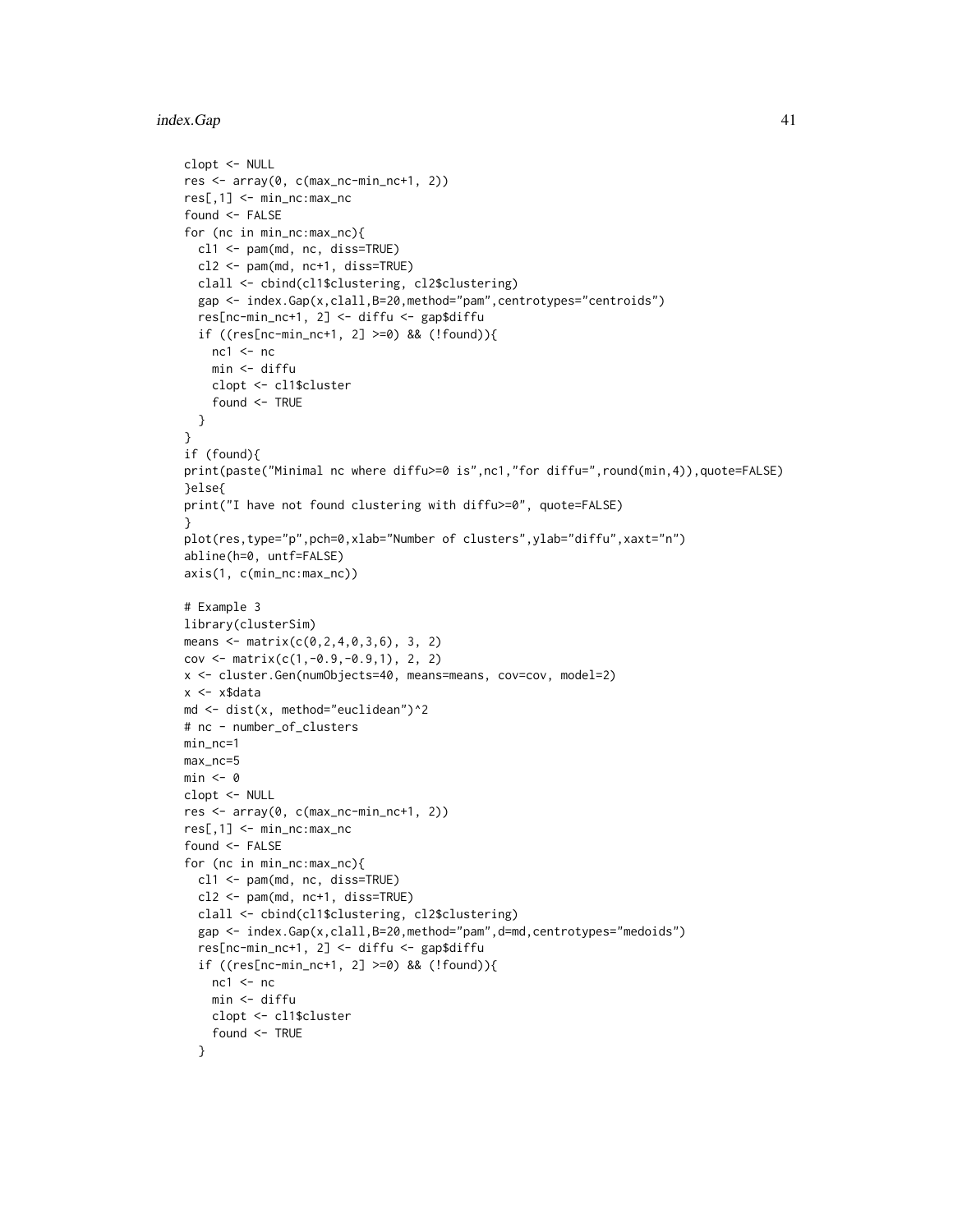```
}
if (found){
print(paste("Minimal nc where diffu>=0 is",nc1,"for diffu=",round(min,4)),quote=FALSE)
}else{
print("I have not found clustering with diffu>=0",quote=FALSE)
}
plot(res, type="p", pch=0, xlab="Number of clusters", ylab="diffu", xaxt="n")
abline(h=0, untf=FALSE)
axis(1, c(min_nc:max_nc))
```
<span id="page-41-0"></span>

index.H *Calculates Hartigan index*

# Description

Calculates Hartigan index

## Usage

index.H (x,clall,d=NULL,centrotypes="centroids")

# Arguments

| $\mathsf{x}$ | data                                                                                                                                    |
|--------------|-----------------------------------------------------------------------------------------------------------------------------------------|
| clall        | Two vectors of integers indicating the cluster to which each object is allocated<br>in partition of n objects into u and $u+1$ clusters |
| d            | optional distance matrix, used for calculations if centrotypes="medoids"                                                                |
| centrotypes  | "centroids" or "medoids"                                                                                                                |

# Details

See file \\$R\\_HOME\library\clusterSim\pdf\indexH\\_details.pdf for further details

#### Value

Hartigan index

# Author(s)

Marek Walesiak <marek.walesiak@ue.wroc.pl>, Andrzej Dudek <andrzej.dudek@ue.wroc.pl>

Department of Econometrics and Computer Science, University of Economics, Wroclaw, Poland <http://keii.ue.wroc.pl/clusterSim>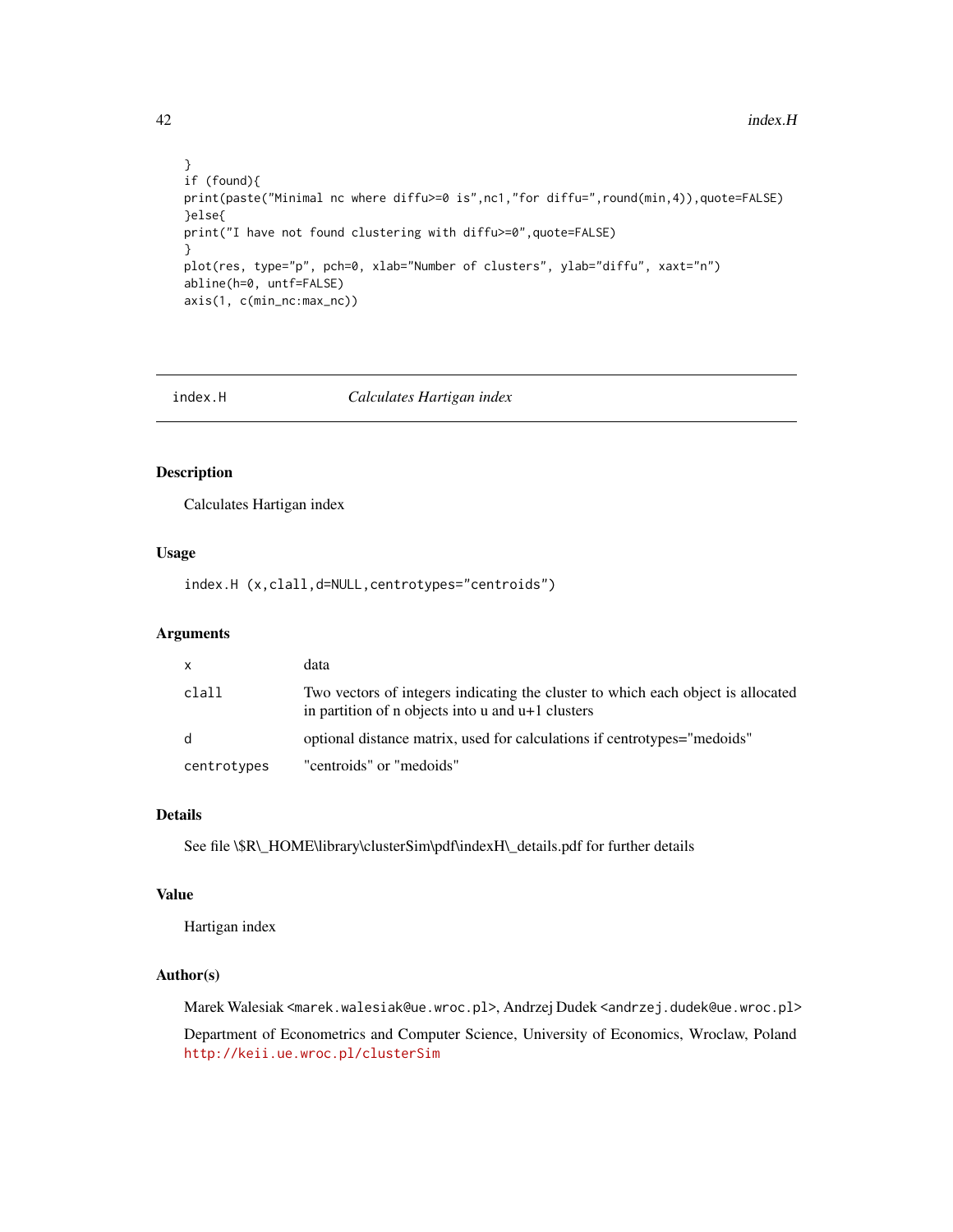#### index.H 43

## References

Hartigan, J. (1975), *Clustering algorithms*, Wiley, New York. ISBN 047135645X.

Milligan, G.W., Cooper, M.C. (1985), *An examination of procedures of determining the number of cluster in a data set*, "Psychometrika", vol. 50, no. 2, 159-179. Available at: [https://dx.doi.](https://dx.doi.org/10.1007/BF02294245) [org/10.1007/BF02294245](https://dx.doi.org/10.1007/BF02294245).

Tibshirani, R., Walther, G., Hastie, T. (2001), *Estimating the number of clusters in a data set via the gap statistic*, "Journal of the Royal Statistical Society", ser. B, vol. 63, part 2, 411-423. Available at: <http://dx.doi.org/10.1111/1467-9868.00293>.

# See Also

[index.G1](#page-33-0), [index.G2](#page-35-0), [index.G3](#page-36-0), [index.C](#page-29-0), [index.S](#page-46-0), [index.KL](#page-44-0), [index.Gap](#page-38-0), [index.DB](#page-31-0)

```
# Example 1
library(clusterSim)
data(data_ratio)
cl1<-pam(data_ratio,4)
cl2<-pam(data_ratio,5)
clall<-cbind(cl1$clustering,cl2$clustering)
index.H(data_ratio,clall)
# Example 2
library(clusterSim)
data(data_ratio)
md <- dist(data_ratio, method="euclidean")
# nc - number_of_clusters
min_nc=1
max_nc=20
min < -0res <- array(0, c(max_nc-min_nc+1, 2))
res[,1] <- min_nc:max_nc
found <- FALSE
clusters <- NULL
for (nc in min_nc:max_nc)
{
print(nc)
hc <- hclust(md, method="complete")
cl1 <- cutree(hc, k=nc)
cl2 <- cutree(hc, k=nc+1)
clall \leftarrow \text{cbind}(\text{cl1}, \text{cl2})res[nc-min_nc+1,2] <- H <- index.H(data_ratio,clall,centrotypes="centroids")
if ((res[nc-min_nc+1, 2]<10) && (!found)){
       nc1 < -ncmin <- H
       clopt <- cl1
   found <- TRUE
}
}
if (found)
```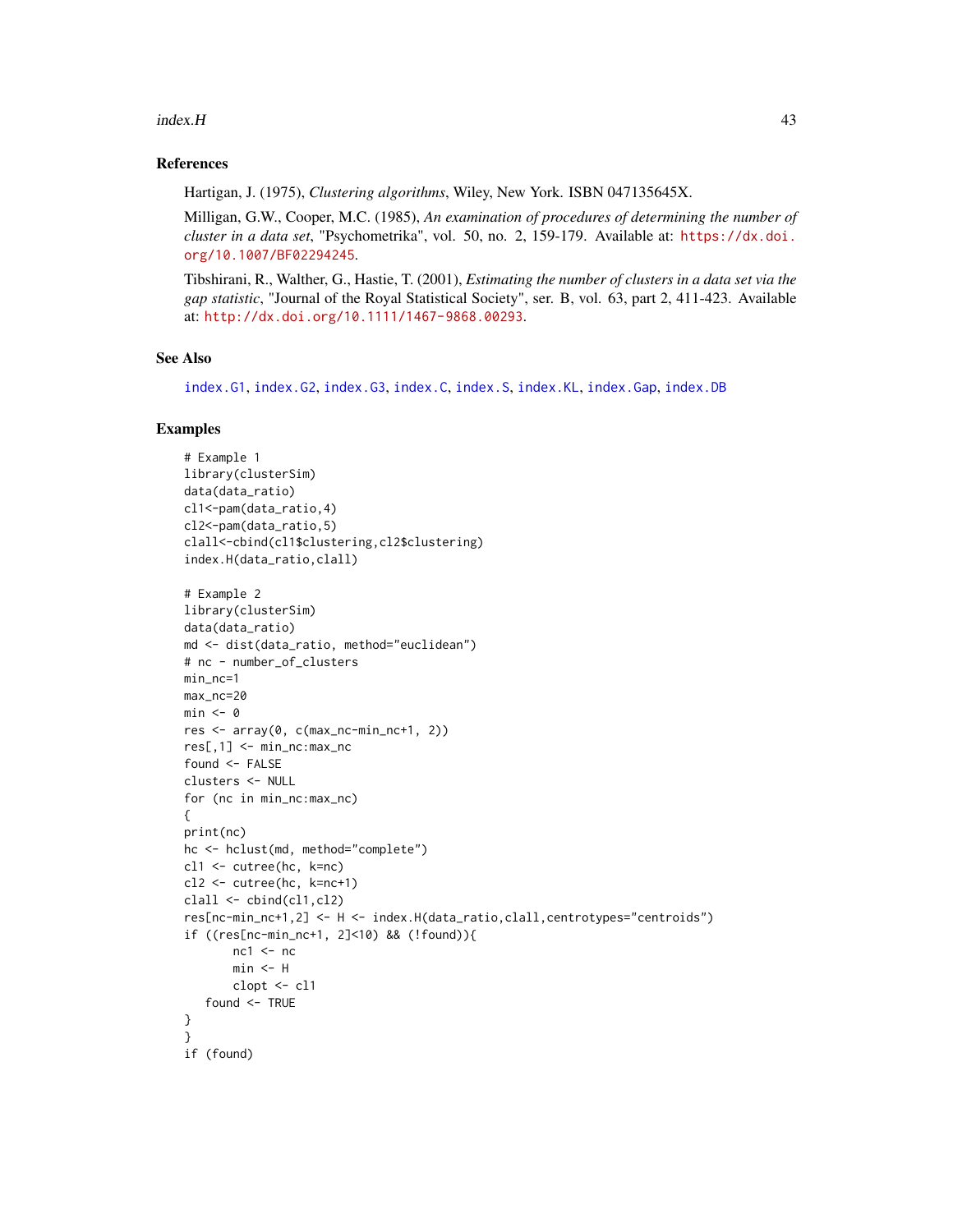```
{
print(paste("minimal nc for H<=10 equals",nc1,"for H=",min))
print("clustering for minimal nc where H<=10")
print(clopt)
}else
{
print("Clustering not found with H<=10")
}
#write.table(res,file="H_res.csv",sep=";",dec=",",row.names=TRUE,col.names=FALSE)
plot(res,type="p",pch=0,xlab="Number of clusters",ylab="H",xaxt="n")
abline(h=10, untf=FALSE)
axis(1, c(min_nc:max_nc))
# Example 3
library(clusterSim)
data(data_ratio)
md <- dist(data_ratio, method="manhattan")
# nc - number_of_clusters
min_nc=1
max_nc=20
min < - \varnothingres <- array(0, c(max_nc-min_nc+1, 2))
res[,1] <- min_nc:max_nc
found <- FALSE
clusters <- NULL
for (nc in min_nc:max_nc)
{
print(nc)
hc <- hclust(md, method="complete")
cl1 <- cutree(hc, k=nc)
cl2 <- cutree(hc, k=nc+1)
clall \leftarrow \text{cbind}(\text{cl1}, \text{cl2})res[nc-min_nc+1,2] <- H <- index.H(data_ratio,clall,d=md,centrotypes="medoids")
if ((res[nc-min_nc+1, 2]<10) && (!found)){
       nc1 < -ncmin <- H
       clopt <- cl1
   found <- TRUE
}
}
if (found)
{
print(paste("minimal nc for H<=10 equals",nc1,"for H=",min))
print("clustering for minimal nc where H<=10")
print(clopt)
}else
{
print("Clustering not found with H<=10")
}
#write.table(res,file="H_res.csv",sep=";",dec=",",row.names=TRUE,col.names=FALSE)
plot(res,type="p",pch=0,xlab="Number of clusters",ylab="H",xaxt="n")
abline(h=10, untf=FALSE)
axis(1, c(min_nc:max_nc))
```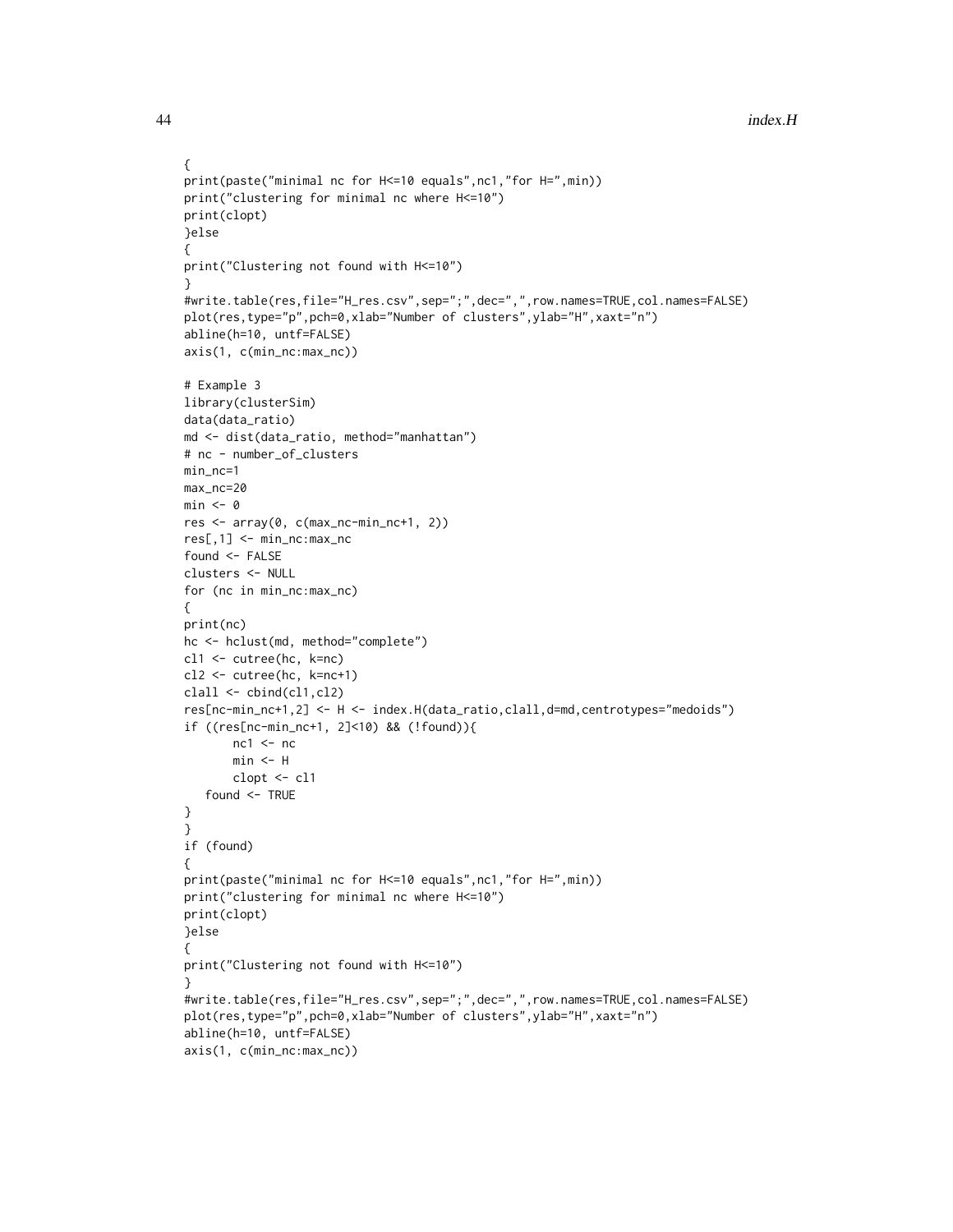<span id="page-44-0"></span>

#### Description

Calculates Krzanowski-Lai index

#### Usage

index.KL (x,clall,d=NULL,centrotypes="centroids")

#### Arguments

| $\mathsf{x}$ | data                                                                                                                                                  |
|--------------|-------------------------------------------------------------------------------------------------------------------------------------------------------|
| clall        | Three vectors of integers indicating the cluster to which each object is allocated<br>in partition of n objects into $u-1$ , $u$ , and $u+1$ clusters |
| d            | optional distance matrix, used for calculations if centrotypes="medoids"                                                                              |
| centrotypes  | "centroids" or "medoids"                                                                                                                              |

#### Details

See file [../doc/indexKL\\_details.pdf](../doc/indexKL_details.pdf) for further details

#### Value

Krzanowski-Lai index

#### Author(s)

Marek Walesiak <marek.walesiak@ue.wroc.pl>, Andrzej Dudek <andrzej.dudek@ue.wroc.pl>

Department of Econometrics and Computer Science, University of Economics, Wroclaw, Poland <http://keii.ue.wroc.pl/clusterSim>

## References

Krzanowski, W.J., Lai, Y.T. (1988), *A criterion for determining the number of groups in a data set using sum of squares clustering*, "Biometrics", 44, 23-34.

Milligan, G.W., Cooper, M.C. (1985), *An examination of procedures of determining the number of cluster in a data set*, "Psychometrika", vol. 50, no. 2, 159-179. Available at: [https://dx.doi.](https://dx.doi.org/10.1007/BF02294245) [org/10.1007/BF02294245](https://dx.doi.org/10.1007/BF02294245).

Tibshirani, R., Walther, G., Hastie, T. (2001), *Estimating the number of clusters in a data set via the gap statistic*, "Journal of the Royal Statistical Society", ser. B, vol. 63, part 2, 411-423. Available at: <http://dx.doi.org/10.1111/1467-9868.00293>.

## See Also

[index.G1](#page-33-0), [index.G2](#page-35-0), [index.G3](#page-36-0), [index.C](#page-29-0), [index.S](#page-46-0), [index.H](#page-41-0), [index.Gap](#page-38-0), [index.DB](#page-31-0)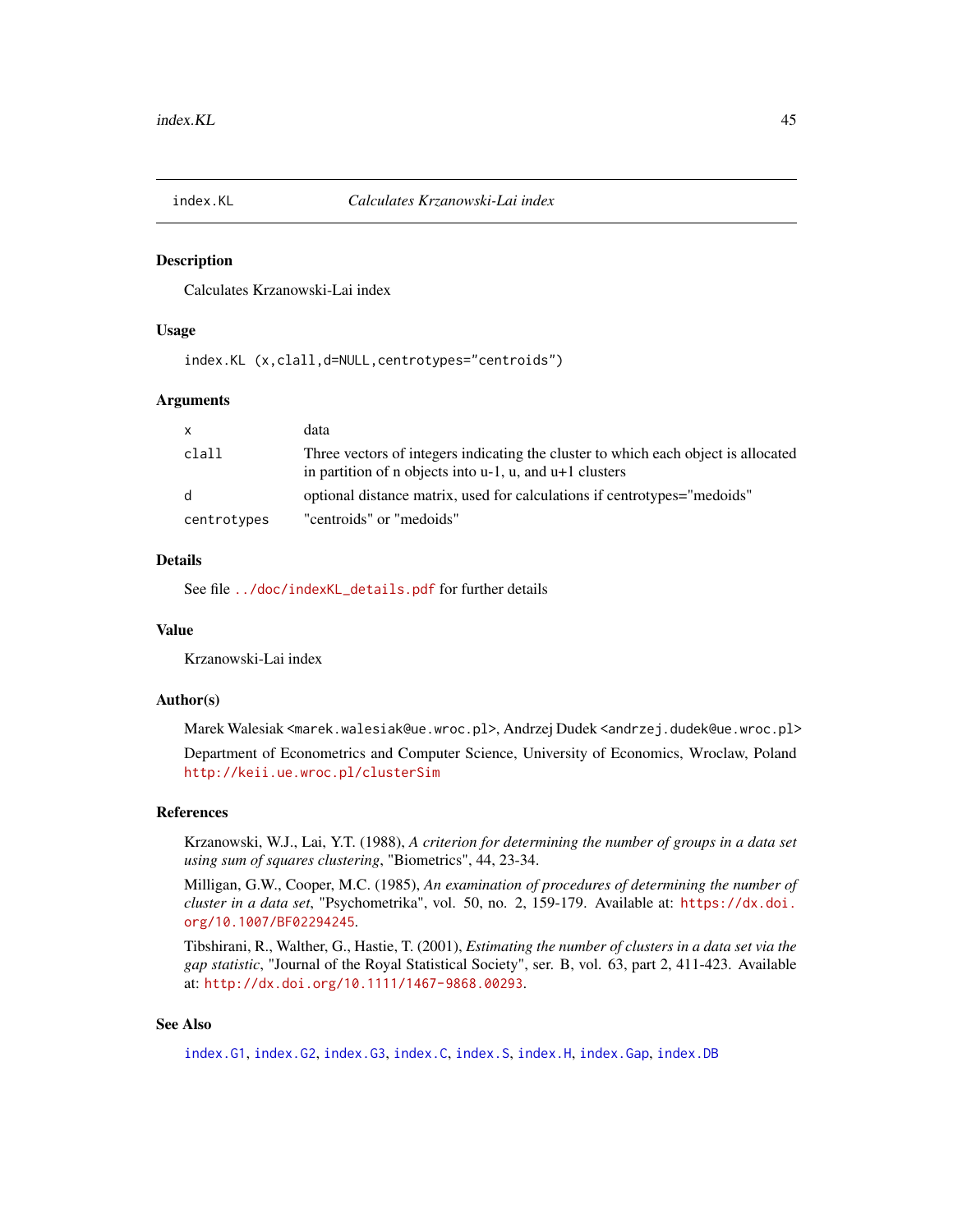```
# Example 1
library(clusterSim)
data(data_ratio)
cl1<-pam(data_ratio,4)
cl2<-pam(data_ratio,5)
cl3<-pam(data_ratio,6)
clall<-cbind(cl1$clustering,cl2$clustering,cl3$clustering)
index.KL(data_ratio,clall)
# Example 2
library(clusterSim)
data(data_ratio)
md <- dist(data_ratio, method="manhattan")
# nc - number_of_clusters
min_nc=2
max_nc=15
res <- array(0, c(max_nc-min_nc+1, 2))
res[, 1] <- min\_nc: max\_ncclusters <- NULL
for (nc in min_nc:max_nc)
{
 if(nc-1==1)clustering1<-rep(1,nrow(data_ratio))
  }
  else{
   clustering1 <- pam(md, nc-1, diss=TRUE)$clustering
  }
  clustering2 <- pam(md, nc, diss=TRUE)$clustering
  clustering3 <- pam(md, nc+1, diss=TRUE)$clustering
  clall<- cbind(clustering1, clustering2, clustering3)
  res[nc-min_nc+1,2] <- KL <- index.KL(data_ratio,clall,centrotypes="centroids")
  clusters <- rbind(clusters, clustering2)
}
print(paste("max KL for",(min_nc:max_nc)[which.max(res[,2])],"clusters=",max(res[,2])))
print("clustering for max KL")
print(clusters[which.max(res[,2]),])
#write.table(res,file="KL_res.csv",sep=";",dec=",",row.names=TRUE,col.names=FALSE)
plot(res,type="p",pch=0,xlab="Number of clusters",ylab="KL",xaxt="n")
axis(1, c(min_nc:max_nc))
# Example 3
library(clusterSim)
data(data_ratio)
md <- dist(data_ratio, method="manhattan")
# nc - number_of_clusters
min_nc=2
max_nc=15
res <- array(0, c(max_nc-min_nc+1, 2))
res[,1] <- min_nc:max_nc
clusters <- NULL
for (nc in min_nc:max_nc)
```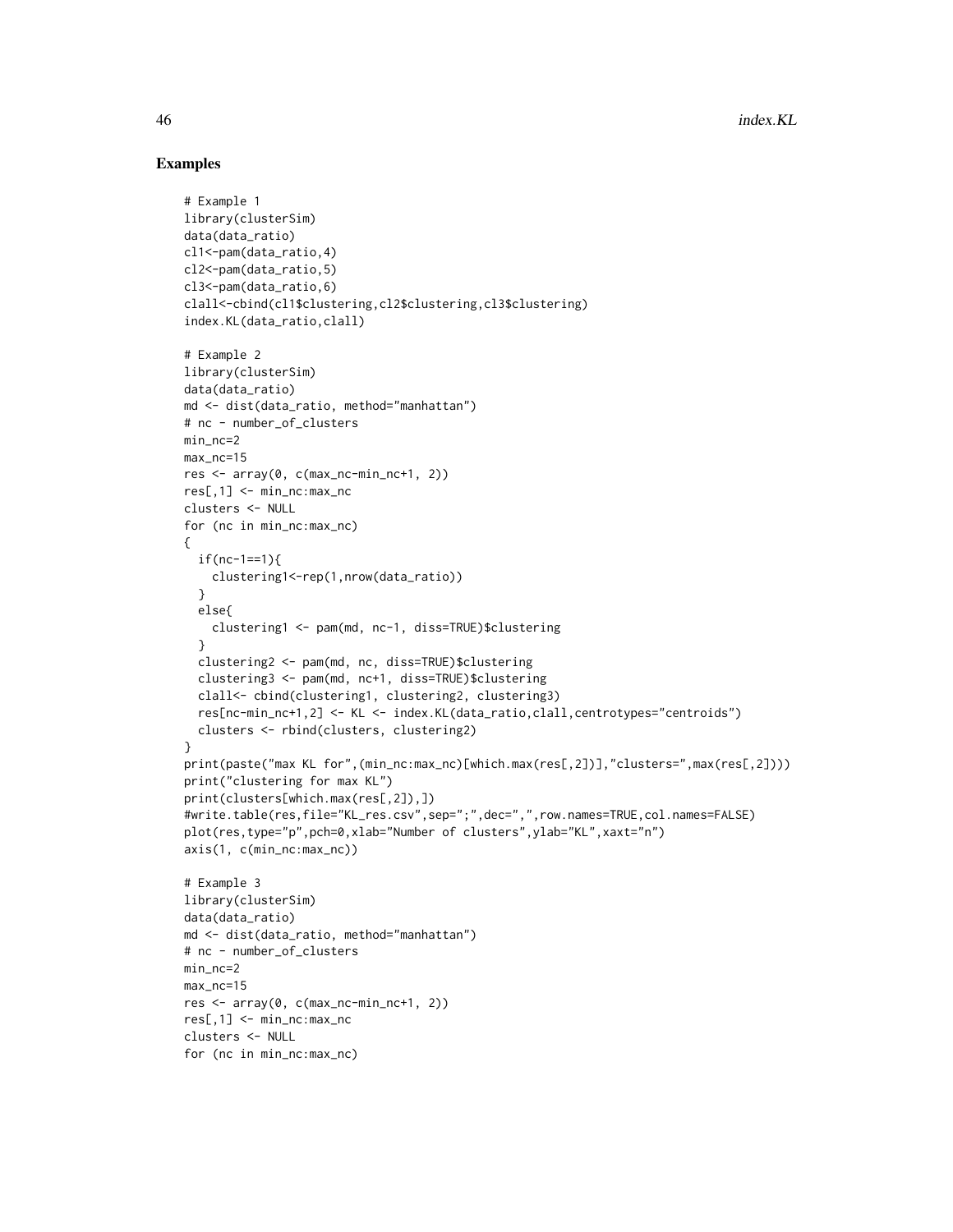index.S and the set of the set of the set of the set of the set of the set of the set of the set of the set of the set of the set of the set of the set of the set of the set of the set of the set of the set of the set of t

```
{
 if(nc-1==1){
   clustering1<-rep(1,nrow(data_ratio))
 }
 else{
   clustering1 <- pam(md, nc-1, diss=TRUE)$clustering
 }
 clustering2 <- pam(md, nc, diss=TRUE)$clustering
 clustering3 <- pam(md, nc+1, diss=TRUE)$clustering
 clall<- cbind(clustering1, clustering2, clustering3)
 res[nc-min_nc+1,2] <- KL <- index.KL(data_ratio,clall,d=md,centrotypes="medoids")
 clusters <- rbind(clusters, clustering2)
}
print(paste("max KL for",(min_nc:max_nc)[which.max(res[,2])],"clusters=",max(res[,2])))
print("clustering for max KL")
print(clusters[which.max(res[,2]),])
#write.table(res,file="KL_res.csv",sep=";",dec=",",row.names=TRUE,col.names=FALSE)
plot(res,type="p",pch=0,xlab="Number of clusters",ylab="KL",xaxt="n")
axis(1, c(min_nc:max_nc))
```
<span id="page-46-0"></span>index.S *Calculates Rousseeuw's Silhouette internal cluster quality index*

## Description

Calculates Rousseeuw's Silhouette internal cluster quality index

# Usage

```
index.S(d,cl,singleObject=0)
```
## **Arguments**

| d            | 'dist' object                                                                                                                                                                            |
|--------------|------------------------------------------------------------------------------------------------------------------------------------------------------------------------------------------|
| c1           | A vector of integers indicating the cluster to which each object is allocated                                                                                                            |
| singleObiect | $0 - s(i) = 0$ or $1 - s(i) = 1$ . When cluster contains a single object, it is unclear how<br>a(i) of Silhouette index should be defined (see Kaufman & Rousseeuw (1990),<br>p. $85$ ). |

## Details

See file \\$R\\_HOME\library\clusterSim\pdf\indexS\\_details.pdf for further details

### Value

calculated Silhouette index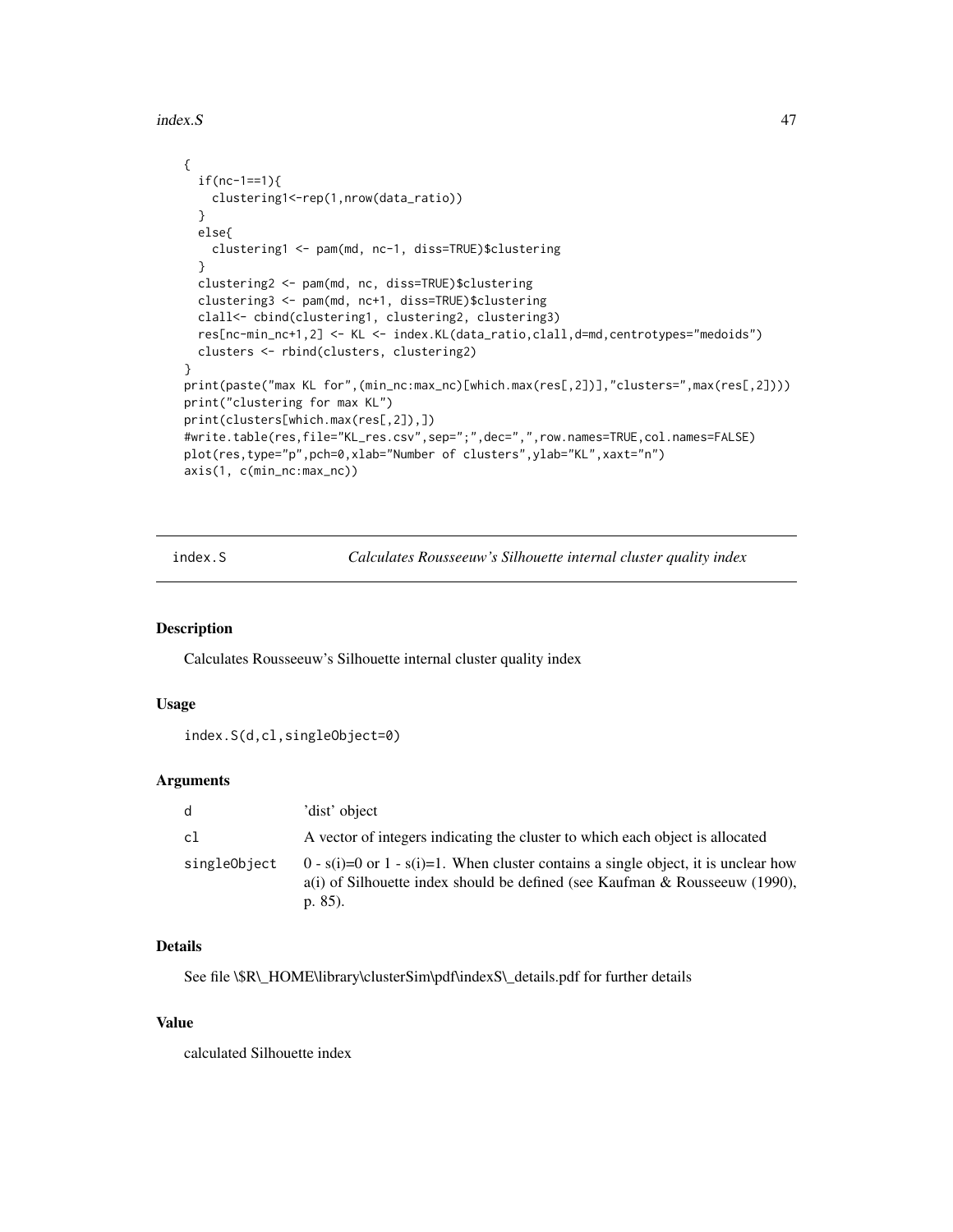## Author(s)

Marek Walesiak <marek.walesiak@ue.wroc.pl>, Andrzej Dudek <andrzej.dudek@ue.wroc.pl>

Department of Econometrics and Computer Science, University of Economics, Wroclaw, Poland <http://keii.ue.wroc.pl/clusterSim>

## References

Gatnar, E., Walesiak, M. (Eds.) (2004), *Metody statystycznej analizy wielowymiarowej w badaniach marketingowych [Multivariate statistical analysis methods in marketing research]*, Wydawnictwo AE, Wroclaw, 342-343, erratum. Available at: [http://keii.ue.wroc.pl/pracownicy/mw/2004\\_](http://keii.ue.wroc.pl/pracownicy/mw/2004_Gatnar_Walesiak_Metody_SAW_w_badaniach_marketingowych.pdf) [Gatnar\\_Walesiak\\_Metody\\_SAW\\_w\\_badaniach\\_marketingowych.pdf](http://keii.ue.wroc.pl/pracownicy/mw/2004_Gatnar_Walesiak_Metody_SAW_w_badaniach_marketingowych.pdf).

Kaufman, L., Rousseeuw, P.J. (1990), *Finding groups in data: an introduction to cluster analysis*, Wiley, New York, pp. 83-88. ISBN: 978-0-471-73578-6.

# See Also

[index.G1](#page-33-0), [index.G2](#page-35-0), [index.G3](#page-36-0), [index.C](#page-29-0), [index.KL](#page-44-0), [index.H](#page-41-0), [index.Gap](#page-38-0), [index.DB](#page-31-0)

```
# Example 1
library(clusterSim)
data(data_ratio)
d <- dist.GDM(data_ratio)
c \leq -\text{pam}(d, 5, \text{diss} = \text{TRUE})icq <- index.S(d,c$clustering)
print(icq)
# Example 2
library(clusterSim)
data(data_ratio)
md <- dist(data_ratio, method="manhattan")
# nc - number_of_clusters
min_nc=2
max_nc=20
res <- array(0, c(max_nc-min_nc+1, 2))
res[,1] <- min_nc:max_nc
clusters <- NULL
for (nc in min_nc:max_nc)
{
cl2 <- pam(md, nc, diss=TRUE)
res[nc-min_nc+1, 2] <- S <- index.S(md,cl2$cluster)
clusters <- rbind(clusters, cl2$cluster)
}
print(paste("max S for",(min_nc:max_nc)[which.max(res[,2])],"clusters=",max(res[,2])))
print("clustering for max S")
print(clusters[which.max(res[,2]),])
#write.table(res,file="S_res.csv",sep=";",dec=",",row.names=TRUE,col.names=FALSE)
plot(res,type="p",pch=0,xlab="Number of clusters",ylab="S",xaxt="n")
axis(1, c(min_nc:max_nc))
```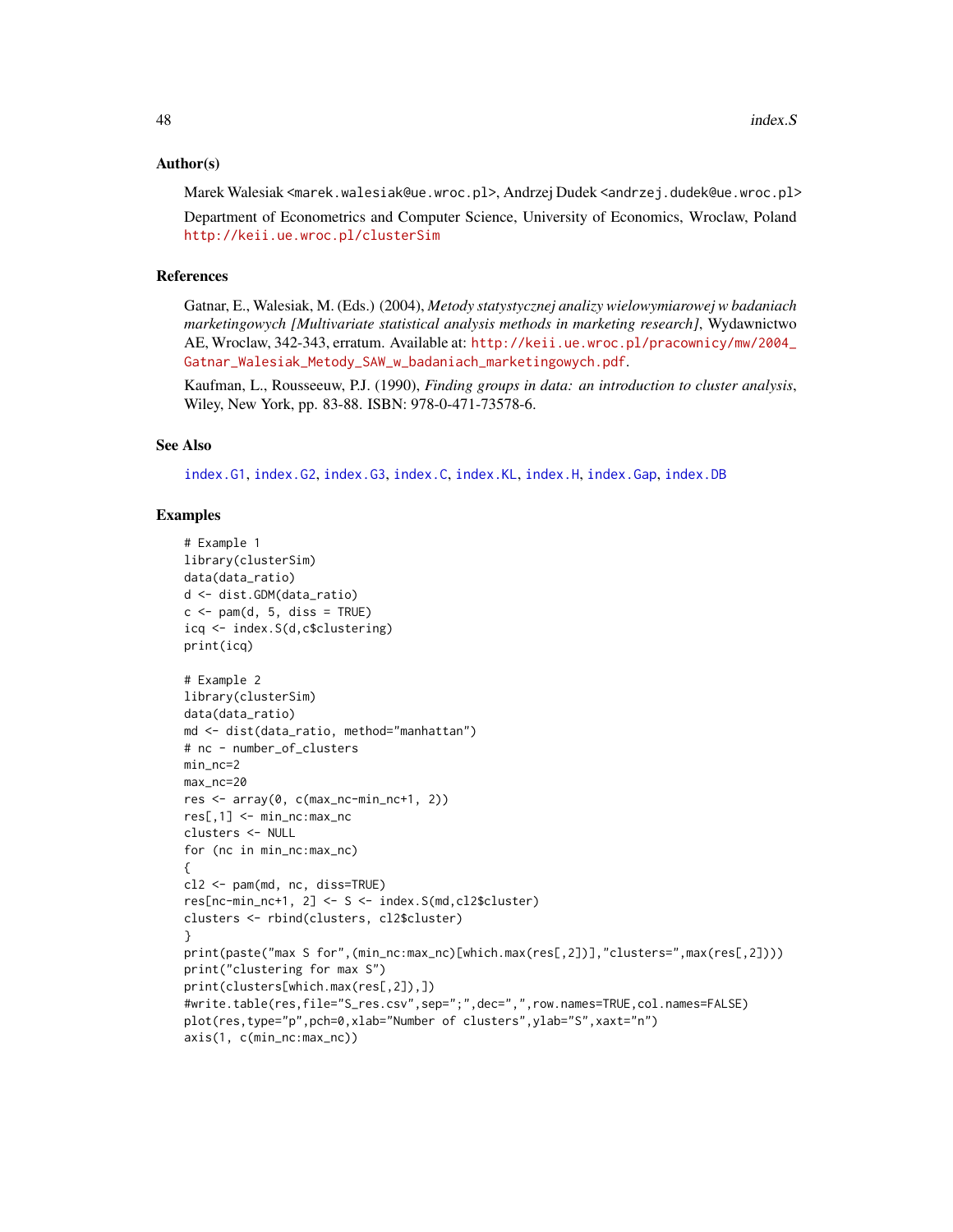#### **Description**

Function calculates initial clusters centers for k-means like alghoritms with the following alghoritm (similar to SPSS QuickCluster function)

(a) if the distance between  $x_k$  and its closest cluster center is greater than the distance between the two closest centers ( $M_m$  and  $M_n$ ), then  $x_k$  replaces either  $M_m$  or  $M_n$ , whichever is closer to  $x_k$ .

(b) If  $x_k$  does not replace a cluster initial center in (a), a second test is made: If that distance  $d_q$ greater than the distance between  $M_q$  and its closest  $M_i$ , then  $x_k$  replaces  $M_q$ .

#### where:

 $M_i$  - initial center of *i*-th cluster

 $x_k$  - vector of  $k$ -th observation

 $d(...,...)$  - Euclidean distance

 $d_{mn} = min_{ij} d(M_i, M_j)$ 

 $d_q = min_i d(x_k, M_i)$ 

## Usage

initial.Centers(x, k)

#### Arguments

| x | matrix or dataset                 |
|---|-----------------------------------|
| k | number of initial cluster centers |

# Value

Numbers of objects choosen as initial cluster centers

## Author(s)

Marek Walesiak <marek.walesiak@ue.wroc.pl>, Andrzej Dudek <andrzej.dudek@ue.wroc.pl>

Department of Econometrics and Computer Science, University of Economics, Wroclaw, Poland <http://keii.ue.wroc.pl/clusterSim>

## References

Hartigan, J. (1975), *Clustering algorithms*, Wiley, New York. ISBN 0-471-35645-X.

## See Also

[cluster.Sim](#page-7-0)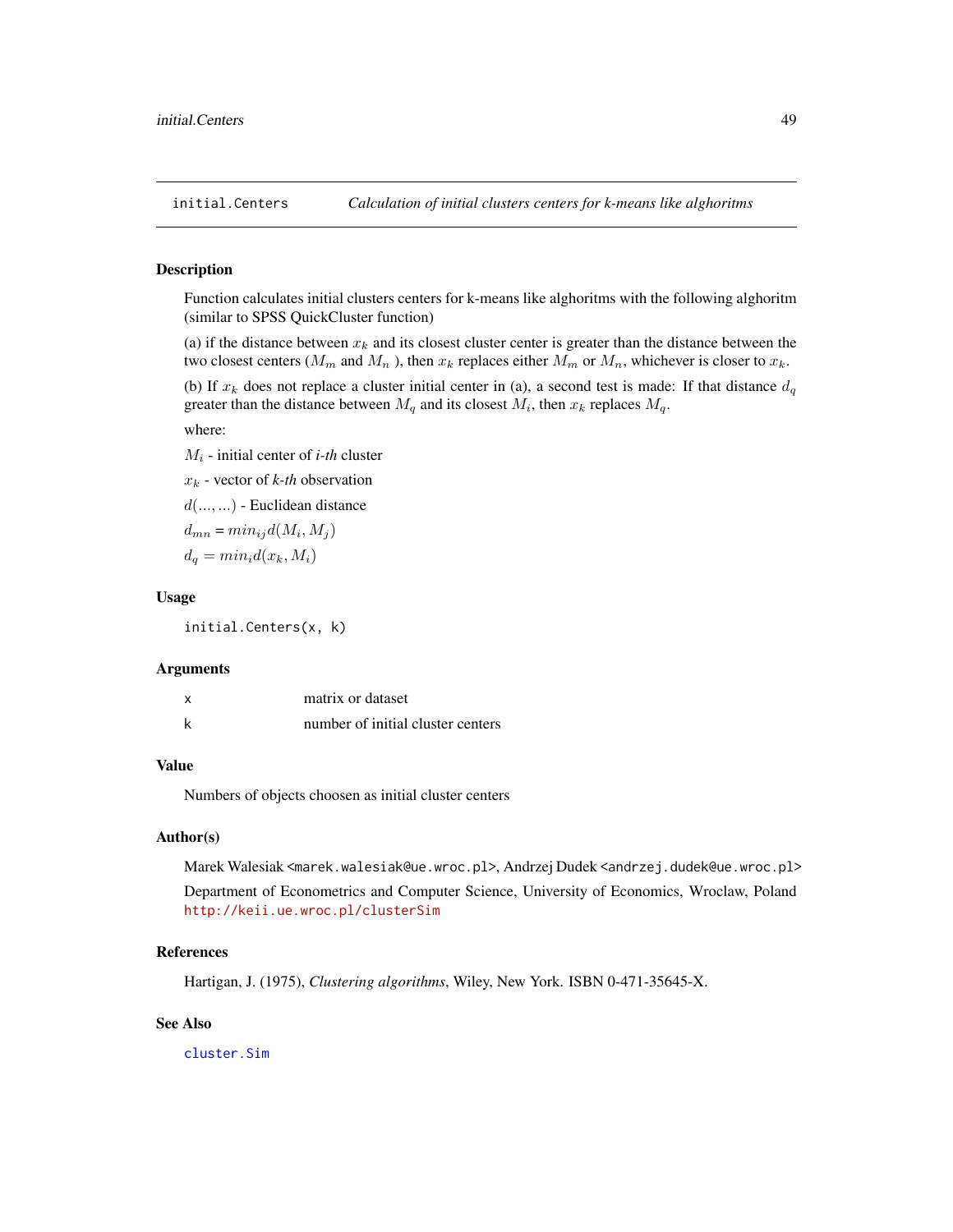# Examples

```
#Example 1 (numbers of objects choosen as initial cluster centers)
library(clusterSim)
data(data_ratio)
ic <- initial.Centers(data_ratio, 10)
print(ic)
#Example 2 (application with kmeans algorithm)
library(clusterSim)
data(data_ratio)
kmeans(data_ratio,data_ratio[initial.Centers(data_ratio, 10),])
```

```
interval_normalization
```
*Types of normalization formulas for interval-valued symbolic variables*

## Description

Types of normalization formulas for interval-valued symbolic variables

#### Usage

```
interval_normalization(x,dataType="simple",type="n0",y=NULL,...)
```

| X        | matrix dataset or symbolic table object                                                           |
|----------|---------------------------------------------------------------------------------------------------|
| dataType | Type of symbolic data table passed to function,                                                   |
|          | 'sda' - full symbolicDA format object;                                                            |
|          | 'simple' - three dimensional array with lower and upper bound of intervals in<br>third dimension; |
|          | 'separate_tables' - lower bounds of intervals in x, upper bounds in y;                            |
|          | 'rows' - lower and upper bound of intervals in neighbouring rows;                                 |
|          | 'columns' - lower and upper bound of intervals in neighbouring columns                            |
| type     | type of normalization: n0 - without normalization                                                 |
|          | $n1$ - standardization ((x-mean)/sd)                                                              |
|          | n2 - positional standardization ((x-median)/mad)                                                  |
|          | $n3$ - unitization ((x-mean)/range)                                                               |
|          | n3a - positional unitization ((x-median)/range)                                                   |
|          | n4 - unitization with zero minimum ((x-min)/range)                                                |
|          | $n5$ - normalization in range <-1,1> $((x-mean)/max(abs(x-mean)))$                                |
|          | $n5a$ - positional normalization in range <-1,1>((x-median)/max(abs(x-median)))                   |
|          | $n6$ - quotient transformation $(x/sd)$                                                           |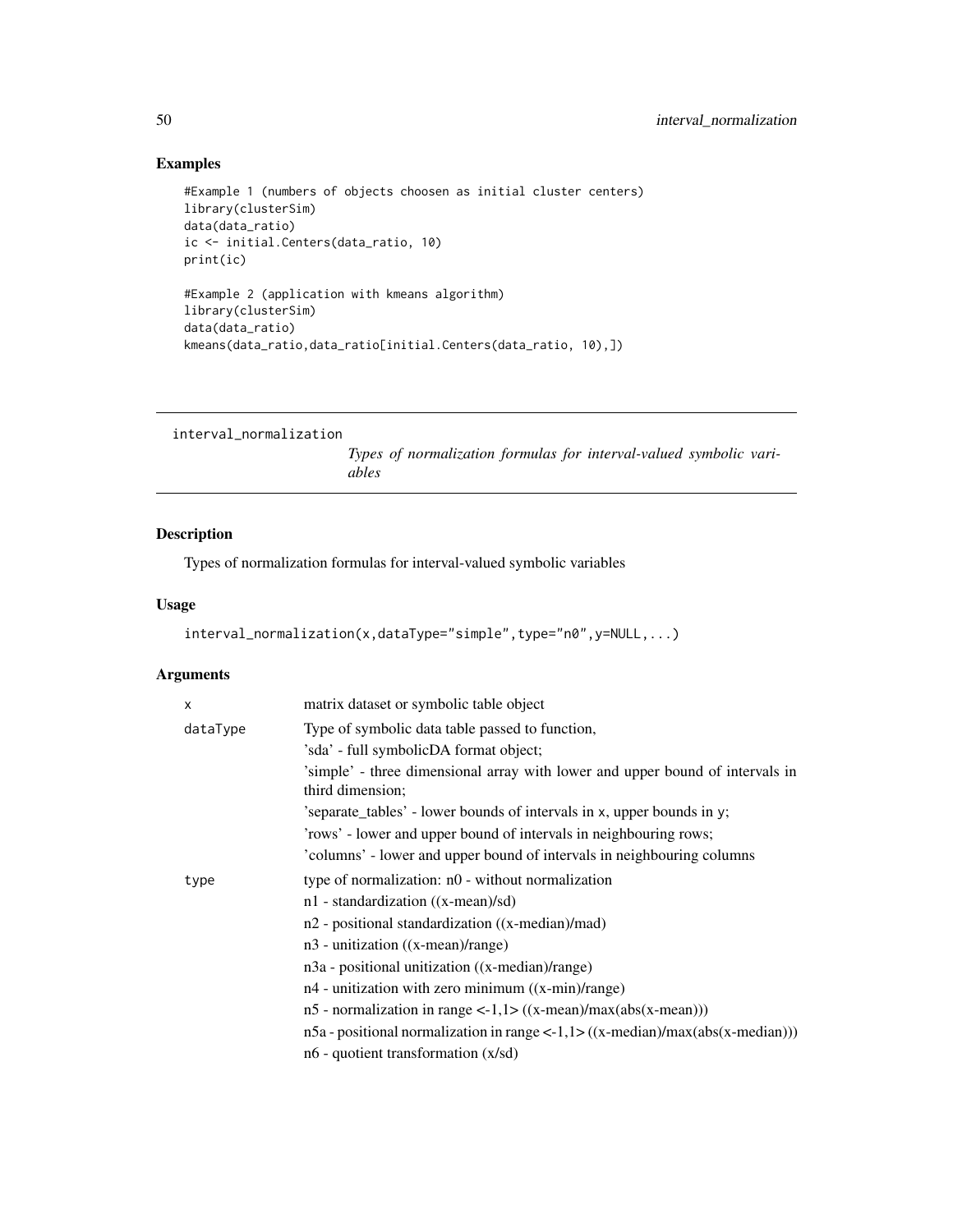|   | n6a - positional quotient transformation (x/mad)                                                                                                                                                |
|---|-------------------------------------------------------------------------------------------------------------------------------------------------------------------------------------------------|
|   | $n7$ - quotient transformation (x/range)                                                                                                                                                        |
|   | $n8$ - quotient transformation $(x/max)$                                                                                                                                                        |
|   | n9 - quotient transformation (x/mean)                                                                                                                                                           |
|   | n9a - positional quotient transformation (x/median)                                                                                                                                             |
|   | $n10$ - quotient transformation (x/sum)                                                                                                                                                         |
|   | n11 - quotient transformation (x/sqrt(SSQ))                                                                                                                                                     |
|   | $n12$ - normalization ((x-mean)/sqrt(sum((x-mean)^2)))                                                                                                                                          |
|   | $n12a$ - positional normalization ((x-median)/sqrt(sum((x-median)^2)))                                                                                                                          |
|   | $n13$ - normalization with zero being the central point ((x-midrange)/(range/2))                                                                                                                |
| у | matrix or dataset with upper bounds of intervals if argument dataType is uuqual<br>to "separate_tables"                                                                                         |
| . | arguments passed to sum, mean, min sd, mad and other aggregation functions.<br>In particular: na.rm - a logical value indicating whether NA values should be<br>stripped before the computation |

#### Value

Normalized data

#### Author(s)

Marek Walesiak <marek.walesiak@ue.wroc.pl>, Andrzej Dudek <andrzej.dudek@ue.wroc.pl> Department of Econometrics and Computer Science, University of Economics, Wroclaw, Poland <http://keii.ue.wroc.pl/clusterSim>

## References

Jajuga, K., Walesiak, M. (2000), *Standardisation of data set under different measurement scales*, In: R. Decker, W. Gaul (Eds.), Classification and information processing at the turn of the millennium, Springer-Verlag, Berlin, Heidelberg, 105-112. Available at: [http://dx.doi.org/10.1007/](http://dx.doi.org/10.1007/978-3-642-57280-7_11) [978-3-642-57280-7\\_11](http://dx.doi.org/10.1007/978-3-642-57280-7_11).

Milligan, G.W., Cooper, M.C. (1988), *A study of standardization of variables in cluster analysis*, "Journal of Classification", vol. 5, 181-204. Available at: [https://dx.doi.org/10.1007/](https://dx.doi.org/10.1007/BF01897163) [BF01897163](https://dx.doi.org/10.1007/BF01897163).

Walesiak, M. (2014), *Przeglad formul normalizacji wartosci zmiennych oraz ich wlasnosci w statystycznej analizie wielowymiarowej [Data normalization in multivariate data analysis. An overview and properties]*, "Przeglad Statystyczny" ("Statistical Review"), vol. 61, no. 4, 363-372. Available at: [http://keii.ue.wroc.pl/pracownicy/mw/2014\\_Walesiak\\_Przeglad\\_Statystyczny\\_z\\_4.](http://keii.ue.wroc.pl/pracownicy/mw/2014_Walesiak_Przeglad_Statystyczny_z_4.pdf) [pdf](http://keii.ue.wroc.pl/pracownicy/mw/2014_Walesiak_Przeglad_Statystyczny_z_4.pdf).

Walesiak, M., Dudek, A. (2017), *Selecting the Optimal Multidimensional Scaling Procedure for Metric Data with R Environment*, "STATISTICS IN TRANSITION new series", September, Vol. 18, No. 3, pp. 521-540. Available at: <http://stat.gov.pl/en/sit-en/issues-and-articles-sit/>.

## See Also

[data.Normalization](#page-11-0)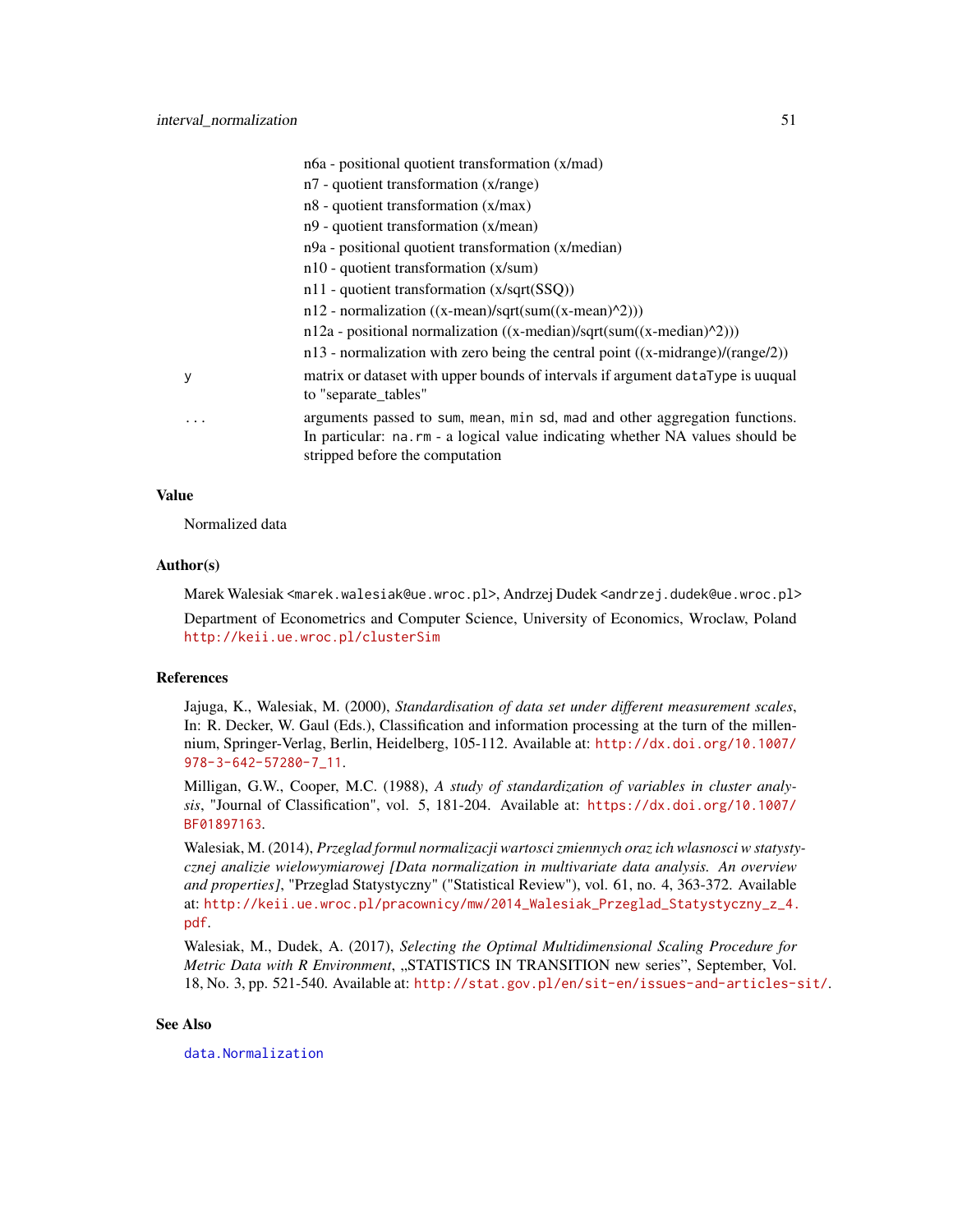## Examples

```
library(clusterSim)
data(data_symbolic_interval_polish_voivodships)
n<-interval_normalization(data_symbolic_interval_polish_voivodships,dataType="simple",type="n2")
plotInterval(n$simple)
```
ordinalToMetric *Reinforcing measurement scale for ordinal data*

# Description

Reinforcing measurement scale for ordinal data (ordinal to metric scale)

# Usage

```
ordinalToMetric(data,scaleType="o",patternCoordinates)
```
# Arguments

| data               | matrix or dataset                                                                                                                                                                                                |
|--------------------|------------------------------------------------------------------------------------------------------------------------------------------------------------------------------------------------------------------|
| scaleType          | "o" - variables measured on ordinal scale, "m" - variables measured on metric<br>scale, " $o/m$ " - vector with mixed variables - e.g. $c("o", 'm", "m", "o", 'o", "m")$                                         |
| patternCoordinates |                                                                                                                                                                                                                  |
|                    | vector containing pattern coordinates $c()$ given by the reaseracher for data<br>(for metric variables - NA, for ordinal variables - one of the categories for each<br>ordinal variable (e.g. maximum category)) |

# Details

See file [../doc/ordinalToMetric\\_details.pdf](../doc/ordinalToMetric_details.pdf) for further details

## Value

| pdata    | raw (primary) data matrix                                                   |
|----------|-----------------------------------------------------------------------------|
| tdata    | data matrix after transformation of ordinal variables into metric variables |
| cpattern | vector containing pattern coordinates                                       |

## Author(s)

Marek Walesiak <marek.walesiak@ue.wroc.pl>, Andrzej Dudek <andrzej.dudek@ue.wroc.pl>

Department of Econometrics and Computer Science, Wroclaw University of Economics, Poland <http://keii.ue.wroc.pl/clusterSim>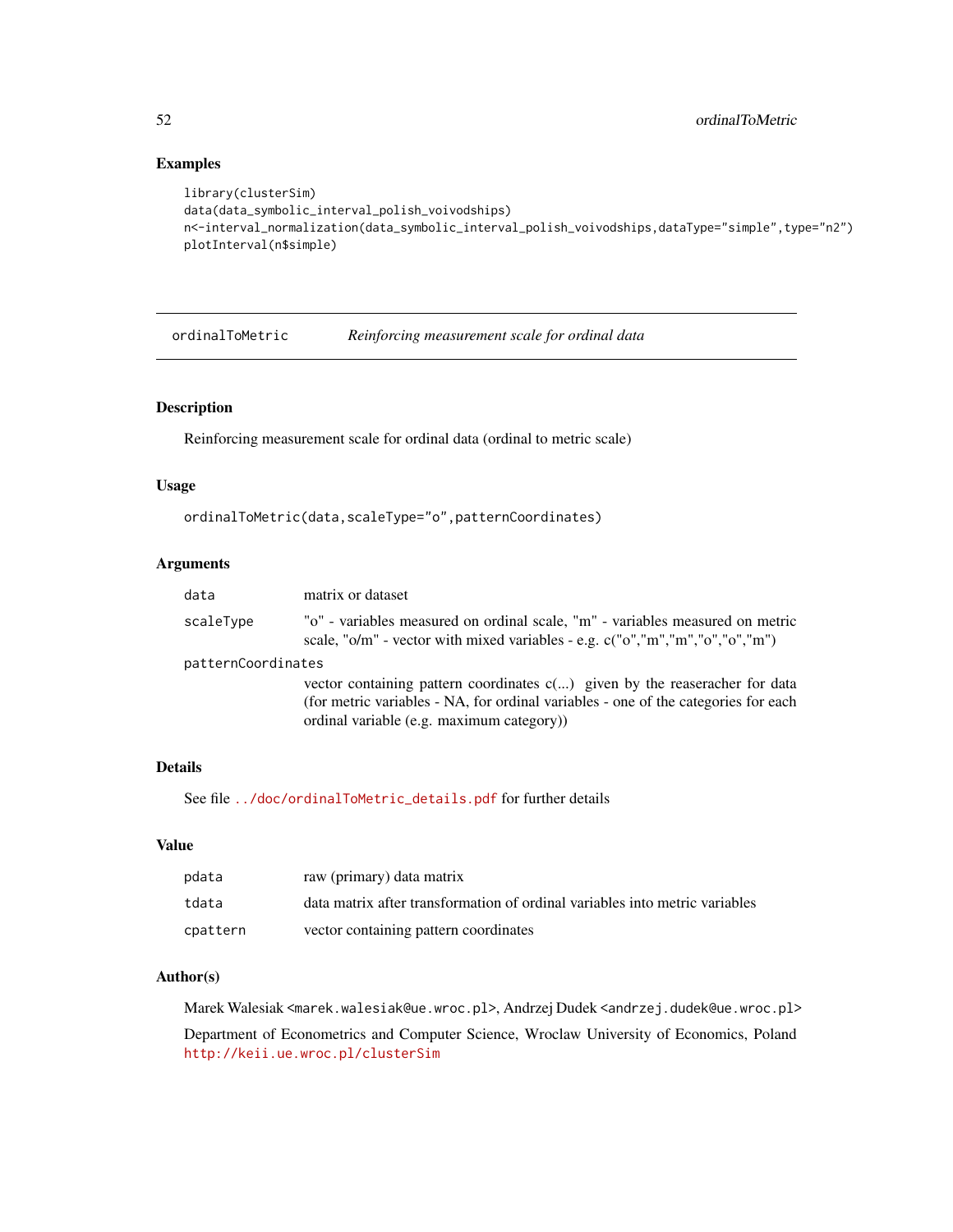#### pattern.GDM1 53

#### References

Jajuga, K., Walesiak, M., Bak, A. (2003), *On the general distance measure*, In: M. Schwaiger, O. Opitz (Eds.), Exploratory data analysis in empirical research, Springer-Verlag, Berlin, Heidelberg, 104-109. Available at: [http://dx.doi.org/10.1007/978-3-642-55721-7\\_12](http://dx.doi.org/10.1007/978-3-642-55721-7_12).

Walesiak, M. (1993), *Statystyczna analiza wielowymiarowa w badaniach marketingowych [Multivariate statistical analysis in marketing research]*. Wroclaw University of Economics, Research Papers no. 654. Available at: [http://keii.ue.wroc.pl/pracownicy/mw/1993\\_Walesiak\\_SAW\\_](http://keii.ue.wroc.pl/pracownicy/mw/1993_Walesiak_SAW_w_badaniach_marketingowych_OCR.pdf) [w\\_badaniach\\_marketingowych\\_OCR.pdf](http://keii.ue.wroc.pl/pracownicy/mw/1993_Walesiak_SAW_w_badaniach_marketingowych_OCR.pdf).

Walesiak, M. (1999), *Distance Measure for Ordinal Data*, "Argumenta Oeconomica", No. 2 (8), 167-173. Available at: [http://keii.ue.wroc.pl/pracownicy/mw/1999\\_Walesiak\\_Argumenta\\_](http://keii.ue.wroc.pl/pracownicy/mw/1999_Walesiak_Argumenta_Oeconomica_no_2.pdf) [Oeconomica\\_no\\_2.pdf](http://keii.ue.wroc.pl/pracownicy/mw/1999_Walesiak_Argumenta_Oeconomica_no_2.pdf).

Walesiak, M. (2011), *Uogólniona miara odległosci GDM w statystycznej analizie wielowymiarowej ´ z wykorzystaniem programu R [The Generalized Distance Measure GDM in multivariate statistical analysis with R]*, Wydawnictwo Uniwersytetu Ekonomicznego, Wroclaw. Available at: [http://](http://keii.ue.wroc.pl/pracownicy/mw/2011_Walesiak_Uogolniona_miara_odleglosci_GDM_w_SAW_z_wykorzystaniem_programu_R_errata.pdf) [keii.ue.wroc.pl/pracownicy/mw/2011\\_Walesiak\\_Uogolniona\\_miara\\_odleglosci\\_GDM\\_w\\_SA](http://keii.ue.wroc.pl/pracownicy/mw/2011_Walesiak_Uogolniona_miara_odleglosci_GDM_w_SAW_z_wykorzystaniem_programu_R_errata.pdf)W\_ [z\\_wykorzystaniem\\_programu\\_R\\_errata.pdf](http://keii.ue.wroc.pl/pracownicy/mw/2011_Walesiak_Uogolniona_miara_odleglosci_GDM_w_SAW_z_wykorzystaniem_programu_R_errata.pdf).

Walesiak, M. (2014), *Wzmacnianie skali pomiaru dla danych porządkowych w statystycznej analizie wielowymiarowej [Reinforcing measurement scale for ordinal data in multivariate statistical analysis]*, Taksonomia 22, Prace Naukowe Uniwersytetu Ekonomicznego we Wrocławiu no. 327, 60-68. Available at: [http://keii.ue.wroc.pl/pracownicy/mw/2014\\_Walesiak\\_Taksonomia\\_](http://keii.ue.wroc.pl/pracownicy/mw/2014_Walesiak_Taksonomia_22_PN_UE_327.pdf) [22\\_PN\\_UE\\_327.pdf](http://keii.ue.wroc.pl/pracownicy/mw/2014_Walesiak_Taksonomia_22_PN_UE_327.pdf).

#### See Also

[dist.GDM](#page-21-0)

#### Examples

```
# Example 1
library(clusterSim)
data(data_patternGDM2)
res1<-ordinalToMetric(data_patternGDM2,scaleType="o",patternCoordinates=c(5,4,3,1,1,3))
print(res1)
```

```
# Example 2
library(clusterSim)
data(data_patternGDM2)
res2<-ordinalToMetric(data_patternGDM2,scaleType="o",patternCoordinates=c(5,4,3,4,2,4))
print(res2)
```
pattern.GDM1 *An application of GDM1 distance for metric data to compute the distances of objects from the pattern object (upper or lower)*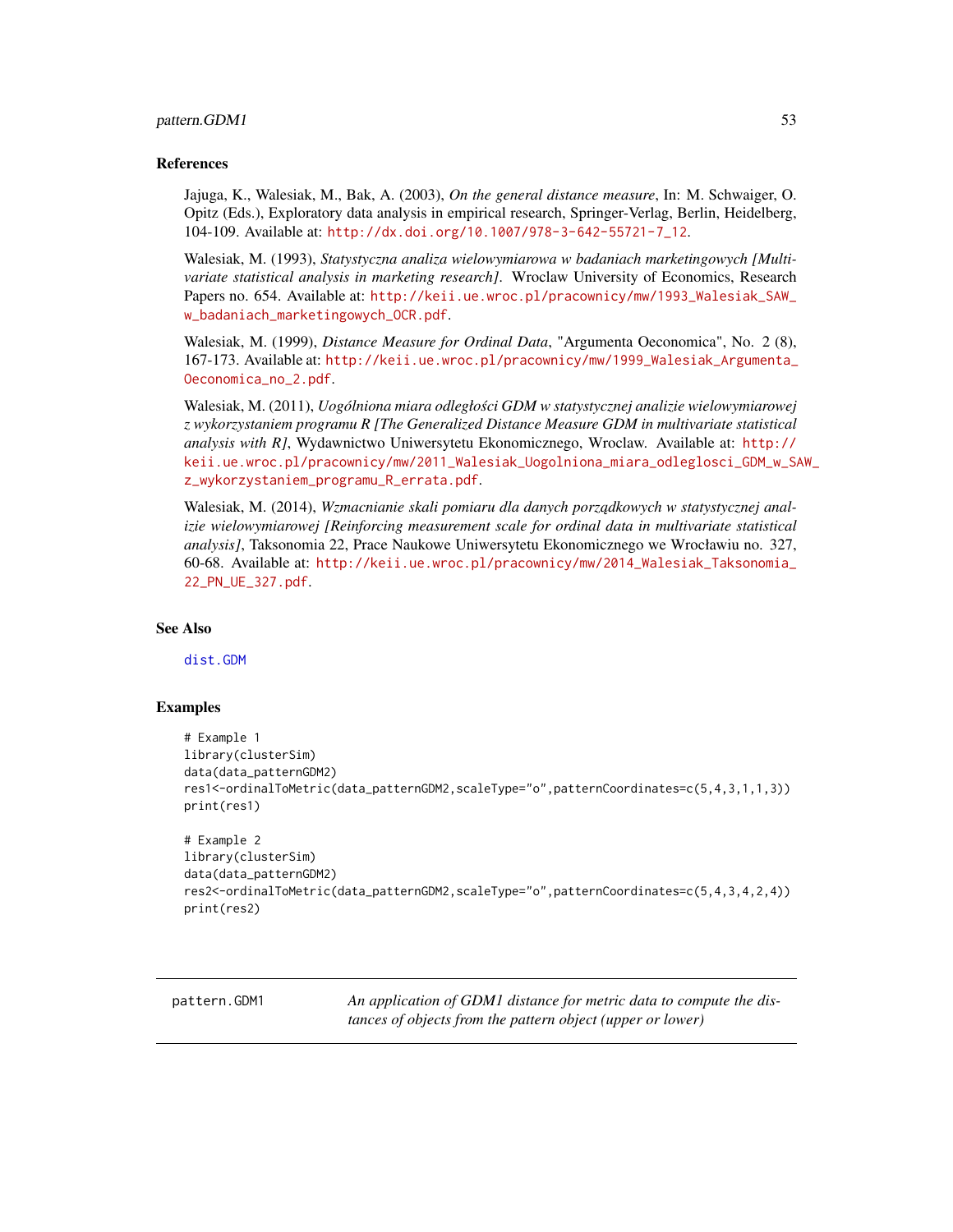# Description

An application of GDM1 distance for metric data to compute the distances of objects from the upper (ideal point co-ordinates) or lower (anti-ideal point co-ordinates) pattern object

## Usage

```
pattern.GDM1(data, performanceVariable, scaleType="i",
nomOptValues=NULL, weightsType="equal", weights=NULL,
normalization="n0", patternType="upper",
patternCoordinates="dataBounds", patternManual=NULL,
nominalTransfMethod=NULL)
```

| data                | matrix or dataset                                                                                                                                                                                            |  |
|---------------------|--------------------------------------------------------------------------------------------------------------------------------------------------------------------------------------------------------------|--|
| performanceVariable |                                                                                                                                                                                                              |  |
|                     | vector containing three types of performance variables:                                                                                                                                                      |  |
|                     | s for stimulants where higher value means better performance                                                                                                                                                 |  |
|                     | d for destimulants where low values indicate better performance                                                                                                                                              |  |
|                     | n for nominants where the best value is implied. Object performance is posi-<br>tively assessed if the measure has implied value                                                                             |  |
| scaleType           | "i" - variables measured on interval scale, "r" - variables measured on ratio scale,<br>"r/i" - vector with mixed variables                                                                                  |  |
| nomOptValues        | vector containing optimal values for nominant variables and NA values for stim-<br>ulants and destimulants. If performanceVariable do not contain nominant<br>variables this nomOptValues may be set to NULL |  |
| weightsType         | equal or different1 or different2                                                                                                                                                                            |  |
|                     | "equal" - equal weights                                                                                                                                                                                      |  |
|                     | "different1" - vector of different weights should satisfy conditions: each weight<br>takes value from interval $[0; 1]$ and sum of weights equals one                                                        |  |
|                     | "different2" - vector of different weights should satisfy conditions: each weight<br>takes value from interval $[0; m]$ and sum of weights equals $m$ ( $m$ - the number<br>of variables)                    |  |
| normalization       | normalization formulas as in data. Normalization function                                                                                                                                                    |  |
| weights             | vector of weights                                                                                                                                                                                            |  |
| patternType         | "upper" - ideal point co-ordinates consists of the best variables' values<br>"lower" - anti-ideal point co-ordinates consists of the worst variables' values                                                 |  |
| patternCoordinates  |                                                                                                                                                                                                              |  |
|                     | "dataBounds" - pattern should be calculated as following: "upper" pattern (max-<br>imum for stimulants, minimum for destimulants), "lower" pattern (minimum for<br>stimulants, maximum for destimulants)     |  |
|                     | "manual" - pattern should be given in patternManual variable                                                                                                                                                 |  |
| patternManual       | Pattern co-ordinates contain:                                                                                                                                                                                |  |
|                     | real numbers                                                                                                                                                                                                 |  |
|                     | "min" - for minimal value of variable                                                                                                                                                                        |  |
|                     | "max" - for maximal value of variable                                                                                                                                                                        |  |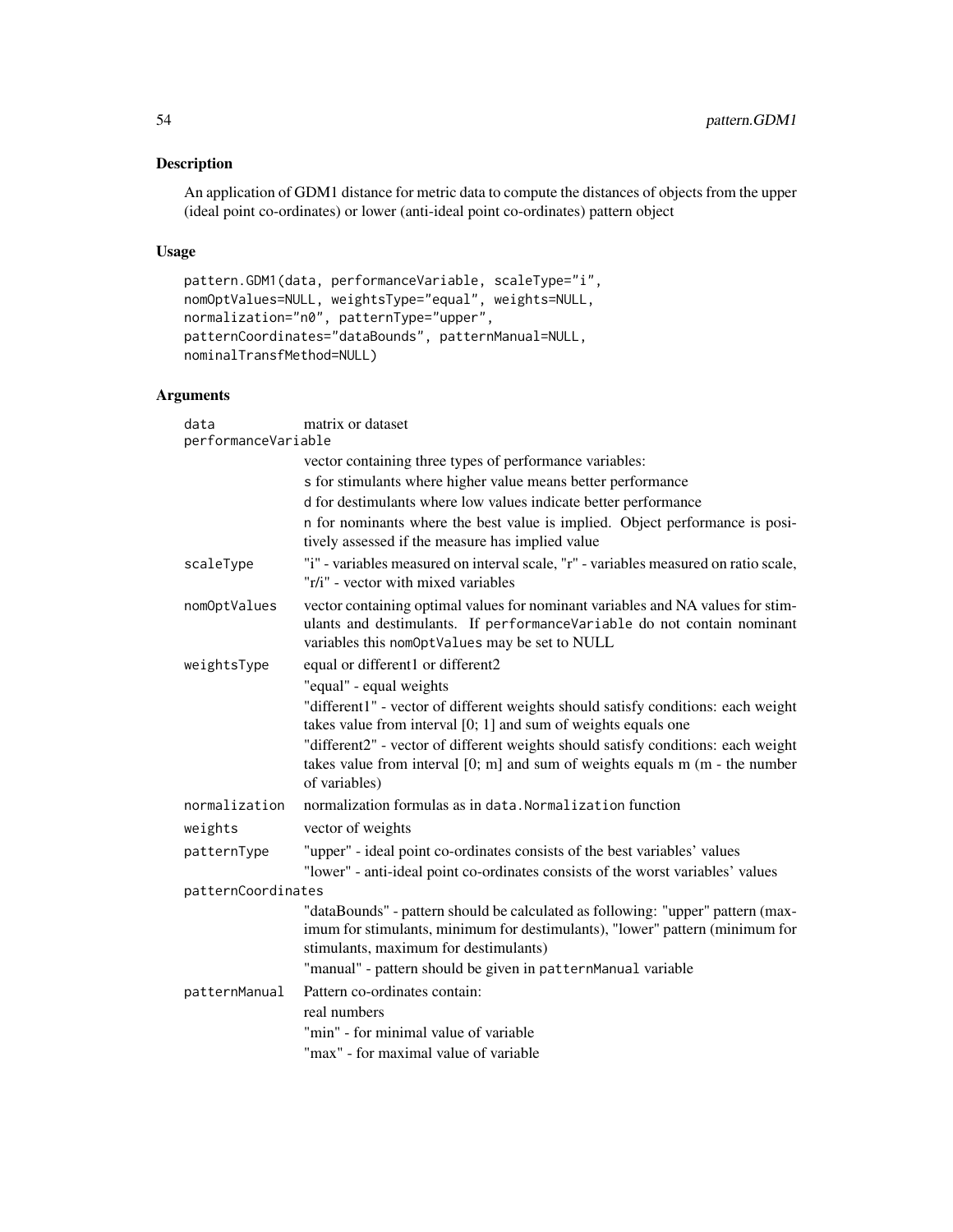## pattern.GDM1 55

nominalTransfMethod method of transformation of nominant to stimulant variable: "q" - quotient transformation

"d" - difference transformation

#### Details

See file [../doc/patternGDM1\\_details.pdf](../doc/patternGDM1_details.pdf) for further details

#### Value

| pdata           | raw (primary) data matrix                                                         |
|-----------------|-----------------------------------------------------------------------------------|
| tdata           | data matrix after transformation of nominant variables (with pattern in last row) |
| data            | data matrix after normalization (with pattern in last row)                        |
| distances       | GDM1 distances from pattern object                                                |
| sortedDistances |                                                                                   |
|                 | sorted GDM1 distances from pattern object                                         |

#### Author(s)

Marek Walesiak <marek.walesiak@ue.wroc.pl>, Andrzej Dudek <andrzej.dudek@ue.wroc.pl> Department of Econometrics and Computer Science, University of Economics, Wroclaw, Poland <http://keii.ue.wroc.pl/clusterSim>

#### References

Jajuga, K., Walesiak, M., Bak, A. (2003), *On the general distance measure*, In: M. Schwaiger, O. Opitz (Eds.), Exploratory data analysis in empirical research, Springer-Verlag, Berlin, Heidelberg, 104-109. Available at: [http://dx.doi.org/10.1007/978-3-642-55721-7\\_12](http://dx.doi.org/10.1007/978-3-642-55721-7_12).

Walesiak, M. (1993), *Statystyczna analiza wielowymiarowa w badaniach marketingowych [Multivariate statistical analysis in marketing research]*. Wroclaw University of Economics, Research Papers no. 654. Available at: [http://keii.ue.wroc.pl/pracownicy/mw/1993\\_Walesiak\\_SAW\\_](http://keii.ue.wroc.pl/pracownicy/mw/1993_Walesiak_SAW_w_badaniach_marketingowych_OCR.pdf) [w\\_badaniach\\_marketingowych\\_OCR.pdf](http://keii.ue.wroc.pl/pracownicy/mw/1993_Walesiak_SAW_w_badaniach_marketingowych_OCR.pdf).

Walesiak, M. (2006), *Uogolniona miara odleglosci w statystycznej analizie wielowymiarowej [The Generalized Distance Measure in multivariate statistical analysis]*, Wydawnictwo AE, Wroclaw. Available at: [http://keii.ue.wroc.pl/pracownicy/mw/2006\\_Walesiak\\_Uogolniona\\_miara\\_](http://keii.ue.wroc.pl/pracownicy/mw/2006_Walesiak_Uogolniona_miara_odleglosci.pdf) [odleglosci.pdf](http://keii.ue.wroc.pl/pracownicy/mw/2006_Walesiak_Uogolniona_miara_odleglosci.pdf).

Walesiak, M. (2011), *Uogólniona miara odległosci GDM w statystycznej analizie wielowymiarowej ´ z wykorzystaniem programu R [The Generalized Distance Measure GDM in multivariate statistical analysis with R]*, Wydawnictwo Uniwersytetu Ekonomicznego, Wroclaw. Available at: [http://](http://keii.ue.wroc.pl/pracownicy/mw/2011_Walesiak_Uogolniona_miara_odleglosci_GDM_w_SAW_z_wykorzystaniem_programu_R_errata.pdf) [keii.ue.wroc.pl/pracownicy/mw/2011\\_Walesiak\\_Uogolniona\\_miara\\_odleglosci\\_GDM\\_w\\_SA](http://keii.ue.wroc.pl/pracownicy/mw/2011_Walesiak_Uogolniona_miara_odleglosci_GDM_w_SAW_z_wykorzystaniem_programu_R_errata.pdf)W\_ [z\\_wykorzystaniem\\_programu\\_R\\_errata.pdf](http://keii.ue.wroc.pl/pracownicy/mw/2011_Walesiak_Uogolniona_miara_odleglosci_GDM_w_SAW_z_wykorzystaniem_programu_R_errata.pdf).

Walesiak, M. (2016), *Uogólniona miara odległosci GDM w statystycznej analizie wielowymiarowej ´ z wykorzystaniem programu R. Wydanie 2 poprawione i rozszerzone [The Generalized Distance Measure GDM in multivariate statistical analysis with R]*, Wydawnictwo Uniwersytetu Ekonomicznego, Wroclaw. Available at: [http://keii.ue.wroc.pl/pracownicy/mw/2016\\_Walesiak\\_Uogolniona](http://keii.ue.wroc.pl/pracownicy/mw/2016_Walesiak_Uogolniona_miara_odleglosci_GDM.pdf)\_ [miara\\_odleglosci\\_GDM.pdf](http://keii.ue.wroc.pl/pracownicy/mw/2016_Walesiak_Uogolniona_miara_odleglosci_GDM.pdf).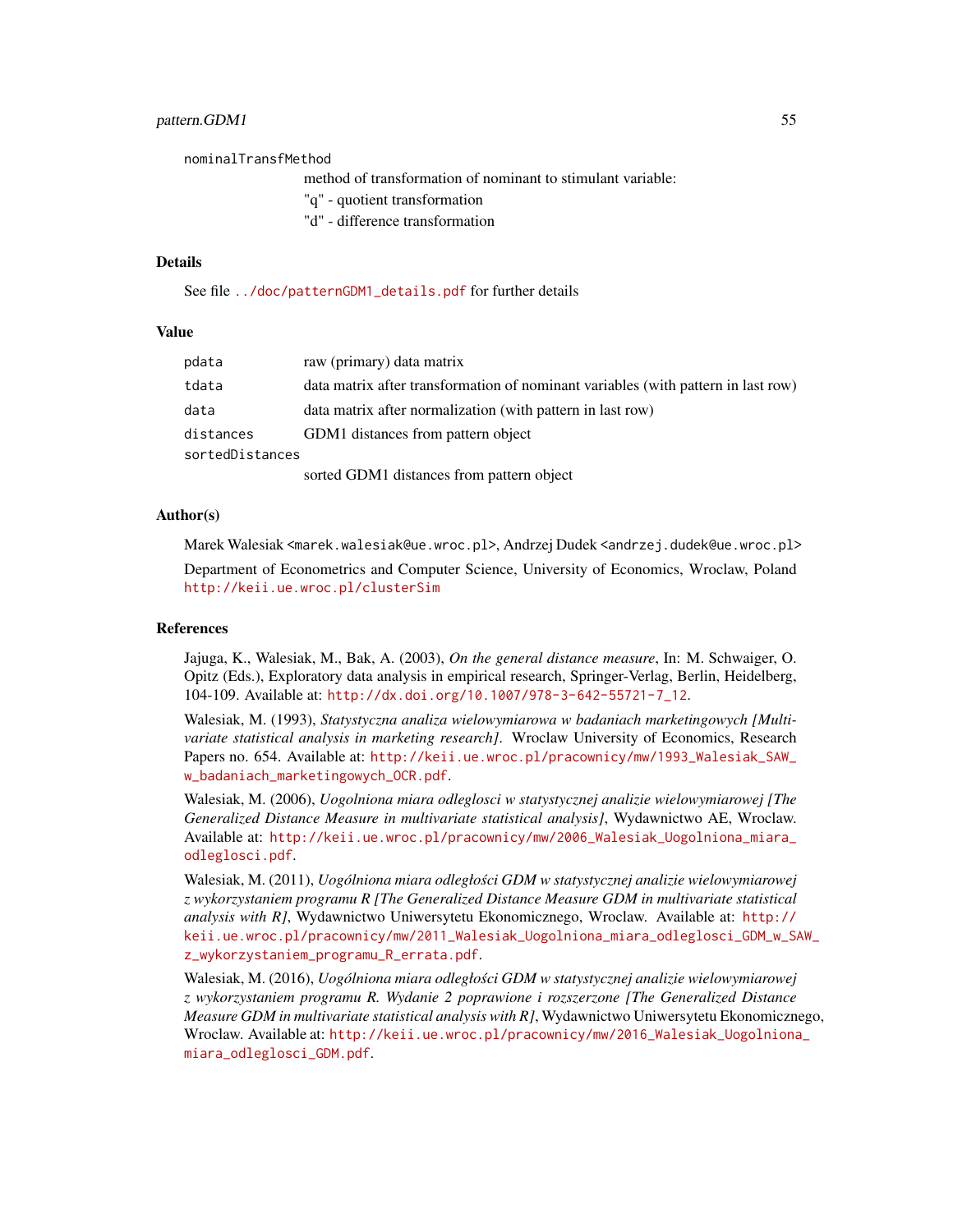## See Also

[dist.GDM](#page-21-0),[data.Normalization](#page-11-0)

```
# Example 1
library(clusterSim)
data(data_patternGDM1)
res<-pattern.GDM1(data_patternGDM1,
performanceVariable=c("s","s","s","s","s","s","d","d","s","s"),
scaleType="r",nomOptValues=NULL,weightsType<-"equal",weights=NULL,
normalization<-"n4",patternType<-"lower",patternCoordinates<-"manual",
patternManual<-c("min","min","min","min","min","min","max","max","min","min"),
nominalTransfMethod <-NULL)
print(res)
gdm_p<-res$distances
plot(cbind(gdm_p,gdm_p),xlim=c(max(gdm_p),min(gdm_p)),
ylim=c(min(gdm_p),max(gdm_p)),xaxt="n",
xlab="Order of objects from the best to the worst",
ylab="GDM distances from pattern object", lwd=1.6)
axis(1, at=gdm_p,labels=names(gdm_p), cex.axis=0.5)
# Example 2
library(clusterSim)
data(data_patternGDM1)
res<-pattern.GDM1(data_patternGDM1,
performanceVariable=c("s","s","s","s","s","s","d","d","s","s"),
scaleType="r",nomOptValues=NULL,weightsType<-"equal",weights=NULL,
normalization<-"n2",patternType<-"upper",
patternCoordinates<-"dataBounds",patternManual<-NULL,
nominalTransfMethod<-NULL)
print(res)
gdm_p<-res$distances
plot(cbind(gdm_p,gdm_p),xlim=c(min(gdm_p),max(gdm_p)),
ylim=c(min(gdm_p),max(gdm_p)),xaxt="n",
xlab="Order of objects from the best to the worst",
ylab="GDM distances from pattern object", lwd=1.6)
axis(1, at=gdm_p,labels=names(gdm_p), cex.axis=0.5)
# Example 3
library(clusterSim)
data(data_patternGDM1)
res<-pattern.GDM1(data_patternGDM1,
performanceVariable=c("s","s","s","s","s","s","d","d","s","s"),
scaleType="r",nomOptValues=NULL,weightsType<-"different2",
weights=c(1.1,1.15,1.15,1.1,1.1,0.7,0.7,1.2,0.8,1.0),
normalization<-"n6",patternType<-"upper",patternCoordinates<-"manual",
patternManual<-c(100,100,100,100,100,"max","min","min","max","max"),
nominalTransfMethod <-NULL)
print(res)
gdm_p<-res$distances
plot(cbind(gdm_p,gdm_p),xlim=c(min(gdm_p),max(gdm_p)),
```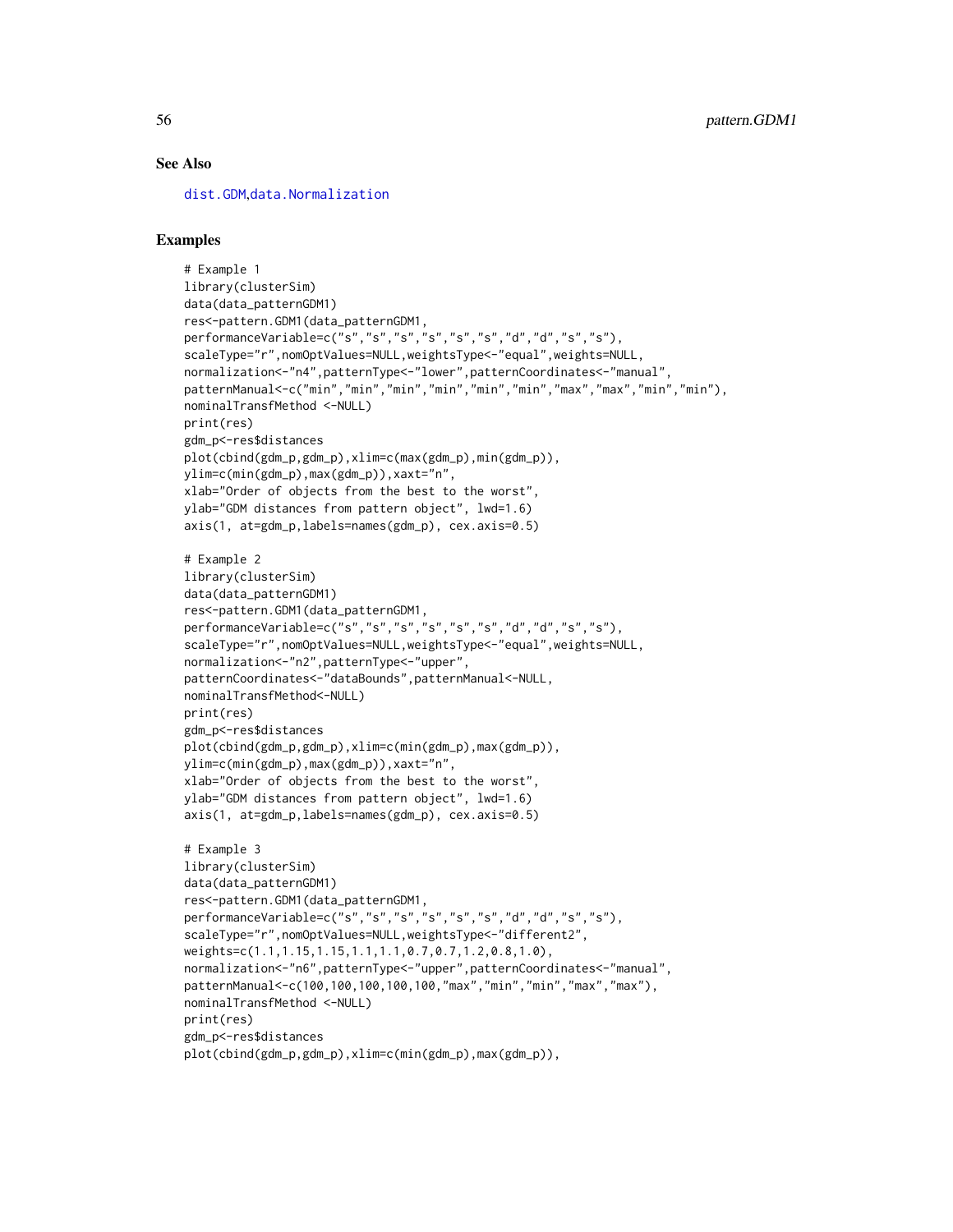```
ylim=c(min(gdm_p),max(gdm_p)),xaxt="n",
xlab="Order of objects from the best to the worst",
ylab="GDM distances from pattern object", lwd=1.6)
axis(1, at=gdm_p,labels=names(gdm_p), cex.axis=0.5)
```
pattern.GDM2 *An application of GDM2 distance for ordinal data to compute the distances of objects from the pattern object (upper or lower)*

# Description

An application of GDM2 distance for ordinal data to compute the distances of objects from the upper (ideal point co-ordinates) or lower (anti-ideal point co-ordinates) pattern object

#### Usage

```
pattern.GDM2(data, performanceVariable, nomOptValues=NULL,
weightsType="equal", weights=NULL, patternType="upper",
patternCoordinates="dataBounds", patternManual=NULL,
nominalTransfMethod=NULL)
```

| data                | matrix or dataset                                                                                                                                                                                            |
|---------------------|--------------------------------------------------------------------------------------------------------------------------------------------------------------------------------------------------------------|
| performanceVariable |                                                                                                                                                                                                              |
|                     | vector containing three types of performance variables:                                                                                                                                                      |
|                     | s for stimulants where higher value means better performance                                                                                                                                                 |
|                     | d for destimulants where low values indicate better performance                                                                                                                                              |
|                     | n for nominants where the best value is implied. Object performance is posi-<br>tively assessed if the measure has implied value                                                                             |
| nomOptValues        | vector containing optimal values for nominant variables and NA values for stim-<br>ulants and destimulants. If performanceVariable do not contain nominant<br>variables this nomOptValues may be set to NULL |
| weightsType         | equal or different1 or different2                                                                                                                                                                            |
|                     | "equal" - equal weights                                                                                                                                                                                      |
|                     | "different1" - vector of different weights should satisfy conditions: each weight<br>takes value from interval $[0; 1]$ and sum of weights equals one                                                        |
|                     | "different2" - vector of different weights should satisfy conditions: each weight<br>takes value from interval $[0; m]$ and sum of weights equals $m$ ( $m$ - the number<br>of variables)                    |
| weights             | vector of weights                                                                                                                                                                                            |
| patternType         | "upper" - ideal point co-ordinates consists of the best variables' values                                                                                                                                    |
|                     | "lower" - anti-ideal point co-ordinates consists of the worst variables' values                                                                                                                              |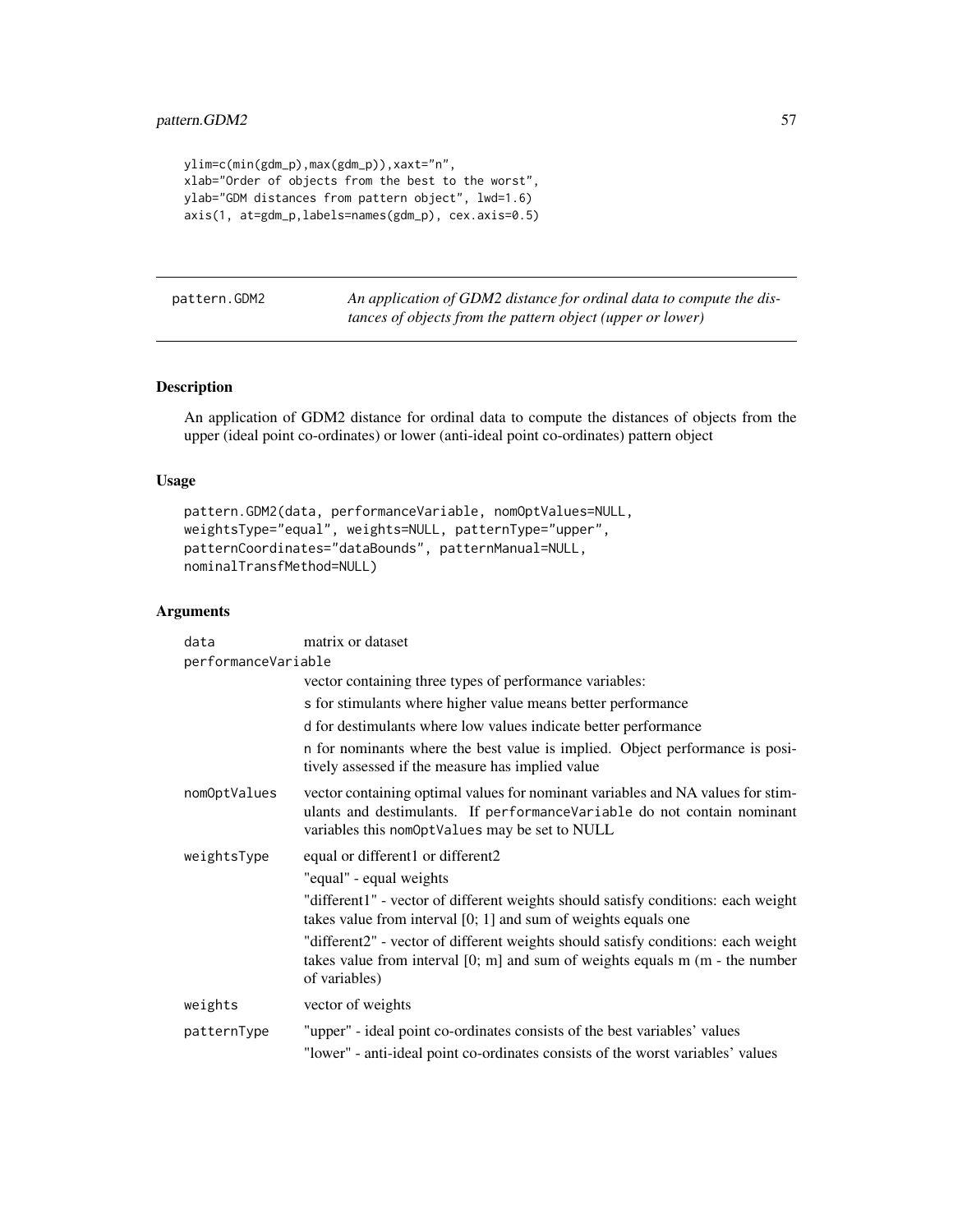| patternCoordinates  |                                                                                                                                                                                                                                                                                                                                                                                                                                                                                                                                                                                                                              |  |
|---------------------|------------------------------------------------------------------------------------------------------------------------------------------------------------------------------------------------------------------------------------------------------------------------------------------------------------------------------------------------------------------------------------------------------------------------------------------------------------------------------------------------------------------------------------------------------------------------------------------------------------------------------|--|
|                     | "dataBounds" - pattern should be calculated as following: "upper" pattern (max-<br>imum for stimulants, minimum for destimulants, nominal value for nominants),<br>"lower" pattern (minimum for stimulants, maximum for destimulants)                                                                                                                                                                                                                                                                                                                                                                                        |  |
|                     | "manual" - pattern should be given in patternManual variable                                                                                                                                                                                                                                                                                                                                                                                                                                                                                                                                                                 |  |
| patternManual       | Pattern co-ordinates contain:                                                                                                                                                                                                                                                                                                                                                                                                                                                                                                                                                                                                |  |
|                     | real numbers                                                                                                                                                                                                                                                                                                                                                                                                                                                                                                                                                                                                                 |  |
|                     | "min" - for minimal value of variable                                                                                                                                                                                                                                                                                                                                                                                                                                                                                                                                                                                        |  |
|                     | "max" - for maximal value of variable                                                                                                                                                                                                                                                                                                                                                                                                                                                                                                                                                                                        |  |
|                     | "nom" - for nominal value of variable (for upper pattern only - given in nom0ptValues                                                                                                                                                                                                                                                                                                                                                                                                                                                                                                                                        |  |
|                     | vector)                                                                                                                                                                                                                                                                                                                                                                                                                                                                                                                                                                                                                      |  |
| nominalTransfMethod |                                                                                                                                                                                                                                                                                                                                                                                                                                                                                                                                                                                                                              |  |
|                     | method of transformation of nominant to destimulant variable for patternType="lower":<br>"database" - for each nominant separately GDM2 distance is calculated between<br>each nominant observation (with repetitions - all variable values are used in<br>calculation) and nominal value. Next the variable observations are replaced by<br>those distances<br>"symmetrical" - for each nominant separately GDM2 distance is calculated be-<br>tween each nominant observation (without repetition - each observation is used<br>once) and nominal value. Next the variable observations are replaced by those<br>distances |  |
|                     |                                                                                                                                                                                                                                                                                                                                                                                                                                                                                                                                                                                                                              |  |

## Details

See file [../doc/patternGDM2\\_details.pdf](../doc/patternGDM2_details.pdf) for further details

# Value

| pdata           | raw (primary) data matrix                                                         |
|-----------------|-----------------------------------------------------------------------------------|
| data            | data matrix after transformation of nominant variables (with pattern in last row) |
| distances       | GDM2 distances from pattern object                                                |
| sortedDistances |                                                                                   |
|                 | sorted GDM2 distances from pattern object                                         |

# Author(s)

Marek Walesiak <marek.walesiak@ue.wroc.pl>, Andrzej Dudek <andrzej.dudek@ue.wroc.pl>

Department of Econometrics and Computer Science, University of Economics, Wroclaw, Poland <http://keii.ue.wroc.pl/clusterSim>

#### References

Jajuga, K., Walesiak, M., Bak, A. (2003), *On the general distance measure*, In: M. Schwaiger, O. Opitz (Eds.), Exploratory data analysis in empirical research, Springer-Verlag, Berlin, Heidelberg, 104-109. Available at: [http://dx.doi.org/10.1007/978-3-642-55721-7\\_12](http://dx.doi.org/10.1007/978-3-642-55721-7_12).

Walesiak, M. (1993), *Statystyczna analiza wielowymiarowa w badaniach marketingowych [Multivariate statistical analysis in marketing research]*. Wroclaw University of Economics, Research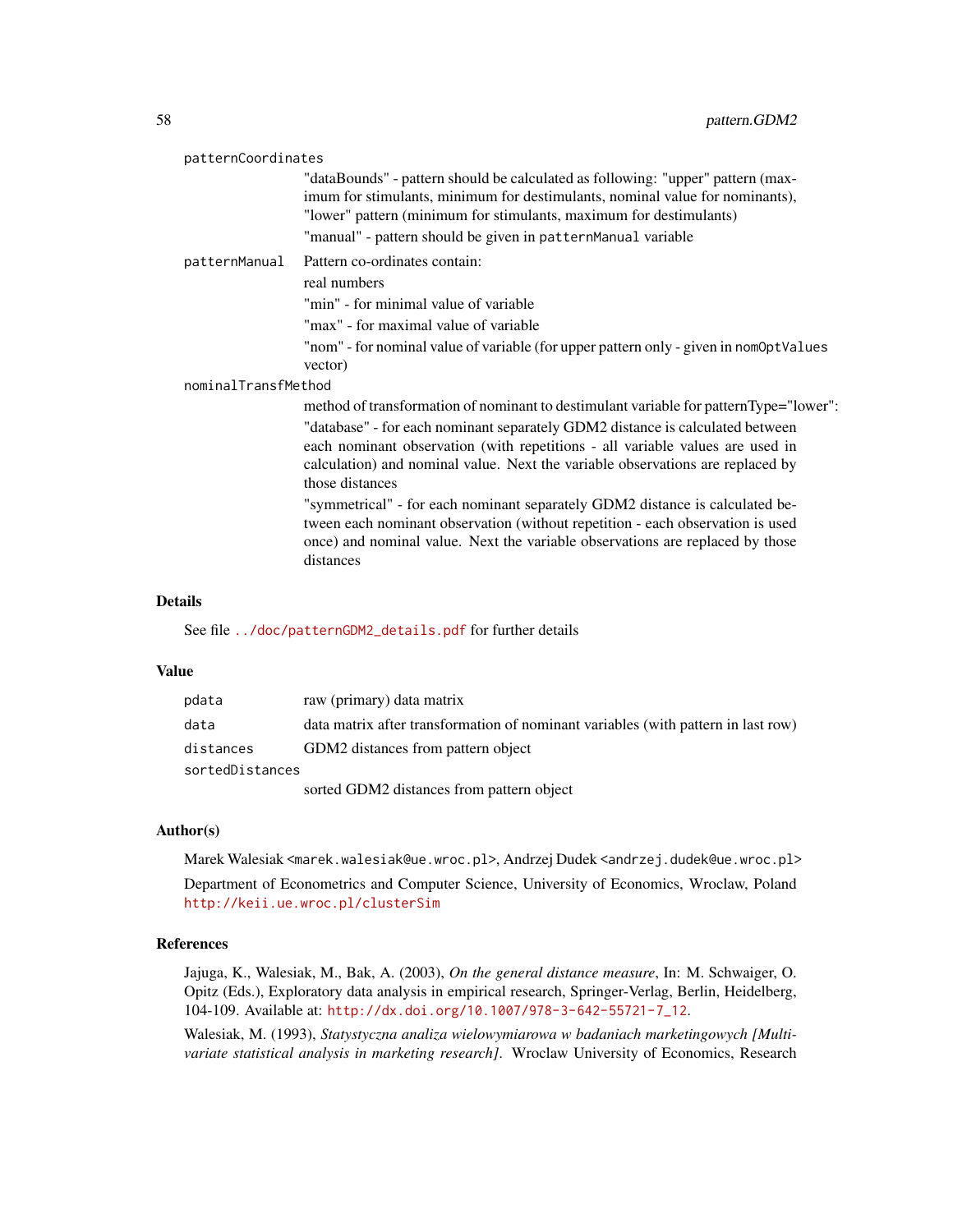#### pattern.GDM2 59

Papers no. 654. Available at: [http://keii.ue.wroc.pl/pracownicy/mw/1993\\_Walesiak\\_SAW\\_](http://keii.ue.wroc.pl/pracownicy/mw/1993_Walesiak_SAW_w_badaniach_marketingowych_OCR.pdf) [w\\_badaniach\\_marketingowych\\_OCR.pdf](http://keii.ue.wroc.pl/pracownicy/mw/1993_Walesiak_SAW_w_badaniach_marketingowych_OCR.pdf).

Walesiak, M. (1999), *Distance Measure for Ordinal Data*, "Argumenta Oeconomica", No. 2 (8), 167-173. Available at: [http://keii.ue.wroc.pl/pracownicy/mw/1999\\_Walesiak\\_Argumenta\\_](http://keii.ue.wroc.pl/pracownicy/mw/1999_Walesiak_Argumenta_Oeconomica_no_2.pdf) [Oeconomica\\_no\\_2.pdf](http://keii.ue.wroc.pl/pracownicy/mw/1999_Walesiak_Argumenta_Oeconomica_no_2.pdf).

Walesiak, M. (2006), *Uogolniona miara odleglosci w statystycznej analizie wielowymiarowej [The Generalized Distance Measure in multivariate statistical analysis]*, Wydawnictwo AE, Wroclaw. Available at: [http://keii.ue.wroc.pl/pracownicy/mw/2006\\_Walesiak\\_Uogolniona\\_miara\\_](http://keii.ue.wroc.pl/pracownicy/mw/2006_Walesiak_Uogolniona_miara_odleglosci.pdf) [odleglosci.pdf](http://keii.ue.wroc.pl/pracownicy/mw/2006_Walesiak_Uogolniona_miara_odleglosci.pdf).

Walesiak, M. (2011), *Uogólniona miara odległosci GDM w statystycznej analizie wielowymiarowej ´ z wykorzystaniem programu R [The Generalized Distance Measure GDM in multivariate statistical analysis with R]*, Wydawnictwo Uniwersytetu Ekonomicznego, Wroclaw. Available at: [http://](http://keii.ue.wroc.pl/pracownicy/mw/2011_Walesiak_Uogolniona_miara_odleglosci_GDM_w_SAW_z_wykorzystaniem_programu_R_errata.pdf) [keii.ue.wroc.pl/pracownicy/mw/2011\\_Walesiak\\_Uogolniona\\_miara\\_odleglosci\\_GDM\\_w\\_SA](http://keii.ue.wroc.pl/pracownicy/mw/2011_Walesiak_Uogolniona_miara_odleglosci_GDM_w_SAW_z_wykorzystaniem_programu_R_errata.pdf)W\_ [z\\_wykorzystaniem\\_programu\\_R\\_errata.pdf](http://keii.ue.wroc.pl/pracownicy/mw/2011_Walesiak_Uogolniona_miara_odleglosci_GDM_w_SAW_z_wykorzystaniem_programu_R_errata.pdf).

Walesiak, M. (2016), *Uogólniona miara odległosci GDM w statystycznej analizie wielowymiarowej ´ z wykorzystaniem programu R. Wydanie 2 poprawione i rozszerzone [The Generalized Distance Measure GDM in multivariate statistical analysis with R]*, Wydawnictwo Uniwersytetu Ekonomicznego, Wroclaw. Available at: [http://keii.ue.wroc.pl/pracownicy/mw/2016\\_Walesiak\\_Uogolniona](http://keii.ue.wroc.pl/pracownicy/mw/2016_Walesiak_Uogolniona_miara_odleglosci_GDM.pdf)\_ [miara\\_odleglosci\\_GDM.pdf](http://keii.ue.wroc.pl/pracownicy/mw/2016_Walesiak_Uogolniona_miara_odleglosci_GDM.pdf).

## See Also

[dist.GDM](#page-21-0)

```
# Example 1
library(clusterSim)
data(data_patternGDM2)
res<-pattern.GDM2(data_patternGDM2,
performanceVariable=c("s","s","s","d","d","n"),
nomOptValues=c(NA,NA,NA,NA,NA,3), weightsType<-"equal", weights=NULL,
patternType="lower", patternCoordinates="manual",
patternManual=c("min","min",0,5,"max","max"),
nominalTransfMethod="symmetrical")
print(res)
gdm_p<-res$distances
plot(cbind(gdm_p,gdm_p),xlim=c(max(gdm_p),min(gdm_p)),
ylim=c(min(gdm_p),max(gdm_p)),
xaxt="n",xlab="Order of objects from the best to the worst",
ylab="GDM distances from pattern object", lwd=1.6)
axis(1, at=gdm_p,labels=names(gdm_p), cex.axis=0.5)
# Example 2
library(clusterSim)
data(data_patternGDM2)
res<-pattern.GDM2(data_patternGDM2,
```

```
performanceVariable=c("s","s","s","d","d","n"),
nomOptValues=c(NA,NA,NA,NA,NA,3), weightsType<-"equal", weights=NULL,
patternType="upper", patternCoordinates="dataBounds",
```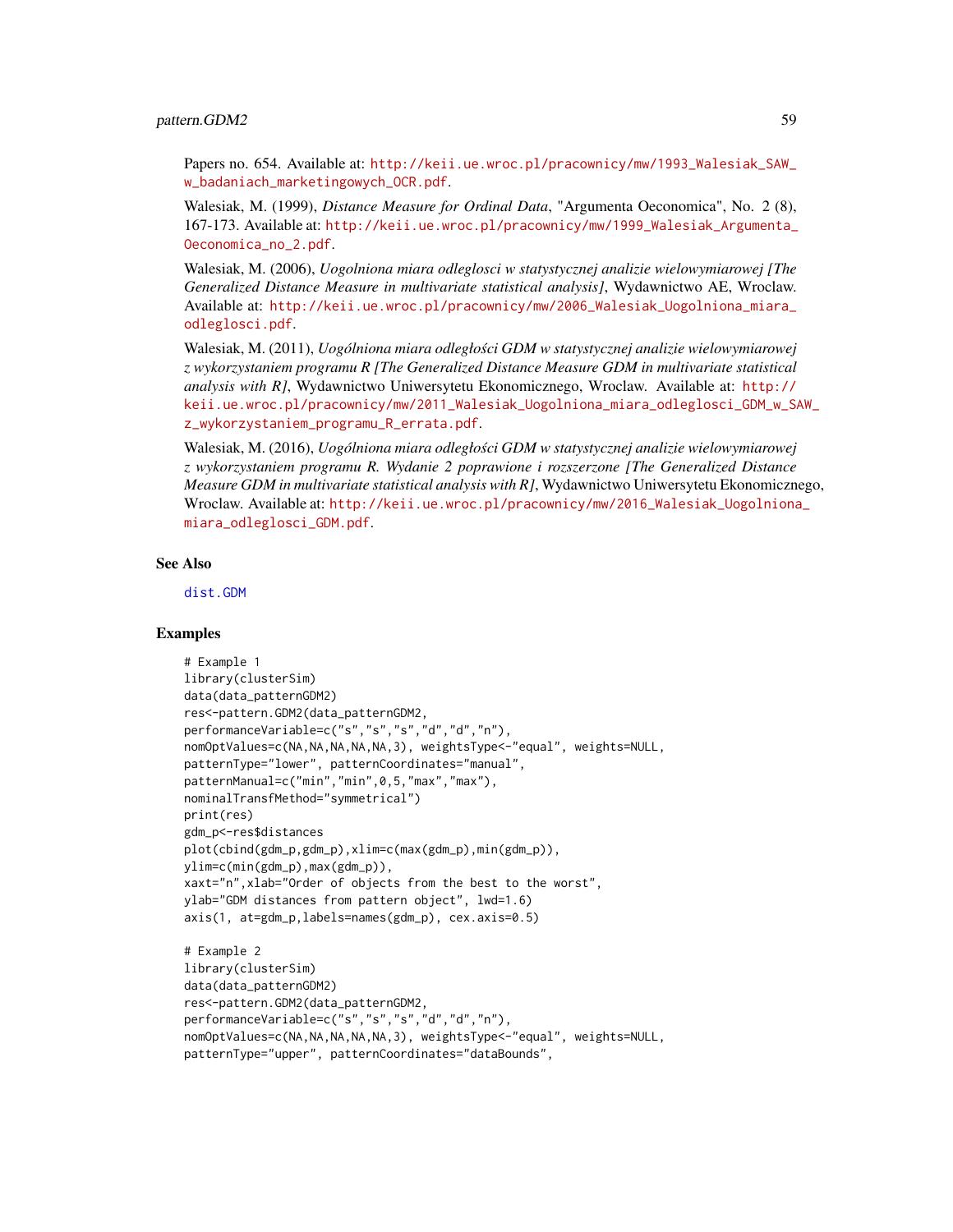```
patternManual=NULL, nominalTransfMethod="database")
print(res)
gdm_p<-res$distances
plot(cbind(gdm_p,gdm_p), xlim=c(min(gdm_p),max(gdm_p)),
ylim=c(min(gdm_p),max(gdm_p)),
xaxt="n",xlab="Order of objects from the best to the worst",
ylab="GDM distances from pattern object", lwd=1.6)
axis(1, at=gdm_p,labels=names(gdm_p), cex.axis=0.5)
```
<span id="page-59-0"></span>plotCategorial *Plot categorial data on a scatterplot matrix*

## Description

Plot categorial data on a scatterplot matrix (optionally with clusters)

## Usage

```
plotCategorial(x, pairsofVar=NULL, cl=NULL, clColors=NULL,...)
```
## Arguments

| $\mathsf{x}$ | data matrix (rows correspond to observations and columns correspond to vari-<br>ables)                                                                                               |
|--------------|--------------------------------------------------------------------------------------------------------------------------------------------------------------------------------------|
| pairsofVar   | pairs of variables - all variables (pairs of Var=NULL) or selected variables, e.g.<br>$pairsofVar=c(1,3,4)$                                                                          |
| c1           | cluster membership vector                                                                                                                                                            |
| clColors     | The colors of clusters. The colors are given arbitrary (clColors=TRUE) or<br>by hand, e.g. clColors=c("red", "blue", "green"). The number of colors<br>equals the number of clusters |
| $\ddotsc$    | Arguments to be passed to methods, such as graphical parameters (see par).                                                                                                           |

## Author(s)

Marek Walesiak <marek.walesiak@ue.wroc.pl>, Andrzej Dudek <andrzej.dudek@ue.wroc.pl>

Department of Econometrics and Computer Science, University of Economics, Wroclaw, Poland <http://keii.ue.wroc.pl/clusterSim>

## See Also

[plotCategorial3d](#page-60-0), [colors](#page-0-0), [pairs](#page-0-0)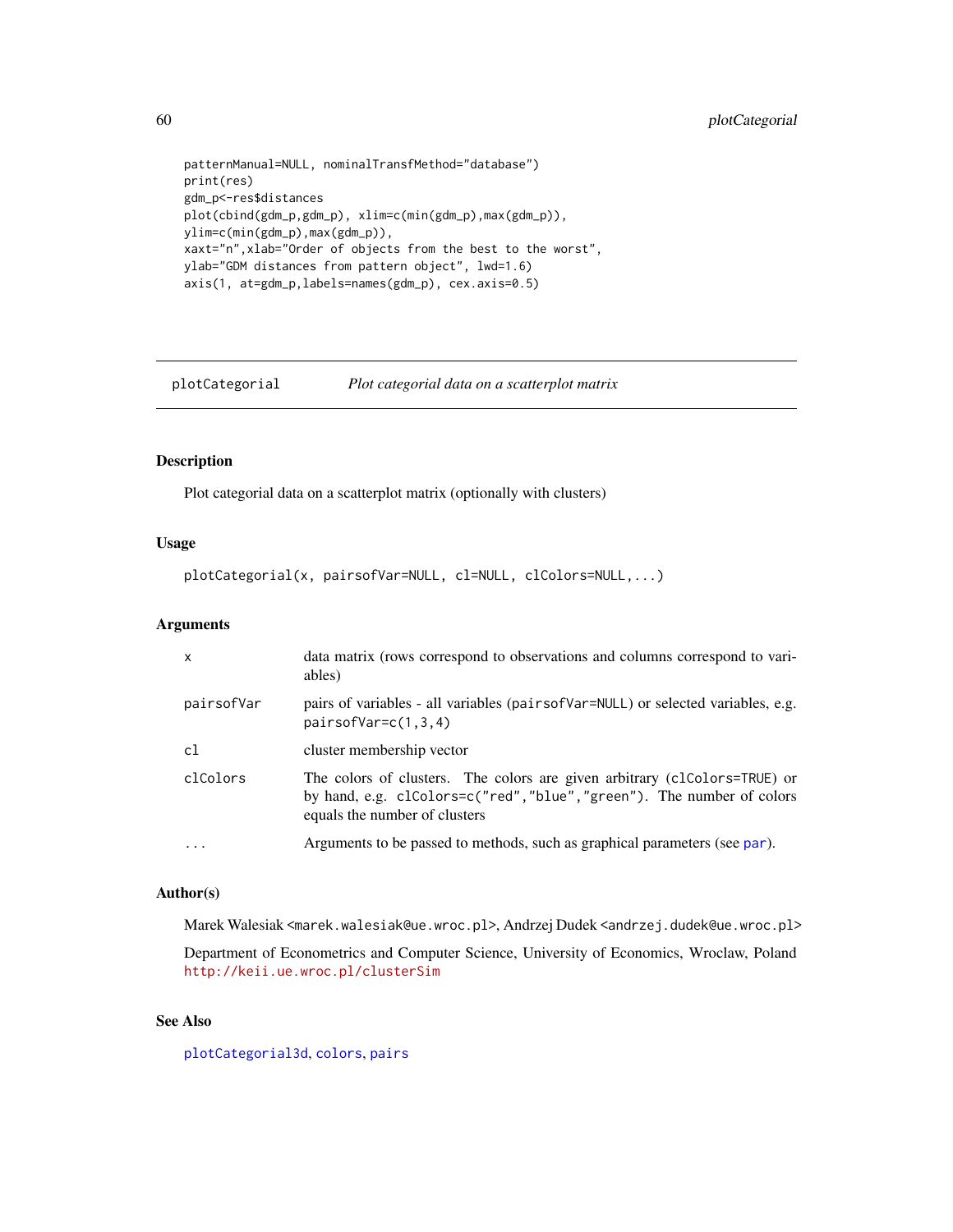# plotCategorial3d 61

## Examples

```
# Example 1
library(clusterSim)
data(data_ordinal)
plotCategorial(data_ordinal, pairsofVar=c(1,3,4,9), cl=NULL,
clColors = NULL)
# Example 2
library(clusterSim)
grnd <- cluster.Gen(50,model=5,dataType="o",numCategories=5)
plotCategorial(grnd$data, pairsofVar=NULL, cl=grnd$clusters,
clColors=TRUE)
# Example 3
library(clusterSim)
grnd<-cluster.Gen(50,model=4,dataType="o",numCategories=7, numNoisyVar=2)
plotCategorial(grnd$data, pairsofVar=NULL, cl=grnd$clusters,
clColors = c("red","blue","green"))
```
<span id="page-60-0"></span>plotCategorial3d *Plot categorial data with three-dimensional plots*

#### Description

Plot categorial data with three-dimensional plots (optionally with clusters)

## Usage

```
plotCategorial3d(x, tripleofVar=c(1,2,3), cl=NULL, clColors=NULL,...)
```
# Arguments

| $\mathsf{x}$ | data matrix (rows correspond to observations and columns correspond to vari-<br>ables)                                                                                               |
|--------------|--------------------------------------------------------------------------------------------------------------------------------------------------------------------------------------|
| tripleofVar  | triple of variables - vector of the number of variables, e.g. $tripleo fVar =$<br>c(1,3,4)                                                                                           |
| c1           | cluster membership vector                                                                                                                                                            |
| clColors     | The colors of clusters. The colors are given arbitrary (clColors=TRUE) or<br>by hand, e.g. clColors=c("red", "blue", "green"). The number of colors<br>equals the number of clusters |
| .            | Arguments to be passed to methods, such as graphical parameters (see par).                                                                                                           |

## Author(s)

Marek Walesiak <marek.walesiak@ue.wroc.pl>, Andrzej Dudek <andrzej.dudek@ue.wroc.pl> Department of Econometrics and Computer Science, University of Economics, Wroclaw, Poland <http://keii.ue.wroc.pl/clusterSim>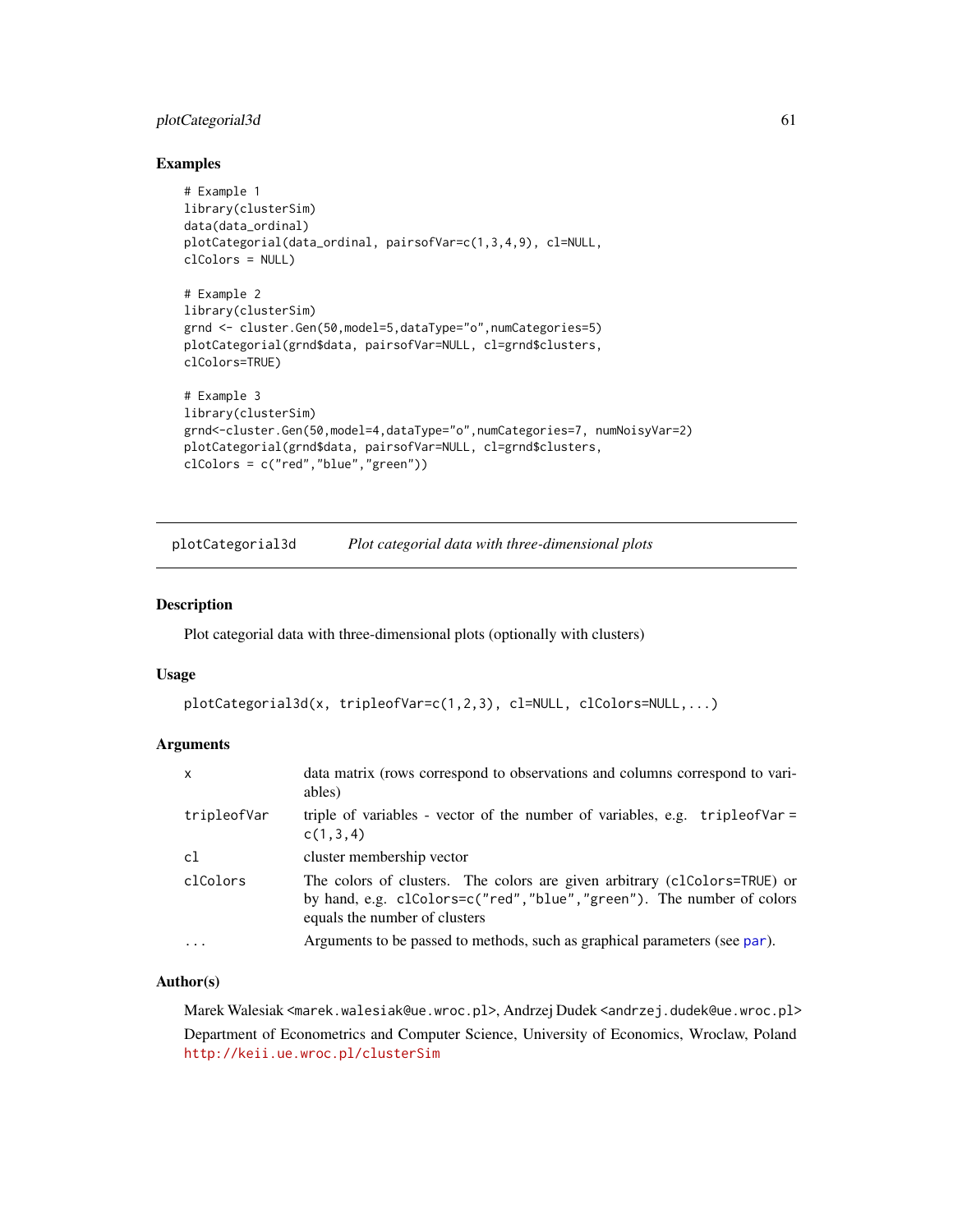# See Also

[plotCategorial](#page-59-0),[colors](#page-0-0)

## Examples

```
# These examples do not run on Mac_OS-X. We're working to fix them
# They run quite well on Windows and Linux in meantime
# Example 1
#library(clusterSim)
#data(data_ordinal)
#plotCategorial3d(data_ordinal, tripleofVar=c(1,3,9), cl=NULL,
#clColors=NULL)
# Example 2
#library(clusterSim)
#grnd <- cluster.Gen(50,model=5,dataType="o",numCategories=5)
#plotCategorial3d(grnd$data, tripleofVar=c(1,2,3), cl=grnd$clusters,
#clColors=TRUE)
# Example 3
#library(clusterSim)
#grnd <- cluster.Gen(50, model=4, dataType="o", numCategories=7, numNoisyVar=2)
#plotCategorial3d(grnd$data, tripleofVar=c(1,2,4), cl=grnd$clusters,
#clColors=c("red","blue","green"))
```
plotInterval *Plot symbolic interval-valued data on a scatterplot matrix*

# Description

Plot symbolic interval-valued data on a scatterplot matrix (optionally with clusters)

# Usage

```
plotInterval(x, pairsofsVar=NULL, cl=NULL, clColors=NULL,...)
```

| $\mathsf{x}$ | symbolic interval-valued data                                                                                                                                                        |
|--------------|--------------------------------------------------------------------------------------------------------------------------------------------------------------------------------------|
| pairsofsVar  | pairs of symbolic interval variables - all variables (pairsofsVar=NULL) or se-<br>lected variables, e.g. pairsofs $Var=c(1,3,4)$                                                     |
| c1           | cluster membership vector                                                                                                                                                            |
| clColors     | The colors of clusters. The colors are given arbitrary (clColors=TRUE) or<br>by hand, e.g. clColors=c("red", "blue", "green"). The number of colors<br>equals the number of clusters |
| $\ddots$     | Arguments to be passed to methods, such as graphical parameters (see par).                                                                                                           |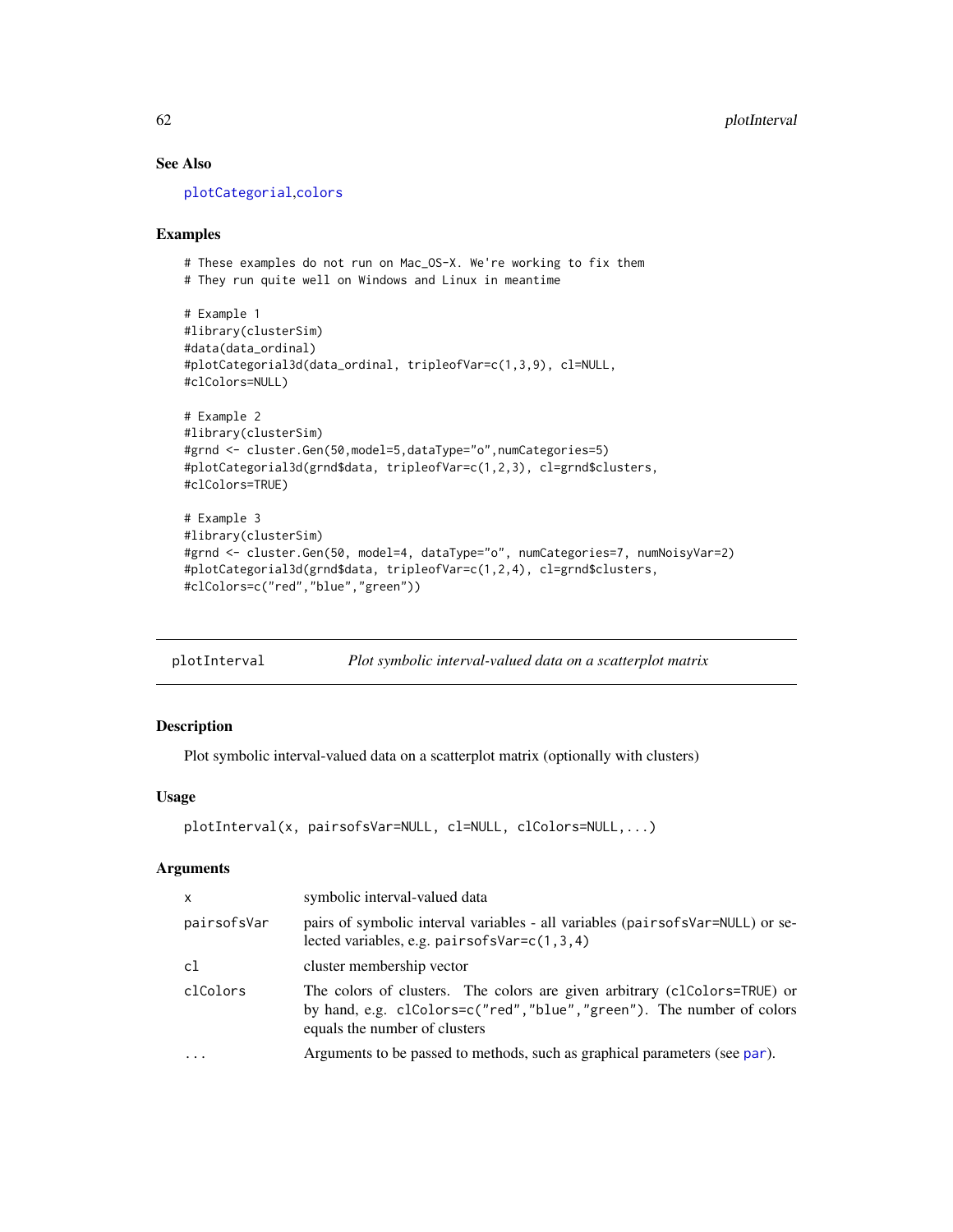#### Author(s)

Marek Walesiak <marek.walesiak@ue.wroc.pl>, Andrzej Dudek <andrzej.dudek@ue.wroc.pl>

Department of Econometrics and Computer Science, University of Economics, Wroclaw, Poland <http://keii.ue.wroc.pl/clusterSim>

# See Also

[plotCategorial](#page-59-0),[plotCategorial3d](#page-60-0), [colors](#page-0-0), [pairs](#page-0-0)

#### Examples

```
# Example 1
library(clusterSim)
data(data_symbolic)
plotInterval(data_symbolic, pairsofsVar=c(1,3,4,6), cl=NULL,
clColors=NULL)
# Example 2
library(clusterSim)
grnd <- cluster.Gen(60, model=5, dataType="s", numNoisyVar=1,
numOutliers=10, rangeOutliers=c(1,5))
grnd$clusters[grnd$clusters==0] <- max(grnd$clusters)+1
# To colour outliers
plotInterval(grnd$data, pairsofsVar=NULL, cl=grnd$clusters,
clColors=TRUE)
# Example 3
library(clusterSim)
grnd <- cluster.Gen(50, model=4, dataType="s", numNoisyVar=2,
numOutliers=10, rangeOutliers=c(1,4))
grnd$clusters[grnd$clusters==0] <- max(grnd$clusters)+1
# To colour outliers
plotInterval(grnd$data, pairsofsVar=NULL, cl=grnd$clusters,
clColors=c("red","blue","green","yellow"))
```
replication.Mod *Modification of replication analysis for cluster validation*

## **Description**

Modification of replication analysis for cluster validation

#### Usage

```
replication.Mod(x, v="m", u=2, centrotypes="centroids",
normalization=NULL, distance=NULL, method="kmeans",
S=10, fixedAsample=NULL)
```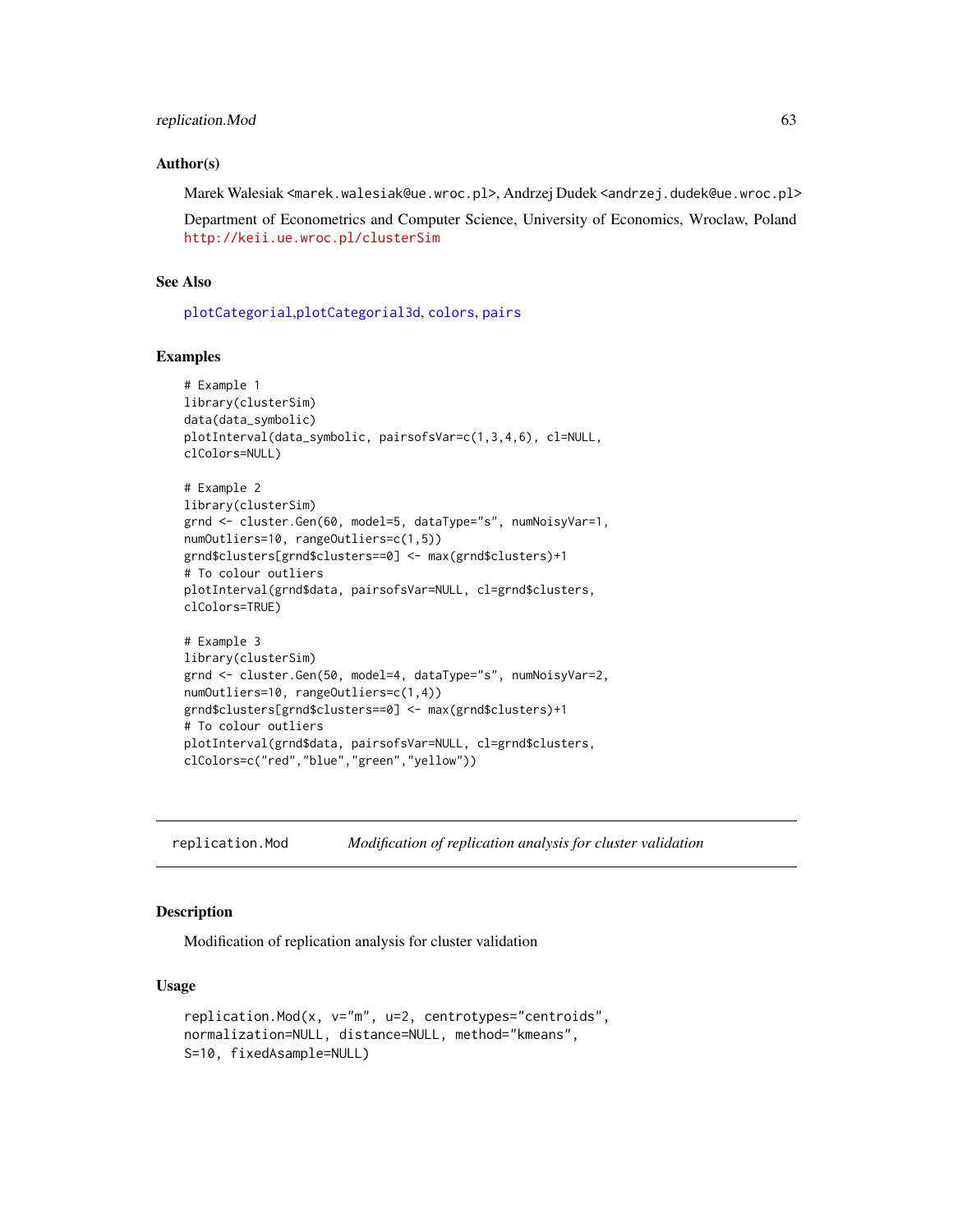# Arguments

| х             | data matrix                                                                                                                                                                                                                                                                                                                                                                                                                                                                                                                                                      |
|---------------|------------------------------------------------------------------------------------------------------------------------------------------------------------------------------------------------------------------------------------------------------------------------------------------------------------------------------------------------------------------------------------------------------------------------------------------------------------------------------------------------------------------------------------------------------------------|
| v             | type of data: metric ("r" - ratio, "i" - interval, "m" - mixed), nonmetric ("o" -<br>ordinal, "n" - multi-state nominal, "b" - binary)                                                                                                                                                                                                                                                                                                                                                                                                                           |
| u             | number of clusters given arbitrary                                                                                                                                                                                                                                                                                                                                                                                                                                                                                                                               |
| centrotypes   | "centroids" or "medoids"                                                                                                                                                                                                                                                                                                                                                                                                                                                                                                                                         |
| normalization | optional, normalization formulas for metric data (normalization by variable):<br>for ratio data: "n0" - without normalization, "n6" - $(x/sd)$ , "n6a" - $(x/mad)$ , "n7"<br>- (x/range), "n8" - (x/max), "n9" - (x/mean), "n9a" - (x/median), "n10" - (x/sum),<br>$"n11" - x/sqrt(SSQ)$                                                                                                                                                                                                                                                                         |
|               | for interval or mixed data: "n0" - without normalization, "n1" - (x-mean)/sd,<br>"n2" - (x-median)/mad, "n3" - (x-mean)/range, "n3a" - positional unitization (x-<br>median)/range, "n4" - (x-min)/range, "n5" - (x-mean)/max[abs(x-mean)], "n5a"<br>- (x-median)/max[abs(x-median)], "n12" - normalization (x - mean)/(sum(x -<br>mean) $\frac{1}{2}$ $\frac{0.5}{0.5}$ , "n12a" - positional normalization (x - median)/(sum(x - me-<br>$\frac{\text{diam}}{2}$ (range/2)). The 13" - normalization with zero being the central point ((x-midrange)/(range/2)) |
| distance      | distance measures                                                                                                                                                                                                                                                                                                                                                                                                                                                                                                                                                |
|               | NULL for "kmeans" method (based on data matrix),                                                                                                                                                                                                                                                                                                                                                                                                                                                                                                                 |
|               | for ratio data: "d1" - Manhattan, "d2" - Euclidean, "d3" - Chebychev (max),<br>"d4" - squared Euclidean, "d5" - GDM1, "d6" - Canberra, "d7" - Bray-Curtis                                                                                                                                                                                                                                                                                                                                                                                                        |
|               | for interval or mixed (ratio & interval) data: "d1", "d2", "d3", "d4", "d5"                                                                                                                                                                                                                                                                                                                                                                                                                                                                                      |
|               | for ordinal data: "d8" - GDM2                                                                                                                                                                                                                                                                                                                                                                                                                                                                                                                                    |
|               | for multi-state nominal: "d9" - Sokal & Michener                                                                                                                                                                                                                                                                                                                                                                                                                                                                                                                 |
|               | for binary data: "b1" = Jaccard; "b2" = Sokal & Michener; "b3" = Sokal &<br>Sneath (1); "b4" = Rogers & Tanimoto; "b5" = Czekanowski; "b6" = Gower &<br>Legendre (1); "b7" = Ochiai; "b8" = Sokal & Sneath (2); "b9" = Phi of Pearson;<br>" $b10$ " = Gower & Legendre (2)                                                                                                                                                                                                                                                                                       |
| method        | clustering method: "kmeans" (default), "single", "complete", "average", "mc-<br>quitty", "median", "centroid", "ward.D", "ward.D2", "pam", "diana"                                                                                                                                                                                                                                                                                                                                                                                                               |
| S             | the number of simulations used to compute mean corrected Rand index                                                                                                                                                                                                                                                                                                                                                                                                                                                                                              |
| fixedAsample  | if NULL A sample is generated randomly, otherwise this parameter contains<br>object numbers arbitrarily assigned to A sample                                                                                                                                                                                                                                                                                                                                                                                                                                     |

# Details

See file [../doc/replication.Mod\\_details.pdf](../doc/replication.Mod_details.pdf) for further details

# Value

| A | 3-dimensional array containing data matrices for A sample of objects in each<br>simulation (first dimension represents simulation number, second - object num-<br>ber, third - variable number) |
|---|-------------------------------------------------------------------------------------------------------------------------------------------------------------------------------------------------|
| B | 3-dimensional array containing data matrices for B sample of objects in each<br>simulation (first dimension represents simulation number, second - object num-<br>ber, third - variable number) |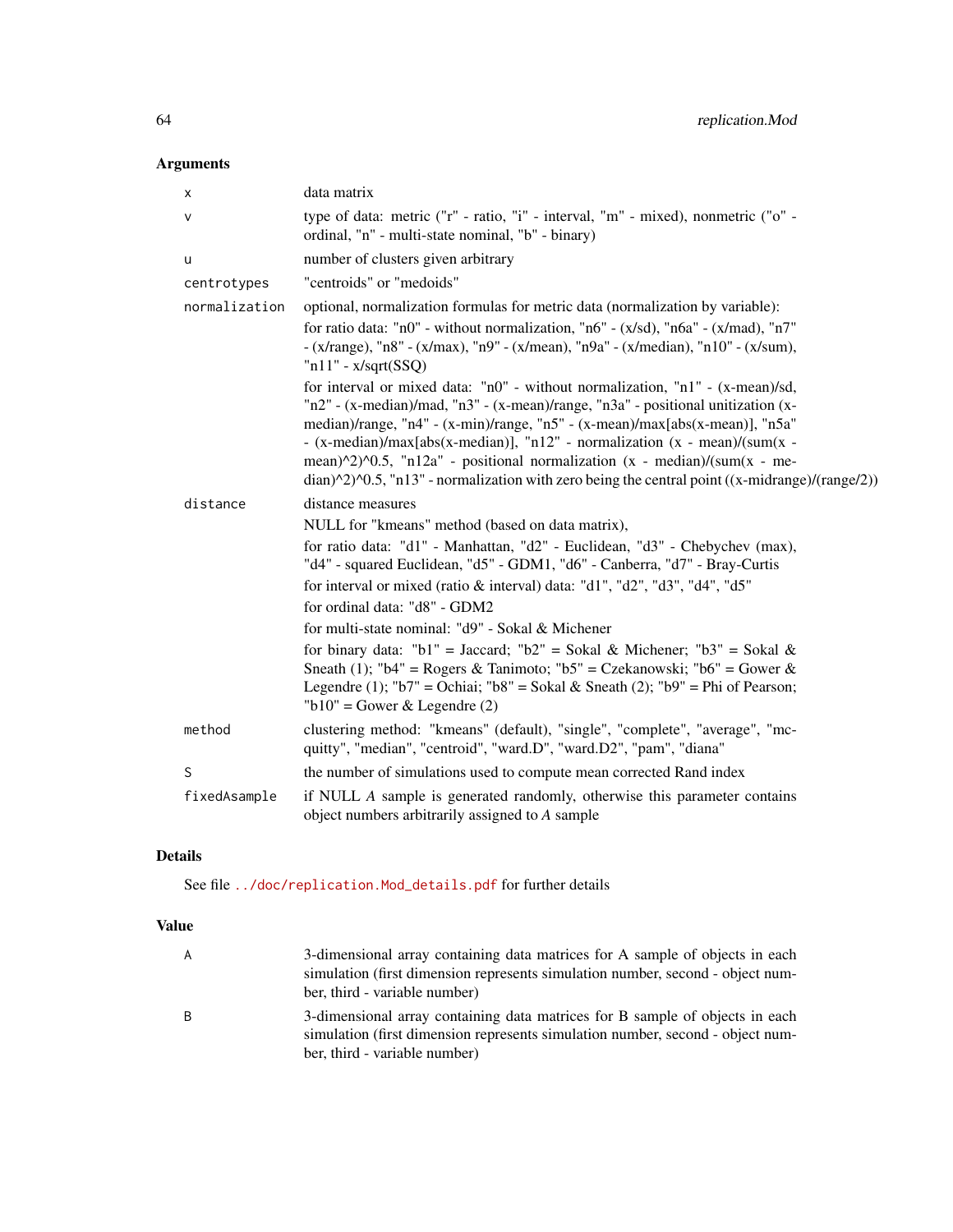| centroid     | 3-dimensional array containing centroids of u clusters for A sample of objects in<br>each simulation (first dimension represents simulation number, second - cluster<br>number, third - variable number)                                            |
|--------------|-----------------------------------------------------------------------------------------------------------------------------------------------------------------------------------------------------------------------------------------------------|
| medoid       | 3-dimensional array containing matrices of observations on u representative ob-<br>jects (medoids) for A sample of objects in each simulation (first dimension rep-<br>resents simulation number, second - cluster number, third - variable number) |
| clusteringA  | 2-dimensional array containing cluster numbers for A sample of objects in each<br>simulation (first dimension represents simulation number, second - object num-<br>ber)                                                                            |
| clusteringB  | 2-dimensional array containing cluster numbers for B sample of objects in each<br>simulation (first dimension represents simulation number, second - object num-<br>ber)                                                                            |
| clusteringBB | 2-dimensional array containing cluster numbers for B sample of objects in each<br>simulation according to 4 step of replication analysis procedure (first dimension<br>represents simulation number, second - object number)                        |
| cRand        | value of mean corrected Rand index for S simulations                                                                                                                                                                                                |

#### Author(s)

Marek Walesiak <marek.walesiak@ue.wroc.pl>, Andrzej Dudek <andrzej.dudek@ue.wroc.pl>

Department of Econometrics and Computer Science, University of Economics, Wroclaw, Poland <http://keii.ue.wroc.pl/clusterSim>

# References

Breckenridge, J.N. (2000), *Validating cluster analysis: consistent replication and symmetry*, "Multivariate Behavioral Research", 35 (2), 261-285. Available at: [http://dx.doi.org/10.1207/](http://dx.doi.org/10.1207/S15327906MBR3502_5) [S15327906MBR3502\\_5](http://dx.doi.org/10.1207/S15327906MBR3502_5).

Gordon, A.D. (1999), *Classification*, Chapman and Hall/CRC, London. ISBN 9781584880134.

Hubert, L., Arabie, P. (1985), *Comparing partitions*, "Journal of Classification", no. 1, 193-218. Available at: <http://dx.doi.org/10.1007%2FBF01908075>.

Milligan, G.W. (1996), *Clustering validation: results and implications for applied analyses*, In P. Arabie, L.J. Hubert, G. de Soete (Eds.), *Clustering and classification*, World Scientific, Singapore, 341-375. ISBN 9789810212872.

Walesiak, M. (2008), *Ocena stabilnosci wynikow klasyfikacji z wykorzystaniem analizy replikacji*, In: J. Pociecha (Ed.), *Modelowanie i prognozowanie zjawisk spoleczno-gospodarczych*, Wydawnictwo AE, Krakow, 67-72. Available at: [http://keii.ue.wroc.pl/pracownicy/mw/2008\\_Walesiak\\_](http://keii.ue.wroc.pl/pracownicy/mw/2008_Walesiak_Ocena_stabilnosci_wynikow_klasyfikacji.pdf) [Ocena\\_stabilnosci\\_wynikow\\_klasyfikacji.pdf](http://keii.ue.wroc.pl/pracownicy/mw/2008_Walesiak_Ocena_stabilnosci_wynikow_klasyfikacji.pdf).

# See Also

[cluster.Sim](#page-7-0), [hclust](#page-0-0), [kmeans](#page-0-0), [dist](#page-0-0), [dist.BC](#page-20-0), [dist.SM](#page-23-0), [dist.GDM](#page-21-0), [data.Normalization](#page-11-0)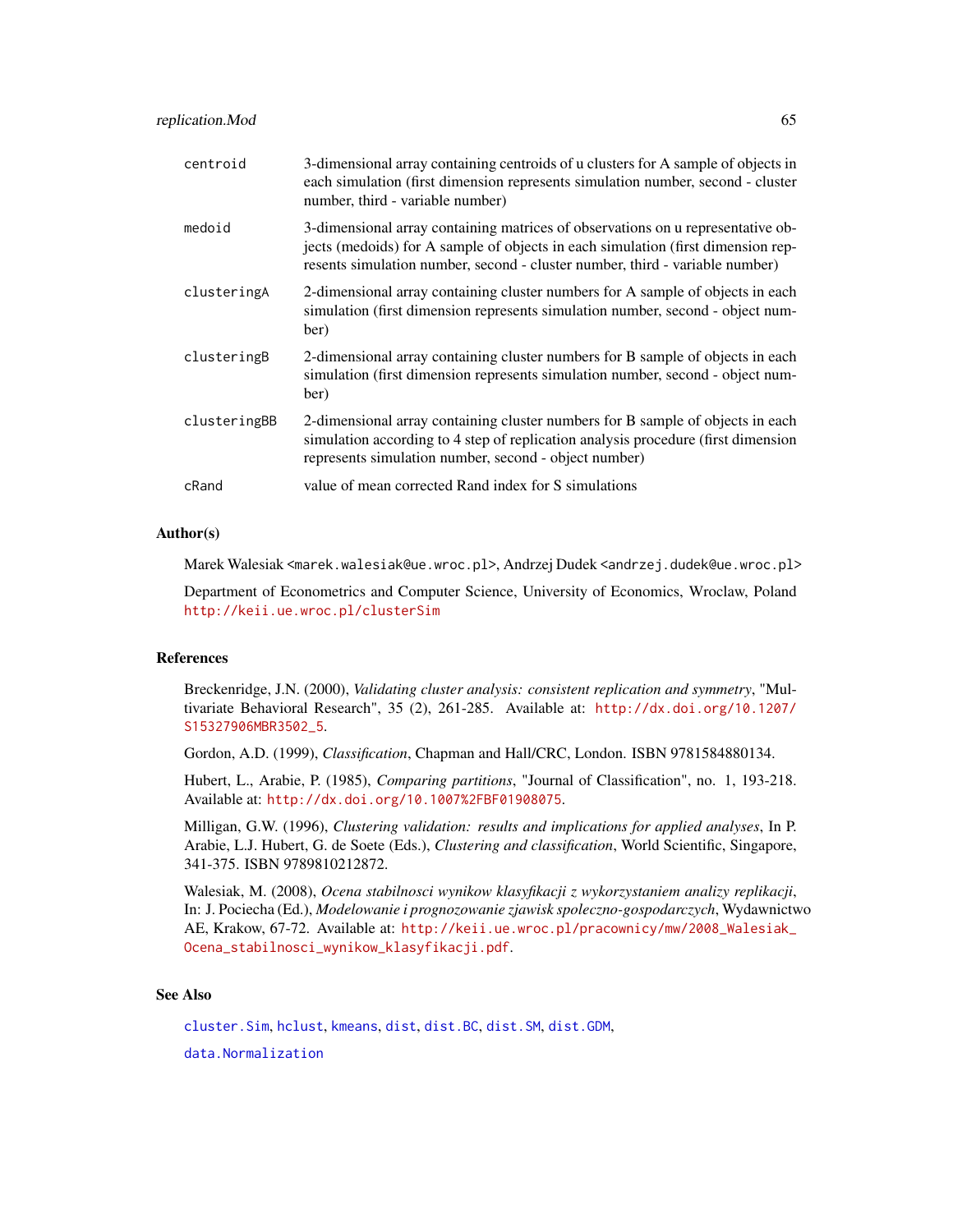# Examples

```
library(clusterSim)
data(data_ratio)
w <- replication.Mod(data_ratio, u=5, S=10)
print(w)
library(clusterSim)
data(data_binary)
replication.Mod(data_binary,"b", u=2, "medoids", NULL,"b1", "pam", fixedAsample=c(1,3,6,7))
```
<span id="page-65-0"></span>shapes.blocks3d *Generation of data set containing two clusters with untypical shapes (cube divided into two parts by main diagonal plane)*

## Description

Generation of data set containing two clusters with untypical shapes (cube starting at point (0,0,0) divided into two parts by main diagonal plane)

# Usage

```
shapes.blocks3d(numObjects=180,shapesUnitSize=0.5, shape2coordinateX=1.2,
shape2coordinateY=1.2,shape2coordinateZ=1.2, outputCsv="", outputCsv2="",
outputColNames=TRUE, outputRowNames=TRUE)
```

| numObjects        | number of objects in each cluster - positive integer value or vector with length=2                                                                                                            |
|-------------------|-----------------------------------------------------------------------------------------------------------------------------------------------------------------------------------------------|
|                   | shapesUnitSize length of one unit for shape (maximal heigth, width and depth of shape is<br>$2*$ shapesUnitSize)                                                                              |
| shape2coordinateX |                                                                                                                                                                                               |
|                   | maximal value for second shape in first (X) dimension                                                                                                                                         |
| shape2coordinateY |                                                                                                                                                                                               |
|                   | maximal value for second shape in second (Y) dimension                                                                                                                                        |
| shape2coordinateZ |                                                                                                                                                                                               |
|                   | maximal value for second shape in third (Z) dimension                                                                                                                                         |
| outputCsv         | optional, name of csv file with generated data (first column contains id, second<br>- number of cluster and others - data)                                                                    |
| outputCsv2        | optional, name of csv (a comma as decimal point and a semicolon as field sep-<br>arator) file with generated data (first column contains id, second - number of<br>cluster and others - data) |
| outputColNames    | outputColNames=TRUE indicates that output file (given by outputCsv and outputCsv2<br>parameters) contains first row with column names                                                         |
| outputRowNames    | outputRowNames=TRUE indicates that output file (given by outputCsv and outputCsv2<br>parameters) contains a vector of row names                                                               |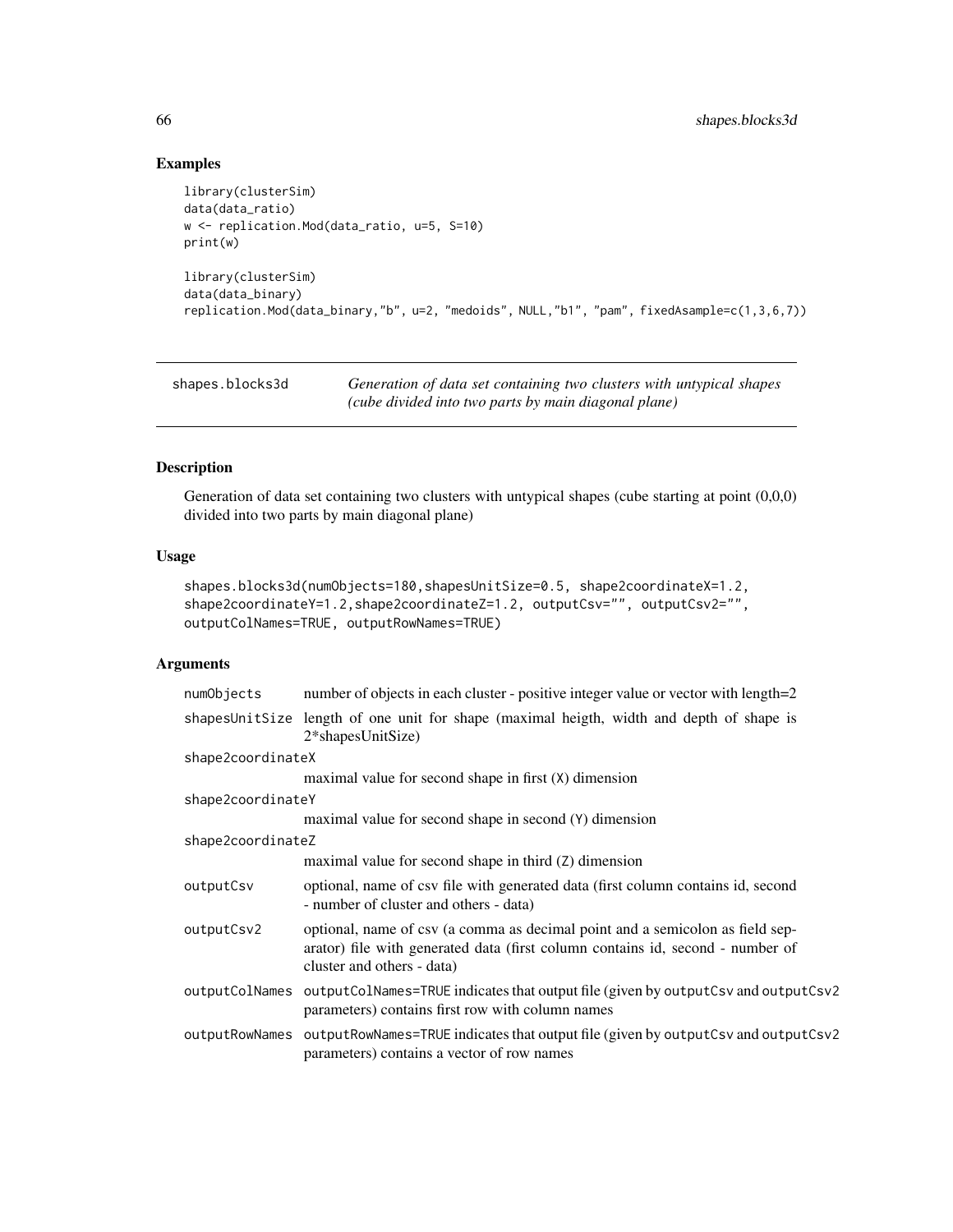## shapes.circles2 67

## Value

| clusters | cluster number for each object                                        |
|----------|-----------------------------------------------------------------------|
| data     | generated data - matrix with objects in rows and variables in columns |

## Author(s)

Marek Walesiak <marek.walesiak@ue.wroc.pl>, Andrzej Dudek <andrzej.dudek@ue.wroc.pl> Department of Econometrics and Computer Science, University of Economics, Wroclaw, Poland <http://keii.ue.wroc.pl/clusterSim>

# See Also

[shapes.worms](#page-70-0),[shapes.circles2](#page-66-0),[shapes.circles3](#page-67-0),[shapes.bulls.eye](#page-66-1),[shapes.two.moon](#page-69-0)

#### Examples

```
library(clusterSim)
library(rgl)
sb3d<-shapes.blocks3d(300,1,3,3,3)
plot3d(sb3d$data,col=rainbow(2)[sb3d$clusters])
```
<span id="page-66-0"></span>

| shapes.circles2 | Generation of data set containing two clusters with untypical ring |  |
|-----------------|--------------------------------------------------------------------|--|
|                 | shapes (circles)                                                   |  |

#### <span id="page-66-1"></span>Description

Generation of data set containing two clusters with untypical ring shapes. For each point first random radius r from given interval is generated then random angle alpha and finally the coordinates of point are calculated as (r\*cos(alpha),r\*sin(alpha)). For bull's eye data set second shape is filled circle (r starts from 0)

#### Usage

```
shapes.circles2(numObjects=180, shape1rFrom=0.75,shape1rTo=0.9,shape2rFrom=0.35,
shape2rTo=0.5,outputCsv="", outputCsv2="", outputColNames=TRUE, outputRowNames=TRUE)
shapes.bulls.eye(numObjects=180, shape1rFrom=0.75,shape1rTo=0.95,shape2rTo=0.45,
outputCsv="", outputCsv2="", outputColNames=TRUE, outputRowNames=TRUE)
```

| numObjects  | number of objects in each cluster - positive integer value or vector with length=2, |
|-------------|-------------------------------------------------------------------------------------|
| shape1rFrom | minimal value of radius for first ring                                              |
| shape1rTo   | maximal value of radius for first ring                                              |
| shape2rFrom | minimal value of radius for second ring                                             |
| shape2rTo   | maximal value of radius for second ring                                             |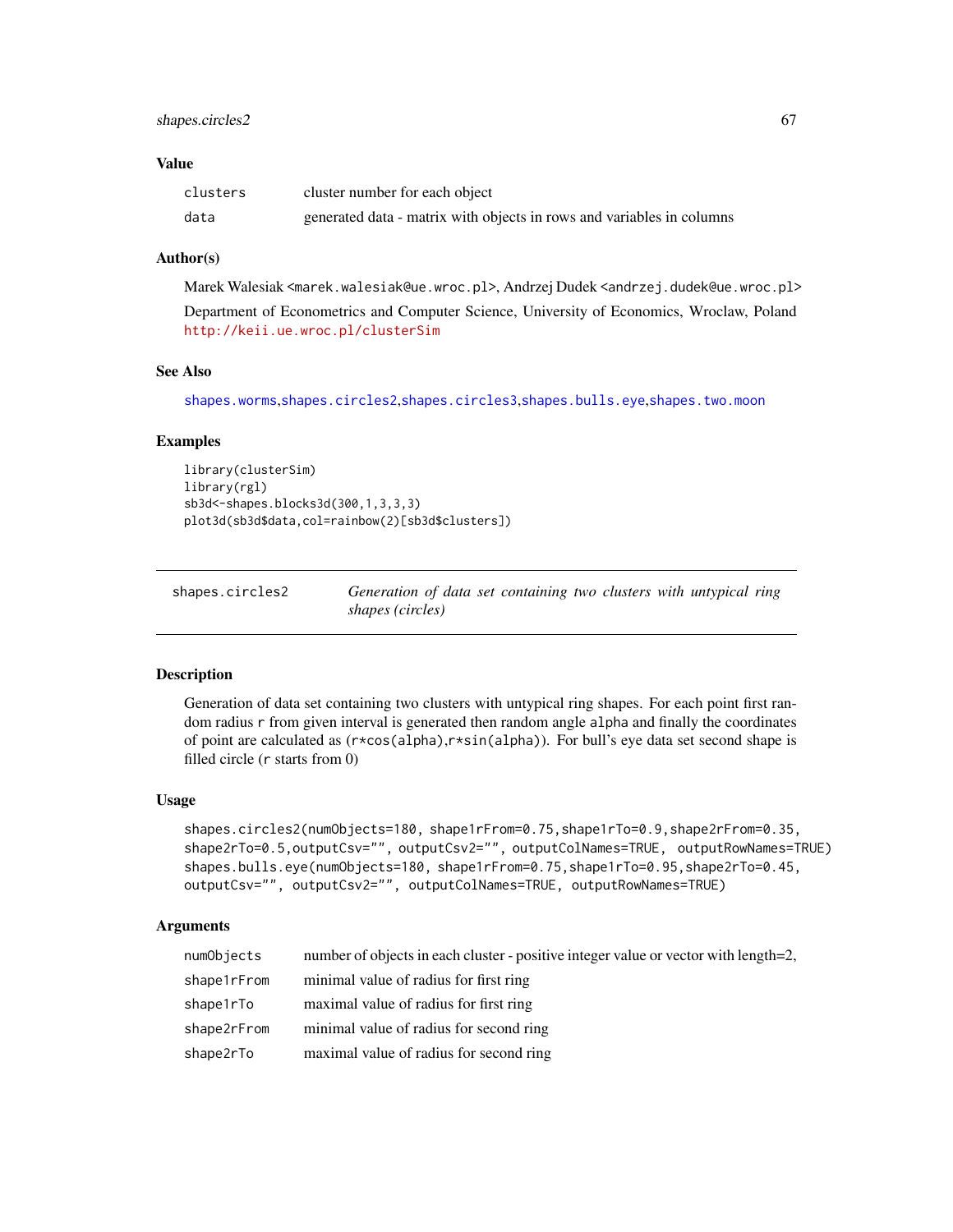| outputCsv  | optional, name of csv file with generated data (first column contains id, second<br>- number of cluster and others - data)                                                                    |
|------------|-----------------------------------------------------------------------------------------------------------------------------------------------------------------------------------------------|
| outputCsv2 | optional, name of csv (a comma as decimal point and a semicolon as field sep-<br>arator) file with generated data (first column contains id, second - number of<br>cluster and others - data) |
|            | outputColNames outputColNames=TRUE indicates that output file (given by outputCsv and outputCsv2<br>parameters) contains first row with column names                                          |
|            | outputRowNames outputRowNames=TRUE indicates that output file (given by outputCsv and outputCsv2<br>parameters) contains a vector of row names                                                |
|            |                                                                                                                                                                                               |

#### Value

| clusters | cluster number for each object                                        |
|----------|-----------------------------------------------------------------------|
| data     | generated data - matrix with objects in rows and variables in columns |

## Author(s)

Marek Walesiak <marek.walesiak@ue.wroc.pl>, Andrzej Dudek <andrzej.dudek@ue.wroc.pl>

Department of Econometrics and Computer Science, University of Economics, Wroclaw, Poland <http://keii.ue.wroc.pl/clusterSim>

## See Also

[shapes.worms](#page-70-0),[shapes.circles3](#page-67-0),[shapes.bulls.eye](#page-66-1),[shapes.two.moon](#page-69-0),[shapes.blocks3d](#page-65-0)

## Examples

```
#Example1
library(clusterSim)
sc2<-shapes.circles2(180)
plot(sc2$data,col=rainbow(2)[sc2$clusters])
#Example2
```

```
library(clusterSim)
sbe<-shapes.bulls.eye(numObjects=c(120,60))
plot(sbe$data,col=rainbow(2)[sbe$clusters])
```
<span id="page-67-0"></span>shapes.circles3 *Generation of data set containing three clusters with untypical ring shapes (circles)*

## Description

Generation of data set containing three clusters with untypical ring shapes. For each point first random radius r from given interval is generated then random angle alpha and finally the coordinates of point are calculated as (r\*cos(alpha),r\*sin(alpha))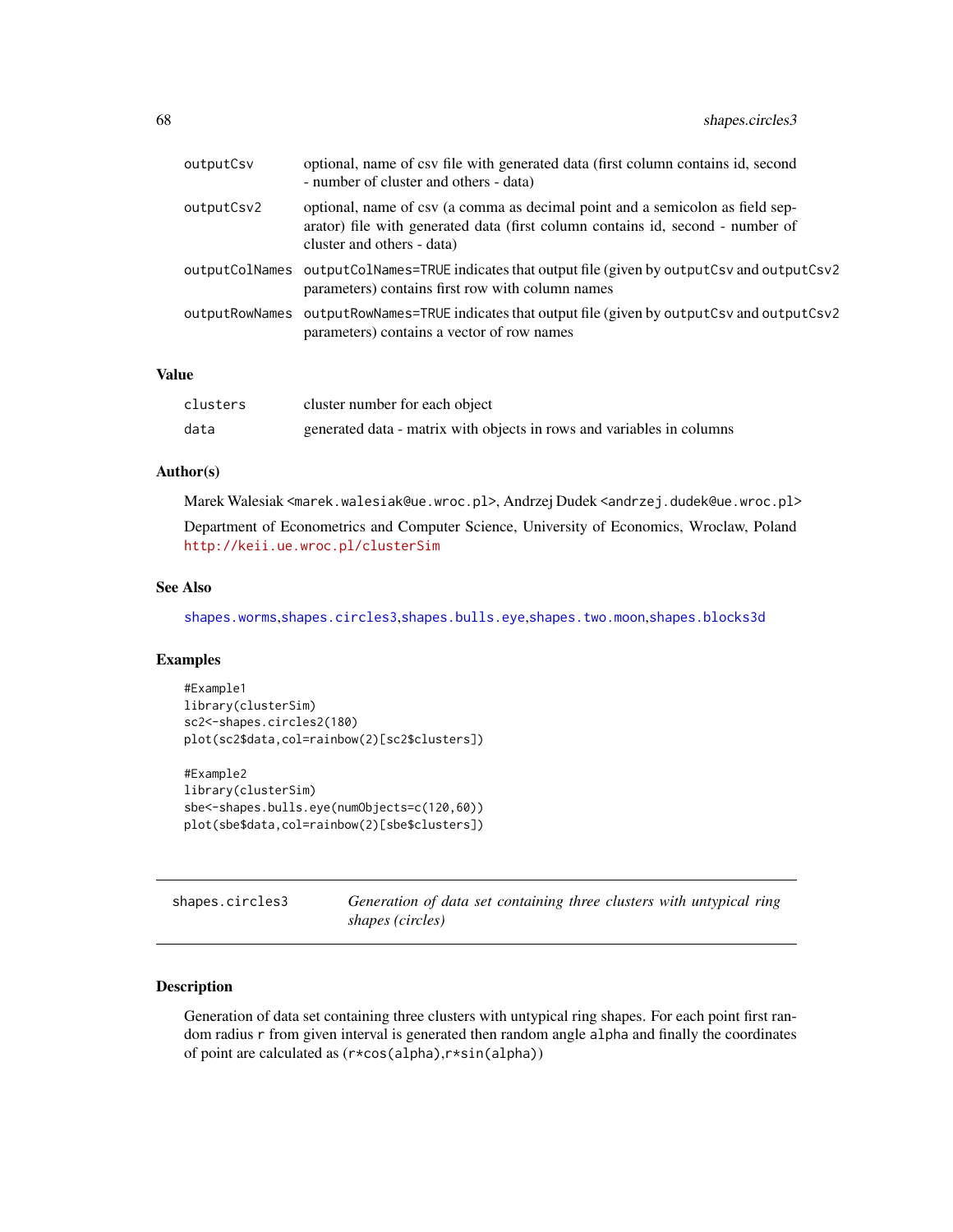# shapes.circles3 69

# Usage

```
shapes.circles3(numObjects=180,shape1rFrom=0.15,shape1rTo=0.3,
shape2rFrom=0.55,shape2rTo=0.7,shape3rFrom=1.15,shape3rTo=1.3,
outputCsv="", outputCsv2="", outputColNames=TRUE, outputRowNames=TRUE)
```
## Arguments

| numObjects     | number of objects in each cluster - positive integer value or vector with length=3,                                                                                                           |
|----------------|-----------------------------------------------------------------------------------------------------------------------------------------------------------------------------------------------|
| shape1rFrom    | minimal value of radius for first ring                                                                                                                                                        |
| shape1rTo      | maximal value of radius for first ring                                                                                                                                                        |
| shape2rFrom    | minimal value of radius for second ring                                                                                                                                                       |
| shape2rTo      | maximal value of radius for second ring                                                                                                                                                       |
| shape3rFrom    | minimal value of radius for third ring                                                                                                                                                        |
| shape3rTo      | maximal value of radius for third ring                                                                                                                                                        |
| outputCsv      | optional, name of csv file with generated data (first column contains id, second<br>- number of cluster and others - data)                                                                    |
| outputCsv2     | optional, name of csv (a comma as decimal point and a semicolon as field sep-<br>arator) file with generated data (first column contains id, second - number of<br>cluster and others - data) |
| outputColNames | outputColNames=TRUE indicates that output file (given by outputCsv and outputCsv2<br>parameters) contains first row with column names                                                         |
| outputRowNames | outputRowNames=TRUE indicates that output file (given by outputCsv and outputCsv2<br>parameters) contains a vector of row names                                                               |
|                |                                                                                                                                                                                               |

# Value

| clusters | cluster number for each object                                        |
|----------|-----------------------------------------------------------------------|
| data     | generated data - matrix with objects in rows and variables in columns |

# Author(s)

Marek Walesiak <marek.walesiak@ue.wroc.pl>, Andrzej Dudek <andrzej.dudek@ue.wroc.pl> Department of Econometrics and Computer Science, University of Economics, Wroclaw, Poland <http://keii.ue.wroc.pl/clusterSim>

#### See Also

[shapes.worms](#page-70-0),[shapes.circles2](#page-66-0),[shapes.bulls.eye](#page-66-1),[shapes.two.moon](#page-69-0),[shapes.blocks3d](#page-65-0)

```
#Example1
library(clusterSim)
sc3a<-shapes.circles3(180)
plot(sc3a$data,col=rainbow(3)[sc3a$clusters])
```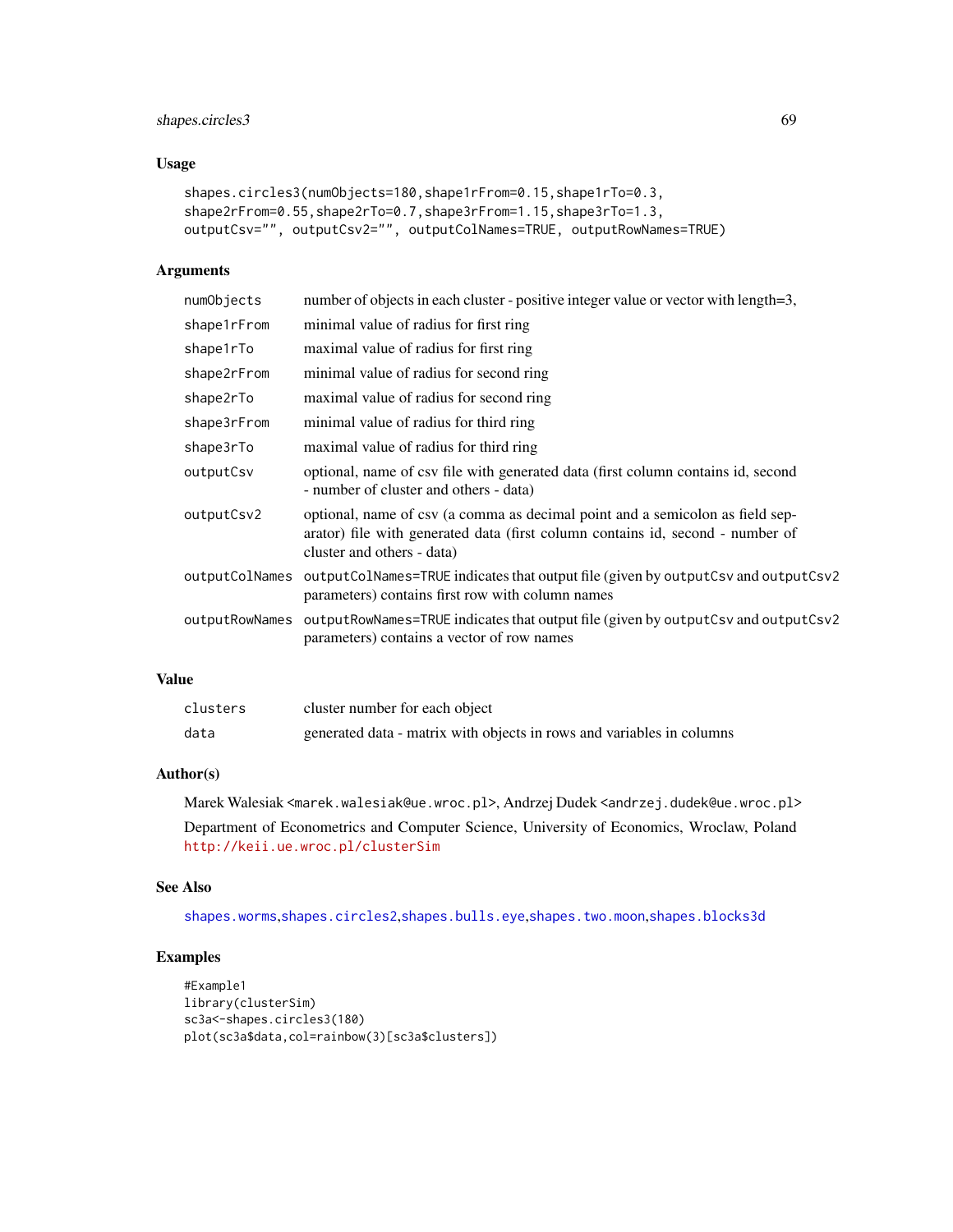```
#Example2
library(clusterSim)
sc3b<-shapes.circles3(numObjects=c(120,180,240))
plot(sc3b$data,col=rainbow(3)[sc3b$clusters])
```
<span id="page-69-0"></span>shapes.two.moon *Generation of data set containing two clusters with untypical shapes (similar to waxing and waning crescent moon)*

# Description

Generation of data set containing two clusters with untypical shapes (similar to waxing and waning crescent moon). For each point first random radius r from given interval is generated then random angle alpha and finally the coordinates of point are calculated as (a+abs(r\*cos(alpha)),r\*sin(alpha) for first shape and (-abs(r\*cos(alpha)),r\*sin(alpha)-b for second shape

# Usage

```
shapes.two.moon(numObjects=180,shape1a=-0.4,shape2b=1,shape1rFrom=0.8,
shape1rTo=1.2,shape2rFrom=0.8, shape2rTo=1.2, outputCsv="", outputCsv2="",
outputColNames=TRUE, outputRowNames=TRUE)
```
# Arguments

| numObjects     | number of objects in each cluster - positive integer value or vector with length=2,                                                                                                           |
|----------------|-----------------------------------------------------------------------------------------------------------------------------------------------------------------------------------------------|
| shape1a        | parameter a for first shape                                                                                                                                                                   |
| shape2b        | parameter b for first shape                                                                                                                                                                   |
| shape1rFrom    | minimal value of radius for first shape                                                                                                                                                       |
| shape1rTo      | maximal value of radius for first shape                                                                                                                                                       |
| shape2rFrom    | minimal value of radius for second shape                                                                                                                                                      |
| shape2rTo      | maximal value of radius for second shape                                                                                                                                                      |
| outputCsv      | optional, name of csv file with generated data (first column contains id, second<br>- number of cluster and others - data)                                                                    |
| outputCsv2     | optional, name of csv (a comma as decimal point and a semicolon as field sep-<br>arator) file with generated data (first column contains id, second - number of<br>cluster and others - data) |
| outputColNames | outputColNames=TRUE indicates that output file (given by outputCsv and outputCsv2<br>parameters) contains first row with column names                                                         |
| outputRowNames | outputRowNames=TRUE indicates that output file (given by outputCsv and outputCsv2<br>parameters) contains a vector of row names                                                               |
|                |                                                                                                                                                                                               |

# Value

| clusters | cluster number for each object                                        |
|----------|-----------------------------------------------------------------------|
| data     | generated data - matrix with objects in rows and variables in columns |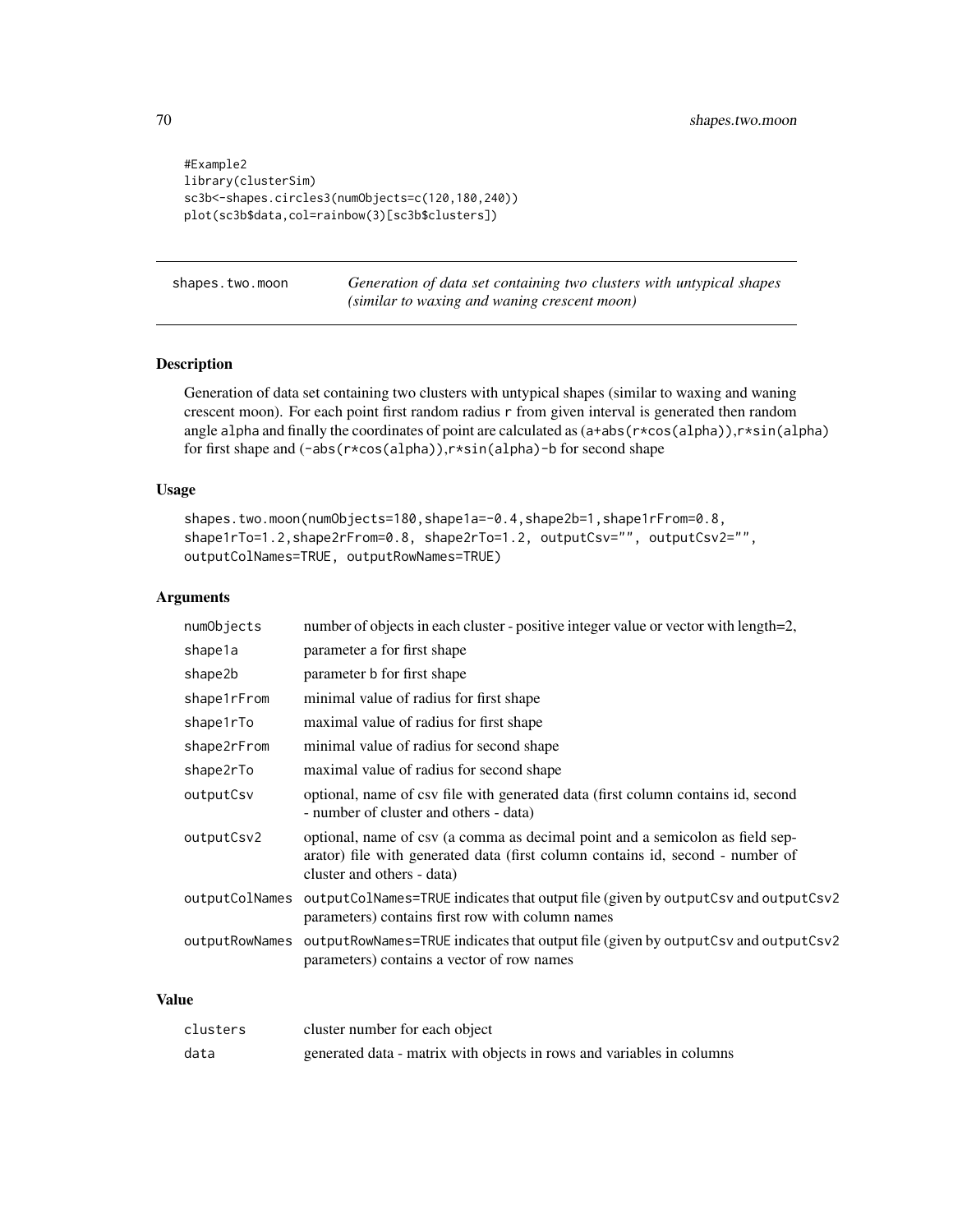# shapes.worms 71

#### Author(s)

Marek Walesiak <marek.walesiak@ue.wroc.pl>, Andrzej Dudek <andrzej.dudek@ue.wroc.pl> Department of Econometrics and Computer Science, University of Economics, Wroclaw, Poland <http://keii.ue.wroc.pl/clusterSim>

## See Also

[shapes.worms](#page-70-0),[shapes.circles2](#page-66-0),[shapes.circles3](#page-67-0),[shapes.bulls.eye](#page-66-1),[shapes.blocks3d](#page-65-0)

# Examples

```
library(clusterSim)
stm<-shapes.two.moon(180)
plot(stm$data,col=rainbow(2)[stm$clusters])
```
<span id="page-70-0"></span>

| shapes.worms | Generation of data set containing two clusters with untypical |  |  |  |  |
|--------------|---------------------------------------------------------------|--|--|--|--|
|              | parabolic shapes (worms)                                      |  |  |  |  |

#### Description

Generation of data set containing two clusters with untypical parabolic shapes (first is given by y= $x^2$ , second by y=- $(x-a)^2+b$  with distortion from <-tol,+tol>)

#### Usage

```
shapes.worms(numObjects=180,shape1x1=-2,shape1x2=2,shape2x1=-0.5,
shape2x2=2.5,shape2a=1.5,shape2b=5.5,tol=0.1,outputCsv="", outputCsv2="",
outputColNames=TRUE, outputRowNames=TRUE)
```

| numObjects | number of objects in each cluster - positive integer value or vector with length=2                                                                                                            |
|------------|-----------------------------------------------------------------------------------------------------------------------------------------------------------------------------------------------|
| shape1x1   | starting value on abscissa axis for shape 1                                                                                                                                                   |
| shape1x2   | end value on abscissa axis for shape 1                                                                                                                                                        |
| shape2x1   | starting value on abscissa axis for shape 2                                                                                                                                                   |
| shape2x2   | end value on abscissa axis for shape 2                                                                                                                                                        |
| shape2a    | parameter a of shape 2                                                                                                                                                                        |
| shape2b    | parameter b of shape 2                                                                                                                                                                        |
| tol        | tolerance - each generated point is randomized by adding $runif(1,0,tol)$                                                                                                                     |
| outputCsv  | optional, name of csy file with generated data (first column contains id, second<br>- number of cluster and others - data)                                                                    |
| outputCsv2 | optional, name of csv (a comma as decimal point and a semicolon as field sep-<br>arator) file with generated data (first column contains id, second - number of<br>cluster and others - data) |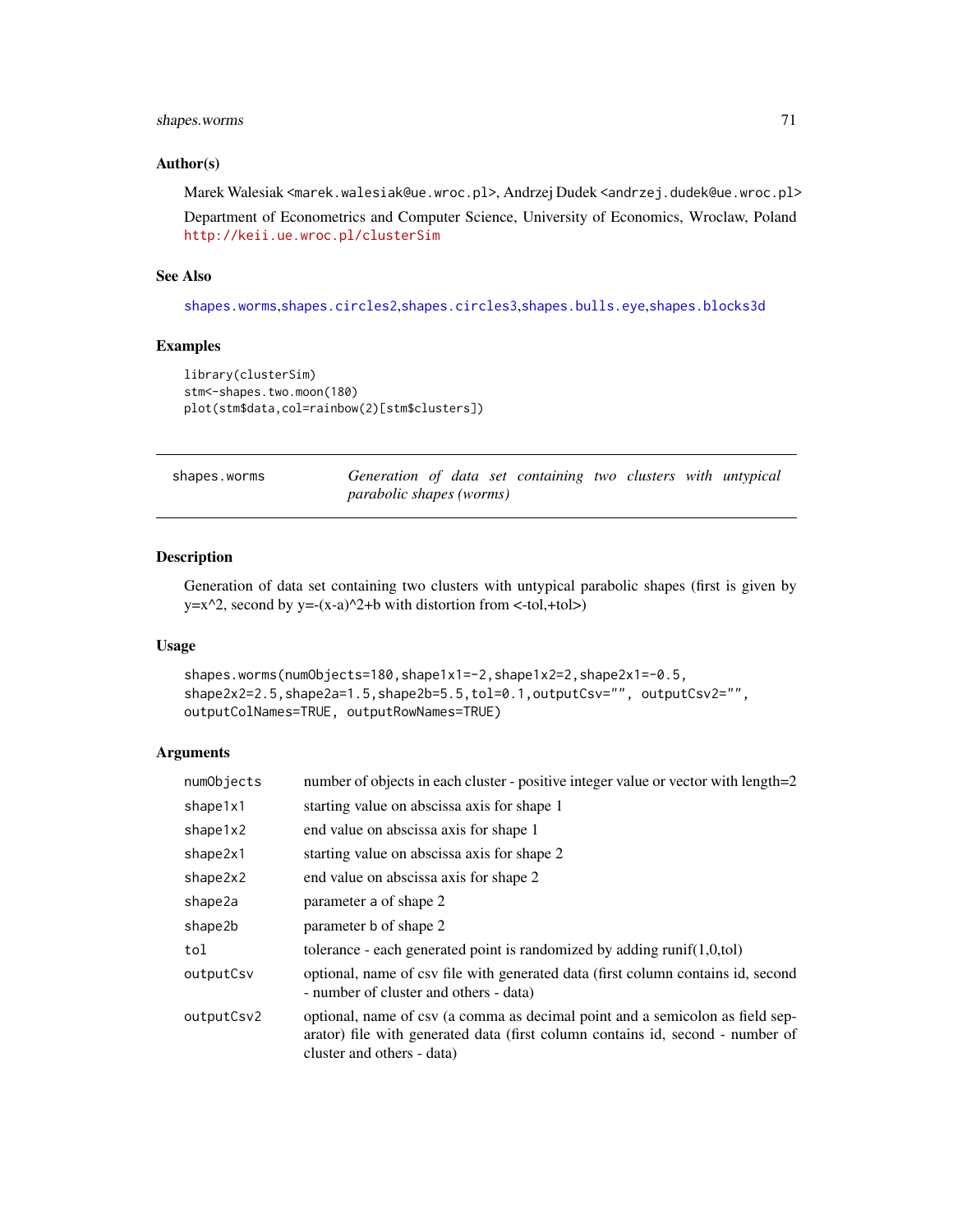72 speccle and the specific specific specific specific specific specific specific specific specific specific specific specific specific specific specific specific specific specific specific specific specific specific speci

# Value

| clusters | cluster number for each object                                        |
|----------|-----------------------------------------------------------------------|
| data     | generated data - matrix with objects in rows and variables in columns |

## Author(s)

Marek Walesiak <marek.walesiak@ue.wroc.pl>, Andrzej Dudek <andrzej.dudek@ue.wroc.pl>

Department of Econometrics and Computer Science, University of Economics, Wroclaw, Poland <http://keii.ue.wroc.pl/clusterSim>

## See Also

[shapes.worms](#page-70-0),[shapes.circles2](#page-66-0),[shapes.circles3](#page-67-0),[shapes.bulls.eye](#page-66-1),[shapes.two.moon](#page-69-0),[shapes.blocks3d](#page-65-0)

#### Examples

library(clusterSim) sw<-shapes.worms(180) plot(sw\$data,col=rainbow(2)[sw\$clusters])

speccl *A spectral clustering algorithm*

# Description

A spectral clustering algorithm. Cluster analysis is performed by embedding the data into the subspace of the eigenvectors of an affinity matrix

# Usage

```
speccl(data,nc,distance="GDM1",sigma="automatic",sigma.interval="default",
mod.sample=0.75,R=10,iterations=3,na.action=na.omit,...)
```

| data | matrix or dataset      |
|------|------------------------|
| nc   | the number of clusters |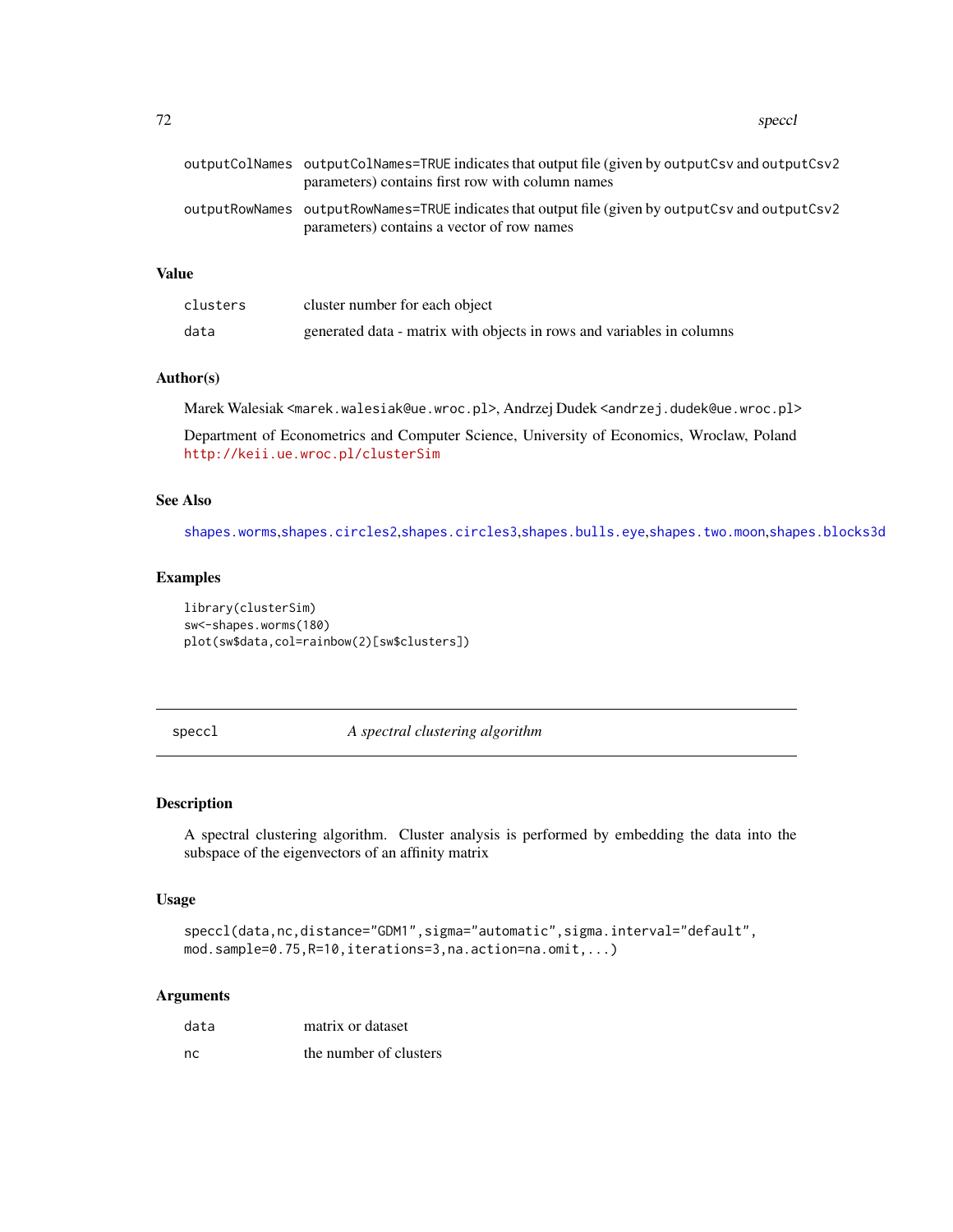#### speccl 73

| distance       | distance function used to calculate affinity matrix: "sEuclidean" - squared Eu-<br>clidean distance, "euclidean" - Euclidean distance, "manhattan" - city block dis-<br>tance, "maximum" - Chebyshev distance, "canberra" - Lance and Williams Can-<br>berra distance, "BC" - Bray-Curtis distance measure for ratio data, "GDM1" -<br>GDM distance for metric data, "GDM2" - GDM distance for ordinal data, "SM"<br>- Sokal-Michener distance measure for nominal variables |
|----------------|------------------------------------------------------------------------------------------------------------------------------------------------------------------------------------------------------------------------------------------------------------------------------------------------------------------------------------------------------------------------------------------------------------------------------------------------------------------------------|
| sigma          | scale parameter used to calculate affinity matrix: sigma="automatic" - an al-<br>gorithm for searching optimal value of sigma parameter; sigma=200 - value of<br>sigma parameter given by researcher, e.g. 200                                                                                                                                                                                                                                                               |
| sigma.interval | sigma.interval="default" - from zero to square root of sum of all distances in<br>lower triangle of distance matrix for "sEuclidean" and from zero to sum of all<br>distances in lower triangle of distance matrix for other distances; sigma.interval=1000<br>- from zero to value given by researcher, e.g. 1000                                                                                                                                                           |
| mod.sample     | proportion of data to use when estimating sigma (default: 0.75)                                                                                                                                                                                                                                                                                                                                                                                                              |
| R              | the number of intervals examined in each step of searching optimal value of<br>sigma parameter algorithm                                                                                                                                                                                                                                                                                                                                                                     |
|                | (See /doc/speccl_details.pdf)                                                                                                                                                                                                                                                                                                                                                                                                                                                |
| iterations     | the maximum number of iterations (rounds) allowed in algorithm of searching<br>optimal value of sigma parameter                                                                                                                                                                                                                                                                                                                                                              |
| na.action      | the action to perform on NA                                                                                                                                                                                                                                                                                                                                                                                                                                                  |
|                |                                                                                                                                                                                                                                                                                                                                                                                                                                                                              |

# Details

See file [../doc/speccl\\_details.pdf](../doc/speccl_details.pdf) for further details

## Value

| scdist   | returns the lower triangle of the distance matrix                                           |
|----------|---------------------------------------------------------------------------------------------|
| clusters | a vector of integers indicating the cluster to which each object is allocated               |
| size     | the number of objects in each cluster                                                       |
| withinss | the within-cluster sum of squared distances for each cluster                                |
| Ematrix  | data matrix $n \times u$ (n - the number of objects, $u$ - the number of eigenvectors)      |
| Ymatrix  | normalized data matrix n x u (n - the number of objects, u - the number of<br>eigenvectors) |
| sigma    | the value of scale parameter given by searching algorithm                                   |

# Author(s)

Marek Walesiak <marek.walesiak@ue.wroc.pl>, Andrzej Dudek <andrzej.dudek@ue.wroc.pl>

Department of Econometrics and Computer Science, Wroclaw University of Economics, Poland <http://keii.ue.wroc.pl/clusterSim>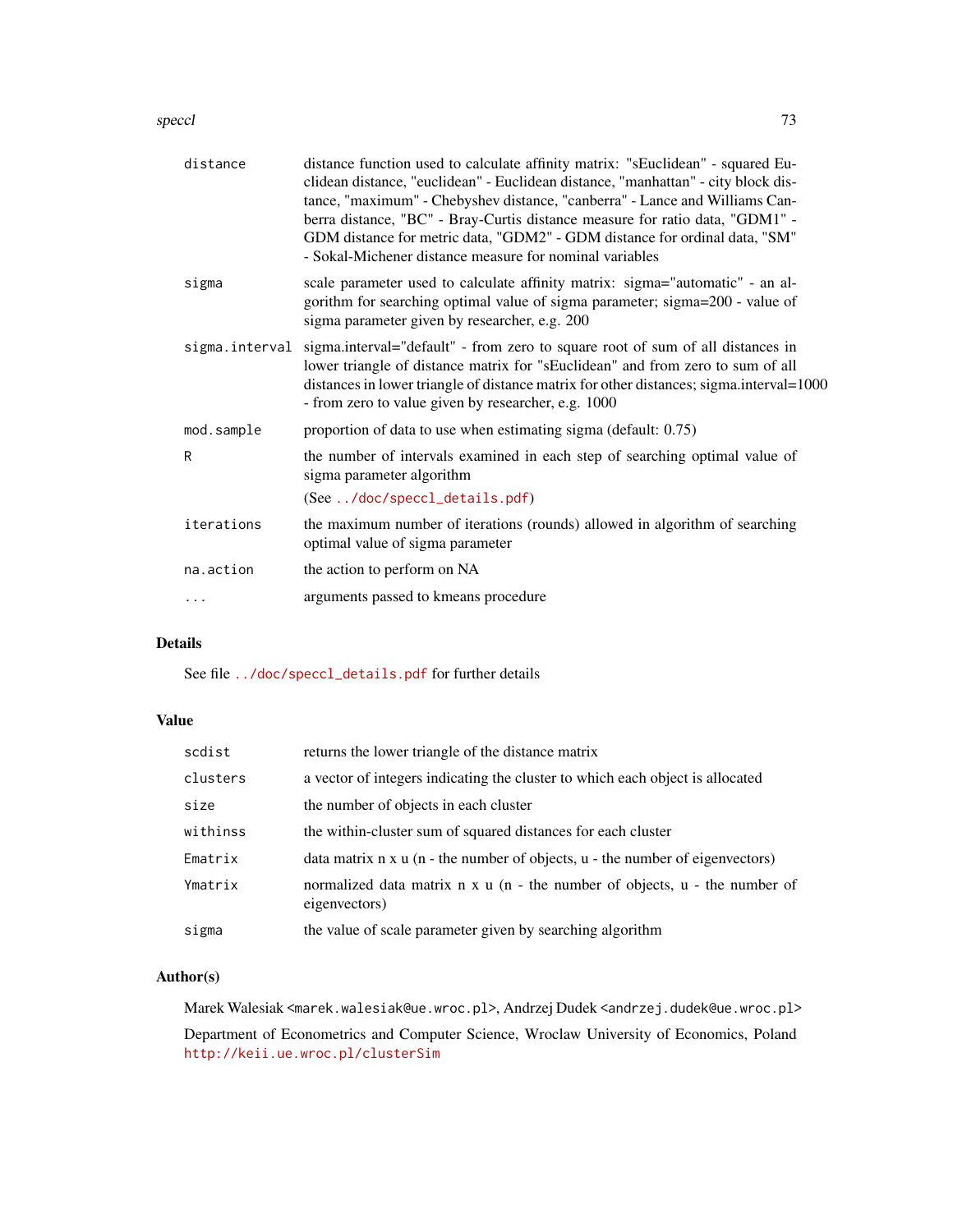## <span id="page-73-0"></span>References

Karatzoglou, A. (2006), *Kernel methods. Software, algorithms and applications*, Dissertation, Wien, Technical University.

Ng, A., Jordan, M., Weiss, Y. (2002), *On spectral clustering: analysis and an algorithm*, In: T. Dietterich, S. Becker, Z. Ghahramani (Eds.), Advances in Neural Information Processing Systems 14. MIT Press, 849-856. Available at:

[https://papers.nips.cc/paper/2092-on-spectral-clustering-analysis-and-an-algori](https://papers.nips.cc/paper/2092-on-spectral-clustering-analysis-and-an-algorithm.pdf)thm. [pdf](https://papers.nips.cc/paper/2092-on-spectral-clustering-analysis-and-an-algorithm.pdf).

Walesiak, M. (2011), *Uogólniona miara odległosci GDM w statystycznej analizie wielowymiarowej ´ z wykorzystaniem programu R [The Generalized Distance Measure GDM in multivariate statistical analysis with R]*, Wydawnictwo Uniwersytetu Ekonomicznego, Wroclaw. Available at: [http://](http://keii.ue.wroc.pl/pracownicy/mw/2011_Walesiak_Uogolniona_miara_odleglosci_GDM_w_SAW_z_wykorzystaniem_programu_R_errata.pdf) [keii.ue.wroc.pl/pracownicy/mw/2011\\_Walesiak\\_Uogolniona\\_miara\\_odleglosci\\_GDM\\_w\\_SA](http://keii.ue.wroc.pl/pracownicy/mw/2011_Walesiak_Uogolniona_miara_odleglosci_GDM_w_SAW_z_wykorzystaniem_programu_R_errata.pdf)W\_ [z\\_wykorzystaniem\\_programu\\_R\\_errata.pdf](http://keii.ue.wroc.pl/pracownicy/mw/2011_Walesiak_Uogolniona_miara_odleglosci_GDM_w_SAW_z_wykorzystaniem_programu_R_errata.pdf).

Walesiak, M. (2012), *Klasyfikacja spektralna a skale pomiaru zmiennych [Spectral clustering and measurement scales of variables]*, Przeglad Statystyczny (Statistical Review), no. 1, 13-31. Available at: [http://keii.ue.wroc.pl/pracownicy/mw/2012\\_Walesiak\\_Przeglad\\_Statystyczny\\_](http://keii.ue.wroc.pl/pracownicy/mw/2012_Walesiak_Przeglad_Statystyczny_z_1.pdf) [z\\_1.pdf](http://keii.ue.wroc.pl/pracownicy/mw/2012_Walesiak_Przeglad_Statystyczny_z_1.pdf).

Walesiak, M. (2016), *Uogólniona miara odległosci GDM w statystycznej analizie wielowymiarowej ´ z wykorzystaniem programu R. Wydanie 2 poprawione i rozszerzone [The Generalized Distance Measure GDM in multivariate statistical analysis with R]*, Wydawnictwo Uniwersytetu Ekonomicznego, Wroclaw. Available at: [http://keii.ue.wroc.pl/pracownicy/mw/2016\\_Walesiak\\_Uogolniona](http://keii.ue.wroc.pl/pracownicy/mw/2016_Walesiak_Uogolniona_miara_odleglosci_GDM.pdf)\_ [miara\\_odleglosci\\_GDM.pdf](http://keii.ue.wroc.pl/pracownicy/mw/2016_Walesiak_Uogolniona_miara_odleglosci_GDM.pdf).

## See Also

[dist.GDM](#page-21-0),[kmeans](#page-0-0),[dist](#page-0-0),[dist.binary](#page-0-0),[dist.SM](#page-23-0),[dist.BC](#page-20-0)

## Examples

```
# Commented due to long execution time
# Example 1
#library(clusterSim)
#library(mlbench)
#data<-mlbench.spirals(100,1,0.03)
#plot(data)
#x<-data$x
#res1<-speccl(x,nc=2,distance="GDM1",sigma="automatic",
#sigma.interval="default",mod.sample=0.75,R=10,iterations=3)
#clas1<-res1$cluster
#print(data$classes)
#print(clas1)
#cRand<-classAgreement(table(as.numeric(as.vector(data$classes)),
#res1$clusters))$crand
#print(res1$sigma)
#print(cRand)
```
# Example 2 #library(clusterSim)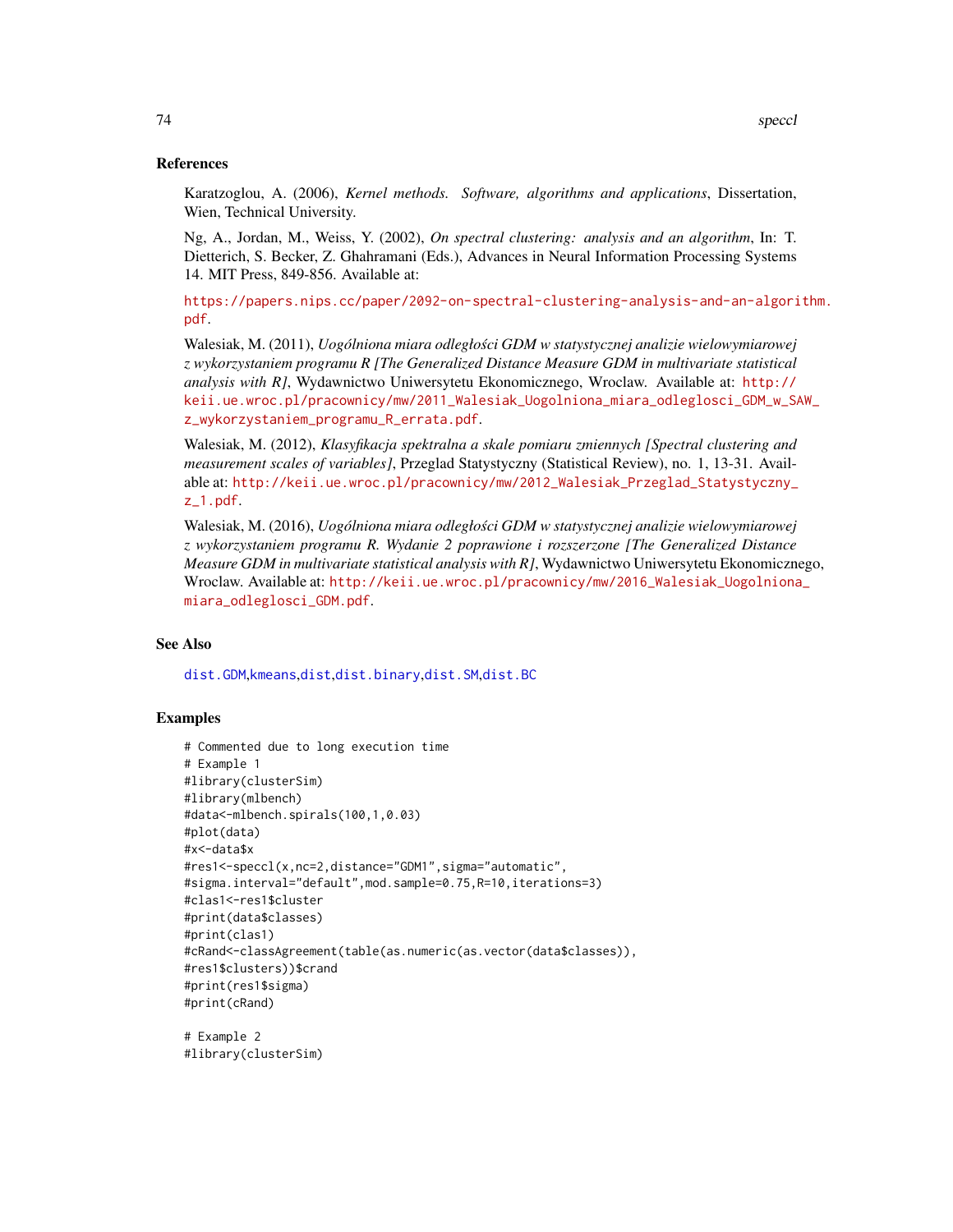#### speccl 75

```
#grnd2<-cluster.Gen(50,model=4,dataType="m",numNoisyVar=1)
#data<-as.matrix(grnd2$data)
#colornames<-c("red","blue","green")
#grnd2$clusters[grnd2$clusters==0]<-length(colornames)
#plot(grnd2$data,col=colornames[grnd2$clusters])
#us<-nrow(data)*nrow(data)/2
#res2<-speccl(data,nc=3,distance="sEuclidean",sigma="automatic",
#sigma.interval=us,mod.sample=0.75,R=10,iterations=3)
#cRand<-comparing.Partitions(grnd2$clusters,res2$clusters,type="crand")
#print(res2$sigma)
#print(cRand)
```

```
# Example 3
#library(clusterSim)
#grnd3<-cluster.Gen(40,model=4,dataType="o",numCategories=7)
#data<-as.matrix(grnd3$data)
#plotCategorial(grnd3$data,pairsofVar=NULL,cl=grnd3$clusters,
#clColors=c("red","blue","green"))
#res3<-speccl(data,nc=3,distance="GDM2",sigma="automatic",
#sigma.interval="default",mod.sample=0.75,R=10,iterations=3)
#cRand<-comparing.Partitions(grnd3$clusters,res3$clusters,type="crand")
#print(res3$sigma)
#print(cRand)
```

```
# Example 4
library(clusterSim)
data(data_nominal)
res4<-speccl(data_nominal,nc=4,distance="SM",sigma="automatic",
sigma.interval="default",mod.sample=0.75,R=10,iterations=3)
print(res4)
```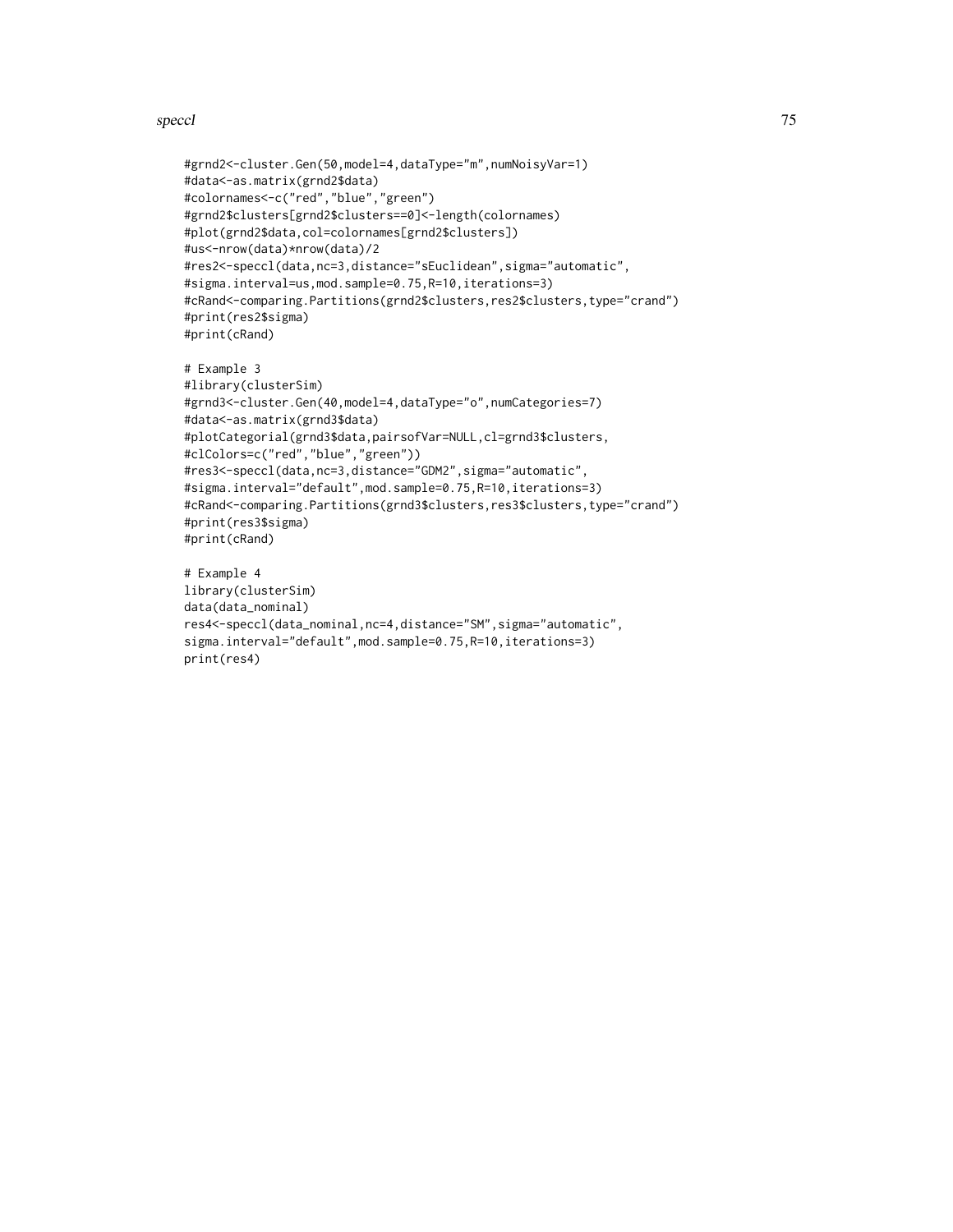# Index

∗ GDM distance ordinalToMetric, [52](#page-51-0) ∗ cluster analysis speccl, [72](#page-71-0) ∗ cluster cluster.Description, [3](#page-2-0) cluster.Gen, [4](#page-3-0) cluster.Sim, [8](#page-7-0) comparing.Partitions, [10](#page-9-0) data.Normalization, [12](#page-11-0) dist.BC, [21](#page-20-1) dist.GDM, [22](#page-21-1) dist.SM, [24](#page-23-1) HINoV.Mod, [26](#page-25-0) HINoV.Symbolic, [28](#page-27-0) index.C, [30](#page-29-0) index.DB, [32](#page-31-0) index.G1, [34](#page-33-0) index.G2, [36](#page-35-0) index.G3, [37](#page-36-0) index.Gap, [39](#page-38-0) index.H, [42](#page-41-0) index.KL, [45](#page-44-0) index.S, [47](#page-46-0) initial.Centers, [49](#page-48-0) pattern.GDM1, [53](#page-52-0) pattern.GDM2, [57](#page-56-0) replication.Mod, [63](#page-62-0) shapes.blocks3d, [66](#page-65-0) shapes.circles2, [67](#page-66-0) shapes.circles3, [68](#page-67-0) shapes.two.moon, [70](#page-69-0) shapes.worms, [71](#page-70-0) ∗ data set data\_symbolic\_interval\_polish\_voivodships, [20](#page-19-0) ∗ datasets data\_binary, [14](#page-13-0) data\_interval, [14](#page-13-0)

data\_mixed, [15](#page-14-0) data\_nominal, [15](#page-14-0) data\_ordinal, [16](#page-15-0) data\_patternGDM1, [16](#page-15-0) data\_patternGDM2, [18](#page-17-0) data\_ratio, [19](#page-18-0) data\_symbolic, [20](#page-19-0) ∗ dataset shapes.blocks3d, [66](#page-65-0) shapes.circles2, [67](#page-66-0) shapes.circles3, [68](#page-67-0) shapes.two.moon, [70](#page-69-0) shapes.worms, [71](#page-70-0) ∗ data cluster.Gen, [4](#page-3-0) cluster.Sim, [8](#page-7-0) ∗ distances for interval-valued data dist.Symbolic, [25](#page-24-0) ∗ hplot plotCategorial, [60](#page-59-0) plotCategorial3d, [61](#page-60-0) plotInterval, [62](#page-61-0) ∗ interval-valued data dist.Symbolic, [25](#page-24-0) interval\_normalization, [50](#page-49-0) ∗ multivariate statistical analysis ordinalToMetric, [52](#page-51-0) ∗ multivariate cluster.Gen, [4](#page-3-0) cluster.Sim, [8](#page-7-0) replication.Mod, [63](#page-62-0) ∗ normalization interval\_normalization, [50](#page-49-0) ∗ optimize cluster.Sim, [8](#page-7-0) ∗ ordinal scale ordinalToMetric, [52](#page-51-0) ∗ reinforcing measurement scale ordinalToMetric, [52](#page-51-0)